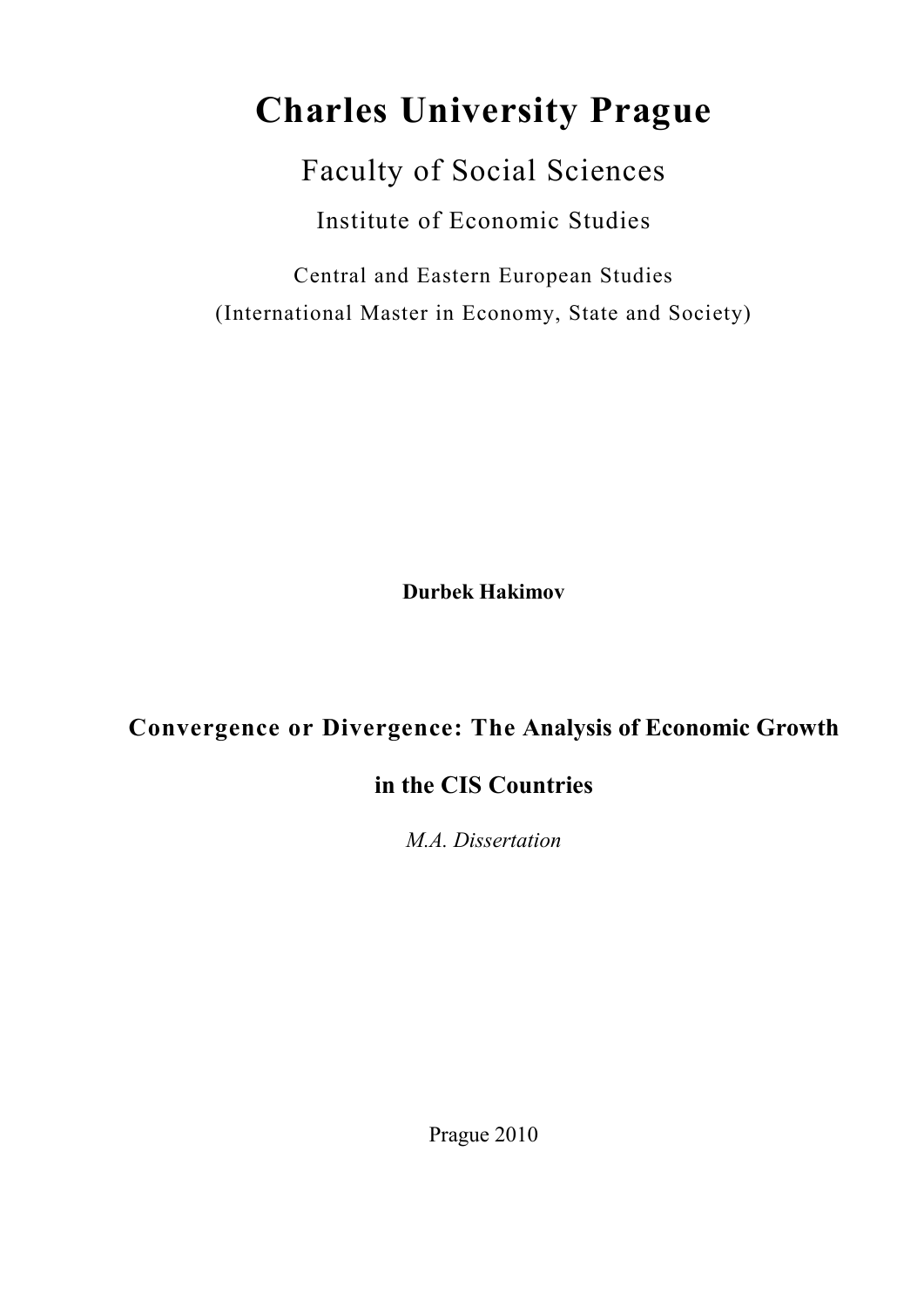| <b>Author:</b>        | Durbek Hakimov              |
|-----------------------|-----------------------------|
| Supervisor:           | Doc. Ing. Tomáš Cahlík CSc. |
| <b>First marker:</b>  |                             |
| <b>Second marker:</b> |                             |
| Date of Defence:      | 23 June 2010                |
| Assessment:           |                             |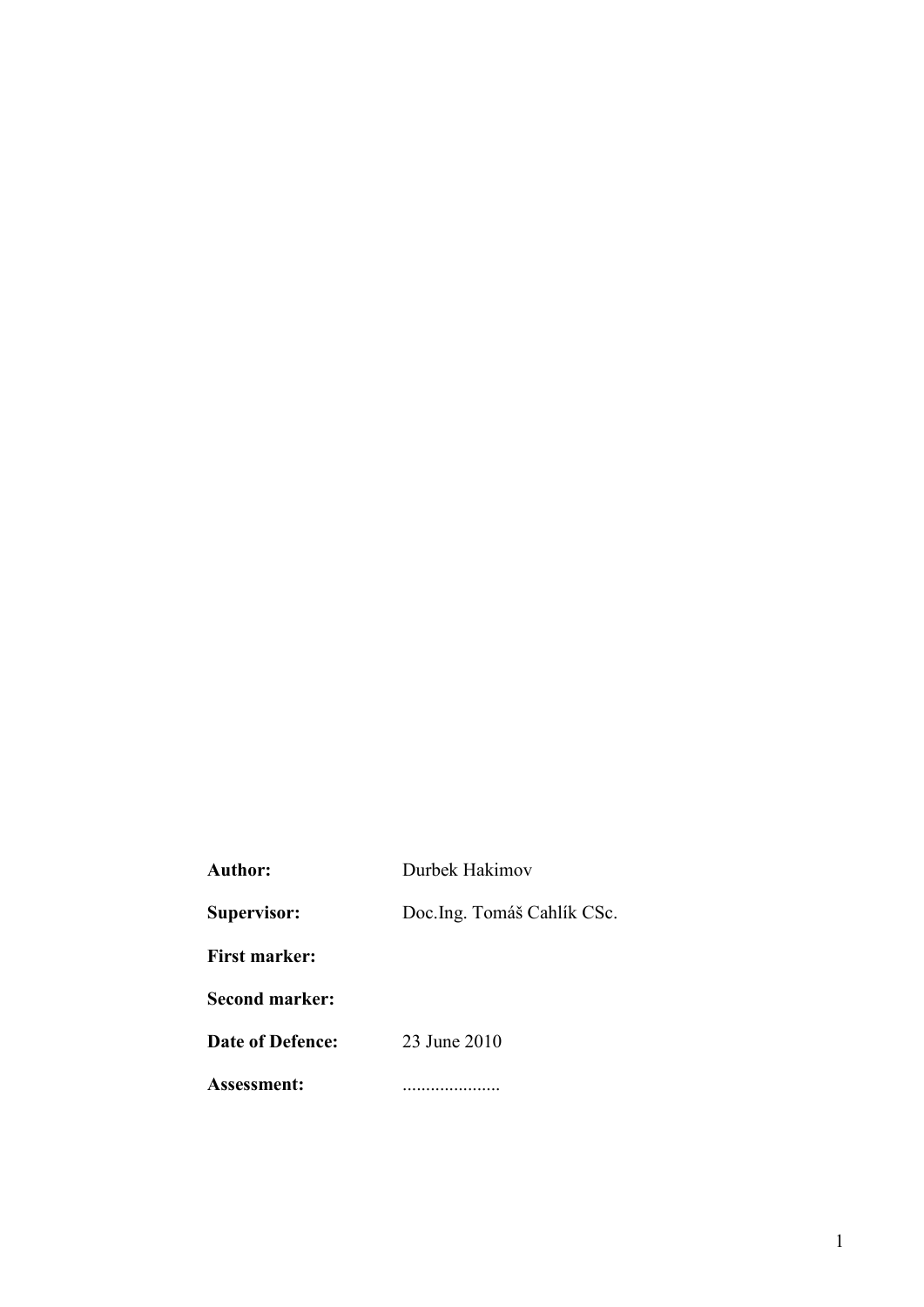#### **Bibliographic record**

HAKIMOV, Durbek. Convergence or Divergence: the Analysis of Economic Growth in the CIS Countries. Prague: Karlova Universita, Fakulta Sociálních Vĕd, Institut ekonomických studií. London: University College London, School of Slavonic and East European Studies, 2010.72 pp Supervisor of the Dissertation: Doc.Ing. Tomáš Cahlík CSc.

### **Annotation**

This dissertation examines from a comparative perspective the growth experience for a sample of twelve countries of the former Soviet Union over the period from 1991 to 2008. Two methods of econometric analysis are applied: cross-section regressions and dynamic panel data estimation techniques. The main focus of the study has been to empirically establish whether countries in the region are converging or diverging in terms of their income per capita and to find important sources of cross-country differences which determine the shape of this process. I did not find statistically significant support for conditional convergence in any cross-section period. It is partly supported by the increased dispersion of per capita income levels during the sample period. Meanwhile, panel data fixed-effects and GMM methods provide strong support for conditional convergence hypothesis. The first-differenced GMM estimator indicates a rate of convergence of around 2 per cent a year, which is surprisingly similar to the standard cross-section findings in empirical literature. However, it could be the result of the cyclical behaviour of output during transition. In general, results indicate that structural transformation is not yet over in most of the countries. Therefore progress in market-oriented reforms and institutional development seem to be one of the influential factors of catch-up and convergence.

### **Keywords**

economic growth, convergence, the neoclassical growth model, transition countries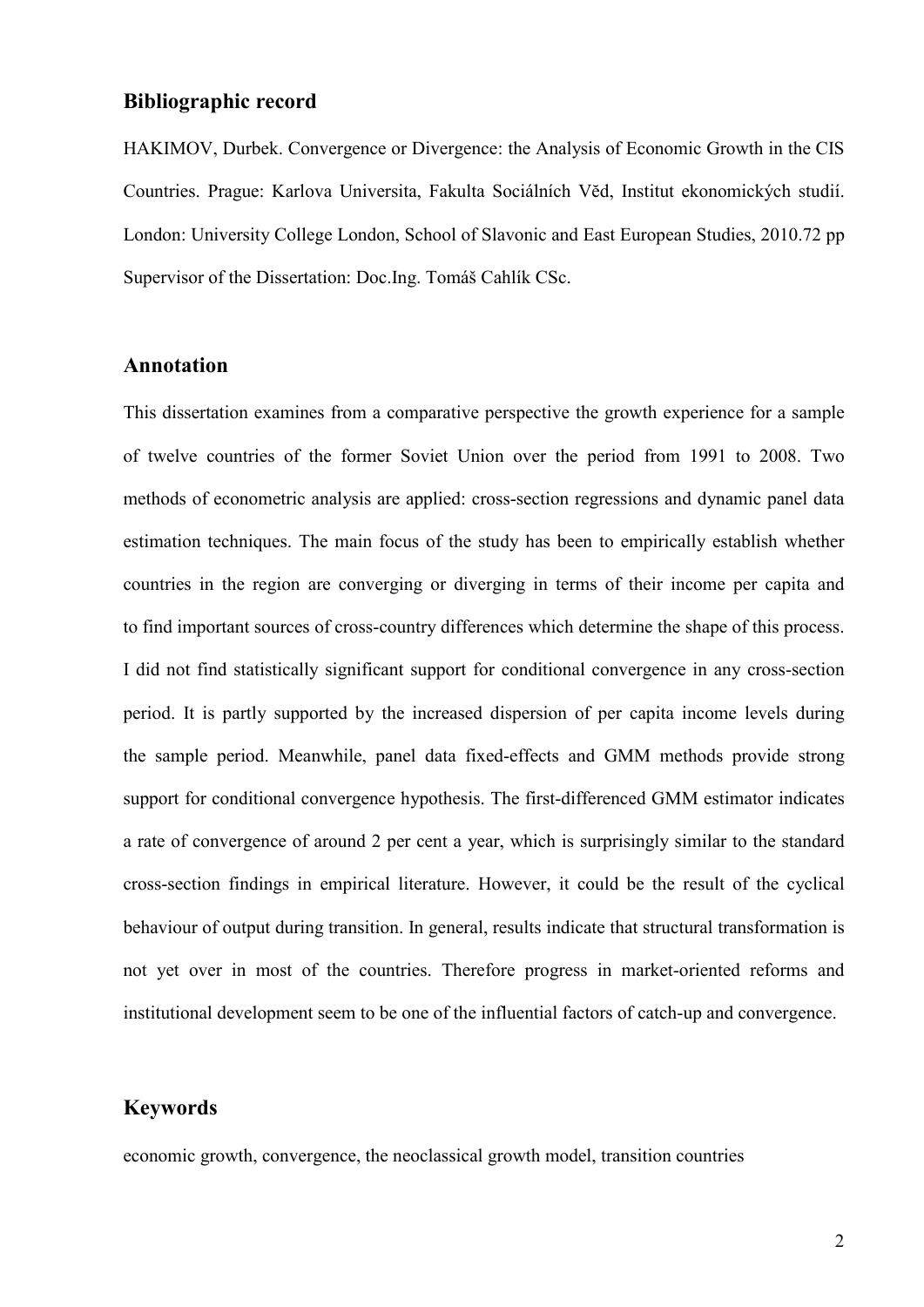## **Statement:**

1. This statement is to confirm that this paper is a product of my own work and also to confirm that I used the listed sources in producing it.

2. I agree that the paper can be checked for research and studying purposes.

**Prague, 21 May 2010 Durbek Hakimov**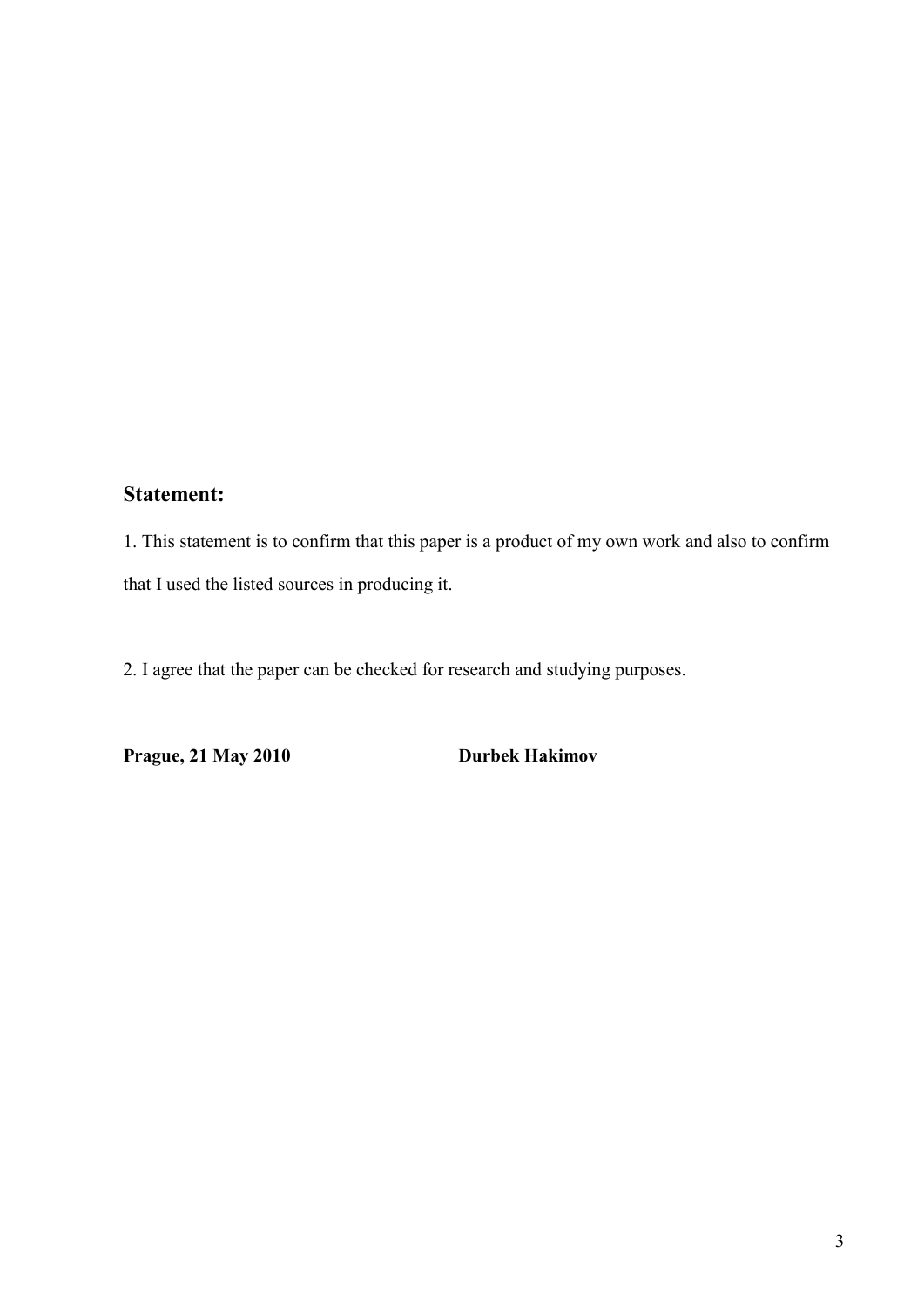### **Acknowledgements**

I would like to express my heartiest gratitude to Chris Gerry for helping me develop research question and guiding me through the initial stages of formulation of the topic. I appreciate the attention and helpful suggestions Slavo Radoševič and Eugene Nivorozhkin gave me on how to proceed with the project. My special thanks are to Svetlana Makarova for her sincere help in reshaping and adjusting my research question taking into consideration my academic interests and strengths. I would also like to thank our Prague coordinator Jiří Vykoukal for his support while adapting to the new environment and educational system in Czech Republic and to Michal Mejstřík for guiding me and ensuring my steady progress in writing the dissertation. I am obliged to my thesis supervisor Tomáš Cahlík for his invaluable comments along the way of doing the work, for always being exact and prompt. Many thanks to my friends and family for their moral support and belief in me. Special thanks to my wife, Malika, for her continuous encouragement and patience throughout two years balancing our personal life with my study requirements.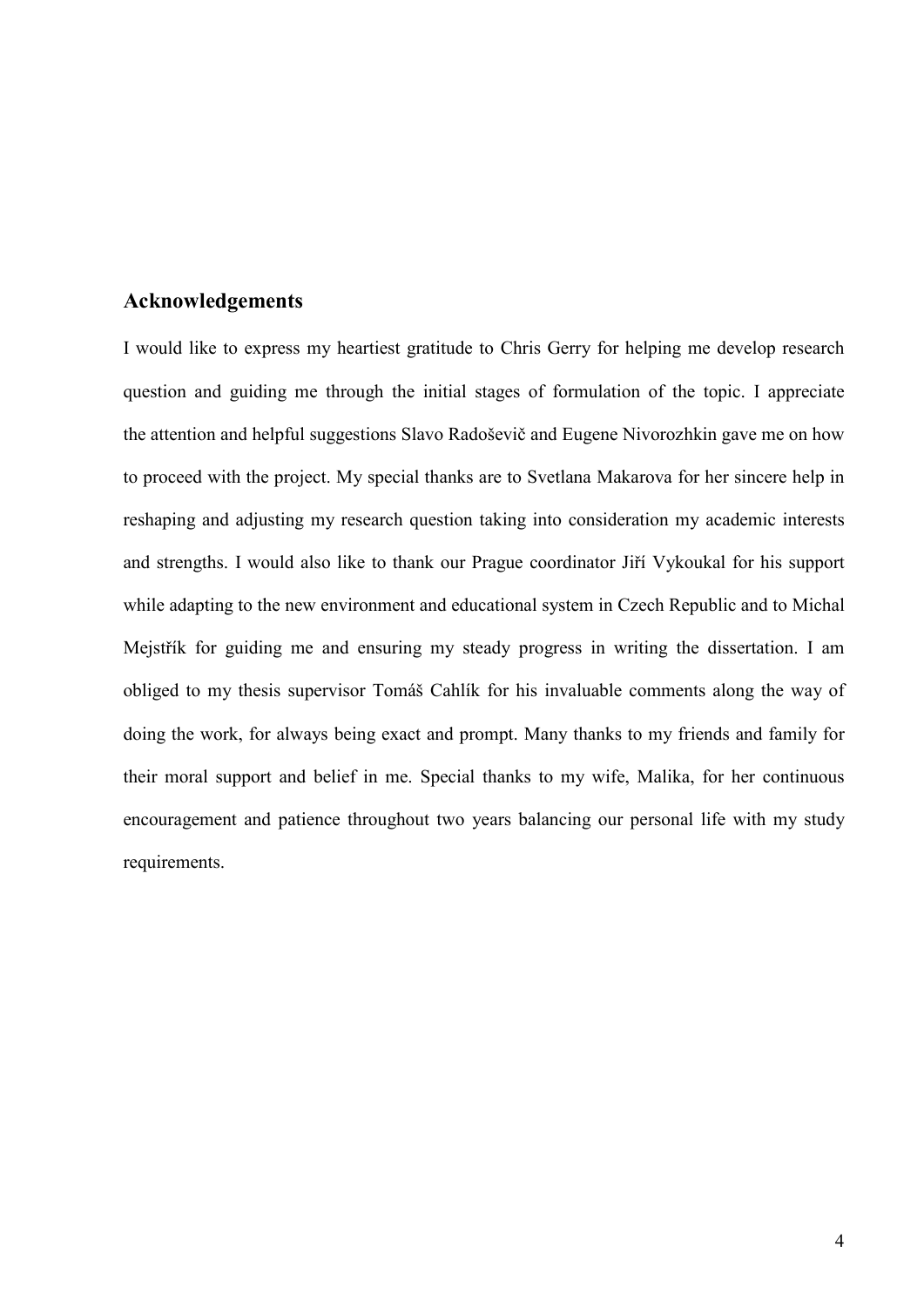## **TABLE OF CONTENTS**

| List of figures and tables |                                                                                       |        |  |  |  |
|----------------------------|---------------------------------------------------------------------------------------|--------|--|--|--|
| List of abbreviations      |                                                                                       | $\tau$ |  |  |  |
| Introduction               |                                                                                       | 8      |  |  |  |
| <b>Chapter 1</b>           | Review of growth studies and theoretical background                                   | 14-35  |  |  |  |
|                            | 1.1 Theoretical framework of the link between convergence and different growth models | 14     |  |  |  |
|                            | 1.2 Economic transformation during transition years in the post-Soviet countries      | 20     |  |  |  |
|                            | 1.3 Cross-country evidence and descriptive statistic analysis                         | 26     |  |  |  |
| <b>Chapter 2</b>           | Empirical methodology and estimation results                                          | 36-74  |  |  |  |
|                            | 2.1 Model specification and setup of the empirical analysis                           | 36     |  |  |  |
| 2.2 The data               |                                                                                       | 46     |  |  |  |
|                            | 2.2.1 Sources and description of the data                                             | 46     |  |  |  |
|                            | 2.2.2 Measurement issues                                                              | 52     |  |  |  |
|                            | 2.3 Estimation of growth equations and discussion of results                          | 56     |  |  |  |
|                            | 2.3.1 Cross-section analysis                                                          | 56     |  |  |  |
|                            | 2.3.2 Panel data estimation                                                           | 68     |  |  |  |
| Conclusion                 |                                                                                       | 75     |  |  |  |
| <b>Bibliography</b>        |                                                                                       | 80     |  |  |  |
|                            | Appendix I. Growth accounting year-by-year results from 1998 to 2008                  | 87     |  |  |  |
|                            | Appendix II. Average growth rates of real GDP until and from the minimum point        | 90     |  |  |  |
|                            | Appendix III. Tests for autocorrelation and heteroskedasticity in panel-data          | 91     |  |  |  |
|                            | Appendix IV. Initial Conditions: individual country scores                            | 92     |  |  |  |
|                            | Appendix V. Aggregate Governance Indicators 1996-2008                                 | 93     |  |  |  |
|                            | <b>Appendix VI.</b> Stata Output of Regression Estimations                            | 94     |  |  |  |

**\_\_\_\_\_\_\_\_\_\_\_\_\_\_\_\_\_\_\_\_\_\_\_\_\_\_\_\_\_\_\_\_\_\_\_\_\_\_\_\_\_\_\_\_\_\_\_\_\_\_\_\_\_\_\_\_\_\_\_\_\_\_\_\_\_\_\_\_\_\_\_\_\_\_\_\_\_**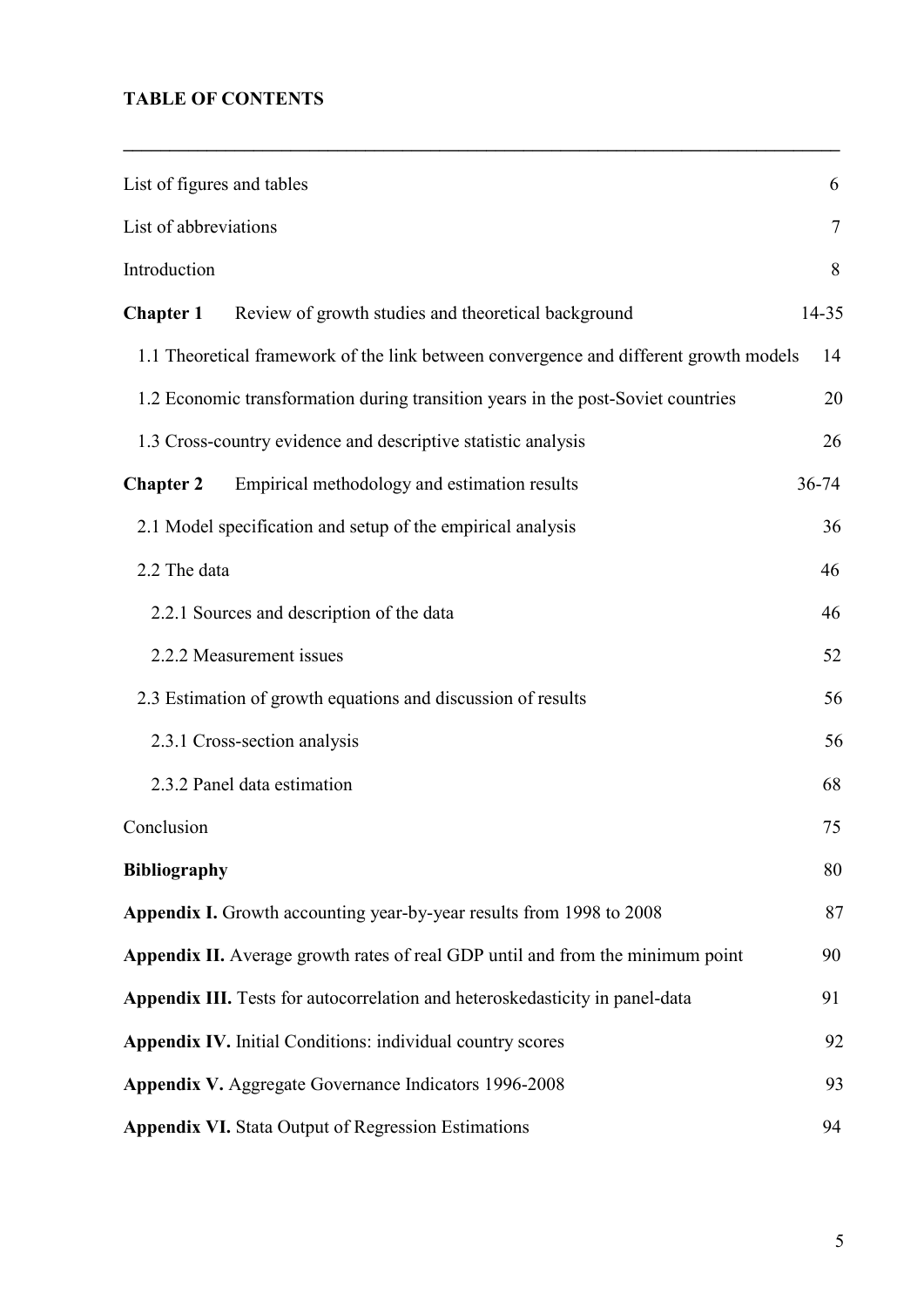## **Tables**

| Table 4. Summary statistics of real GDP per capita, PPP-adjusted, $\sigma$ -convergence 57 |  |
|--------------------------------------------------------------------------------------------|--|
|                                                                                            |  |
|                                                                                            |  |
|                                                                                            |  |
|                                                                                            |  |
|                                                                                            |  |
| Table 10. Dynamic panel data estimations by LSDV with fixed effects and GMM estimators .71 |  |

# **Figures**

| Figure 6. Growth versus initial income: from the start of transition up to minimum point 34 |
|---------------------------------------------------------------------------------------------|
| Figure 7. Growth versus initial income: from the minimum point till 2008 35                 |
|                                                                                             |
|                                                                                             |
|                                                                                             |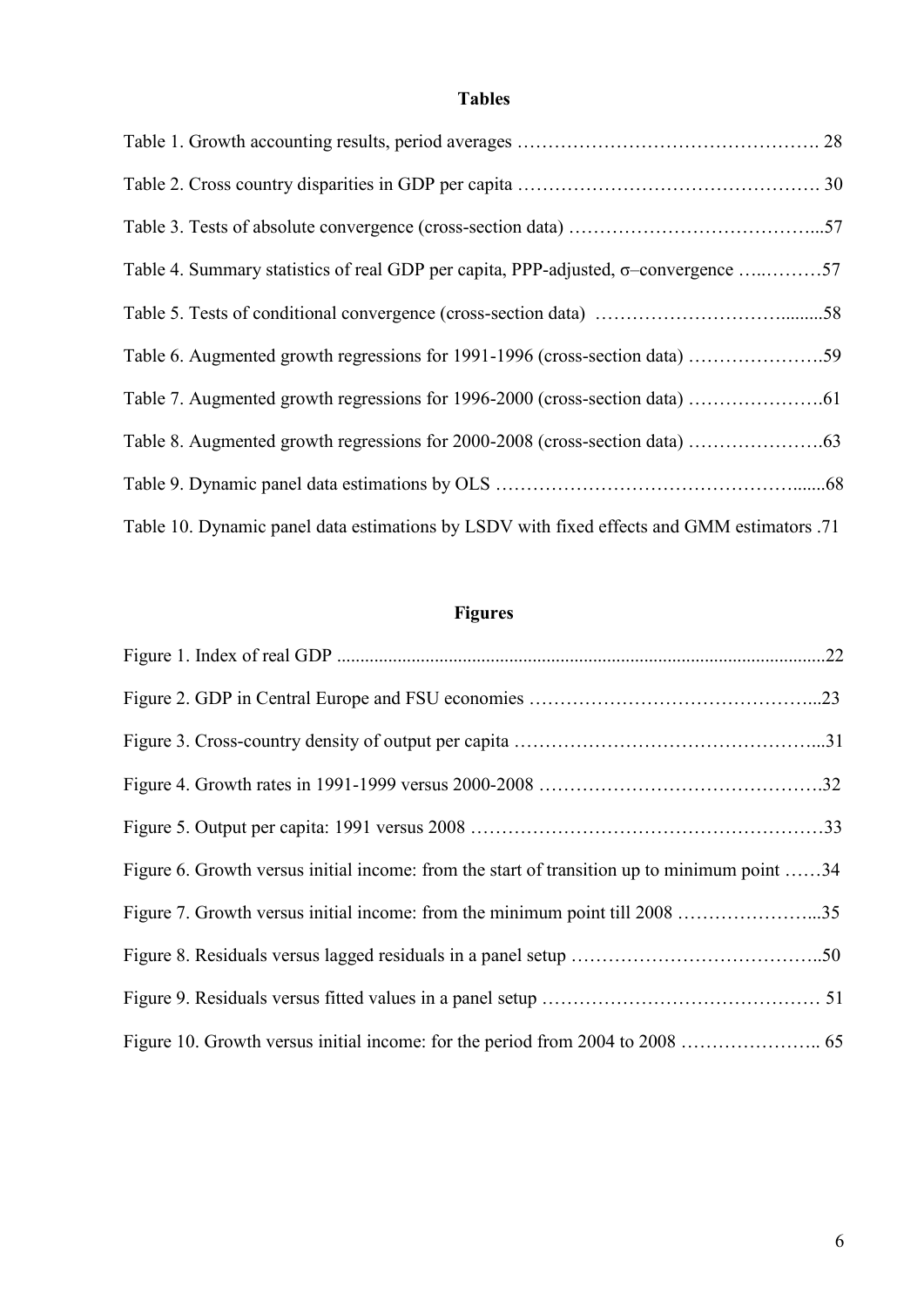## **Abbreviations**

| <b>CEE</b>  | Central and Eastern Europe                       |
|-------------|--------------------------------------------------|
| CSB         | Central and Southeastern Europe and the Baltics  |
| <b>CIS</b>  | Commonwealth of Independent States               |
| <b>EBRD</b> | European Bank for Reconstruction and Development |
| EU          | European Union                                   |
| <i>FDI</i>  | Foreign Direct Investment                        |
| <b>FSU</b>  | Former Soviet Union                              |
| <b>GDP</b>  | <b>Gross Domestic Product</b>                    |
| <b>GMM</b>  | Generalised Method of Moments                    |
| IMF         | <b>International Monetary Fund</b>               |
| <i>LSDV</i> | Least Squares with Dummy Variables               |
| <b>OLS</b>  | <b>Ordinary Least Squares</b>                    |
| OVB         | <b>Omitted Variable Bias</b>                     |
| <b>PISA</b> | Programme for International Student Assessment   |
| <b>PPP</b>  | <b>Purchasing Power Parity</b>                   |
| <b>TFP</b>  | <b>Total Factor Productivity</b>                 |
| $W\!B$      | World Bank                                       |
| WDI         | World Development Indicators                     |
| WGI         | World Governance Indicators                      |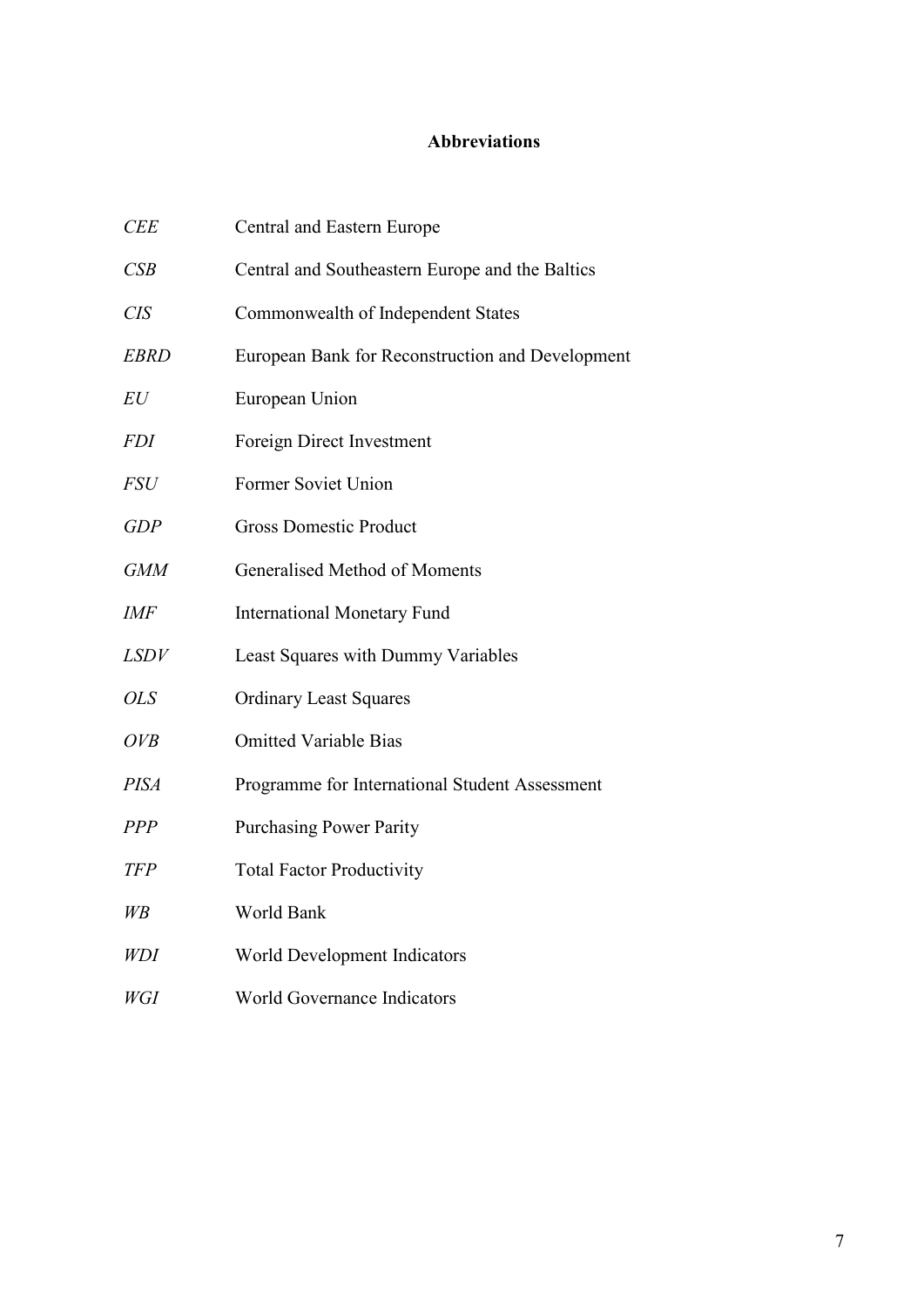The inherent importance of economic growth and long-term economic development for human welfare cannot be overstated. As it was succinctly pointed by Lucas (1988) there is something universal and captivating in the study of economic development which makes it '*hard to think about anything else'*. It is well-known that steady pace of economic growth can change the fate of countries and the living standards of their citizens even in a historically short period of time. For instance, the economy with 7 per cent a year growth of GDP can double its income within a decade whereas the economy which is growing at 3 per cent a year will need more than two decades to reach the same level of growth.

Therefore the issue of different growth rates of countries and particularly rapid development and catch-up of some nations, while slow growth and stagnation of others has been one of the intriguing topics for discussion in economic theory. Renowned Solow growth model (1956) based on aggregate production function with decreasing returns to capital established one of the cornerstones of the study of economic growth. Taking saving ratio, population growth rate and technological change parameters as exogenous, it shows that in the long run countries converge towards their steady-state. A country with a higher saving rate will experience faster growth rates, whereas higher population growth decreases country's steady-state level. Owing to the law of diminishing returns to capital if countries are similar in all parameters except their initial income per capita poor countries should grow faster and converge towards the income levels of rich countries *(Mankiw, Romer and Weil 1992).* Alternative endogenous growth theories emerged in response to the failure of the neoclassical growth model to explain increasing income disparities in the world *(Islam 1995).* The key features of these models are the existence of externalities and increasing returns to broadly defined capital *(Sala-i-Martin 1996, 1026).* In contrast to the classic approach, according to the new growth theory effective government policies on research and development or education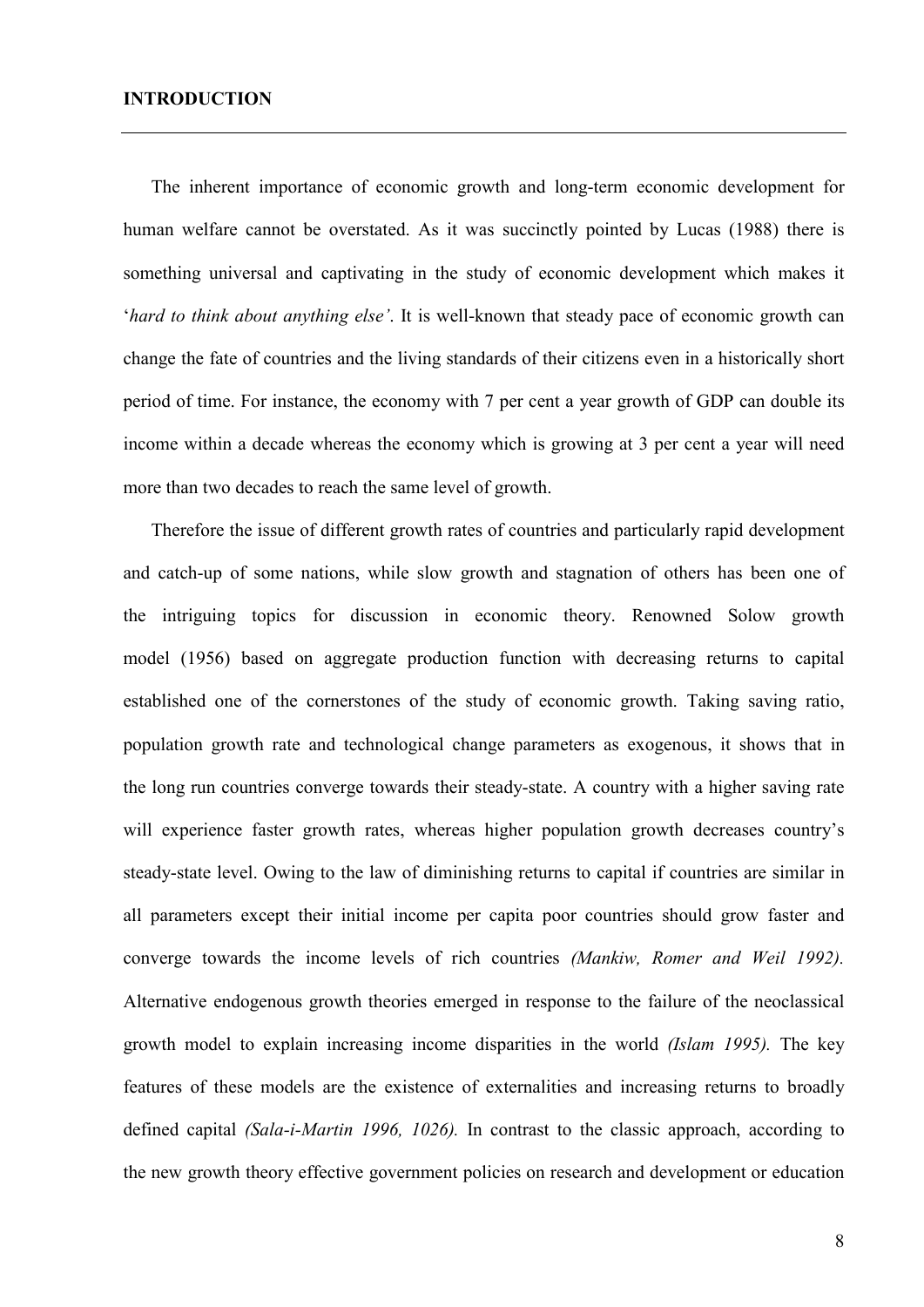and more efficient institutions can have a lasting impact on the long-run growth rate of an economy.

In fact, the lack of absolute convergence across economies does not necessarily reject the validity of neoclassical growth theory. It arises from the misinterpretation of the key assumptions of the model, which actually predicts convergence of income levels under certain conditions. When these parameters are controlled for, the evidence supports conditional convergence in various samples of countries and regions *(Barro and Sala-i-Martin 2004).* 

Another important characteristic of the model is that it is intended to address the conduct of development in economies with a market-based allocation mechanism, which is fundamentally different from planned economic system. It is well-known that during the socialist era there were continuous efforts to equalize income levels across the states and social classes through extensive redistributive systems *(Estrin and Urga 1997).* There has been some convergence of the planned rates of output and in key welfare indicators in the ex-communist block, but by the late 1980s '*convergence in per capita incomes remained elusive' (Cornia 2009).* Therefore, at the onset of transition the removal of socialist distortions and the implementation of market reforms were optimistically believed to eradicate income differences and countries were expected to catch-up with the advanced economies *(Campos and Coricelli 2002).* However, transition experience led to important differences among independent states both in terms of reform policies and economic outcomes, especially during the early transformational recession period. Consequently economic performance as measured by per capita income growth diverged sharply in post-communist transition countries, which prompted the World Bank study (2002) to conclude that the variability in growth performance across countries has intensified.

It is noteworthy that year 2011 marks the anniversary of twenty years of transition and Belovezha accords that dissolved the Soviet Union. The fall of communism led to the creation of laboratory of economic reforms and transformation, transition into market economy and economic change in a large geographic area. In light of this anniversary, it is a good time to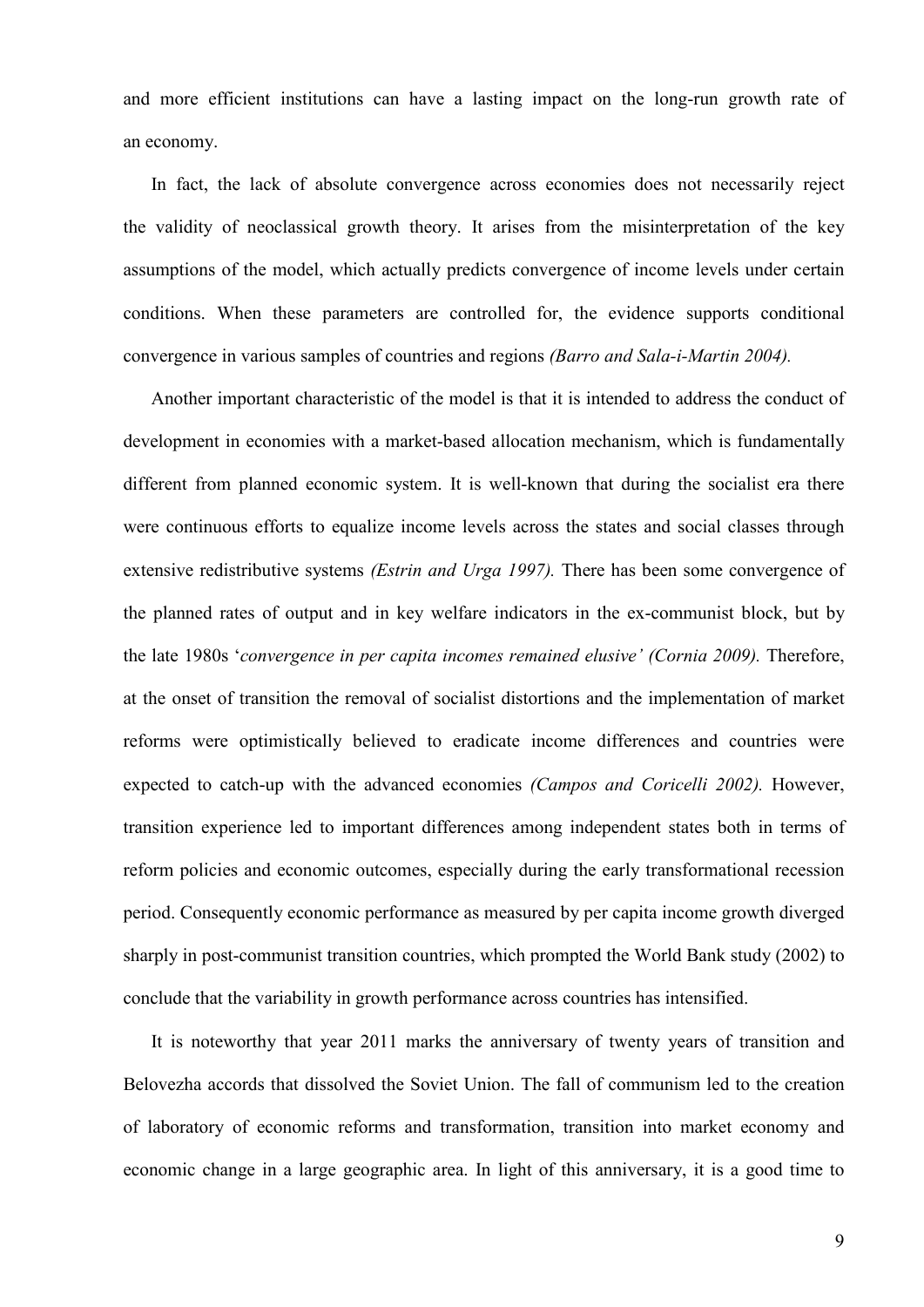analyse growth experience and income distribution of twelve independent economies which have undergone the major structural transformation during this period. Transition from a socialist political system towards democracy and from a centrally planned economy towards a market economy is a unique experience. Twenty years of transition have produced highly different outcomes across transition countries. It is particularly evident in the different level of development and growth rates of the former Soviet Union (FSU) countries. A few countries have experienced the acceleration in growth of GDP per capita, but other economies have lagged behind, raising questions as to the role of traditional factors of growth as well as government policies and institutions. Though all of the countries inherited the same socialist system and centrally planned economies, they had dissimilar starting positions reflecting their income per capita, structural differences, geography, culture and traditions. Diverse initial conditions and imbalances may partly explain the contrasted pace of reforms and development path in the early years of transition, because the negative effect of greater initial distortions was found to fade away in the advanced stages of transition. There are other more important variables such as progress in market-oriented reforms, macroeconomic and social stability, high investment rates and human capital that proved to be the means of stable economic growth for the longer periods.

The aim of the dissertation is to analyse from a comparative perspective the growth experience in the first two decades of transition from 1991 to 2008 in all countries of FSU but Baltic states. There are few studies on the relevance of standard growth factors in transition economies because of the main empirical focus on explaining transitional recession and recovery as well as relatively short time dimension available. Campos (2001) based on specifications from Mankiw, Romer, and Weil (1992) analysis estimates the standard growth equation for twenty-five transition economies in Central and Eastern Europe (CEE) and the FSU for the period from 1990 to 1997 and finds that none of the variables namely initial per capita income, secondary school enrolment and investment rate had the expected sign. Polanec (2001)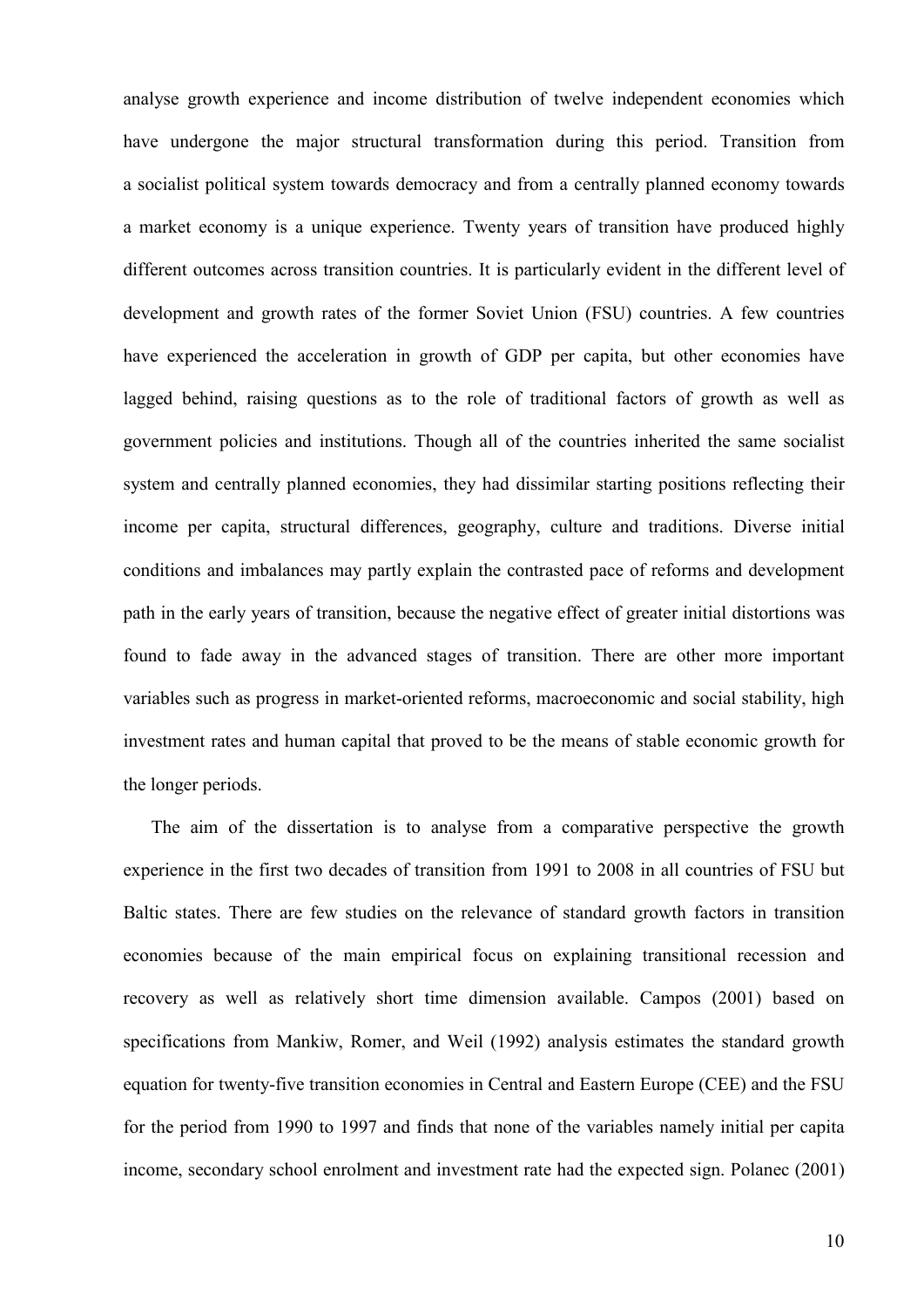obtains almost the same results for twenty-four transition countries for an extended period from 1989 to 1999. However, when controlling for measures of government failure such as corruption and unobserved cross-section differences through year-on-year panel data estimation, the signs of estimates of the regression coefficients for initial income and investment rates are in line with neoclassical growth theory. Later a similar elaborate cross-country research was carried out by Polanec (2004) for the sample of twenty-five transition countries from 1990 to 2002, which finds the evidence of both absolute and conditional convergence hypotheses only for the advanced stage of transition.

The analysis builds particularly on the contributions of the two above-mentioned studies by Polanec but differs from them in a number of ways. First of all, time period of analysis is extended until 2008, which is the latest pre-crisis year available. Prolonged time span of analysis can shed more light on the patterns of economic growth by providing extra information on dynamics of development. Secondly, the analysis is focused on twelve countries of the FSU alone and studies the convergence process within the group. In majority of empirical literature the FSU states are usually controlled by a separate dummy variable recognizing their unique development pattern. It was also acknowledged in the World Bank study (2002) that there is a profound gap between Central and Southeastern Europe and the Baltics (CSB) and the Commonwealth of Independent States (CIS) both in terms of economic and political landscape. And the general consensus is that CIS countries are progressing some distance behind CSB in terms of economic growth and institutional development. Thirdly, there are several variables typically considered in empirical research as the proxies for technological differences among countries such as the measure of initial distortions and European Bank for Reconstruction and Development (EBRD) Transition Indicators of reform progress. In addition to them a number of quite region-specific variables such as natural resource abundance and especially hydrocarbon richness as well as migrant labours' remittances are included into regression estimations. Thus, extended time period, more homogenous sample of countries and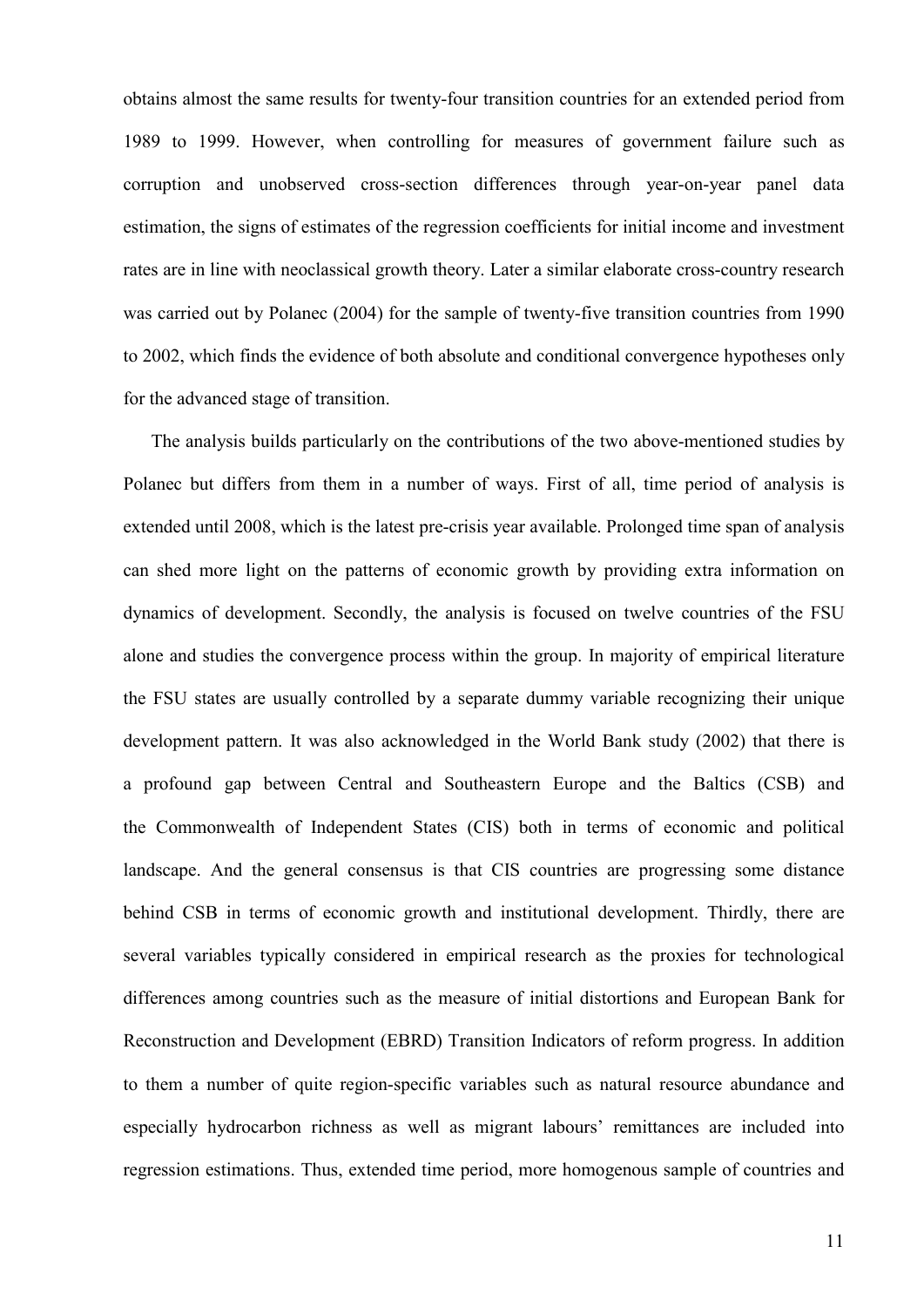additional control variables more characteristic to the countries of FSU may provide some additional insights into the determinants of convergence in the region.

The main research goals can therefore be formulated as the following:

1. To examine the distribution dynamics of income for the given set of countries using descriptive statistical methods;

2. To test empirically the question whether countries in transition are converging or not, using two methods for empirical estimations: cross-section regressions and dynamic panel data econometric modelling;

3. To find important cross-country characteristics potentially affecting convergence process and their relative influence in different stages of transition.

Results of the cross-section analysis indicate that the nature of relationship between most of the variables is non-linear and dynamic. The relative importance and influence of different variables change over time as countries progress through transition. When it comes to the key coefficient of interest, relationship between initial income and subsequent growth rates, the evidence is mixed, and as expected there is no evidence of absolute convergence. Moreover, results suggest little relevance of even conditional convergence hypothesis for the CIS countries during the transition period. In contrast to theoretical predictions, the coefficient estimates on initial income are significantly different from zero and positively signed, particularly when I control for the country-specific characteristics for the period from 2000 to 2008. At the same time, it seems reasonable to conclude that there are fundamental unobserved and unmeasured differences across these countries. One of the most robust and significant cross-section variables that promote growth appears to be investment rate, but causality cannot be claimed without using a valid instrument. It is highly likely indeed that causality runs in a reverse direction or there is an omitted variable where a high growing economy because of that factor can also accumulate high investments.

12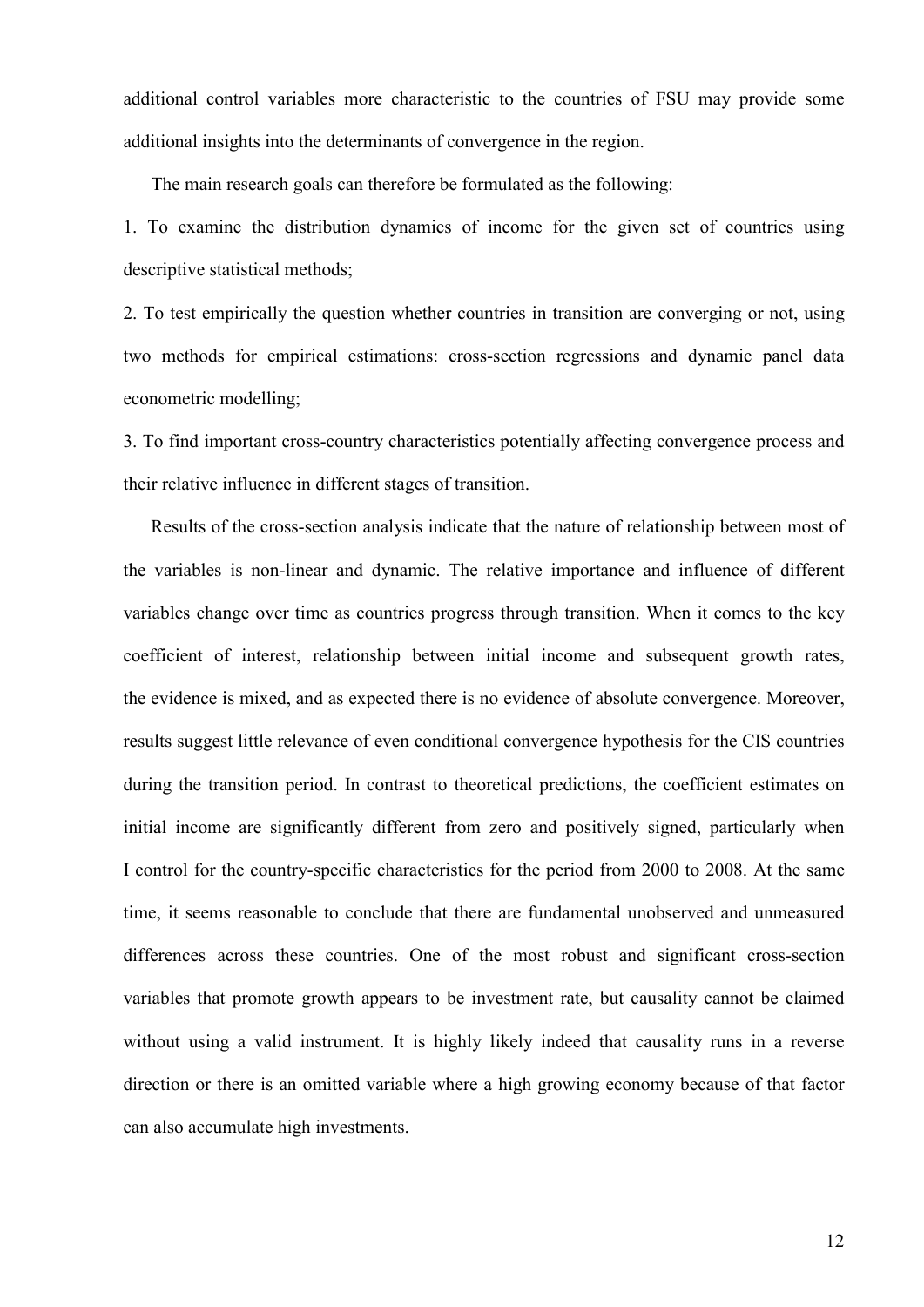The regression results in panel data which allows to control for the cross-country heterogeneity and to better understand the dynamics of economic relationships support the conditional convergence hypothesis. In line with the results of previous research, the system GMM estimator is found to increase efficiency of parameter estimates in a short panel by tackling endogeniety problems and unobserved heterogeneity. Nevertheless, keeping in mind cyclical behaviour of output during transitional recession and recovery periods, when initially income growth declined at a decreasing rate and then accelerated at an increasing rate, panel data results should be interpreted with caution. Unlike significant positive effect of investment on growth in a cross-section, panel analysis shows its little or no role in fostering growth. On the other hand, in contrast to cross-section mixed evidence in favour of market building reforms, controlling for country- and time-invariant characteristics reveals their significant positive effect in explaining growth. Besides, primary energy production is highly statistically significant and positive, which indicates that growth in hydrocarbon-rich economies might be higher independently of the effects of other variables included in the model.

This dissertation empirically analyzes these issues and is structured as follows. Chapter 1 surveys the empirical literature on convergence concepts and briefly reviews evidence on the links between growth, transition and important conditioning factors in the countries of FSU. In Chapter 2 of the dissertation the research design is laid out where I also discuss some methodological and measurement issues associated with the data in transition countries; present the results starting with the cross-section estimates and proceeding to more complex panel data specifications. Final section concludes the dissertation with an interpretation of results; the main findings are highlighted and some recommendations are offered about how this research could be developed.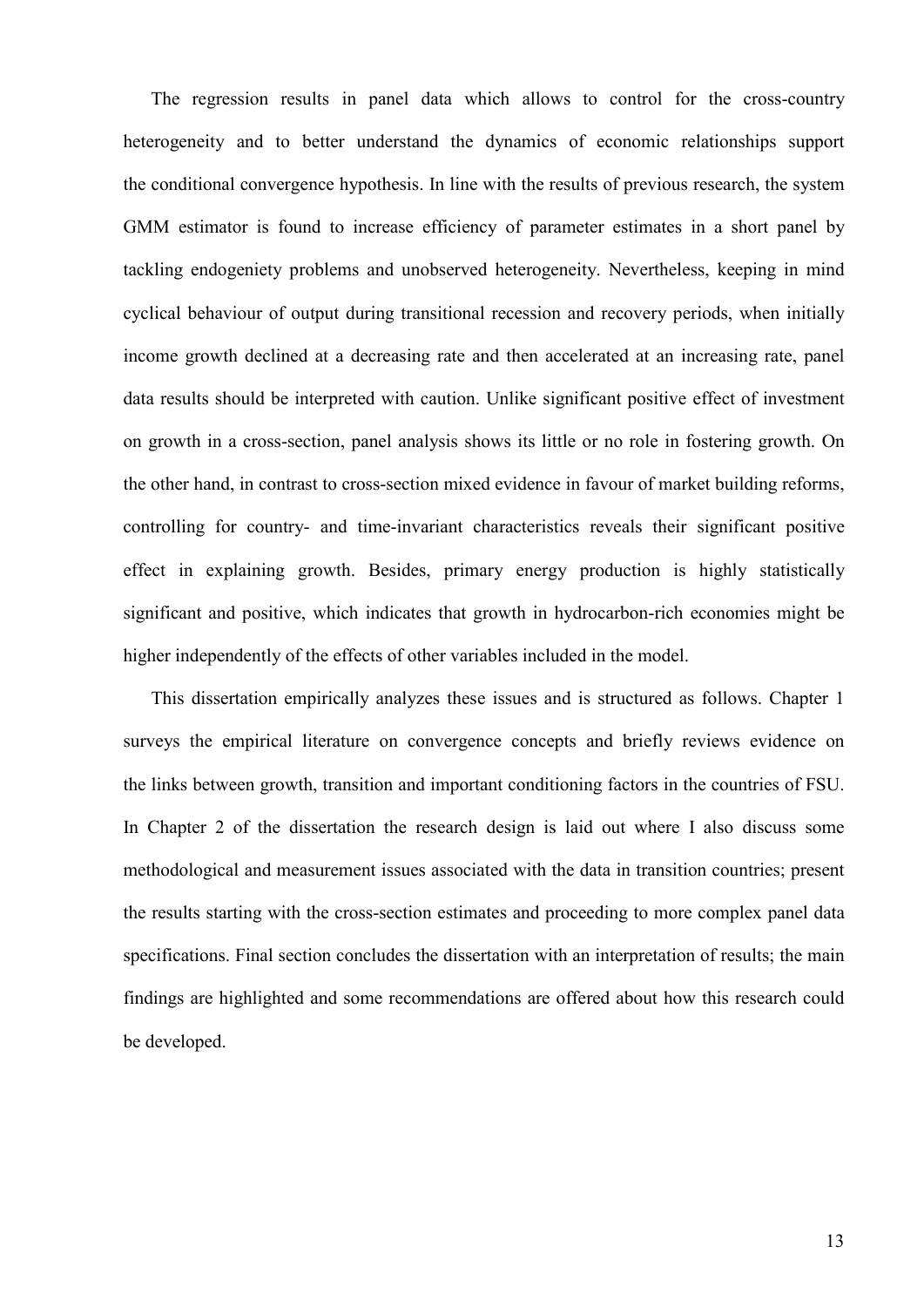#### **1.1 Theoretical framework of the link between convergence and different growth models**

Divergent patterns of economic development and significant income differences around the world generated profound academic interest in the study of the sources of economic growth. Based on the traditional framework of growth theory the catch-up effect or convergence hypothesis states that if certain parameters including propensity to save, population growth rate and technological growth are the same across economies, then in the long run all economies converge to one another. Therefore, convergence as a concept has become the main testing toolbox of the validity of the predictions of economic growth models.

It should be noted that convergence process can be analysed from different aspects. According to the classification proposed by *Nazrul Islam (2003, 312)* the following seven dichotomies can be distinguished in the theoretical and empirical literature:

(a) Convergence within an economy versus convergence across economies;

- (b) Convergence in terms of growth rate versus convergence in terms of income level;
- (c) ß-convergence versus σ-convergence;
- (d) Unconditional or absolute convergence versus conditional convergence;
- (e) Global convergence versus local or club-convergence;
- (f) Income-convergence versus TFP (total factor productivity)-convergence and
- (g) Deterministic convergence versus stochastic convergence.

There are two streams of thought in economic growth theory. Until the 1990s the Solow's exogenous growth model (1956) has been the leading theory. According to the neoclassical model of capital accumulation, an economy converges towards a steady state by the "law" of diminishing returns to capital: countries with a low endowment of capital relative to labor will have a high rate of return to capital. In this framework, it is assumed that countries are equal by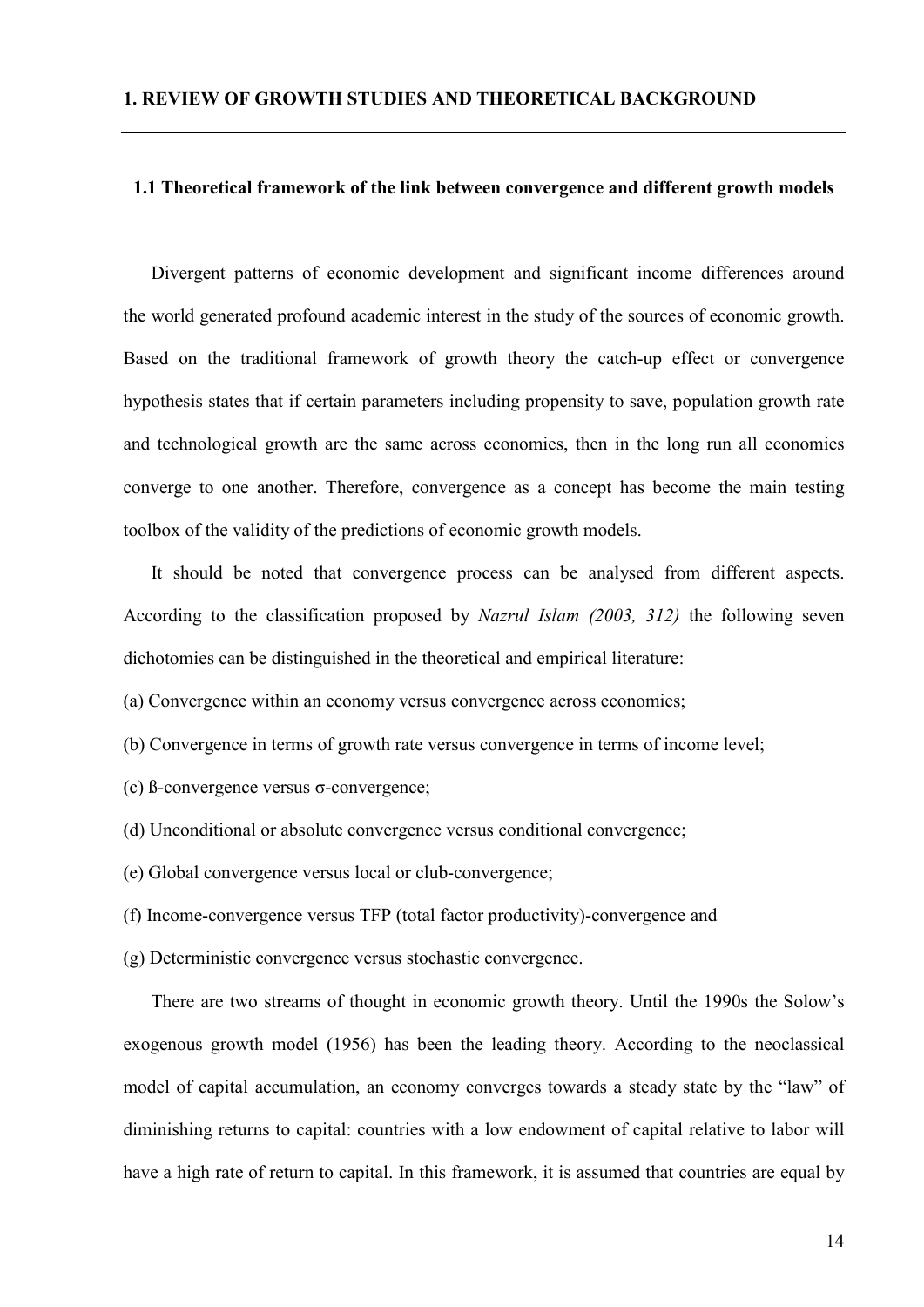all parameters but their initial levels of capital per capita, and poor countries have higher marginal capital productivity than rich countries. As a result, given addition to the capital stock will have a larger impact on per-capita income in poor countries and this process will end with the equalisation of the countries' per capita outputs. In convergence literature this is known as the absolute or unconditional convergence hypothesis. Beta (β)-convergence is observed when the poor economies tend to grow faster than rich ones with the key assumption that the only difference across countries lies in their initial levels of capital *(Sala-i-Martin 1996, 1020)*. ß-convergence is usually estimated by regressing the average growth rate of gross domestic product per capita ( $y_{i,t,t+T}$ ) over a sample period (t, t+T) on the initial income level (log ( $y_{i,t}$ )) across the cross–section of countries (ἰ).

$$
y_{i,t,t+T} = \alpha + \beta \log (y_{i,t}) + \varepsilon_{i,t} \tag{1}
$$

The name of this type of convergence is derived from the coefficient of the initial income variable in these regressions (β) and is expected to be negative if the hypothesis holds.

It should be reminded that originally Solow growth model was formulated to the course of events within a single country, but later it was interpolated to cross-country comparisons. The model has the following main predictions which are broadly consistent with experience *(Mankiw 1995, 277)*:

1. In the long run, the economy approaches a steady state that is independent of initial conditions;

2. The steady state level of income depends positively on the rates of savings and negatively on the population growth;

3. The steady state rate of growth of income per person depends only on the rate of technological progress;

4. In the steady state, the capital stock grows at the same rate as income, that is capital-to-income ratio remains constant;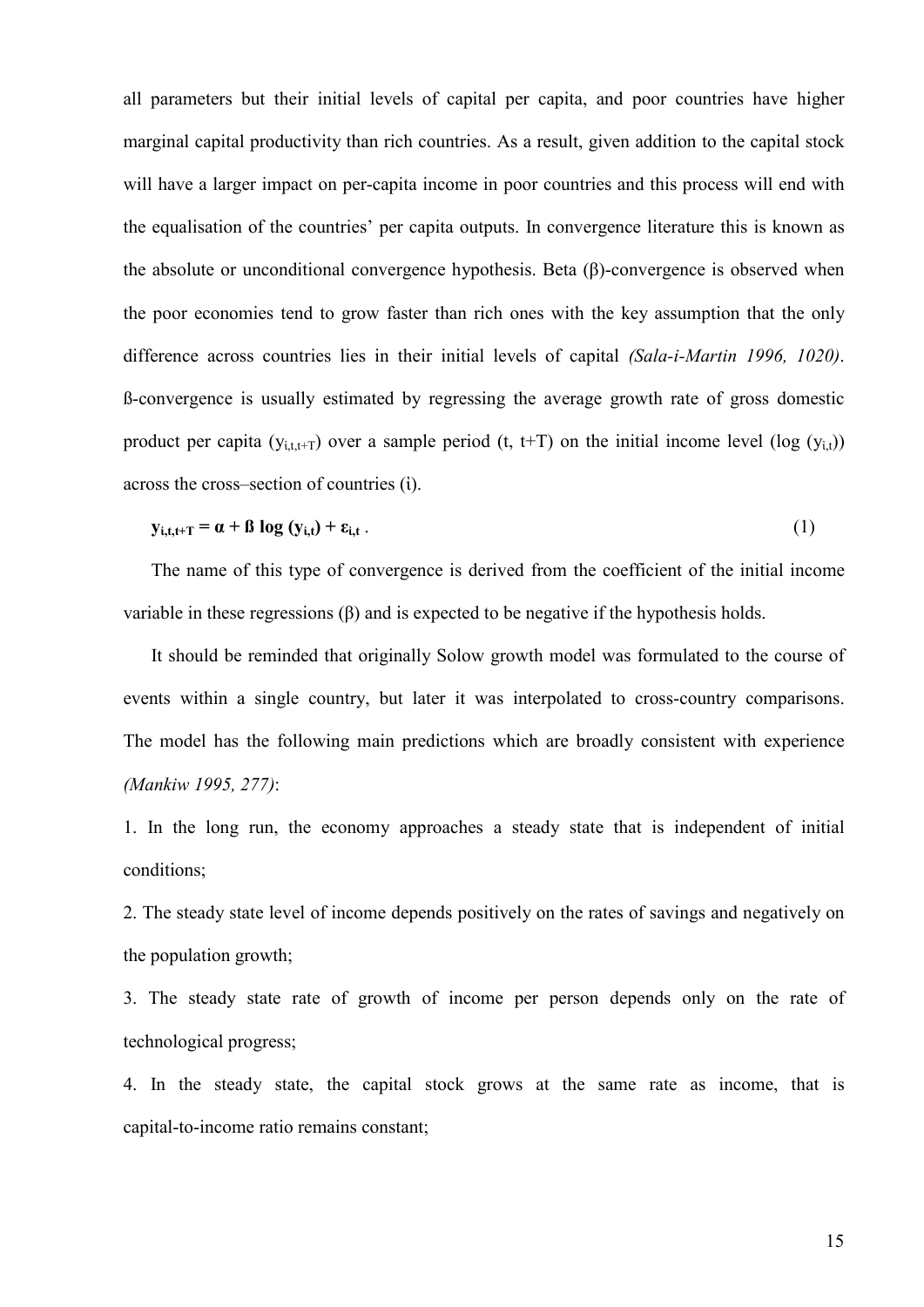5. In the steady state, marginal product of capital is constant, whereas marginal product of labour grows at the rate of technological progress.

The independence of the steady state from initial conditions (prediction 1) is closely related to the debate over convergence and has attracted much empirical attention. Though there is usually negative relationship between initial income and consequent rates of growth across the group of developed countries or within their regional units, empirical evidence for a large set of countries has not supported the convergence of income levels worldwide *(Barro 1991).* There is much more disparity in international living standards than the model predicts.

However, failure to find absolute convergence for a heterogeneous group of countries arises from simplifying assumptions of the neoclassical growth model. The most important simplification is the assumption that the long-term growth rate is solely determined by the rate of technological change which is taken to be exogenous. In general, it treats technology as a public input which is both nonrival and nonexcludable *(Romer 1990).* Technological innovation can be costlessly replicated, the benefits of innovation are shared equally between economic agents and nobody pays any compensation for gaining advantages from it.

To be sure, the neoclassical model's prediction of unconditional convergence is based on the key assumption that countries are similar by all other factors but their initial levels of per capita capital. Therefore, any factor that is relevant for growth and may affect the marginal addition to per-capita income must be controlled for, including variables such as investments in human capital, political climate or corruption. It follows that each country may have its own steady-state level of growth. A fundamental question then becomes finding the factors which are relevant in order to differentiate between countries by their individual growth patterns.

Centrepiece of the Solow growth model is a Cobb–Douglas type of production function *(Mankiw, 1995, 277)*:

$$
Y_t = K_t^a (A_t L_t)^{1-a} , \qquad (2)
$$

where *Y* – output; *K* – capital, *L* – labour, *A* – total factor productivity,  $\alpha$  – capital share.

16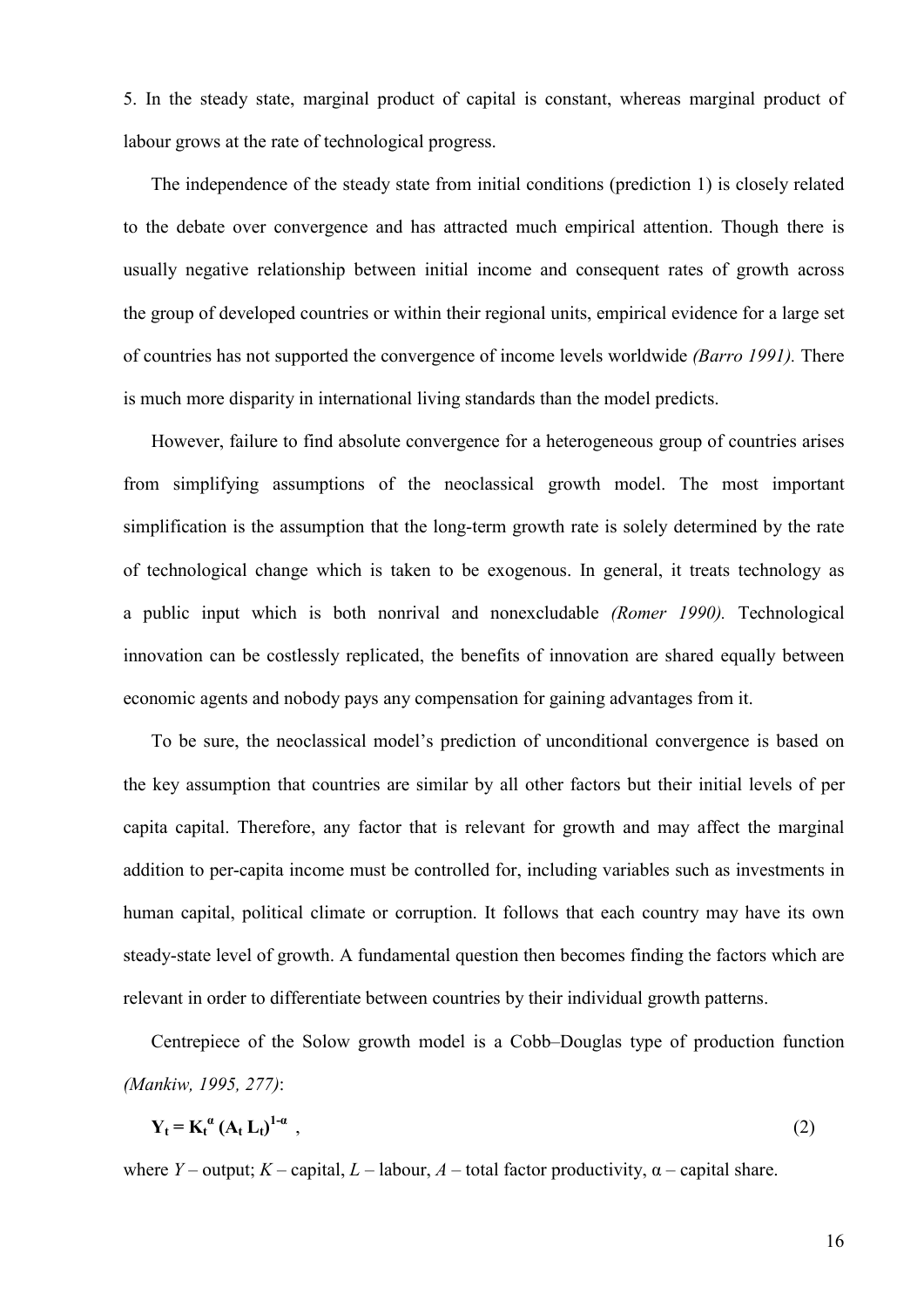Based on the assumption of constant returns to scale, the production function can be written in the form of per efficiency unit of labor as

$$
y = f(k), \tag{3}
$$

where  $y = Y/AL$ ,  $k = K/AL$ , and  $f(k) = F(k, 1)$ . The capital stock per effective labour (k) evolves according to

$$
\Delta k = sf(k) - (n + g + \delta)k, \qquad (4)
$$

where s is the rate of saving, n is the rate of population growth, g is the rate of growth in technology,  $\delta$  is the rate at which capital depreciates. The model takes s, n, g, and  $\delta$  as exogenous. As long as the production function is well behaved, the economy approaches a steady state over time. In the steady state, income per efficiency unit  $(v^*)$  is constant. Income per person grows at rate g, and total income grows at rate  $(n + g)$ . The steady state level of per capita income (y\*) is given by *(Varblane and Vahter 2006, 22)*:

$$
y^* = A_0 e^{gt} [s/(n+g+\delta)]^{\alpha/1-\alpha}.
$$
 (5)

The formula clearly exhibits that a country's steady state income level depends on *A0*, *s*, *g*, *n*, *δ* and *α*. In case of unconditional convergence, all these factors should be the same for all countries. Generating the initial growth level based regression, this means that the sign of beta coefficient should be negative even if no other variable is included on the right-hand side. If we include a vector of variables to control for the different technological and behavioural parameters we get the concept known in the classical literature as conditional β-convergence *(Sala-i-Martin 1996, 1026).* Now the prediction of the neoclassical model is that the growth rate of an economy will be positively related to the distance that separates it from its own steady state and the growth rate falls as the economy approaches this long-run level.

The above model indicates that the countries with relatively similar starting positions are more likely to converge in the long-run because of common steady-states. Especially, it will be more imminent when these countries share the homogenous economic, political and social environments. This idea was recognized in convergence theory as the concept of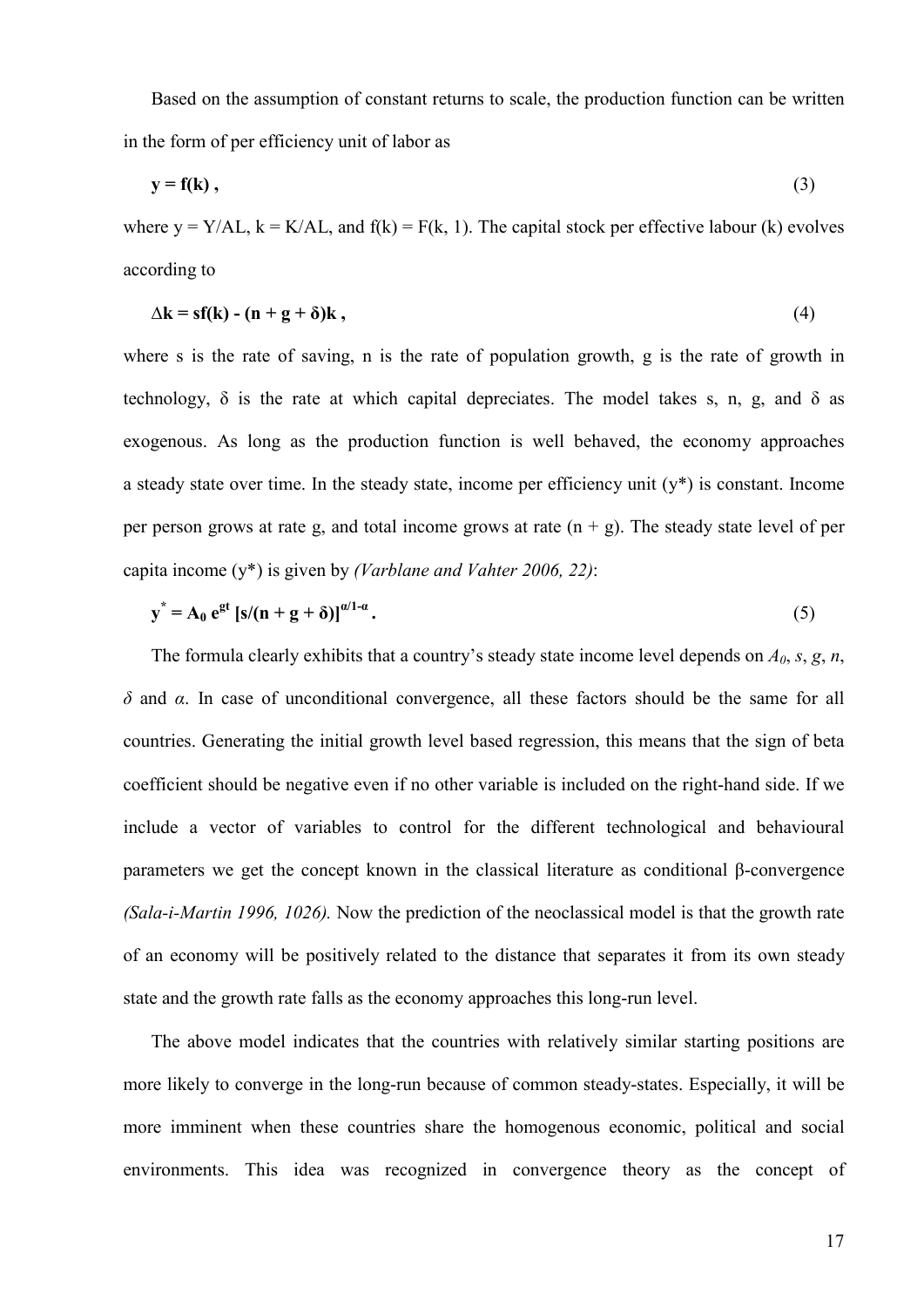club-convergence. According to the main notion of this concept, initial conditions determine, in part at least, long run outcomes and countries that are similar in observable characteristics will reach similar long-run outcomes *(Durlauf 2005, 38)*. It resembles the second approach to convergence called sigma (σ)-convergence, which may be generated by the existence of ß-convergence. It describes the process of growth when the income levels of countries will become more equal and the dispersion of their real per capita GDP levels tends to decrease over time. For the cross-section variance ( $\sigma^2_{log y,t}$ ) of income levels (log y<sub>i,t</sub>)  $\sigma$ -convergence is said to hold between times t and t+T, if it satisfies the following condition *(Durlauf 2005, 52)*:

$$
\sigma_{\log y, t}^2 - \sigma_{\log y, t+T}^2 > 0. \tag{6}
$$

It follows that once economic policy instruments are controlled to eliminate cross-country differences, then countries may converge. In the framework of the post-Soviet countries the central question of interest will be what the important factors of convergence are and how certain policies can help to speed up the convergence process.

To sum up, neoclassical growth theory with its simple assumptions and structure - a single homogenous good, Cobb-Douglas production function, exogenous labor augmenting technical progress and exogenous labor force growth provide a starting point for the analysis of long-term economic activity. According to the Solow growth model, better policies and institutions affect the level of economic efficiency with which resources are allocated in the economy. However, changes in economic policy will only lead to growth temporarily, but eventually the economy approaches a steady state in which growth is independent of the policy. In other words policy changes can have only level effects raising the level of per capita output but not growth effects. In the long-run all countries share the same growth rate which is determined by technological progress only and is expected to be available freely *(Jones 2002, 41)*. Applying this model to transition countries may provide the clues whether countries in transition converge or not and what the important conditioning variables are.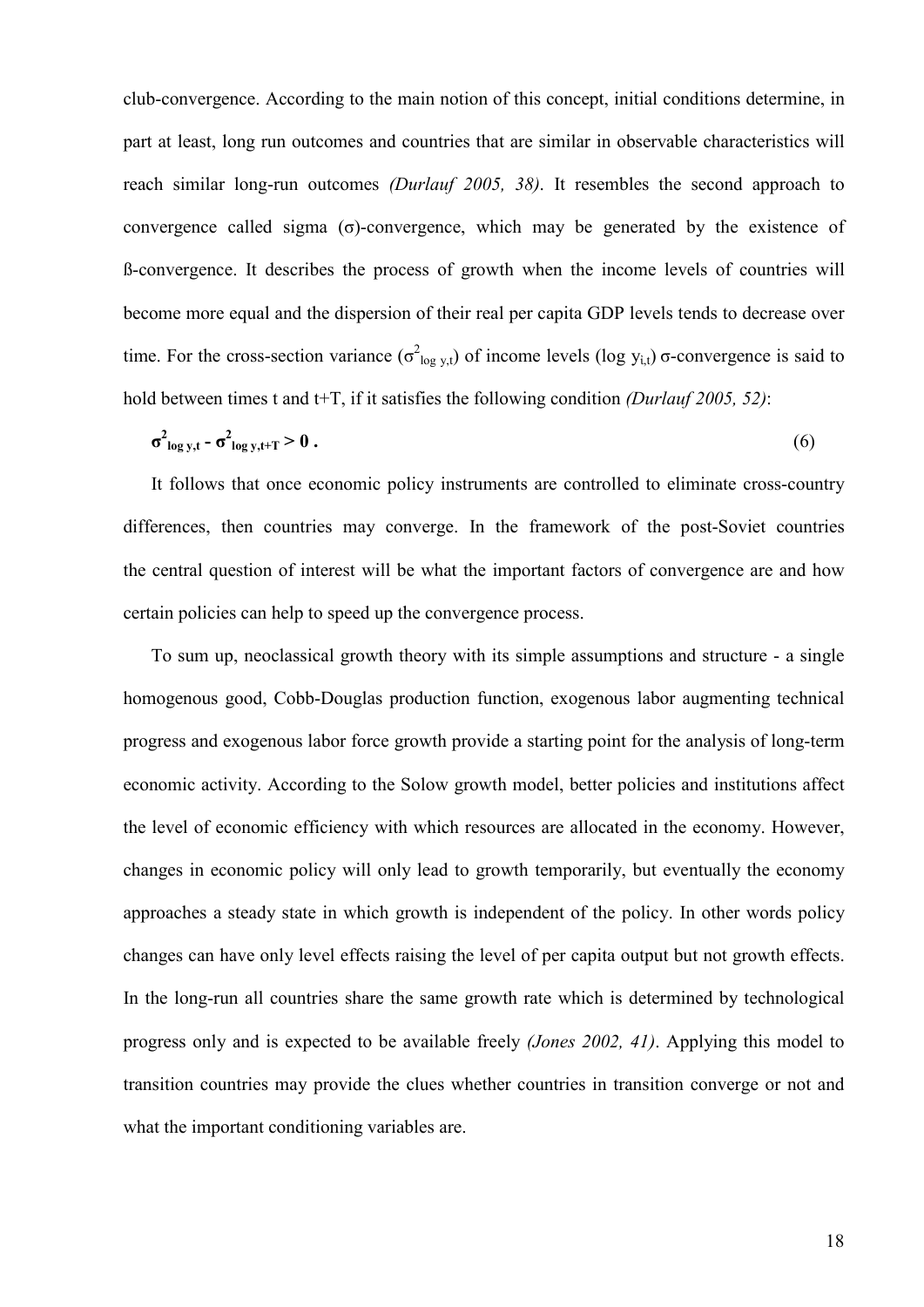Inability of the neoclassical model to explain the magnitude of international income differences and the lack of empirical evidence of convergence process throughout most of the world stimulated the new generation of models of endogenous growth in the mid-1980s starting with Romer's pioneering paper (1986). Existence of the externalities, increasing returns and the lack of inputs that cannot be accumulated may lead to the absence of diminishing returns to capital. Technological growth is endogenously determined by the resources devoted to the creation of knowledge or human capital in a society. The theory emphasised the idea that technology is not a public good and monopoly rent is achieved mainly as a result of holding unique technology. This provides direct interest of firms in investing into research and development.

In new growth theory two economies with the same fundamentals can move apart along very different paths. Factors that potentially make for underdevelopment such as the distribution of economic or political power, institutional development and aspirations are themselves profoundly affected by the development process. Hence the model provides a completely new approach to the role of government and its economic policies such as taxation, maintenance of rule of law, regulation of the economy that can influence investment decisions and boost growth *(Ray 2007, 2)*.

The key difference of endogenous growth model from the standard applied framework is the absence of diminishing returns to investment. In this case knowledge spillovers and external benefits from human capital produce constant or increasing returns to capital and enable persistent growth *(Barro 1997, 6)*. There are several types of approach within the framework of the endogenous growth theory. The literature on endogenous growth has mainly relied on capital with externalities *(Romer 1986)* and accumulation of knowledge *(Lucas 1988).* An important line of thought to the new economic theory was added by *Abramowitz (1986)*. He argued that there are certain growth-inhibiting forces that impede a technologically backward country from making a leap forward. The pace of realization of the potential for catch-up depends not only on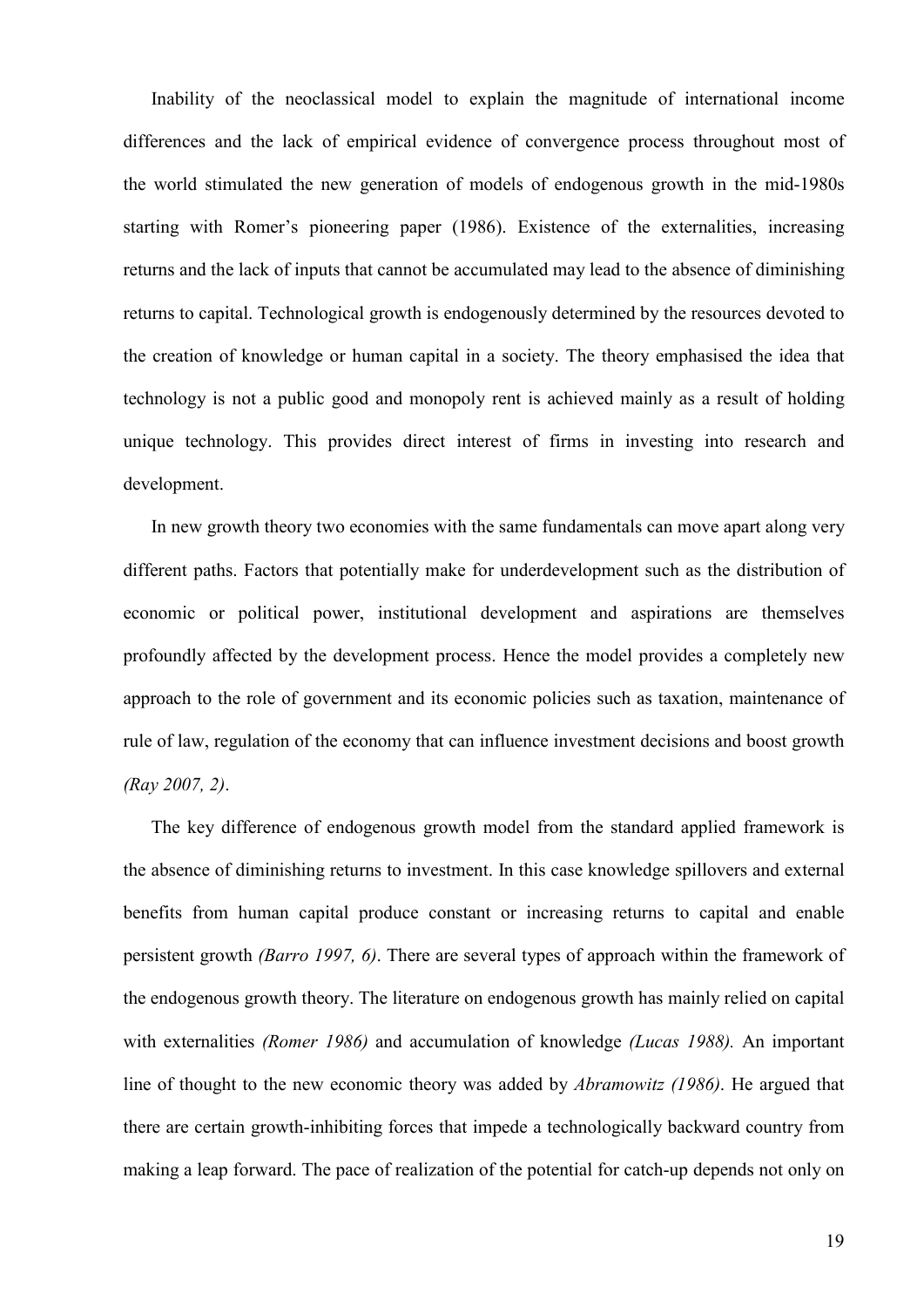technological absorption capacity but also on the so-called "social capability", which includes human capital, institutions and societal characteristics.

According to the new theory of endogenous growth, there exists no quasi-automatic convergence. Lack of adequate social capability can be a serious barrier to convergence. In addition, for example, Lucas (1988) showed that under the conditions where human capital with increasing returns is the main driving force of economic growth, the possibility of brain drain may act as a vehicle of cross-country growth divergence. Other authors insisted that R&D and human capital creation, being the most important engines of growth, would also cause growing inequality between countries and instead of convergence on the global scene, divergence would start to dominate as poor countries have much less resources to invest into these areas *(Romer 1990)*. Nevertheless, the majority of authors are still relatively optimistic about the perspectives of the endogenous growth models of international convergence *(Varblane and Vahter 2006).*

#### **1.2 Economic transformation during transition years in the post-Soviet countries**

Growth dynamics of the ex-socialist countries in CEE and the FSU reveal two striking characteristics. The first is a sharp output decline, at least, according to the official statistics in every single country with no exceptions and the second is the contrasting experiences across these economies. Despite some initial optimistic expectations for the rapid efficiency gain and growth after removing the distorted socialist planning system,

*[they] 'have not only failed to keep pace with economic development in the advanced market economies, but also failed to reduce the regional differences in per capita income between themselves.' (Polanec 2004, 55)* 

It was generally believed that the transformational recession is an inevitable outcome of reforms and reflects efficient reorganization and reallocation of productive resources. Early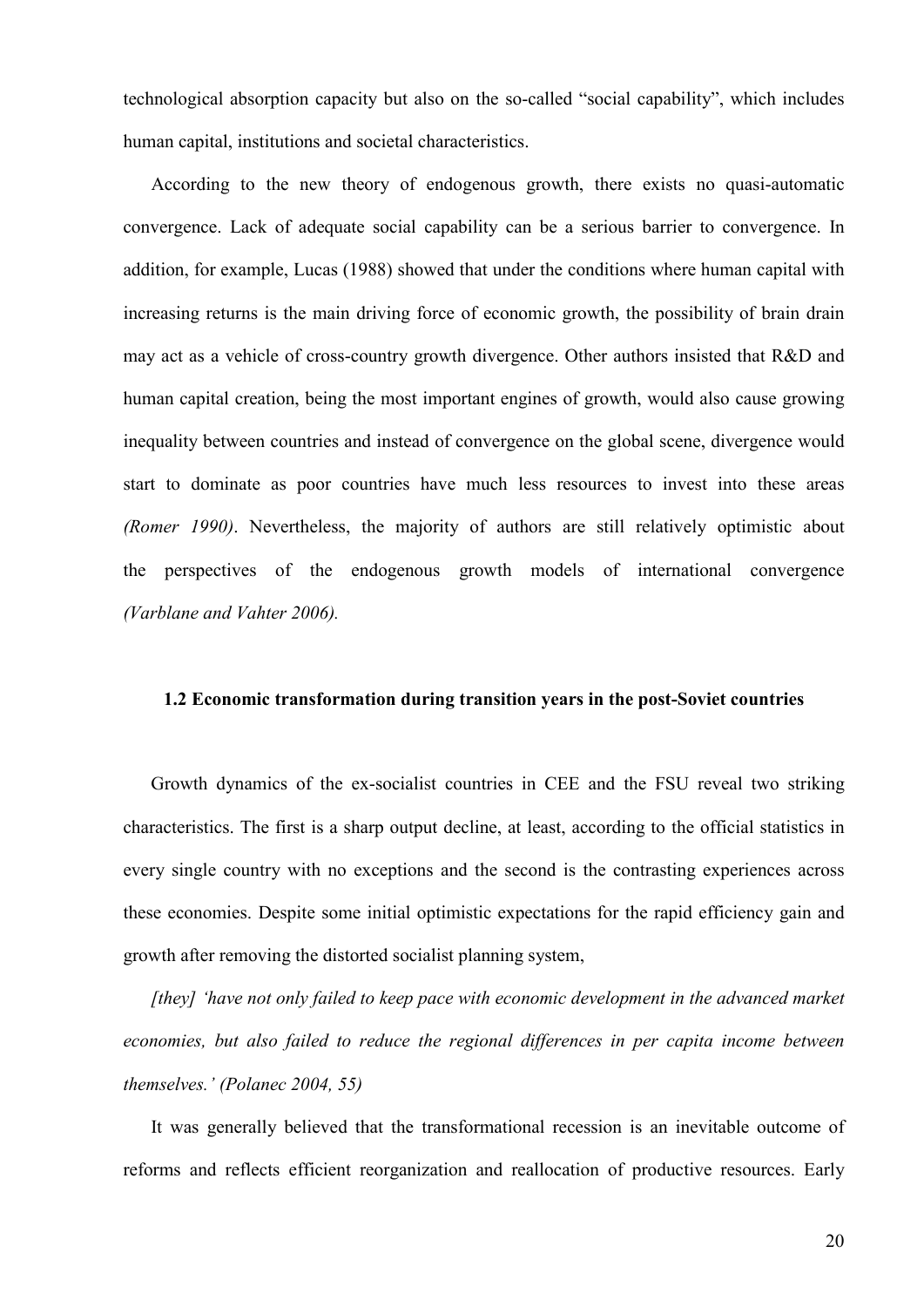debates on the causes of the output fall have focused on the relative role of aggregate demand (Keynesian recession) versus aggregate supply-side explanations *(Polanec 2001, 2).* It would, however, seem to be very difficult to explain output fall of such a magnitude with standard macroeconomic analysis alone. Another strand of research emphasized microeconomic foundations of the output contraction with negative effects of price liberalization and breakdown of trade relations.

Thus, one of the widely accepted explanations for a large decline in output is that the primary shock had mainly institutional or organizational origins. For example, Blanchard and Kremer (1997) argue that output decline took place because of the so-called disorganization phenomenon, that is the lack of an effective market coordination mechanism after the elimination of the existing one - a central planner. As a result of incomplete contracts and information asymmetries inefficient bargaining led to the collapse of the centralized production networks. Since chains of production linked many specialized producers, output declined sharply especially in the FSU than in Central Europe. Therefore, according to their interpretation, output decline is a consequence of the absence of fundamental market institutions which would prevent inefficient outcomes but take time to build.

Since output may fall without any change in capital in their model, resulting contraction can be perceived as a pure organizational technology shock *(Polanec 2004, 61)*. Whereas according to the search frictions and investment specificity model developed by Roland and Verdier (1999), disruption of previous production links caused by the process of liberalization may also reduce investment, at least temporarily. Aggregate output may decline after liberalization due to the failure of enterprises to replace obsolete capital and through the reduction in capital intensity while they are searching for the new long-term partner. It is also shown in a growth accounting exercise by Mark De Broeck and Vincent Koen (2000) for the FSU countries for the period from 1991 to 1997 that though capital accumulation slowed considerably, the output fall at the outset of transition could be mainly attributed to declines in total factor productivity rates.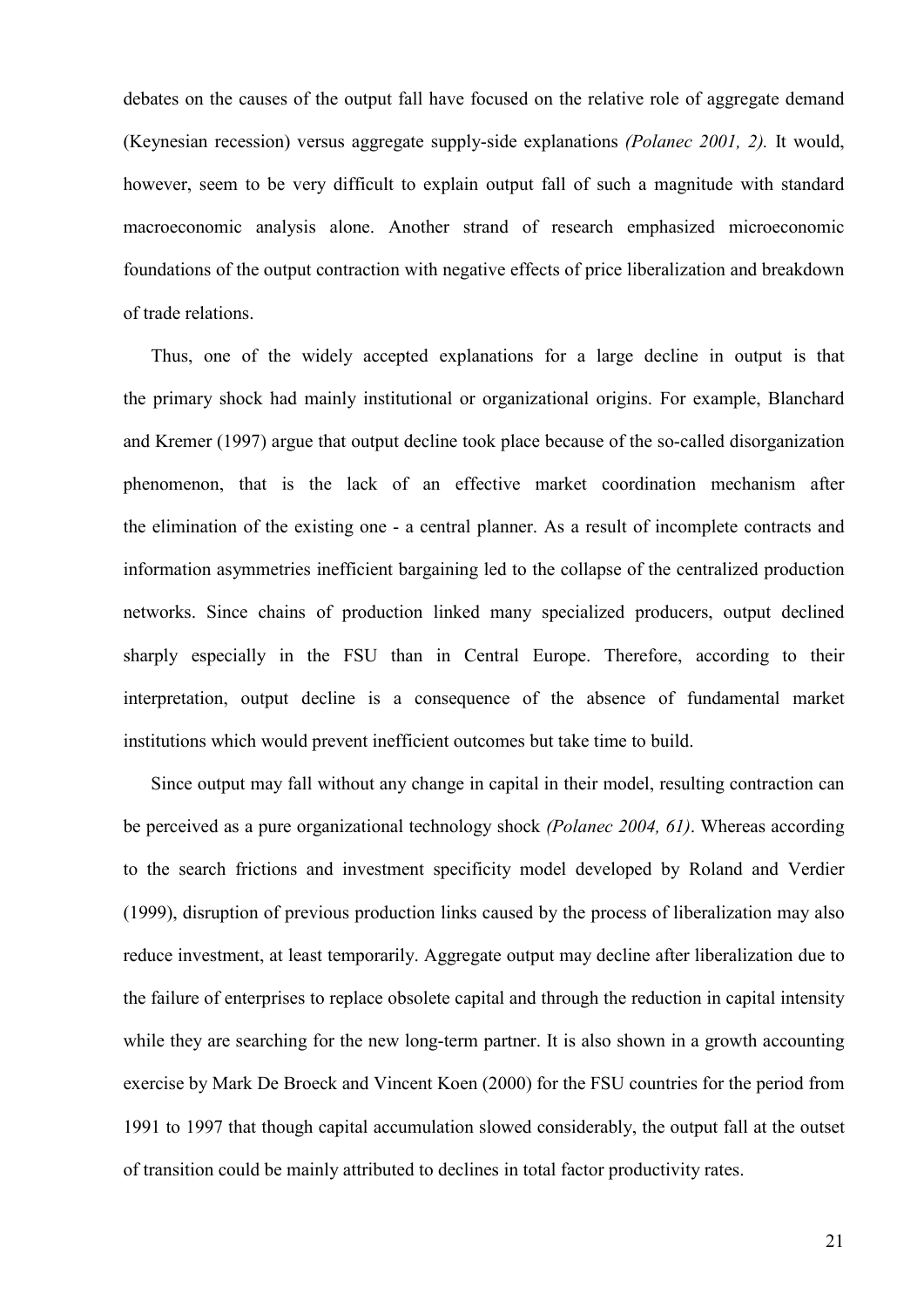Figure 1 illustrates the evolution of measured GDP since the beginning of transition in the FSU and Central Europe countries. As suggested by Blanchard (1997) it is better to measure time not as calendar time but as time since the beginning of transition in each country. Thus, the first year of transition is considered to be the year when there was a steep decline in industrial production in the early 1990s. This gives the starting point as 1990-1991 for CEE and Baltic states, 1991 for Ukraine, 1992 for all countries except Azerbaijan and Kazakhstan for which it equals 1993. Output fell everywhere across the region, while the relative size of the decline in GDP was higher in the CIS than in CEE and Baltic states. In the former it took longer to start GDP recovery, with the average minimum point being reached towards the end of the 1990s. Since recovery from transitional recession all countries have been growing. In 2008, all countries but Moldova and Ukraine exceeded their pre-recession level of output.



**Figure 1. Index of real GDP** 

Source: Author's calculations using GDP in constant US dollars at PPP exchange rates from World Bank World Development Indicators. Central Europe and Baltic states include Croatia, Slovak Republic, Slovenia, Czech Republic, Hungary, Poland, Estonia, Latvia, and Lithuania. \*Value in the year before transition = 100%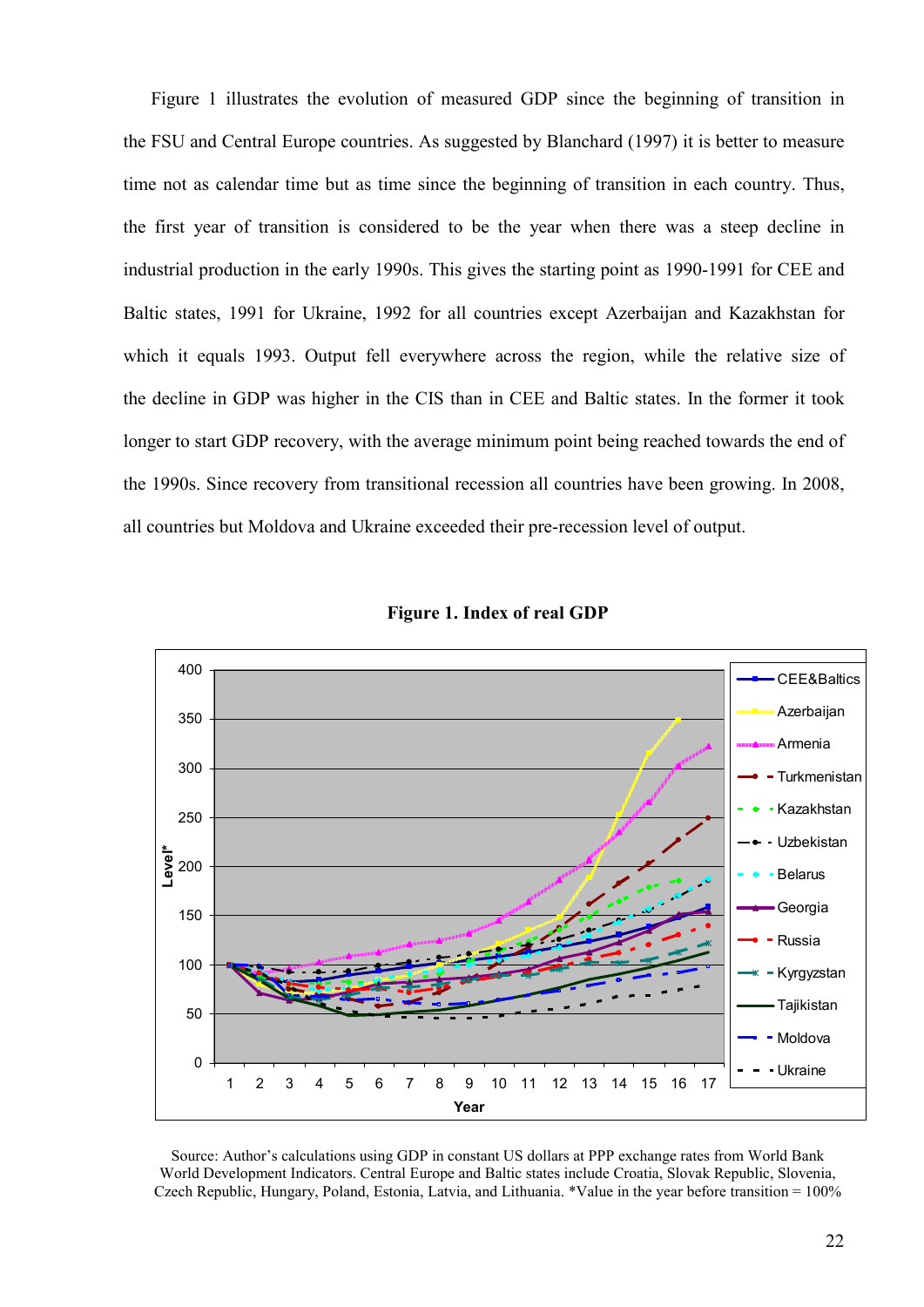As shown in Figure 2, interestingly enough the countries that were most successful looked very much like a list of procrastinators in terms of economic liberalisation and non-democratic regimes in terms of political liberalisation: Turkmenistan, Uzbekistan, Belarus and Azerbaijan *(Popov 2007, 7).* This surge in growth is attributed to the luck of higher energy prices, sufficient macroeconomic stability as well as the inevitability of hitting bottom in the transitional recession and bouncing back with high growth rates *(Havrylyshyn 2008, 61)*.

#### **Figure 2. GDP in Central Europe and FSU economies**



**(GDP in 2008 as a % of that in the year before transition)** 

Source: Author's calculations using GDP in constant US dollars at PPP exchange rates from World Bank World Development Indicators database.

Another feature which stands out in the list is perhaps Armenia, which is not abundant in natural resources. Indeed, because of the fact that it is a small economy without major reserves of mineral resources makes it perhaps more dependent on international donor organizations and eager to implement institutional reforms faster. This argument seems to be justified by the superior results of Armenia in the cross-country rankings of institutional development. For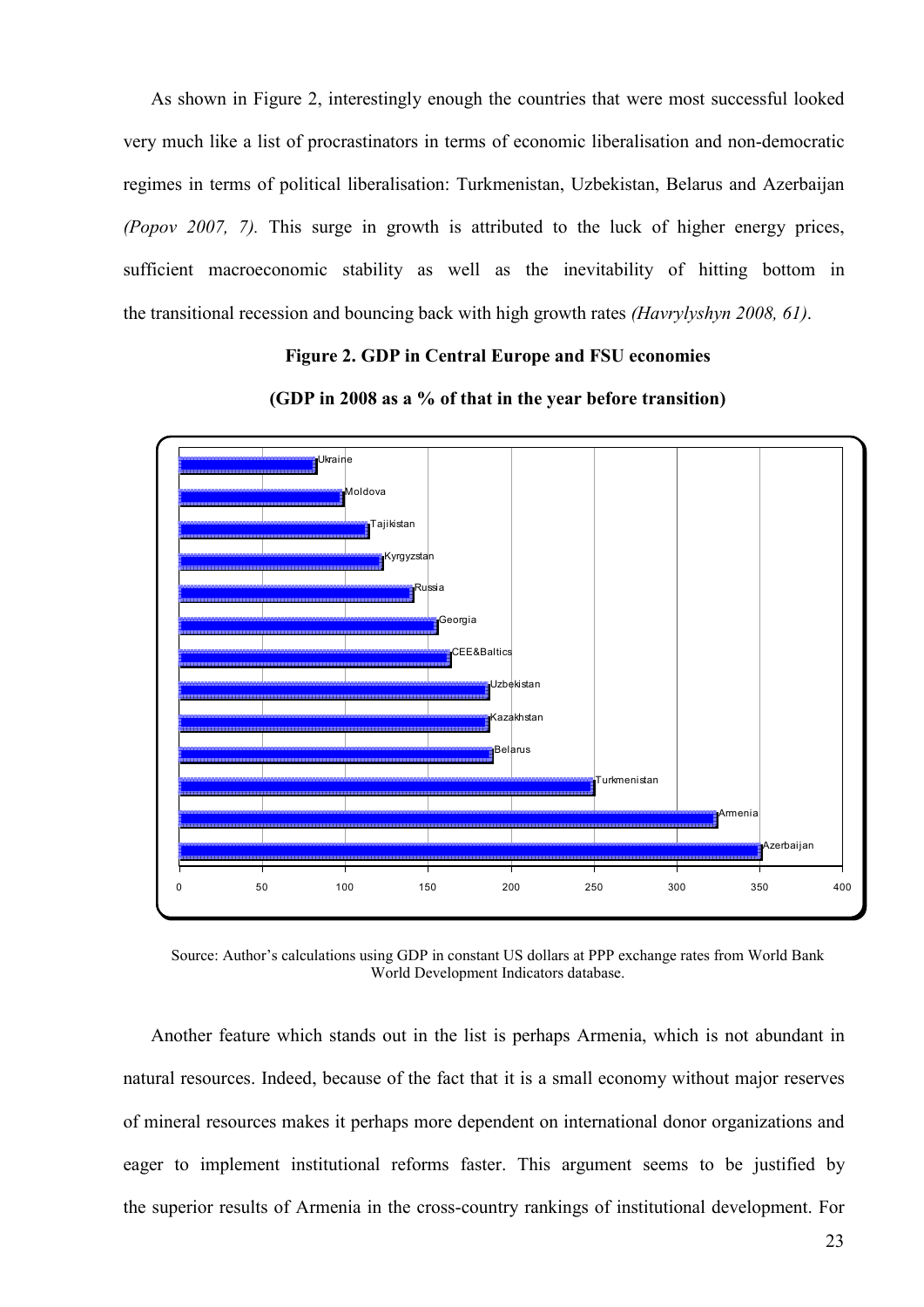instance, it has the best average ranking among the FSU countries in four out of six dimensions of governance quality in the Worldwide Governance Indicators *(see Kaufmann et al. 2009)*.

As transition progressed and countries throughout the region gradually recovered from initial decline of aggregate output, most cross-country empirical research attempted to explain divergent output performance on medium-term in terms of four main categories of explanatory factors: (i) variables measuring macroeconomic stability such as the low level of inflation and the fiscal surplus; (ii) variables describing progress made with structural reforms, in particular economic liberalisation and privatisation; and (iii) variables characterising initial conditions such as the degree of macroeconomic and structural distortions at the beginning of transition, and finally (iv) political stability measured by wars and internal conflicts *(Havrylyshyn and Rooden 2003, Falcetti et al. 2002).* Due mainly to the lack of reliable longitudinal data, only a few exceptions discuss the impact of market enhancing institutions on growth *(Raiser et al. 2001, Campos and Coricelli 2003)*.

As Havrylyshyn (2008, 54) thoroughly summarised the general view of empirical literature:

*'Traditional factor inputs were generally found to be unimportant, and a broad consensus emerged that for better performance stabilisation was a sine qua non, liberalising reforms generally promote growth as does institutional development and that unfavourable initial conditions retard it at least in early years of transition.'* 

Now I will examine these sources of cross-country differences in detail. Firstly, there is a general agreement that different starting points are likely to have a strong impact on subsequent development, at least in the short-term, particularly during the first years of transition. Therefore papers focused on constructing the series of potentially relevant initial conditions *(Fischer et al. 1996, De Melo et al. 2001)*. However, the negative influence of worse initial conditions is found to be diminishing over time *(Falcetti et al. 2002)*.

Initial conditions indicators are meant to reflect pervasive distortions and imbalances inherited from the previous regime such as GDP per capita in 1989, pre-transition growth rate,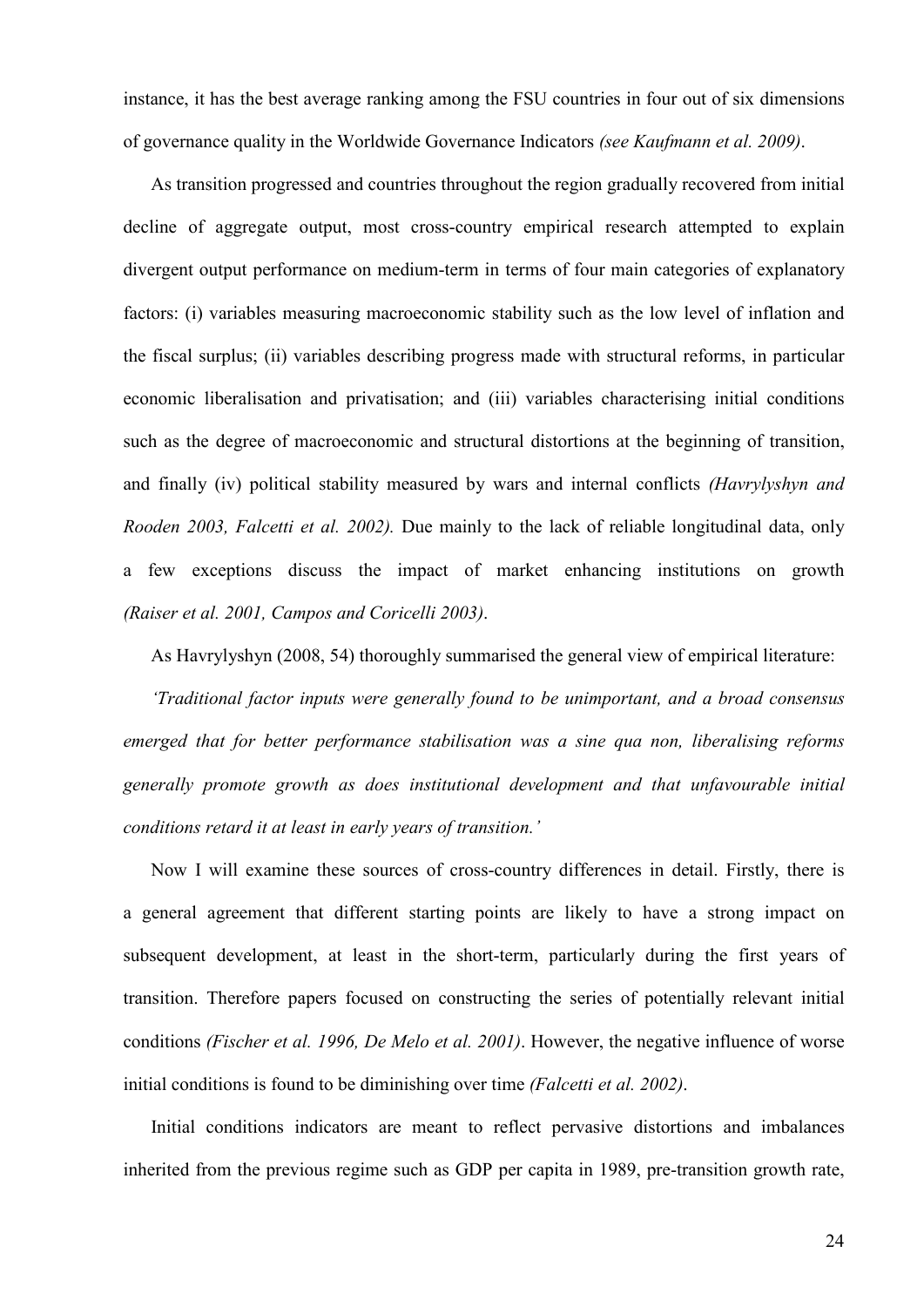trade dependence on international socialist relations, degree of over industrialization, urbanization rate, abundance of natural resources, years spent under central planning, distance from Western European markets, pre-transition existence as a sovereign state, repressed inflation and black market premium *(EBRD 1999).* The main logic behind this factor is that countries with less favourable conditions were more constrained in the reform process and thus, followed a less radical reform path. At the same time, more inferior initial conditions might have adversely affected output performance *(Campos and Coricelli 2003).*

Secondly, most countries experienced an early burst of high inflation coupled with fiscal deficits so that a credible macroeconomic stabilization program was seen as a necessary precondition for economic recovery during the transition *(Fischer et al. 1996)*. Although there seems to be a threshold inflation level below which further improvements in growth are negligible, macroeconomic discipline is considered to reflect the degree of commitment by the authorities to a stabilization program *(Falcetti et al. 2006).*

Thirdly, a range of structural reforms were needed for sustainable growth beginning with early reforms such as price and trade liberalization and small-scale privatization, followed by deeper institutional market reforms, such as corporate restructuring, competition policy and financial sector development. Most papers in the empirical literature find that structural reforms have initially negative, but a significant positive lagged effect on economic growth in transition economies *(De Melo et al. 2001, Havrylyshyn and Rooden 2003)*.

Polanec (2004, 56) emphasised that because of the focus on output decline in the early transition period, relatively little work has been done on the relevance of the standard growth factors set up in the neoclassical growth model. But as it was pointed out succinctly

*'A useful way of thinking about the current growth prospects of the transition economies is to consider them subject to two sets of forces: those arising from the transition and transformation process, and the basic neo-classical determinants of growth. The further along a country is in the transition process, the less the weight on the factors that determine*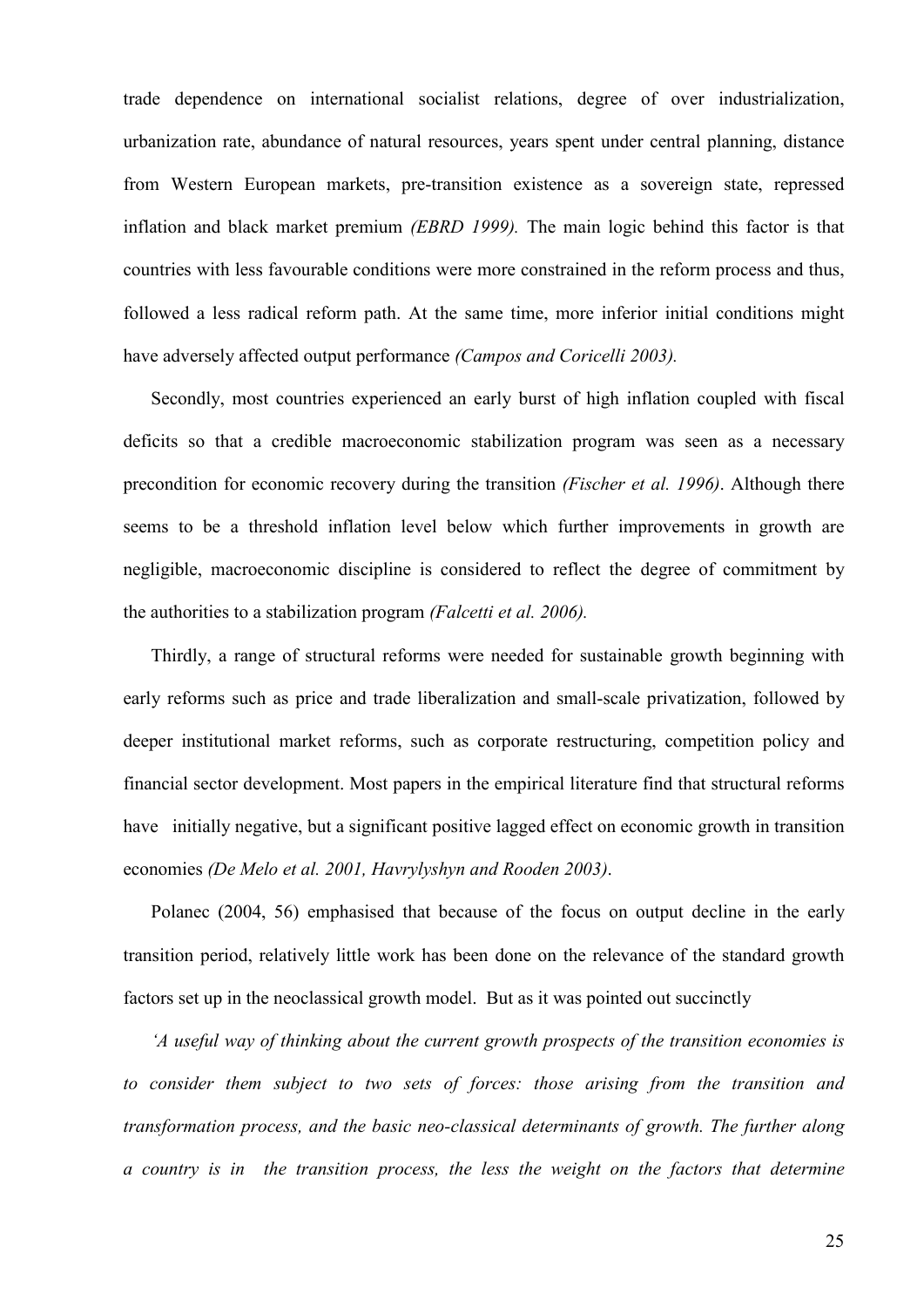*the transitional growth rate, and the greater the weight on the standard determinants of growth.' (Fischer et al. 1996, 231)* 

Campos (2001) based on specifications from Mankiw, Romer, and Weil (1992) study estimates the standard growth equation for twenty-five transition economies in Central and Eastern Europe and the FSU for the period from 1990 to 1997 and finds that none of the variables namely initial per capita income, secondary school enrolment and investment rate had the expected sign. Poor performance of these traditional variables of growth is explained with the fact that transition countries remain structurally different from other groups of developing and developed countries. Polanec (2001) obtains almost the same results for twenty-four transition countries for an extended period from 1989 to 1999. However, when he controls for measures of government failure such as corruption, or implements year-on-year panel data estimation to control for unobserved cross-section differences, the signs of estimates of the regression coefficients for initial income and investment rates are in line with neoclassical growth theory. Later on Polanec (2004) finds the evidence of the absolute and conditional convergence hypotheses for the same sample of countries for the advanced stage of transition (1998-2002), while they are rejected for the early (1990-1994) and intermediate (1994-1998) stages. But he cautions that the observed convergence may be a result of different cycling patterns between countries.

#### **1.3 Cross-country evidence and descriptive statistic analysis**

At first, following the approach taken by De Broeck and Koen (2000), it is useful to check the dynamics of the relationship between inputs and outputs by a simple growth accounting exercise, which allows to estimate the efficiency with which the factors of production in the form of physical capital and labor are employed. The exercise is based on the assumption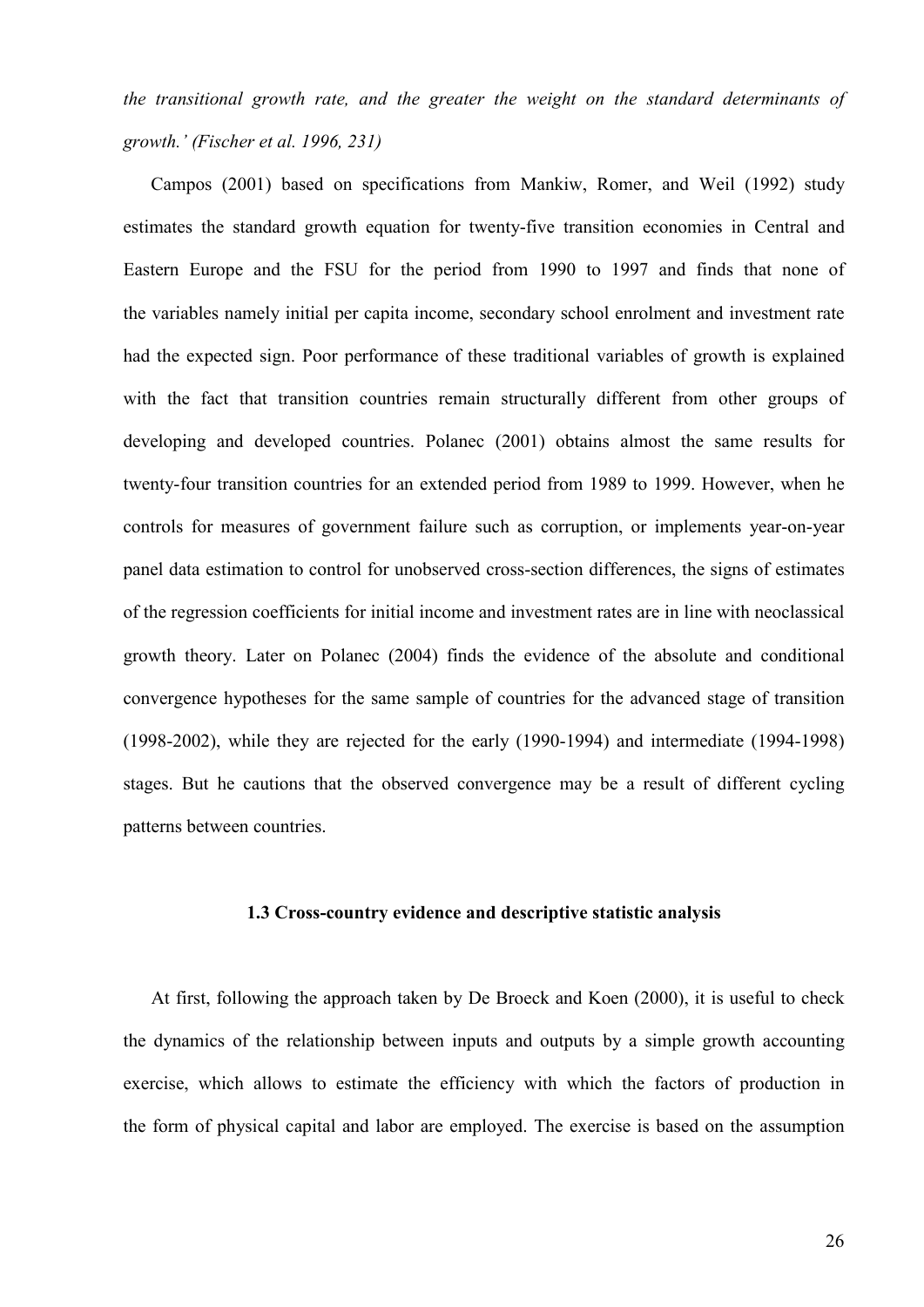that output is produced according to a Cobb-Douglas type production function. Dividing both sides of the equation (2) by the output, Y and differentiating with respect to time yields:

$$
g_Y = g_A + \eta_K g_K + \eta_L g_L, \tag{7}
$$

where  $g_Y$ ,  $g_A$ ,  $g_K$  and  $g_L$  are the rates of growth of output, total factor productivity (TFP), capital stock and the inputs of labor, respectively, and where  $\eta_K$  and  $\eta_L$  denote the elasticities of output with respect to capital and labor, respectively. Further differentiation of equation (7) with respect to time gives the key formula of growth accounting:

 $\partial$ g<sub>Y</sub> /  $\partial$ t =  $\partial$ g<sub>A</sub> /  $\partial$ t + ( $\partial$ n<sub>K</sub> /  $\partial$ t) g<sub>K</sub> + n<sub>K</sub> ( $\partial$ g<sub>K</sub> /  $\partial$ t) + ( $\partial$ n<sub>L</sub> /  $\partial$ t) g<sub>L</sub> + n<sub>L</sub> ( $\partial$ g<sub>L</sub> /  $\partial$ t), (8) which allows to decompose changes in the growth rate of output into the growth rate of TFP and a weighted average of the growth rates of the two inputs period by period.

It should be noted that this type of accounting relies on the assumption of the constant returns-to-scale production function. For simplicity the elasticities of output with respect to capital and labor are assumed to equal 0.3 and 0.7, respectively, and to be constant over time. Data used for labor and capital are not corrected for hours worked or capacity utilization, that is changes in the quality of inputs. Therefore, bearing in mind biases due to methodological assumptions and measurement errors

*'the computed changes in TFP should be interpreted as residuals that reflect a wide range of factors affecting the efficiency with which inputs are used.' (De Broeck and Koen 2000, 13)* 

The calculation results are summarized in Table 1, which reports average annual output, capital, labor force and TFP growth rates by country for the periods 1991-1997 and 1998-2008. Overall trend for all countries during the initial period of transition is a sharp fall of output and TFP growth rates. Share of decline is notably greater in productivity than in factor accumulation possibly reflecting the transitional transformation and reallocation of resources. With respect to individual results, it can be seen that productivity drop was much higher in countries with political instability and military conflicts, namely Azerbaijan, Georgia, Moldova and Tajikistan.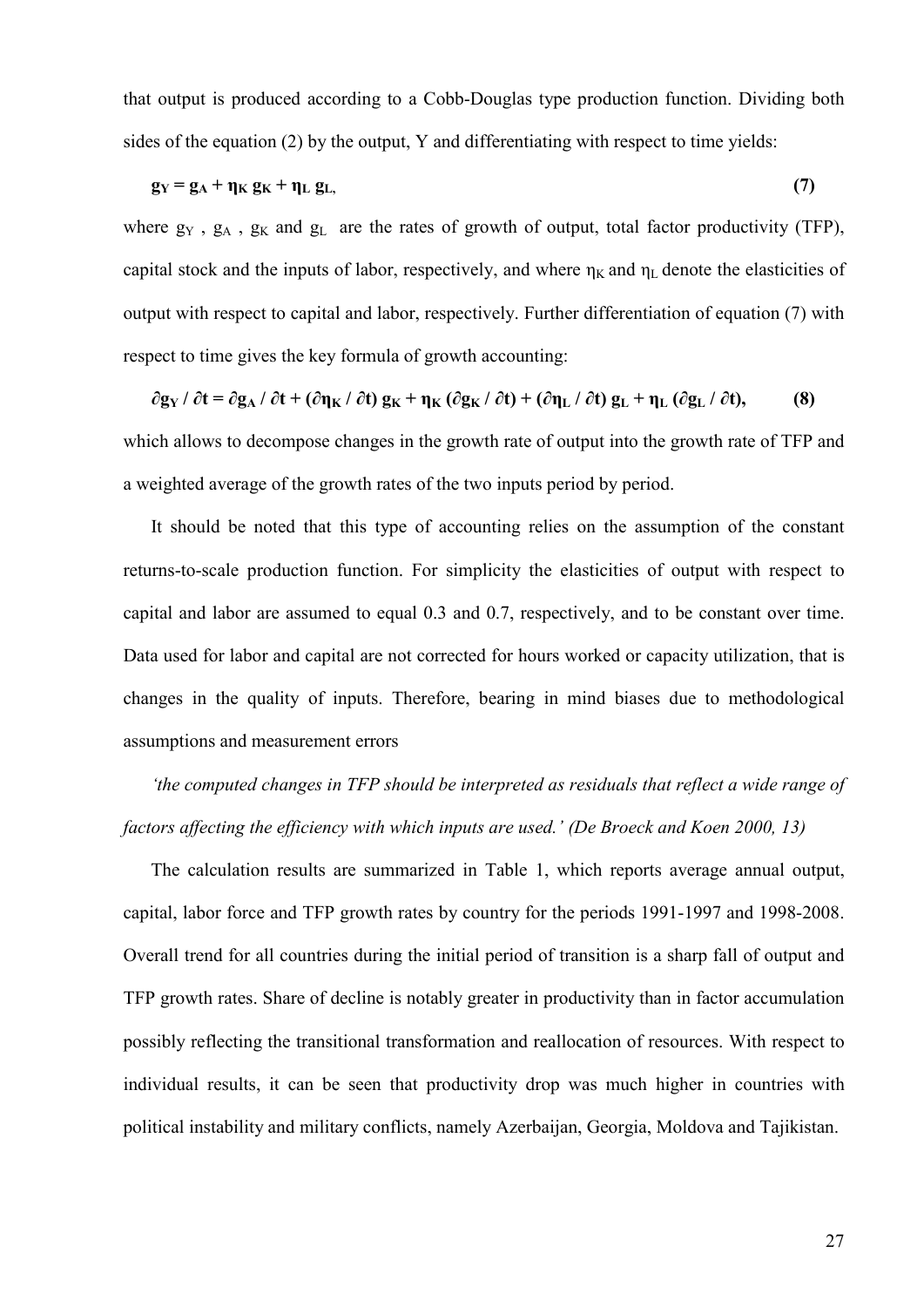| <b>Countries</b> |              | Output  | Capital | Labor    | Factor       | <b>TFP</b> |
|------------------|--------------|---------|---------|----------|--------------|------------|
|                  |              | growth  | growth  | growth   | contribution | growth     |
| Armenia          | $Avg.91-97$  | $-8.8$  | $-1.7$  | $-2.5$   | $-2.2$       | $-6.5$     |
|                  | Avg.98-08    | 10.13   | 13.01   | 0.95     | 4.57         | 5.56       |
| Azerbaijan       | $Avg.91-97$  | $-10.7$ | 1.3     | 0.0      | 0.4          | $-11.1$    |
|                  | Avg.98-08    | 15.20   | 19.34   | 2.38     | 7.47         | 7.73       |
| <b>Belarus</b>   | $Avg.91-97$  | $-4.4$  | 1.9     | $-2.3$   | $-1.1$       | $-3.4$     |
|                  | Avg.98-08    | 7.63    | 7.51    | $0.00\,$ | 2.25         | 5.37       |
| Georgia          | $Avg.91-97$  | $-13.1$ | $-2.5$  | $-3.0$   | $-2.9$       | $-10.2$    |
|                  | Avg.98-08    | 6.22    | 5.72    | $-0.51$  | 1.36         | 4.86       |
| Kazakhstan       | $Avg.91-97$  | $-7.7$  | $-0.5$  | $-2.8$   | $-2.0$       | $-5.6$     |
|                  | Avg.98-08    | 7.75    | 13.35   | 0.78     | 4.55         | 3.20       |
| Kyrgyzstan       | $Avg.91-97$  | $-9.5$  | $0.8\,$ | $-0.5$   | $-0.1$       | $-9.4$     |
|                  | Avg.98-08    | 4.49    | $-4.39$ | 1.77     | $-0.07$      | 4.56       |
| Moldova          | $Avg.91-97$  | $-14.4$ | $-0.5$  | $-3.3$   | $-2.5$       | $-12$      |
|                  | Avg.98-08    | 3.87    | 4.08    | $-2.91$  | $-0.81$      | 4.69       |
| Russia           | $Avg.91-97$  | $-7.5$  | $-0.1$  | $-2.2$   | $-1.6$       | $-6.0$     |
|                  | Avg.98-08    | 5.88    | 7.14    | 0.61     | 2.57         | 3.31       |
| Tajikistan       | $Avg.91-97$  | $-13.8$ | $-0.3$  | $-1.1$   | $-0.9$       | $-12.9$    |
|                  | Avg.98-08    | 7.89    | 1.31    | 4.67     | 3.66         | 4.23       |
| Turkmenistan     | $Avg.91-97$  | $-9.5$  | 5.3     | 1.2      | 2.4          | $-11.9$    |
|                  | $Avg.98-00*$ | 13.92   | 7.27    | 3.07     | 4.33         | 9.59       |
| Ukraine          | $Avg.91-97$  | $-10.2$ | $-0.3$  | $-1.7$   | $-1.3$       | $-8.9$     |
|                  | Avg.98-08    | 5.43    | 5.49    | $-1.02$  | 0.93         | 4.49       |
| Uzbekistan       | $Avg.91-97$  | $-1.5$  | 2.2     | 1.3      | 1.6          | $-3.1$     |
|                  | $Avg.98-08$  | 5.94    | 2.47    | 3.33     | 3.07         | 2.87       |
| <b>Total</b>     | Avg.91-97    | $-9.3$  | 0.5     | $-1.4$   | $-0.9$       | $-8.4$     |
|                  | Avg.98-08    | 7.86    | 6.86    | 1.09     | 2.82         | 5.04       |

**Table 1. Growth accounting results, period averages**

Source: Results for the period 1991-1997 are taken from De Broeck and Koen (2000). Results for the period 1998-2008 are obtained by own calculations using GDP, gross capital formation and labor force data from the World Bank World Development Indicators. Annual capital depreciation rate is assumed to equal 0.4. Year-by-year results are given in the Appendix I. \* No data for gross capital formation in Turkmenistan from 2001.

In contrast the next period is generally characterized with a strong positive growth of both output and TFP in nearly all countries. It seems that like the prominent role of TFP in output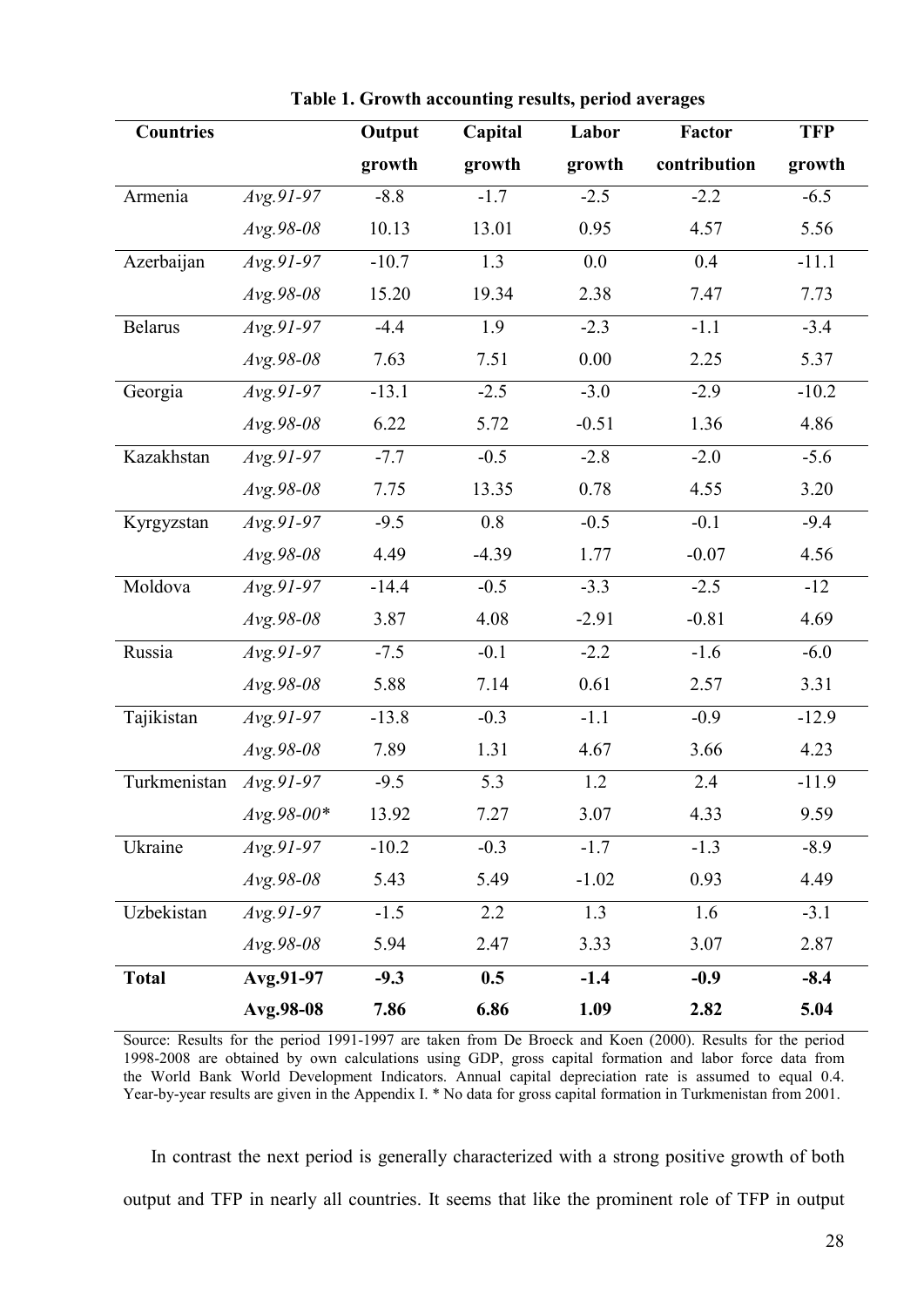decline, the greater portion of growth too comes from the efficiency rise with possible exception of resource rich countries (Azerbaijan, Kazakhstan and Russia). It is pronounced in the results of countries such as Kyrgyzstan and Moldova where actual growth of factor inputs are negative. As it was highlighted in the World Bank study *(Mitra 2008, 4)* productivity growth was caused by both bouncing back from the transitional recession as well as reallocation of resources to more productive industries.

Table 2 is constructed in order to examine the output dynamics within the group over this period. It documents the data for total population and GDP per capita, relative to the Russian Federation, for 1991, 1995, 2000 and 2008. The countries are ranked in descending order in terms of their 1991 position. The choice of these periods is induced by the idea that the restructuring process and U-shaped growth experienced by transition countries will be responsible for different types of factors supporting growth during that period. During the initial period, most countries in the sample were experiencing macroeconomic shocks and transitional recession, the mid-1990s was that of heavy privatisation and reorientation of trade, while from the late 1990s onwards already represents certain macroeconomic stability combined with favourable external circumstances.

Despite some stability in relative positions, it seems that there is a general pattern for the economies which were initially in the upper part of the list. They have maintained their position relative to the Russian Federation or substantially improved it (Azerbaijan, Belarus and Kazakhstan). Ukraine and Georgia are two exceptions that saw their relative positions go down. Among the poorer nations in 1991, there are some countries that have improved their relative positions (Armenia, Turkmenistan) or relatively preserved it (Uzbekistan), and others that have performed badly (Kyrgyzstan, Moldova and Tajikistan). If we look at the mean and median of relative GDP per capita, there has been a moderate increase, suggesting a slight tendency for rising incomes. But it should be reminded that a wide variety of factors and experience lie behind these simple statistics.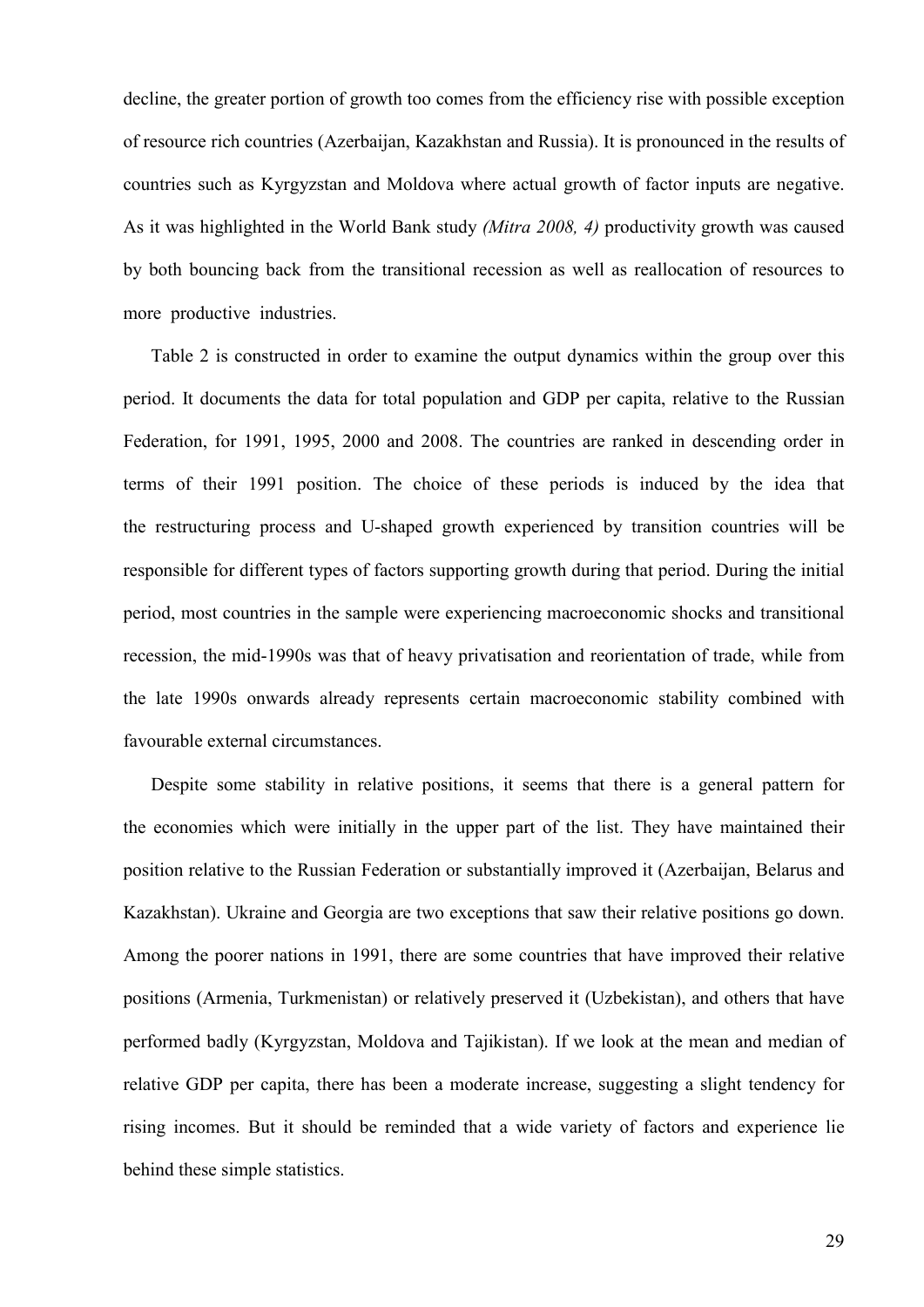| Country        | Population  | R1991        | R1995        | <b>R2000</b> | <b>R2008</b> |
|----------------|-------------|--------------|--------------|--------------|--------------|
|                | (mill.2008) |              |              |              |              |
| Russia         | 141.8       | $\mathbf{1}$ | $\mathbf{1}$ | $\mathbf{1}$ | $\mathbf{1}$ |
| Kazakhstan     | 15.68       | 0.58         | 0.63         | 0.69         | 0.77         |
| <b>Belarus</b> | 9.68        | 0.56         | 0.57         | 0.72         | 0.81         |
| Ukraine        | 46.26       | 0.51         | 0.41         | 0.36         | 0.38         |
| Azerbaijan     | 8.68        | 0.50         | 0.30         | 0.37         | 0.69         |
| Georgia        | 4.36        | 0.48         | 0.28         | 0.36         | 0.41         |
| Turkmenistan   | 5.03        | 0.39         | 0.35         | 0.36         | 0.55         |
| Armenia        | 3.08        | 0.29         | 0.29         | 0.35         | 0.49         |
| Moldova        | 3.63        | 0.28         | 0.21         | 0.18         | 0.19         |
| Uzbekistan     | 27.31       | 0.27         | 0.31         | 0.31         | 0.27         |
| Kyrgyzstan     | 5.28        | 0.17         | 0.14         | 0.16         | 0.12         |
| Tajikistan     | 6.84        | 0.16         | 0.09         | 0.08         | 0.08         |
| <b>Mean</b>    |             | 0.43         | 0.38         | 0.41         | 0.48         |
| <b>Median</b>  |             | 0.44         | 0.31         | 0.36         | 0.45         |
| o-convergence  |             | 0.23         | 0.25         | 0.26         | 0.29         |

**Table 2. Cross country disparities in GDP per capita** 

Source: Author's calculations using GDP per capita at constant prices and total population data from the World Bank World Development Indicators. R is GDP per capita as a fraction of that in Russian Federation.

The last row of Table 2 also gives the results of the analysis of sigma ( $\sigma$ )-convergence, which is calculated using standard deviation of real GDP per capita across countries for each period. It clearly implies that during the process of growth, the income levels of the countries have become more divergent and the variation between their GDP levels per capita has increased. However, it should be noted that this observation of increased dispersion does not necessarily reject the convergence hypothesis, because the predicted convergence is only conditional and inequality depends on idiosyncratic external shocks on each economy *(Barro 1997, 12)*. As it was emphasized by Sala-i-Martin (1996, 1022) *'ß-convergence, although necessary, is not a sufficient condition for σ-convergence.'*

Figure 3 shows kernel density estimates of the distribution of GDP per capita in 1991 and 2008 using the Russian Federation's 1991 value as the benchmark. It ascertains the previous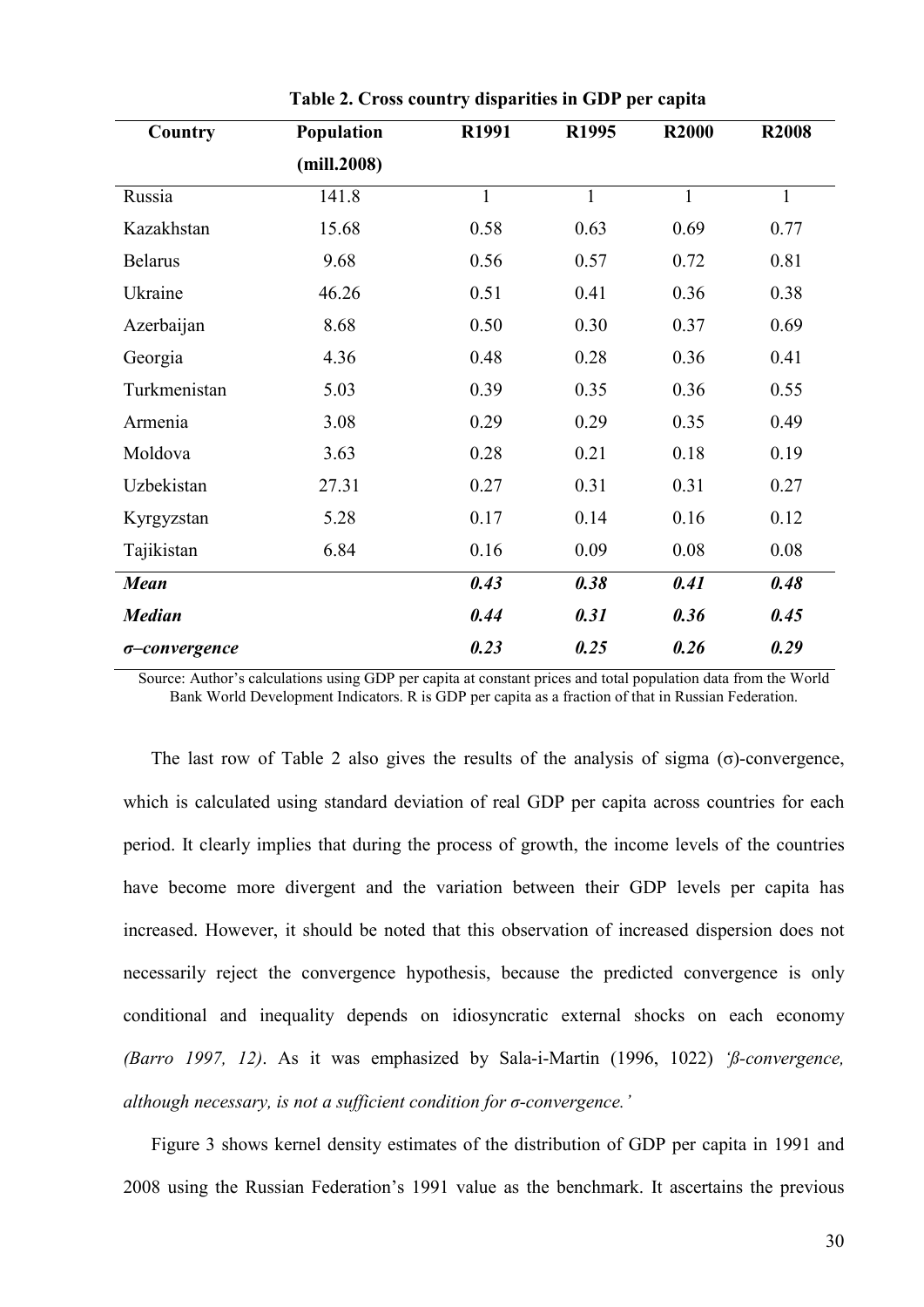analysis. The slight but noticeable rightwards shift of the mass of the distribution is partly because of the increase in average incomes that took place over this period. At the same time a thinning in the middle of the distribution can be spotted, implying the increase in the crosscountry variance of the distribution and greater inequality in income per capita.



**Figure 3. Cross-country density of output per capita** 

Source: GDP per capita in constant 2005 US dollars from the WB World Development Indicators database.

An alternative method for illustrating the variation in growth is to plot the growth rate in 2000-2008 against that in 1991-1999 as is done in Figure 4, which also includes a 45 degree line. All countries are above the line in the upper left quarter of the graph and have seen growth increase. This is an evidence for "V-shaped" cyclical pattern of output growth during transition when large initial falls followed by rapid recovery.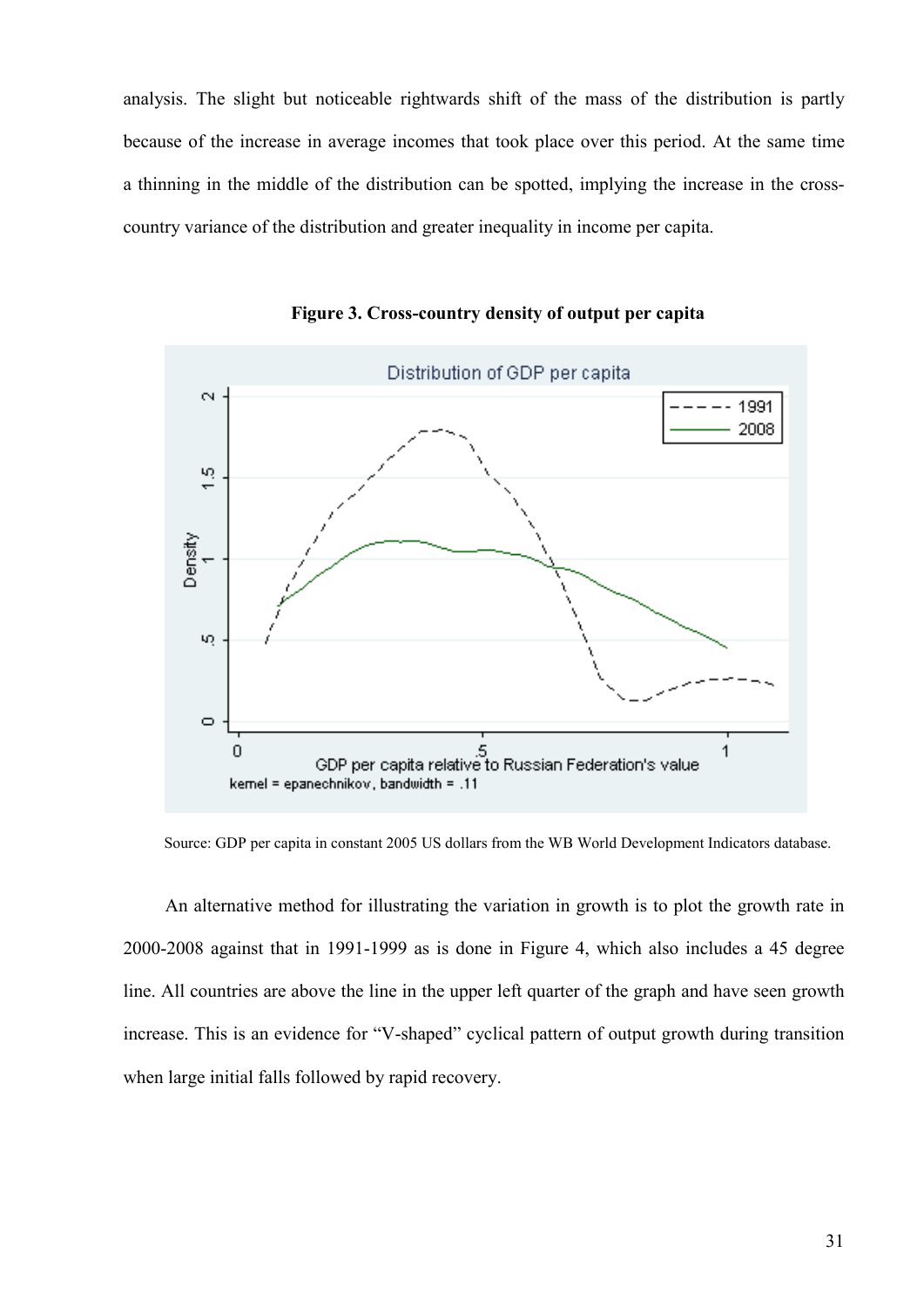



Source: Annual GDP growth based on constant 2000 US dollars from the World Bank WDI database.

Is the position in the cross-country ranking of GDP per capita in 1991 a good predictor of that in 2008? The answer is a qualified yes: the Spearman rank correlation is 0.89. This pattern is shown in more detail in Figure 5, which plots the log of GDP per capita in 2008 against that in 1991. It shows that the relative ranking of countries has changed little during this period. The high rank correlation is not a new phenomenon. Durlauf et al. (2005, 567) report that, for a set of 24 countries that together account for 4.3 billion people, the rank correlation of GDP per capita in 2000 with that in 1960 is 0.84.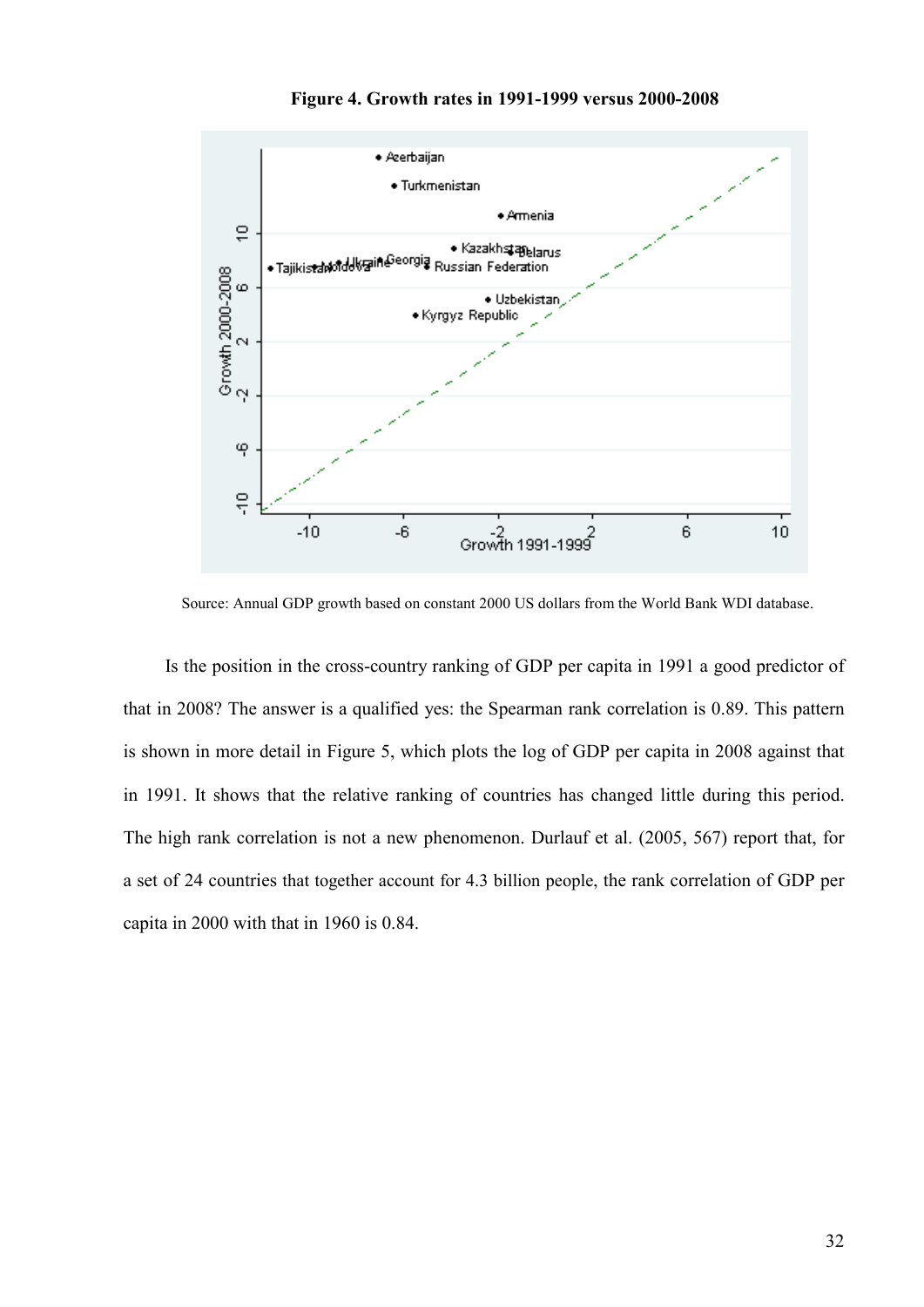

**Figure 5. Output per capita: 1991 versus 2008** 

Source: GDP per capita in constant 2005 US dollars from World Bank WDI database.

One of the main tools of descriptive data analysis to highlight the validity of the absolute or unconditional convergence hypothesis is to plot an initial income level and subsequent growth rate. As was already mentioned, according to the absolute convergence (β-convergence) hypothesis, poor countries will grow much more rapidly than rich countries and this process will end with the equalisation of these countries' GDP per capita. Taking into account sharp output fall as a result of transitional reallocation and restructuring, first, it seems appropriate to look on such a relationship during the period of decline. Initial income level per person is determined as the year before the start of transition according to the previous classification (Figures 1 and 2). Then average GDP growth rates are calculated for each country until the year when the nadir in reported GDP was reached. Here again the results are diverse: GDP hit the bottom as early as in 1993 in Armenia and as late as in 1999 in Moldova and Ukraine<sup>1</sup>. Another distinct feature, as could be expected, is exceptionally high decline of real GDP in war-torn countries of the region

<sup>&</sup>lt;sup>1</sup> all calculation results are presented in the Appendix II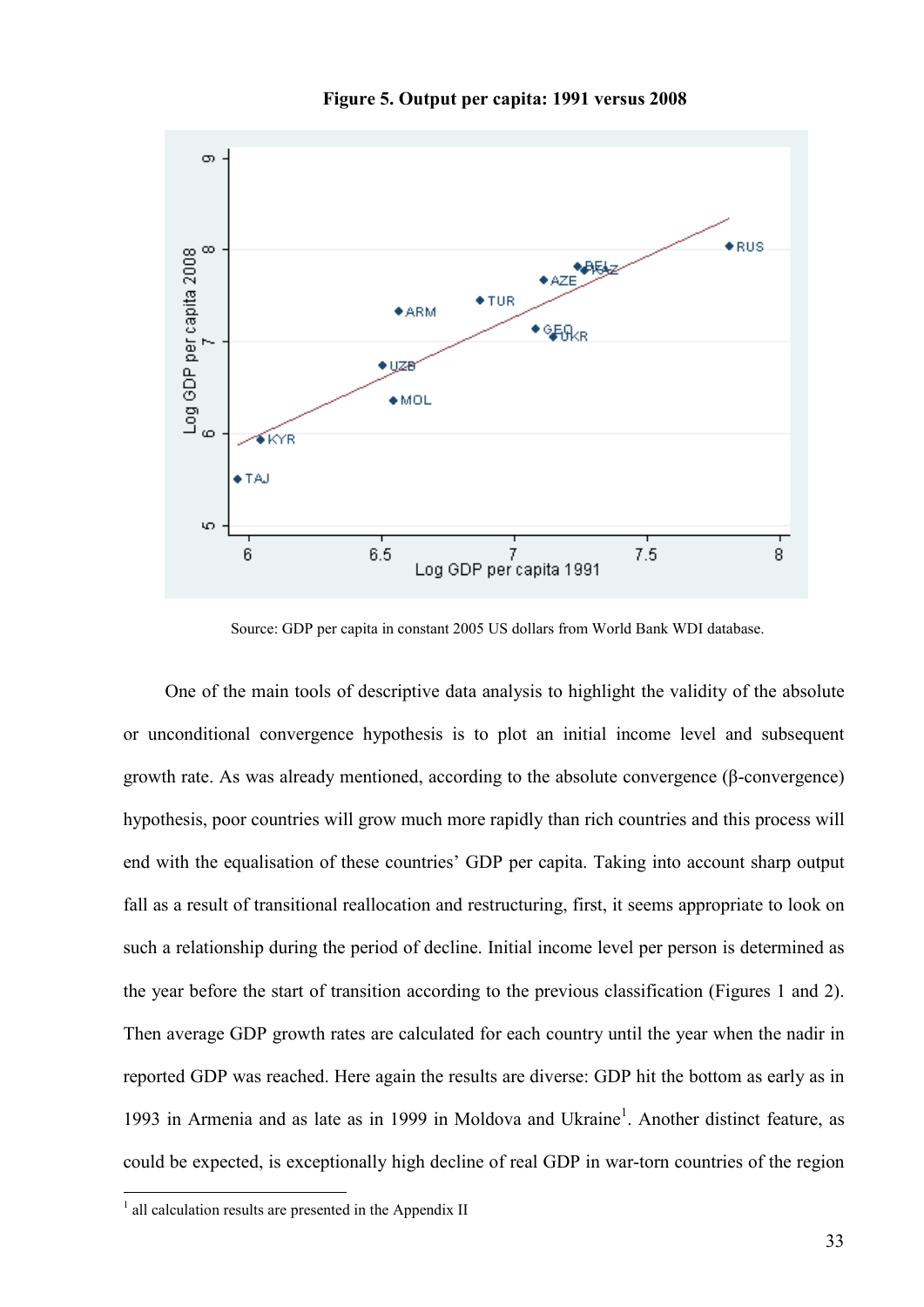– Armenia, Azerbaijan, Georgia and Tajikistan. The average drop of GDP in these countries is nearly 21 per cent, while for the rest of the economies this figure is just 9 per cent. The plot is shown in Figure 6. It can be seen that there is no any linear relationship or clear cut pattern as countries have experienced a wide variety of output declines. One of the reasons might be that there are other more important sources of different economic performance such as the marketoriented reform policies, political stability and the magnitude of socialist distortions which were more decisive factors during transitional recession rather than initial income levels.



**Figure 6. Growth vs initial income: from the start of transition up to minimum point** 

Source: GDP per capita in constant 2005 US dollars and annual GDP growth based on constant 2000 US dollars from World Bank World Development Indicators database.

Finally, Figure 7 presents the data about the growth rate from the year of minimum GDP until 2008 against the level of GDP per capita in the lowest point. The most obvious lesson to be drawn from this figure is the diversity of growth rates. The figure does not provide much support for the idea that countries are converging to a common level of income without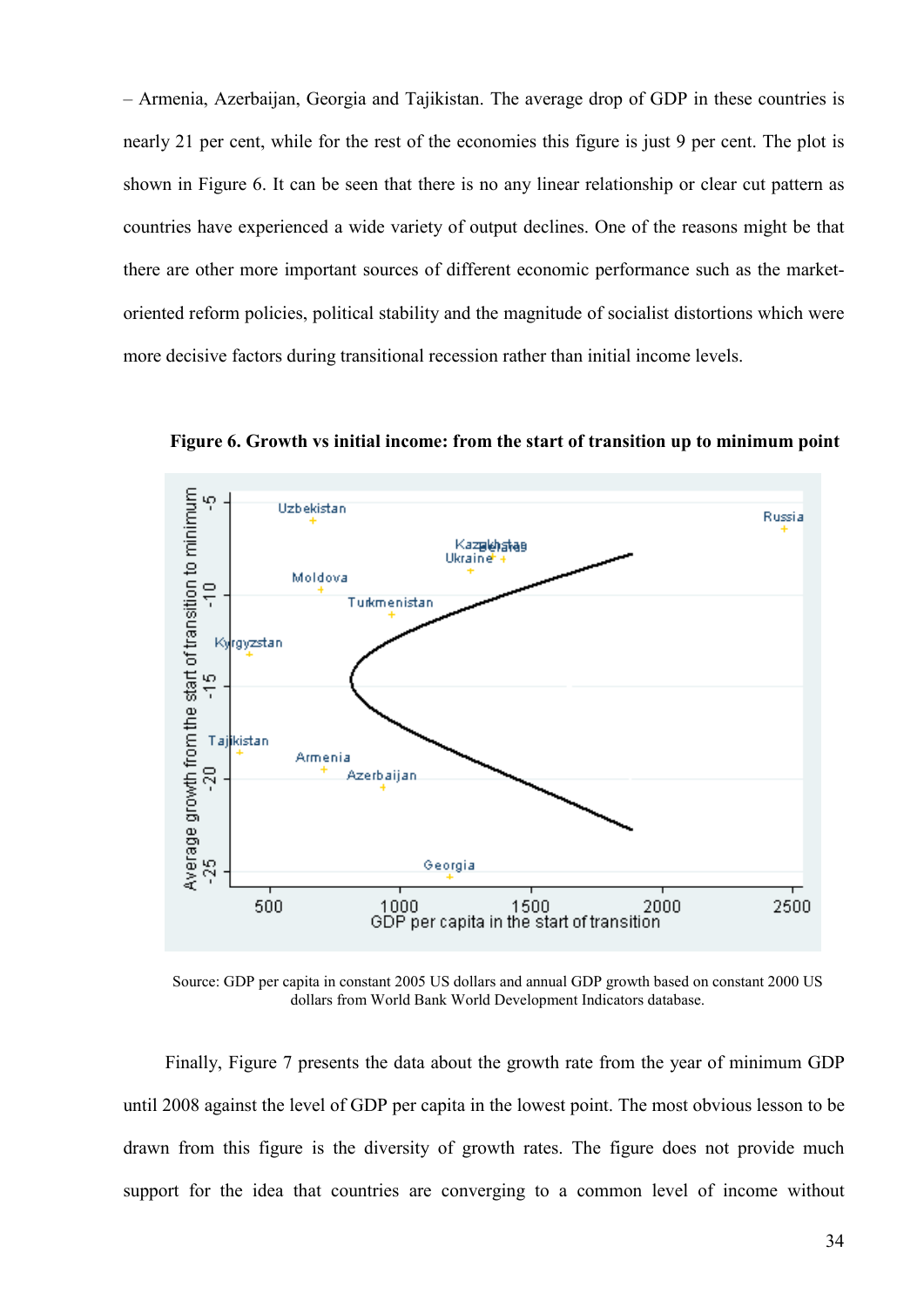controlling for differences in steady states, since that would require evidence of a downward sloping relationship between growth and initial income. In contrast it can be seen that, the slope of the fitted line to the plot is positive. It indicates that, if any, there is a positive relationship between initial income and the subsequent growth suggesting divergence of income levels.



**Figure 7. Growth vs initial income: from the minimum point till 2008** 

Source: GDP per capita in constant 2005 US dollars and annual GDP growth based on constant 2000 US dollars from World Bank World Development Indicators database.

However, closer examination reveals group of outlier countries such as Kyrgyzstan, Tajikistan and Uzbekistan, whose position in the figure clearly contradicts the absolute convergence hypothesis and in the absence of which the fitted line would have a negative slope. In the graph all countries except the three named above are located more in line with the principle of unconditional convergence.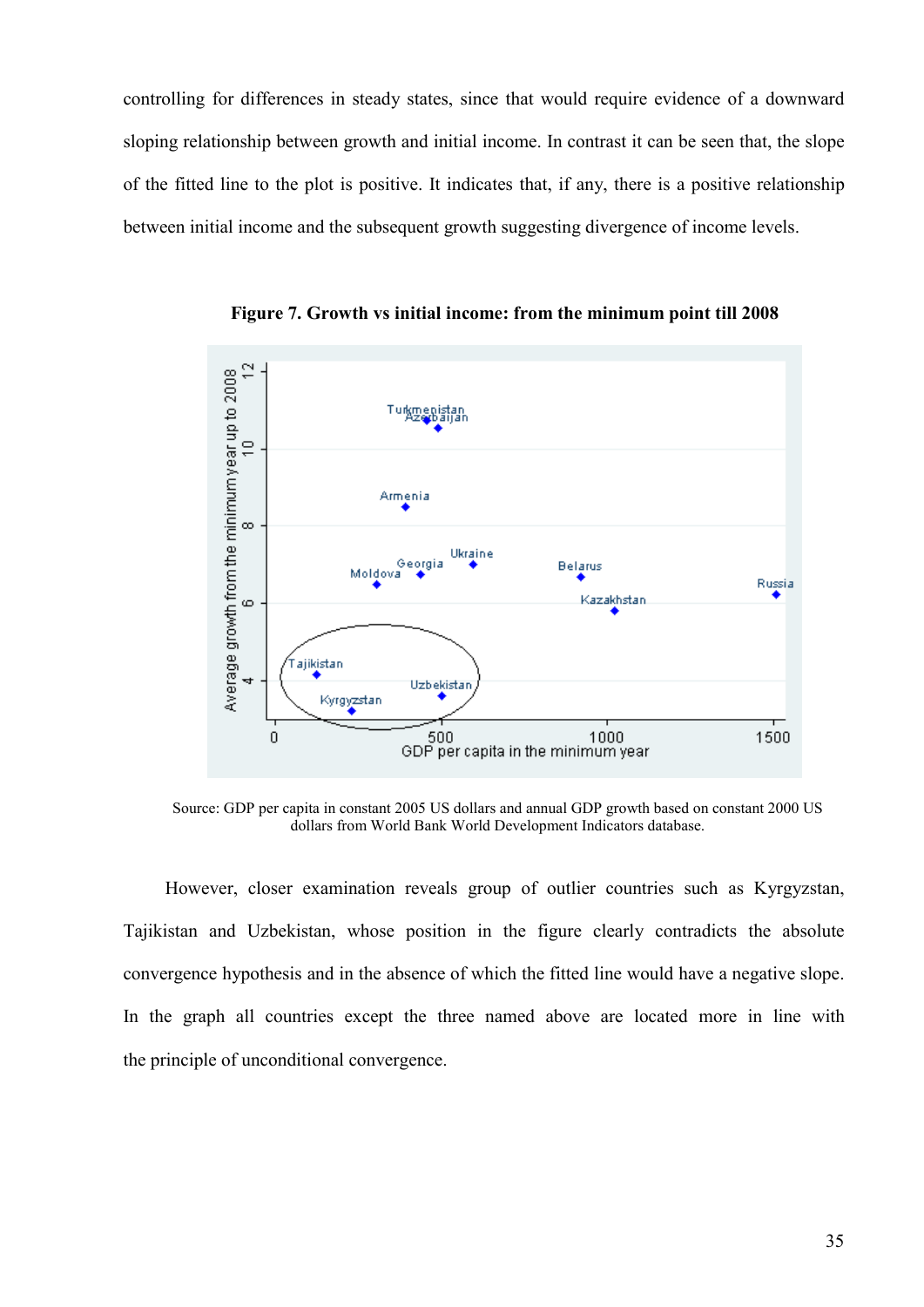### **2.1 Model specification and setup of the empirical analysis**

The fundamental theoretical framework to study the convergence concept is the standard neoclassical growth model, the foundations of which were developed by Solow (1956). However, initially empirical convergence regressions were not formally derived from theoretical models of growth *(Islam 2003, 316).* Model-based specification to estimate the growth convergence equation based on the neoclassical growth model was carried out in Barro and Sala-i-Martin (1992), and Mankiw, Romer, and Weil (1992) (henceforth MRW). Although MRW extend the model with human capital, I will proceed with the basic neoclassic equation as derived in Islam (2003) without human capital.

There is a vast literature which finds that education enhances growth *(EBRD 2008, 56)*. Human capital is not considered here because of the several reasons including the lack of reliable panel data and the questionable nature of available measures of educational attainment and enrolment rates or public spending on education. These measures are not usually testament to the quality of education, which is more important for a final outcome. This is probably one of the reasons why *'economists find it surprisingly hard to prove the importance of human capital statistically.' (The Spence Report 2008, 53)* For example, Polanec (2001) obtains negative and statistically insignificant relation between human capital and growth in transition economies. Unfortunately, internationally comparable test scores measuring the quality of students' cognitive skills such as the Programme for International Student Assessment (PISA) test are available only for a few countries in our sample, namely Azerbaijan, Kyrgyzstan and Russian Federation. Moreover, both theoretically and empirically the positive impact of education on growth is likely to be realized in the long-term and is better captured with a time lag. If we take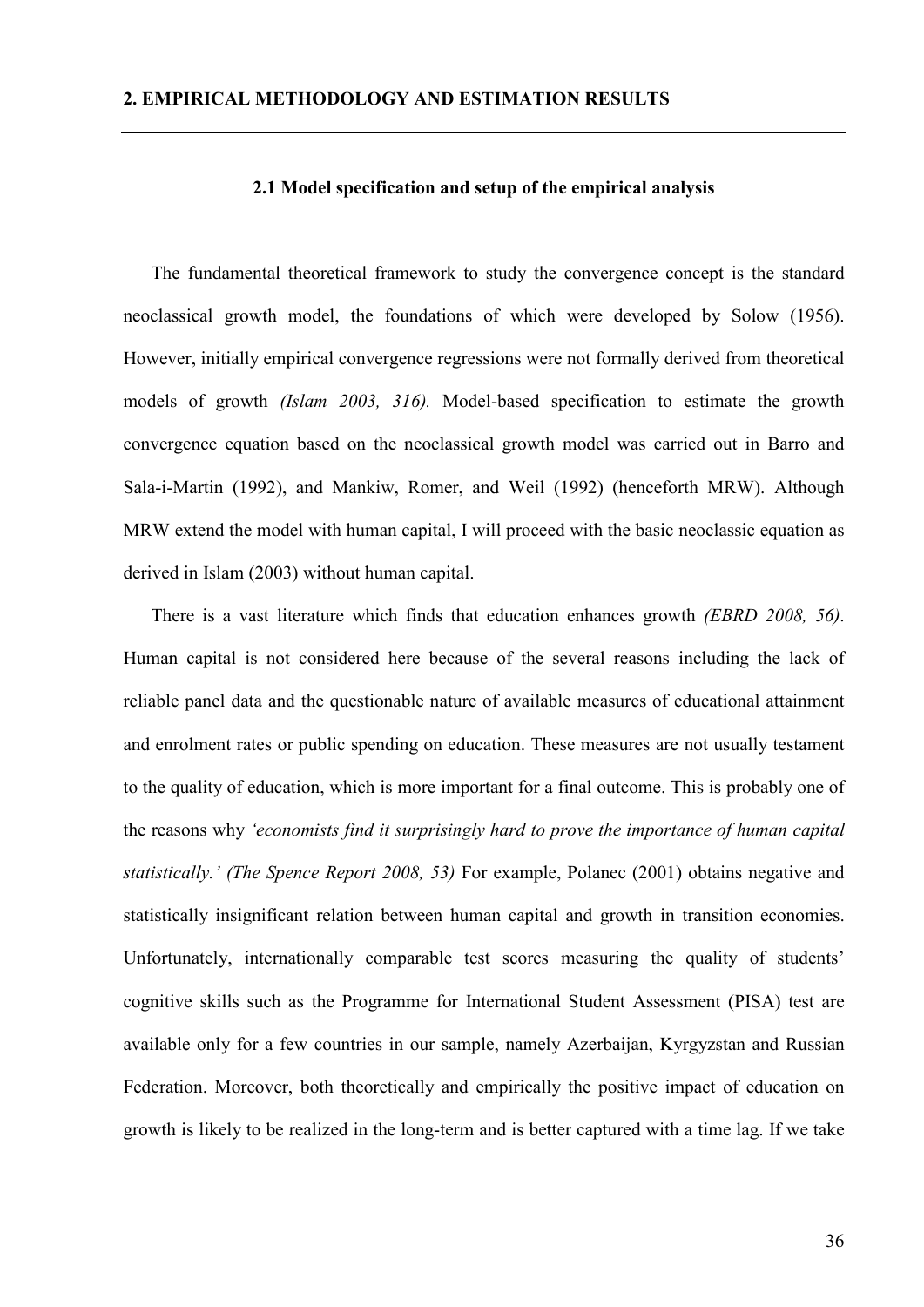into account that the earliest statistical data on education for our sample is available from 1999, it becomes clear that time period of analysis is too short to undertake serious analysis.

Model building exercise is based on the derivation of the transitional dynamics around the steady-state first and then transformation of this motion into estimable regression equation. Departing point is the Cobb-Douglas production function (2) with constant returns to scale and labor augmenting technological progress, and the law of motion for physical capital in the Solow model (4). Now the first order Taylor approximation of (4) around the steady state gives,

$$
\Delta k = [s f'(k^*) - (n + g + \delta)k](k - k^*), \tag{9}
$$

where ∆k is dynamics of capital per effective labour, and k\* is its steady-state value.

Substituting for the saving rate (s) using the steady state relationship,  $sf(k*) = (n + g + \delta)k^*$ , gives,

$$
\Delta k = [ (f'(k^*)k^* / f(k^*) - 1] (n + g + \delta) (k - k^*).
$$
 (10)

Under the assumption that capital earns its marginal product,  $f'(k^*)k'/f(k^*)$  equals the steady state capital share in the production function,  $\alpha$ . Using this relationship we get

$$
\Delta k = \lambda (k^* - k), \text{ where } \tag{11}
$$

$$
\lambda = (1 - \alpha) (n + g + \delta). \tag{12}
$$

The rate of adjustment ( $\lambda$ ), which is also known in the empirical literature as the rate of convergence, gives the speed at which the gap between the steady state level of capital and its current level is closed. Substituting (11) into the production function reveals the same rate of convergence in terms of income per efficiency unit (y):

$$
\Delta y = \lambda (y^* - y). \tag{13}
$$

Switching to logarithms, solving the first order non-homogenous differential equation, and rearranging, we get from (13):

$$
\ln y(t_2) - \ln y(t_1) = (1 - e^{-\lambda \tau}) [\ln y^*(t_1) - \ln y(t_1)], \qquad (14)
$$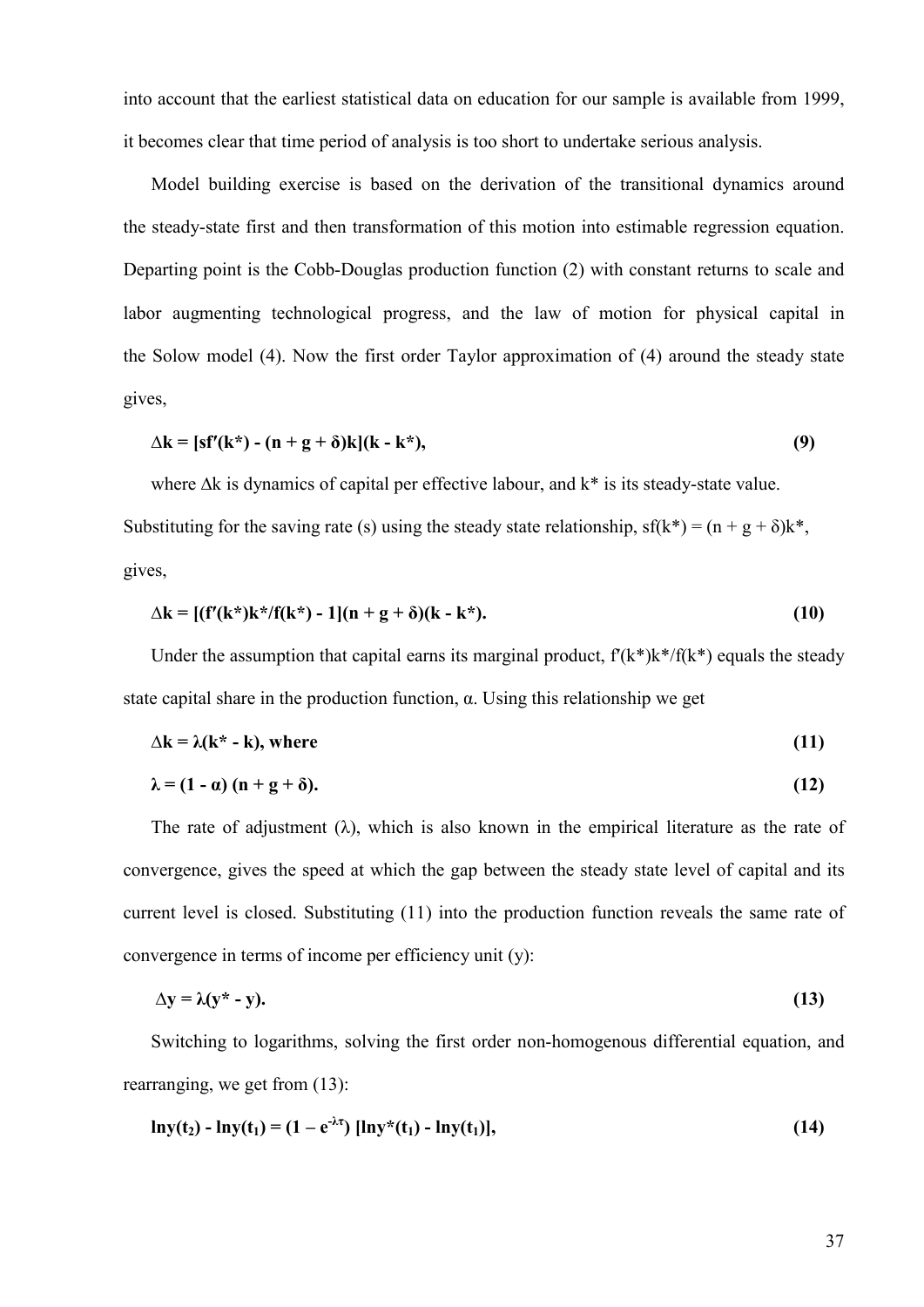where t<sub>1</sub> denote the initial period, t<sub>2</sub> the subsequent period, and  $\tau = t_2 - t_1$ . Since the steady-state level of output per worker is not known, by substituting for y\* from expression (5), we get the equation for growth of productivity:

$$
\mathbf{g}_{y} = \mathbf{\theta}_{1} + \mathbf{\theta}_{2} \ln y(\mathbf{t}_{1}) + \mathbf{\theta}_{3} \ln s + \mathbf{\theta}_{4} \ln(n + g + \delta),
$$
\nwhere  $g_{y} = 1/t$  [lny(t<sub>2</sub>) - lny(t<sub>1</sub>)],  
\n $\mathbf{\theta}_{1} = g + [(1 - e^{-\lambda \tau})/t] \ln A_{0},$   
\n $\mathbf{\theta}_{2} = -(1 - e^{-\lambda \tau})/t,$   
\n $\mathbf{\theta}_{3} = [(1 - e^{-\lambda \tau})/t] [\alpha/(1-\alpha)],$   
\n $\mathbf{\theta}_{4} = -\mathbf{\theta}_{3}.$  (15)

As it is evident in the last equation, the growth rate of output per effective labour is positively related with an increase in the growth rate of technology, initial technological level and investment rate, and negatively with an increase in the initial output per effective labour and the sum of depreciation rate, technological growth rate and employment growth rate.

The first empirical attempt to test cross-sectional convergence based on equation (15) was carried out in MRW. To estimate the convergence parameter in a cross-section regression model, (15) can be restated as *(Polanec 2004, 60)*:

$$
g^{i}_{y} = \theta_{1} + \theta_{2} \ln y(t_{1})^{i} + \theta_{3} \ln s^{i} + \theta_{4} \ln(n^{i} + g + \delta) + \epsilon_{i}, \epsilon_{i} \sim \text{IID}(0, \sigma^{2}),
$$
\n(16)

where *i* denotes an index for country *i* and  $\varepsilon_i$  is an independently and identically distributed disturbance term with zero mean and constant variance for all ἰ.

It can be seen that the cross-section regression analysis of this type requires technology to be identical across economies, since they are assumed to have access to the same technology. Alternatively the cost of imitation and adaptation of technology is believed to be cheap and available for the follower countries. For instance, in MRW the technological level and its growth are assumed to be part of the error term and a random process around the same mean for all countries. This enables the estimation of equation (16) by the ordinary least squares (OLS) method.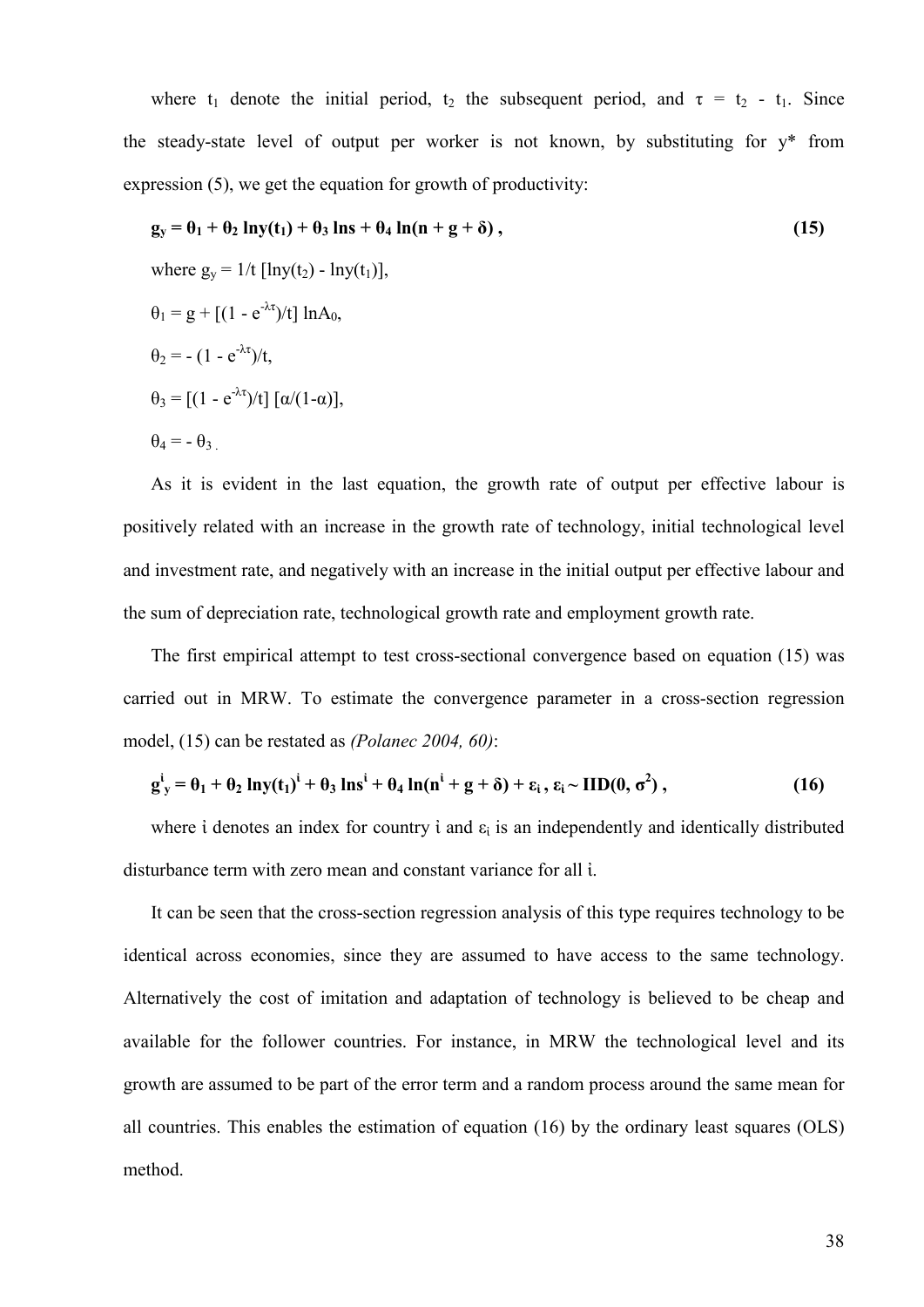However there is overwhelming empirical evidence of significant heterogeneity in technology, preferences and institutions across countries *(Barro and Sala-i-Martin 2004, 541)*. Therefore researchers tried to find the proxies reflecting various aspects of technology such as the quality of institutions, technological know-how and resource endowments. Assumption of common technology seems to be a strong one, especially in the sample of transition countries. As it was examined above they differed greatly in terms of not only their initial conditions but also the pace and sequencing of subsequent market-oriented structural reform policies.

At the same time, this approach has been criticised for the lack of sound selection criteria of a large number of candidate variables used in cross-country regressions *(Durlauf 2000, 9)*. Two methods were suggested as a formal econometric selection criterion in identifying statistically robust variables. Levine and Renelt (1992) propose to use extreme bound analysis, while Sala-i-Martin (1997) develops a Bayesian approach. Though being useful exercises, both methods are questionable as a result of high correlation among candidate growth explanations *(Durlauf 2000, 11)*. Another problem with the estimation by OLS is a reverse causality between economic growth and its determinant variables. For example, the countries with higher investments have usually higher growth rates during the boom period *(Darvas 2009, 9)*. However, it is difficult to find suitable instruments which are uncorrelated with all omitted growth determinants. In light of the warning against the use of poor instruments *(Durlauf 2000, 5)*, the use of proxy variables for the level of technology will be justified theoretically instead.

Three groups of explanatory factors to account for the differences in technology in transition countries can be identified in the empirical literature *(Polanec 2004, 60).* It is worth noting that their relative influence on economic growth is considered to be nonlinear and dynamic over the different stages of transition. Their particular selection will be explained below.

Firstly, as it was noted in Chapter 1.2 the legacy of the previous regime characterized in particular with inefficient production structure and prior experience of market mechanisms were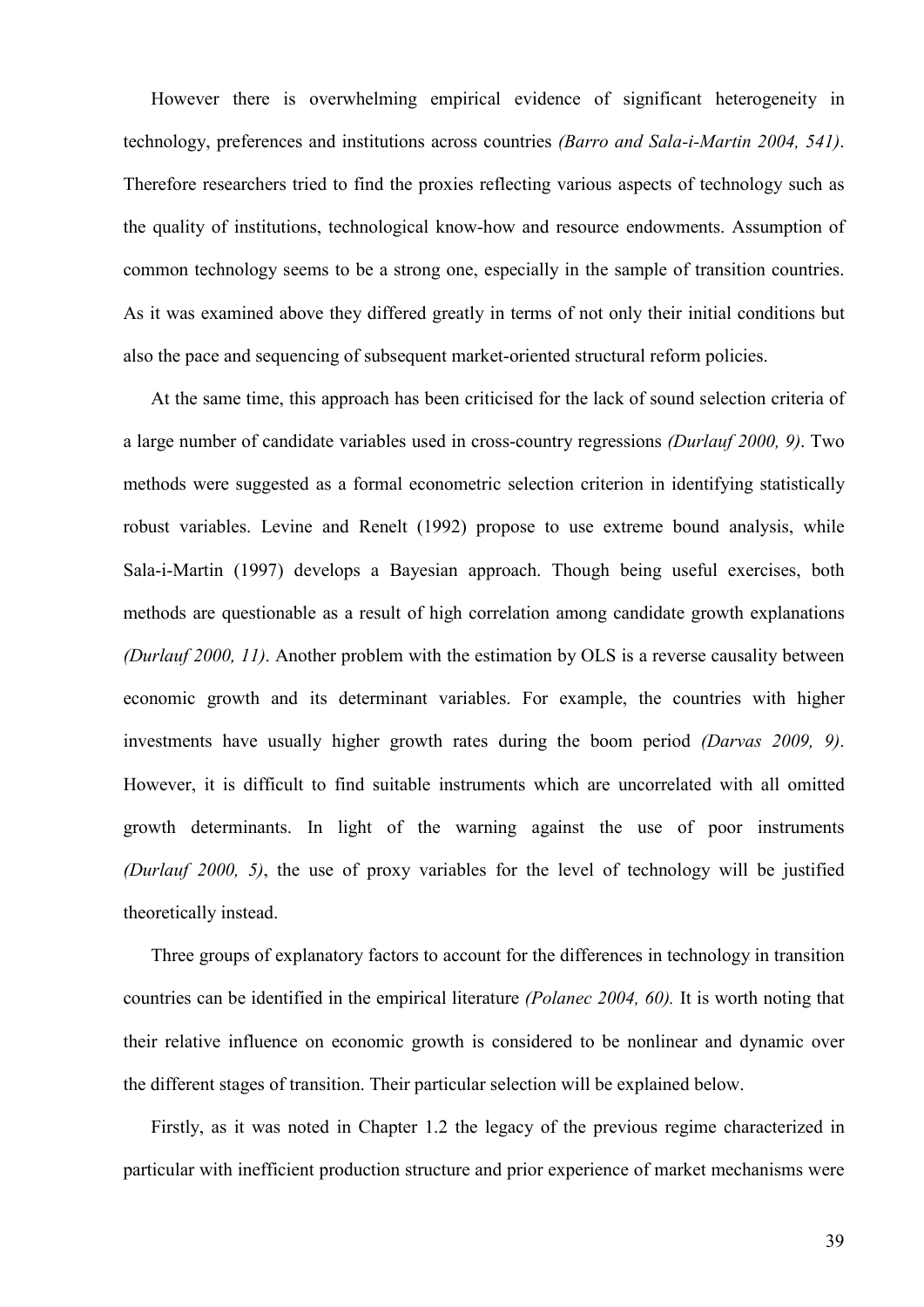diverse in each country. As a result economies with larger initial distortions had to restructure and liberalize more, and face significant output shock, which also constrained their reform policies. Otherwise the fast implementation of market reforms without the minimal preconditions and functional institutions can lead to output decline because of "disorganization" effect *(Blanchard and Kremer 1997)* and to the development of dysfunctional institutions in the form of corruption and interenterprise arrears *(Coricelli 1998, 77, Campos 2002, 801)*. Therefore, the negative shocks to the output as a result of initial distortions will be taken as a proxy for the starting level of organizational technology.

In the empirical literature the variable which intended to proxy the starting differences in terms of minimum institutional structure was obtained by principal components analysis *(EBRD 1999).* The set of variables, which characterize different economic conditions just before transition began, form the clusters of variables. The FSU countries usually rank high in the first principal component which explains 60-70 per cent of variability and puts more weight on macroeconomic distortions and unfamiliarity with market economy *(De Melo et al. 2001, 11).* Since the influence of this factor is generally found to be diminishing over time, it can be considered as a proxy for the shock to the organizational technology during the early years of transition.

Secondly, from the early years all countries embraced the market-oriented structural reforms though to varying degrees and with varying success. A recommended road map of economic transition to market economy, known as the "Washington consensus" included privatisation, immediate macro economic stabilization and sustaining fiscal discipline, quick liberalisation and opening up the economy to foreign trade and investment *(Sachs et al. 2001, 148)*. The main idea behind the transfer of ownership to private sector is the belief that once in private hands, a series of self reinforcing forces would emerge to demand the creation of all the political and economic institutions required for private ownership, thereby accelerating the establishment of market economy. Although, in the short-run public owned enterprises will be incurring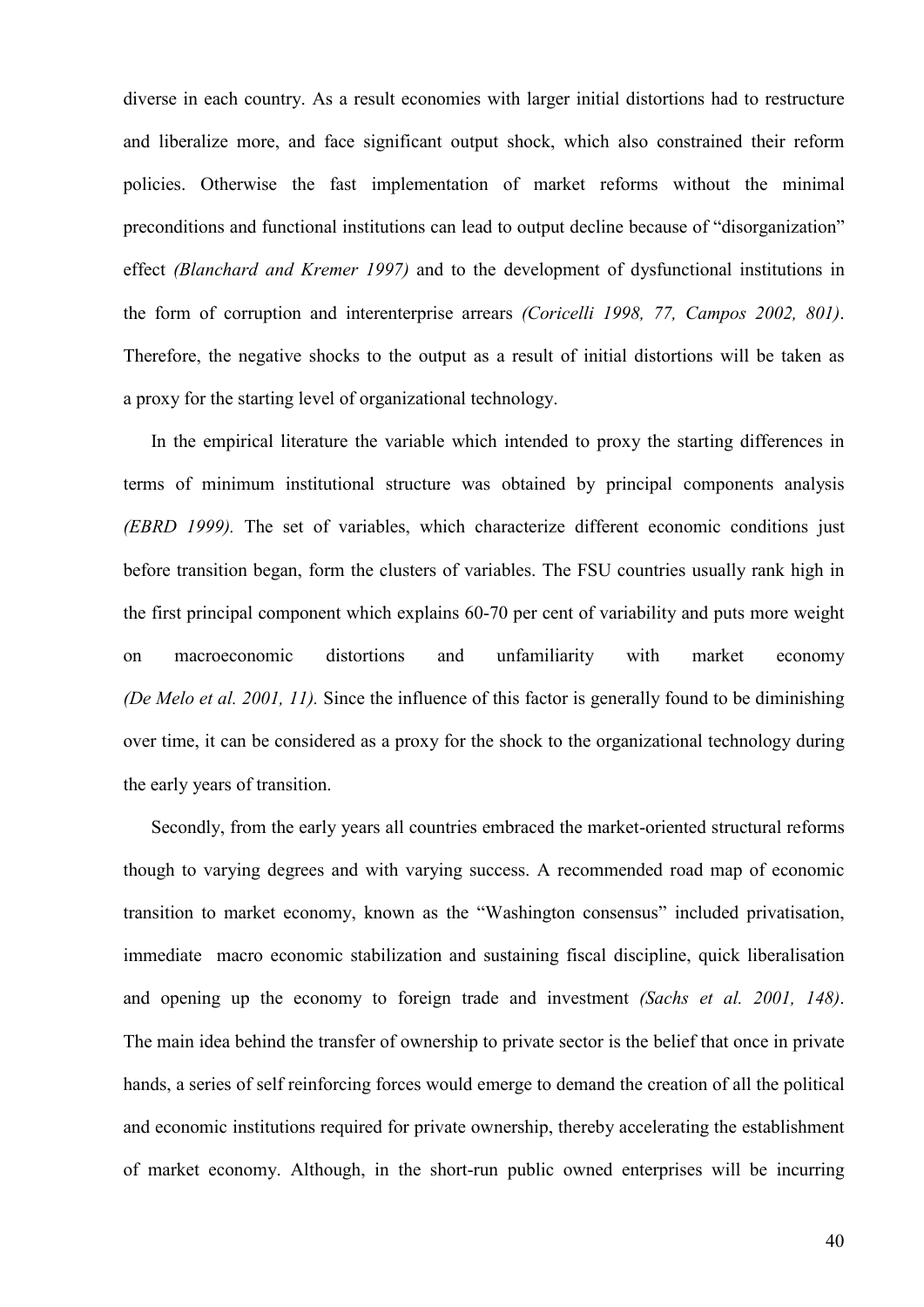losses, the negative effects of old enterprises will be offset by the gains in the growing private sector. This policy, later termed by the World Bank as a "discipline-and-encouragement" approach *(World Bank 2002)*, is meant to discipline low-productivity old enterprises by imposing hard budget constraints and to encourage high-productivity new enterprises by creating favourable business environment. Moreover, in the long-run positive effects of economic reforms prevail putting the country on a competitive position and enhancing its growth potential. Thus, one can expect to find the positive relationship between the pace of economic reforms and growth of output in the intermediate and advanced stages of transition *(Polanec 2004, 75)*. Since the structural reforms are connected with productivity improvements of the firms they are expected to measure productive technology.

When it comes to the issue of choosing the proxy variable,

*'[…]Strong statistical significance is generally found for broader measures of market reforms, such as the European Bank for Reconstruction and Development (EBRD) transition index, less so for individual components. […] This suggests that it is the combined effect of several policies that matters in creating new opportunities for efficient resource allocation and rational decisions by the new private sector.' (Havrylyshyn 2008, 57)* 

Furthermore, it is clear that an aggregate measure of institutional change is the best choice when we are limited in degrees of freedom by an already low number of observations.

Thirdly, it can be argued that while the EBRD transition indicators capture the institutional transformation related with market economy, they do not reveal overall institutional capacity and rule of law in society. As it was suggested by Rodrik (2004, 156) the quality of institutions should be considered as a stock variable, whereas policy changes is a flow variable. Therefore, it seems appropriate to control for the quality of institutions in contrast to ongoing policy changes.

There is evidence of significant variation among transition economies in terms of building new institutions supporting a broad-based market economy *(Beck and Laeven 2006, 158).* One of the potential reasons was suggested by North (1990, 16):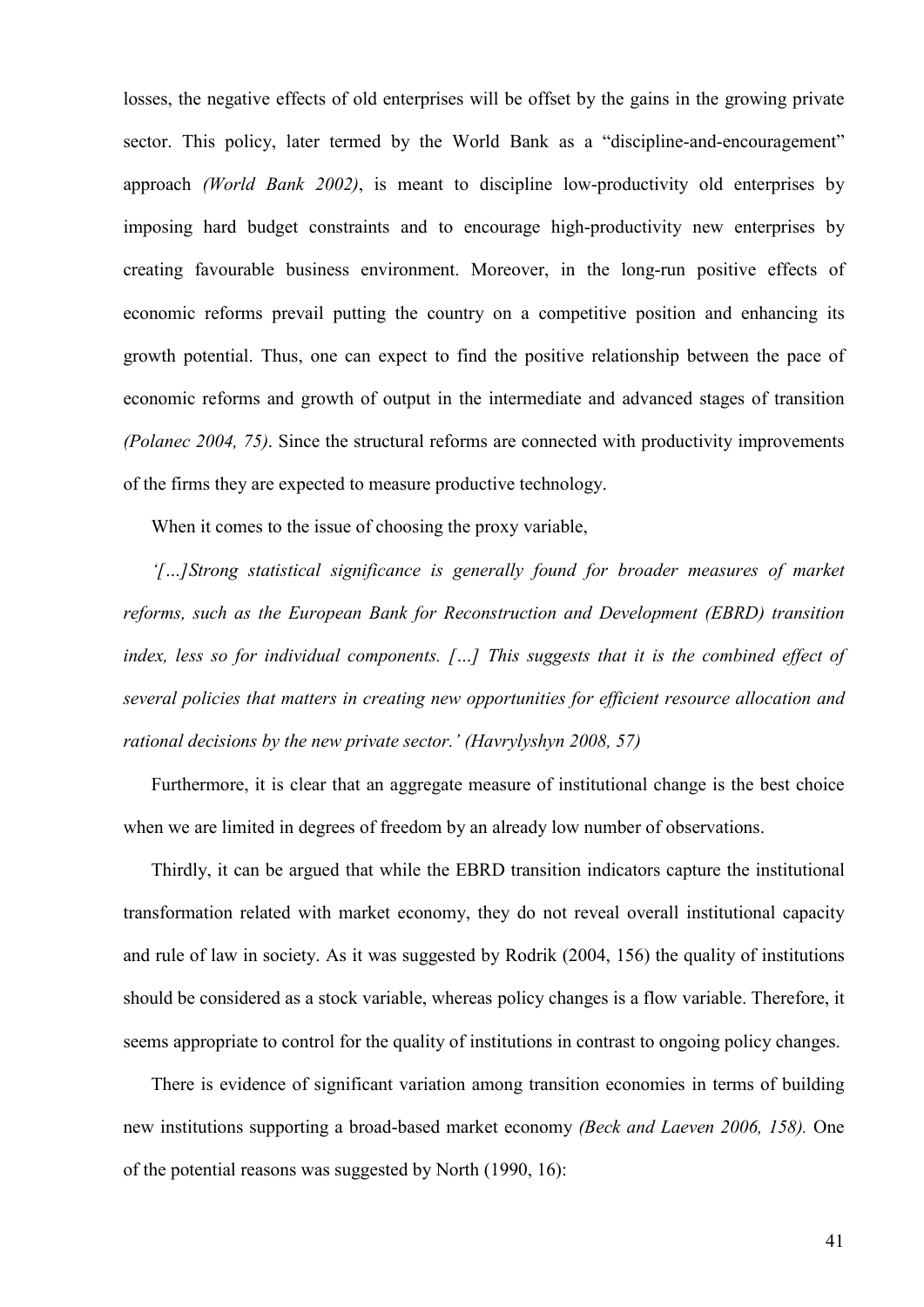*'institutions are not usually created to be socially efficient, [but] are created to serve the interests of those with bargaining power to create new rules.'* 

Despite their obvious vital importance to growth, Campos (2002, 830) emphasizes that

*'there is a growing consensus on the importance of institutions, but the channels through which institutions affect growth are not well understood.'* 

It has been found that the role of institutions become increasingly important over time and maintaining growth requires continuous institutional improvement *(Havrylyshyn 2001, 73)*. Thus, we expect to find a positive influence for higher values of governance quality, since it raises the steady-state level of output per effective labour and, consequently, increases the growth rate for given values of the growth correlates.

Due to the lack of data on institutional quality for the initial periods of transition, there were no empirical studies measuring the impact of institutions on growth before the mid 1990s. Since there are now the data available measuring different aspects of institutional development which encompass transition countries as well, it has become feasible to assess the relationship between institutions and economic growth. One of the comprehensive indicators of institutional development is estimated in the World Bank study by Kaufmann, Kraay, and Mastruzzi (2009). Based on thirty five different data sources collected by thirty three different organizations they construct six different dimensions of institutional development for the period 1996-2008: voice and accountability, government effectiveness, rule of law, regulatory quality, absence of corruption and political stability.

It should be noted that leaving the level of technology  $(A<sub>0</sub>)$  unrestricted or omitted from the analysis is problematic. Empirical approach of either assuming the technology to be identical across economies or allowing it to be different dependent on control variables were criticised by Durlauf and Quah (1999, 253). Whereas the first case in general does not withstand the evidence, in the latter one it becomes difficult to interpret the results of the regression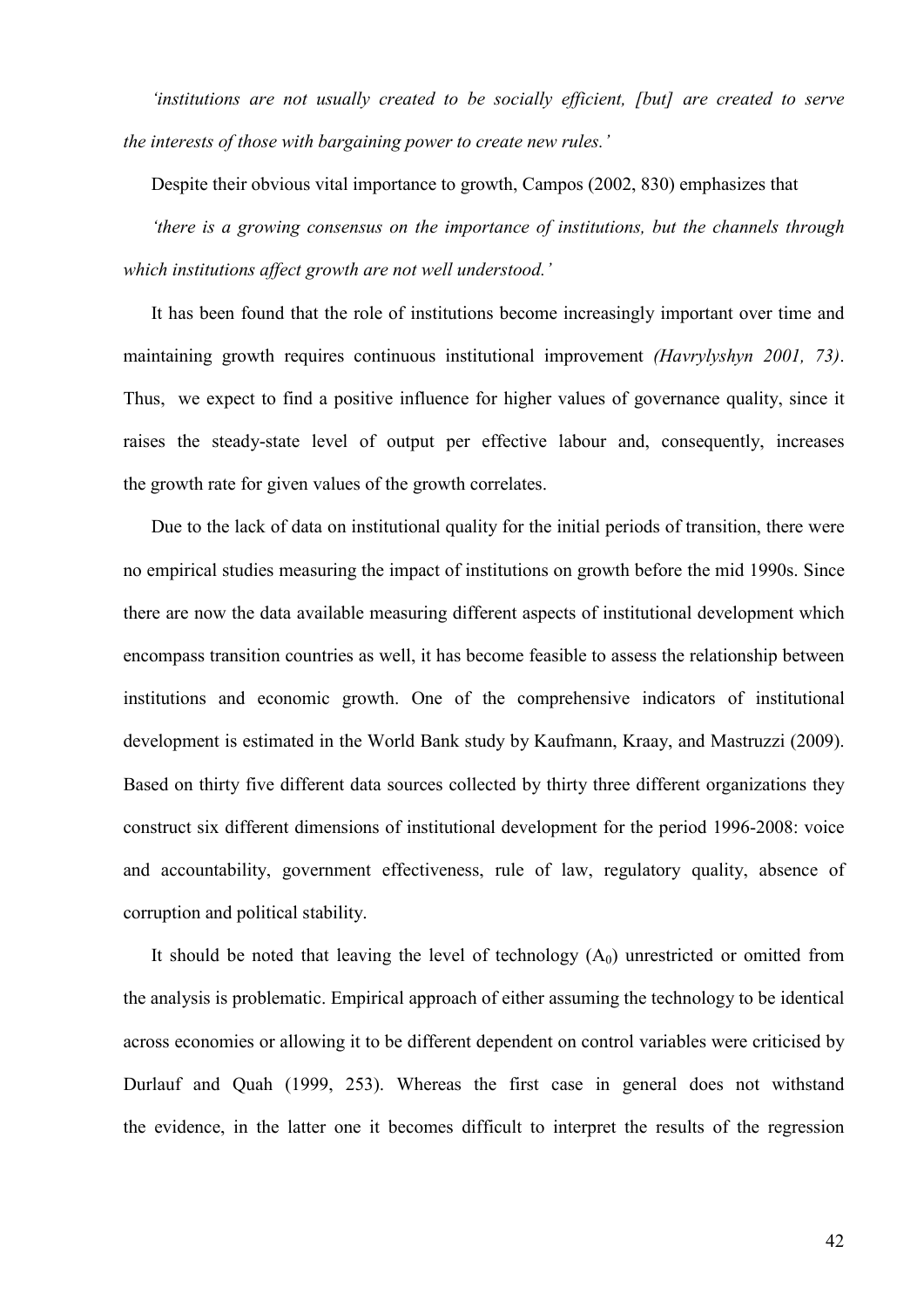theoretically since the control parameters carry the entire burden of explanation. I will continue with the estimations keeping these caveats in mind.

In light of above mentioned panel data estimation techniques will also be considered as an alternative solution to control for the persistent differences in technology across countries. There are several benefits of using panel data as identified in Baltagi (2005, 5). First, panel data allows to control for individual heterogeneity. It is especially helpful, when some of the countryinvariant or time-invariant variables are difficult to measure or hard to obtain. As discussed above, despite sharing common socialist history, transition countries differ in terms of their starting positions, reform policies and natural endowments. Omission of these variables therefore may lead to obtaining biased results. Secondly, panel data offers more variability and larger degrees of freedom stemming from more observations, which increases the efficiency of parameter estimates. Thirdly, panel data are better suited to study the dynamic developments. In the context of transition, when all countries have been experiencing continuous adjustments to economic policy changes, it seems to be logical estimation choice.

One of the first attempts to apply panel data approach for studying growth convergence was implemented by Islam (1995). He reformulated MRW model as a dynamic panel model and obtained estimates of conditional convergence using fixed effects and minimum distance estimation techniques. His panel estimates of convergence rate were significantly higher than those obtained from cross-sectional approach, which were justified as an improvement of omitted variable bias (OVB). OVB problem arises if we understand and accept technology as a wide range of variables potentially affecting the efficiency with which inputs to the production process are transformed into output. In cross-section setup it is difficult to reject that there is still some unobservable and unmeasurable part of  $A_0$  which can be correlated with included explanatory variables such as saving preferences, investment and fertility decisions. Thus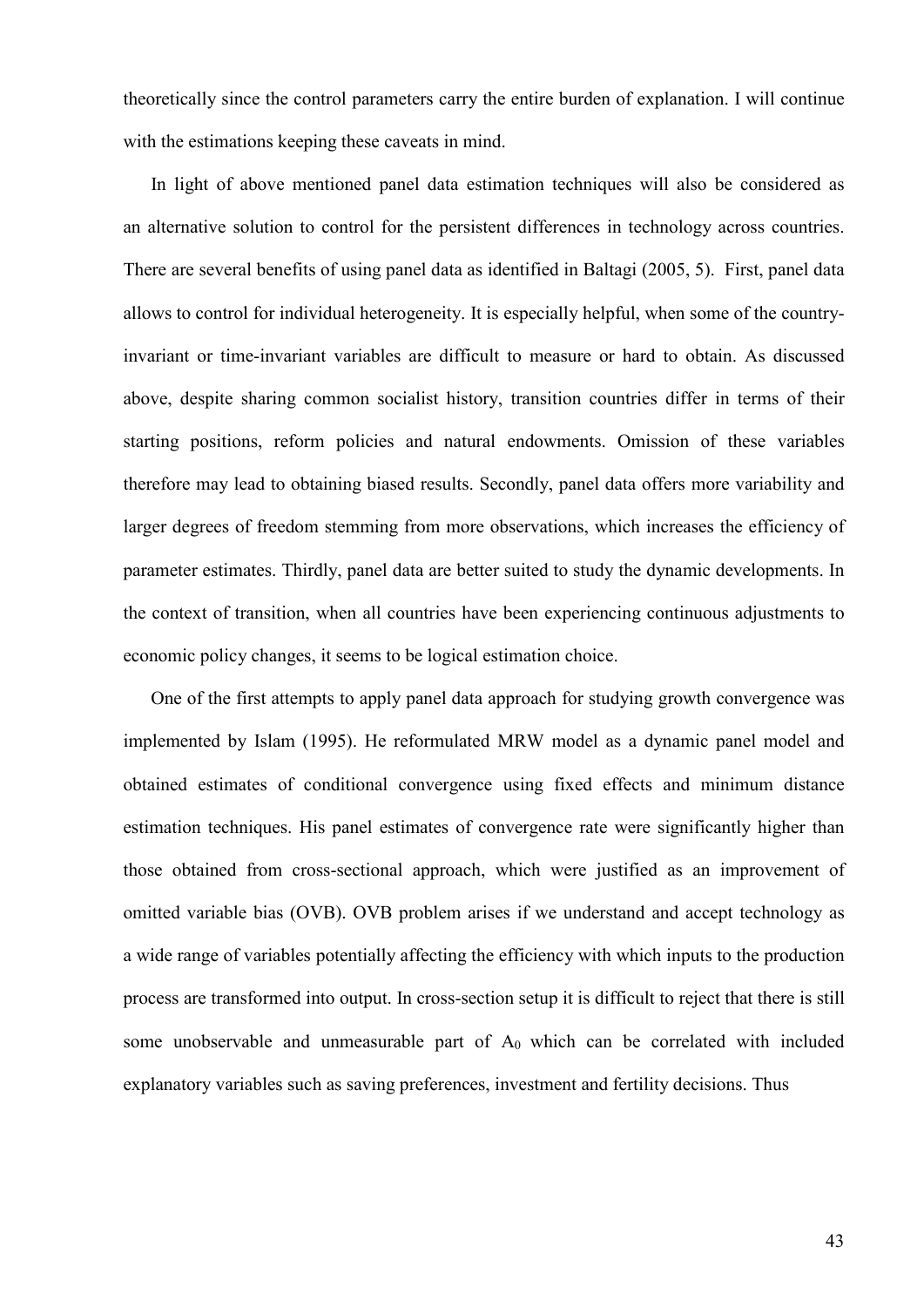*'One of the advantages of the panel approach is that it can correct the OVB problem by allowing for technological differences across countries (at least the unobservable and unmeasurable part of it) in the form of individual (country) effects.' (Islam 2003, 325)* 

In a dynamic panel model, the estimation equation (15) can be written as:

$$
\mathbf{g}_{it} = \gamma \mathbf{y}_{i,t-1} + \mathbf{B}_1 \ln \mathbf{s}_{it} + \mathbf{B}_2 \ln(\mathbf{n}_{it} + \mathbf{g} + \delta) + \mu_i + \eta_t + \varepsilon_{it}, \varepsilon_{it} \sim \text{IID}(0, \sigma^2),
$$
\n(17)  
\nwhere 
$$
g_{it} = \ln y(t_2) - \ln y(t_1)
$$
\n
$$
\gamma = -(1 - e^{-\lambda \tau})
$$
\n
$$
\beta_1 = (1 - e^{-\lambda \tau}) [\alpha/(1-\alpha)]
$$
\n
$$
\beta_2 = -\beta_1
$$
\n
$$
\mu_i = (1 - e^{-\lambda \tau}) \ln A_0
$$
\n
$$
\eta_t = g(t_2 - e^{-\lambda \tau} t_1)
$$

where subscript *i* denotes *i*th country and the subscript t denotes *t*th year,  $\mu_i$  reflects time-invariant country specific technology, the period-specific intercepts  $(\eta_t)$  capture productivity changes that are common to all countries and  $\varepsilon_{it}$  is the error term that varies across countries and time periods and has mean equal to zero.

When it comes to the choice of estimation method, simple pooled least squares model seems to be inappropriate because of several disadvantages. It is based on the assumption of independence of the error term from the cross-sectional units (countries) and it does not control for the time-invariant country-specific effects that are likely to exist if panel data are used. But it is exactly the fact of unobserved cross-country heterogeneity that motivates the argumentation for the panel approach, the ignorance of which may lead to biased and inconsistent estimation results *(Varblane and Vahter 2006, 32)*. Now the selection is between the fixed versus random effects model. It was argued that

*'the random effects model assumes exogeneity of all regressors with the random individual*  effects. In contrast, the fixed effects model allows for endogeneity of all the regressors with *these individual effects.' (Baltagi 2005, 19)*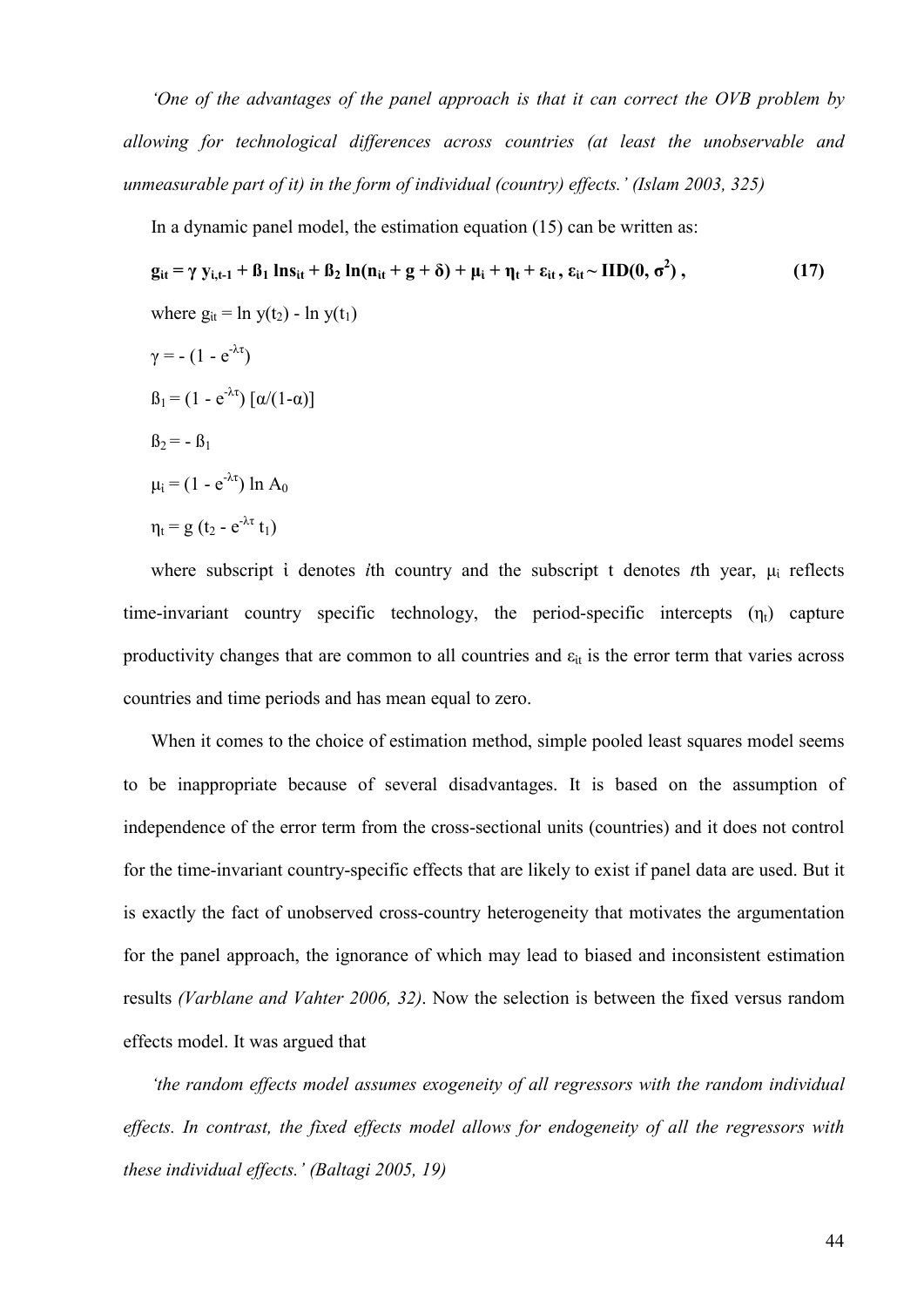In other words, one of the main assumptions of random effects model is that individual error terms are not autocorrelated across both cross-section and time series components. However, since the growth regressions usually contain lagged dependent variable on the right-hand side of the equation, it is highly likely to be the case. That is why the fixed effects model is most widely used and found to be performing well compared to other estimators *(Islam 1995, 1138)*.

It should be reminded that improvement with panel data estimation comes with its cost. As it was noted by Shioji (1997), the least squares with dummy variables (LSDV) applied to growth convergence suffers from cyclical pattern because of high frequency income movements and the focus of this estimation method on within variation only. If one takes into account structural breaks, the speed of convergence is lower and similar to that of cross-sectional approach. Since the data for transition period is likely to exhibit cyclical behaviour, the results should be interpreted with the limitations of estimation choice in mind. One of the solutions suggested to deal with the business cycle effects in growth regressions is to average panel data over shorter time horizons of five or ten years, which would reduce the cyclical component in the data *(Islam 2003, 332)*. Another correction could be the normalization of output with number of employees as suggested in Polanec (2001, 16).

Another problem of the OLS with fixed effects is that its estimates are biased due to the OVB. The right-hand side variables, especially initial level of income, are typically correlated with the country-specific effect, the initial level of efficiency, which is not observed. In order to avoid the OVB problem and to deal with endogeneity, Arellano and Bond (1991) proposed the estimation of a dynamic panel data model by the generalized method of moments (GMM) by first-differencing both sides of the equation. The first-differencing eliminates bias arising from country-specific effects and allows the use of the lagged values of the right-hand side variables as valid instruments. It was found that such an estimator delivers significant efficiency gains in dynamic panel data model compared to simpler instrumental variable alternatives. It will be consistent unless the white noise errors are serially correlated, which can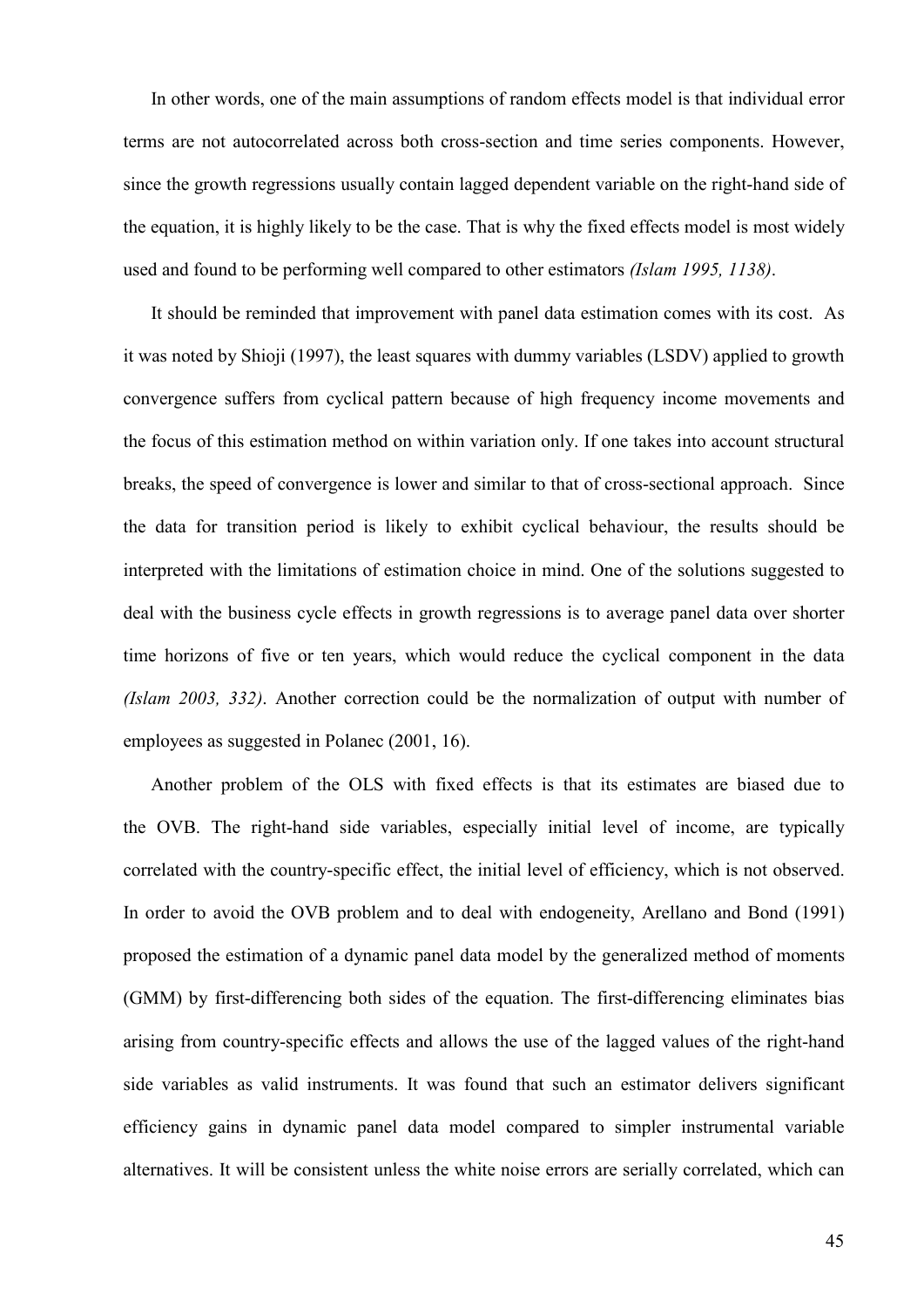be tested by checking the lack of second-order residual serial correlation. When the explanatory variables are endogenous, as in our case, the instrument variables should be lagged two or more periods *(Bond et al. 2001, 13)*. Following the annotations used in the empirical literature this method will be denoted by Dif-GMM.

At the same, Blundell and Bond (1998) argue that the lagged levels of the variables are only weak instruments for the subsequent first differences in three cases: when the time series observations are moderately small; when there is persistent autoregressive coefficient close to unity; and when there is greater relative variance of the fixed effects. They developed extended GMM estimator named system GMM that uses lagged differences of right-hand side variables as instruments for equation in levels, in addition to their lagged levels as instruments for equations in first differences. Monte Carlo simulations demonstrated significant efficiency gains and reduction in finite sample bias. Taking into account the fact that output series usually exhibit highly persistent series they suggest that this estimation approach is particularly relevant in the context of empirical growth research. Therefore, it is strongly recommended to check results obtained by first differenced GMM estimation with this estimation approach denoted here by Sys-GMM. According to the comparative analysis of the estimates obtained by four methods (OLS, fixed effects estimation, Dif-GMM and Sys-GMM) in Bond et al. (2001), Sys-GMM estimates of convergence are much lower than Dif-GMM estimates and close to those obtained from cross-sectional regressions.

### **2.2 The data**

#### **2.2.1 Sources and description of the data**

The annual data for twelve FSU countries without Baltic states for the period 1991 to 2008 is collected from various sources, the major one being World Development Indicators database of the World Bank. The time series for the main variables for testing the hypothesis of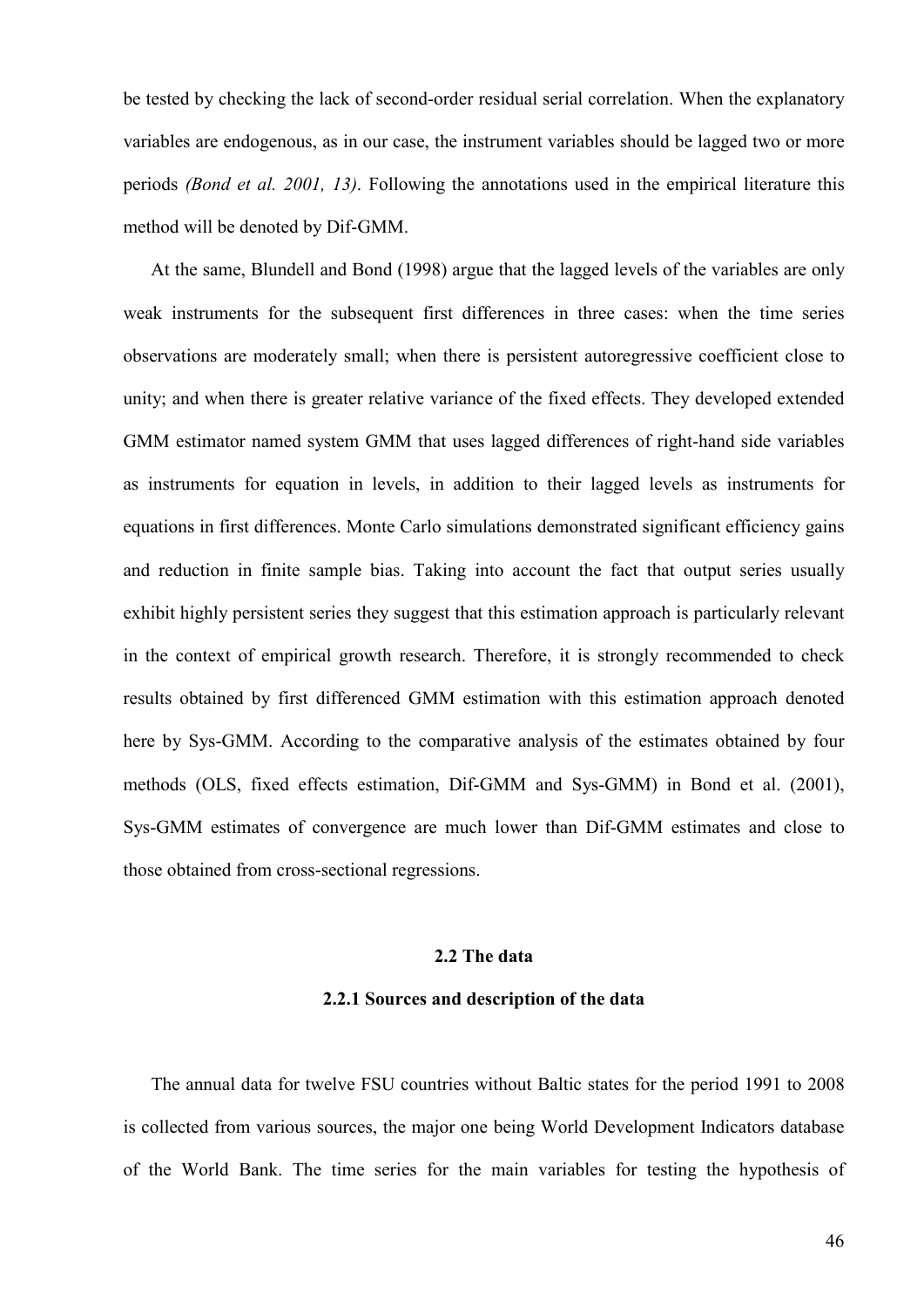conditional convergence including growth rates of GDP, shares of gross capital formation in GDP and labor force were obtained from this source. GDP per capita data are taken in constant prices converted to international dollars using purchasing power parity (PPP) rates. In case of missing values the data were also compiled and cross-checked where available with datasets published by EBRD and Interstate Statistical Committee of the CIS. All regression estimates are obtained with Stata statistical package. It is simple to operate and offers many specialized analysis for cross-section and time series data.

Since the population and employment data for transition countries would rather follow nonstationary trend, Polanec (2001) uses the log of GDP per employee instead of more frequently used in empirical regressions - GDP per capita. He argues that this corrects the mismeasurement and improves the results of growth regressions. But due to the lack of internationally comparable data for productivity levels for the period before 1996 and the fact that resulting real GDP growth rates will be unadjusted for PPP, I will use the PPP-adjusted GDP per capita as in MRW (1992). The data for saving or investment in physical capital are gross fixed capital formation which excludes investments in inventories.

Following Polanec (2004), in construction of a logarithm of the sum of labor force growth rate, technological growth rate and depreciation rate,  $ln(n_{it} + g + \delta)$ , I assume fixed and common  $g+\delta = 0.15$ . It is higher than in MRW (1992), where it is assumed to be equal to 0.05. It is because of relatively low or even negative growth rates of the working age population, for which the logarithm function is not defined, in the early transition years. Technological growth rates and depreciation rates are assumed to be the same for all countries and constant over time.

Several proxy variables will be used to control for cross-country heterogeneity. The data on migrant remittances is taken from the IMF, Balance of Payment Statistics. Due to the missing data, the figures for Uzbekistan and Turkmenistan for the period from 2006 to 2008 are calculated based on the World Bank estimates (Mansoor and Quillin, 2007) and the statistics on cross-border transactions of individuals from the balance of payments of the Central Bank of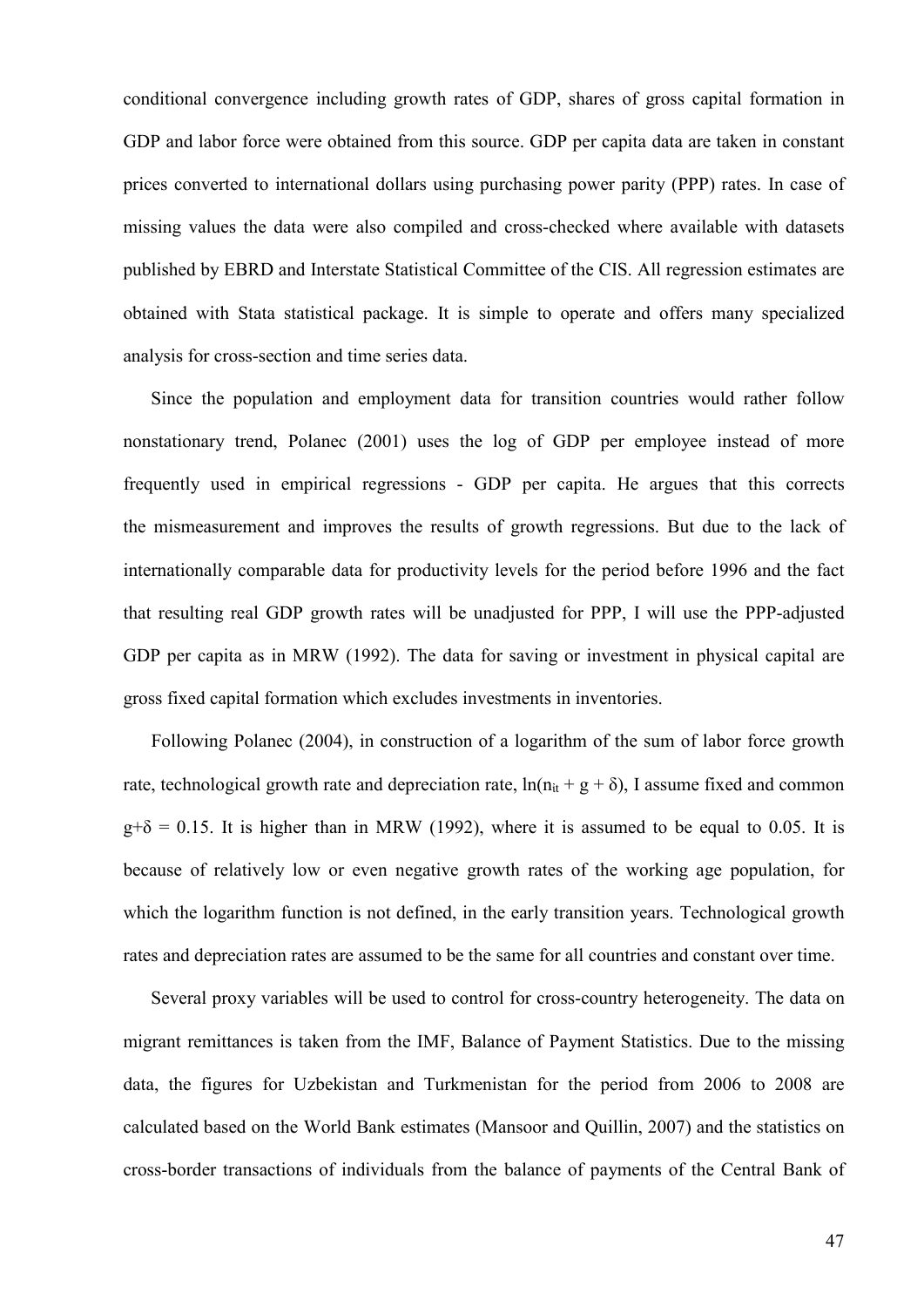Russia. Following the lead taken in the empirical literature<sup>2</sup> in a cross-section analysis natural resource abundance is proxied by the share of primary goods in total exports, which is the sum of the shares of fuel exports, ores and metals exports and agricultural raw materials exports. When there is a missing data, especially for three Central Asian countries (Tajikistan, Turkmenistan and Uzbekistan), the figures were obtained from the previous research on this topic by Myant and Drahokoupil (2008). Since the data on trade structure is incomplete and available only from 1996, in a panel analysis I will use the logarithm of energy production, compiled by the International Energy Agency, including crude oil, natural gas, solid fuels and primary electricity, all converted into oil equivalents. It seems to be a reasonable choice and can be a good measure of natural resource endowments since energy resources make up significant share of revenues for most of the resource-rich countries of the FSU.

In a panel setup I will also control for trade openness. In empirical literature openness is usually measured by the ratio of trade to GDP and sometimes by the share of exports to GDP. But here the latter is preferred because it leads to more statistically significant estimation results and appears to be more robust in various model specifications. It can also be explained by the fact that exports from the majority of CIS countries are intensive in natural resources and unskilled labor, which are vital sources of revenue. It is clear that though exports to GDP ratio is not the best measure of openness, it represents one of its elements and determines the overall level of the integration of a country into the world economy.

The last year of observations for which the statistical data are available is 2008. I have to justify the decision to use the data for this year in light of the negative consequences of global financial crisis. Resulting economic downturn reflects a short or medium-term negative shock which leads to the deviation from a long-term trend. However, it was noted that the full negative impacts of global financial crisis such as the flow-out of capital and decline of exports was not yet reflected in real economy and statistic measurements of economic growth in 2008

<sup>&</sup>lt;sup>2</sup> see, for example, Kronenberg, 2004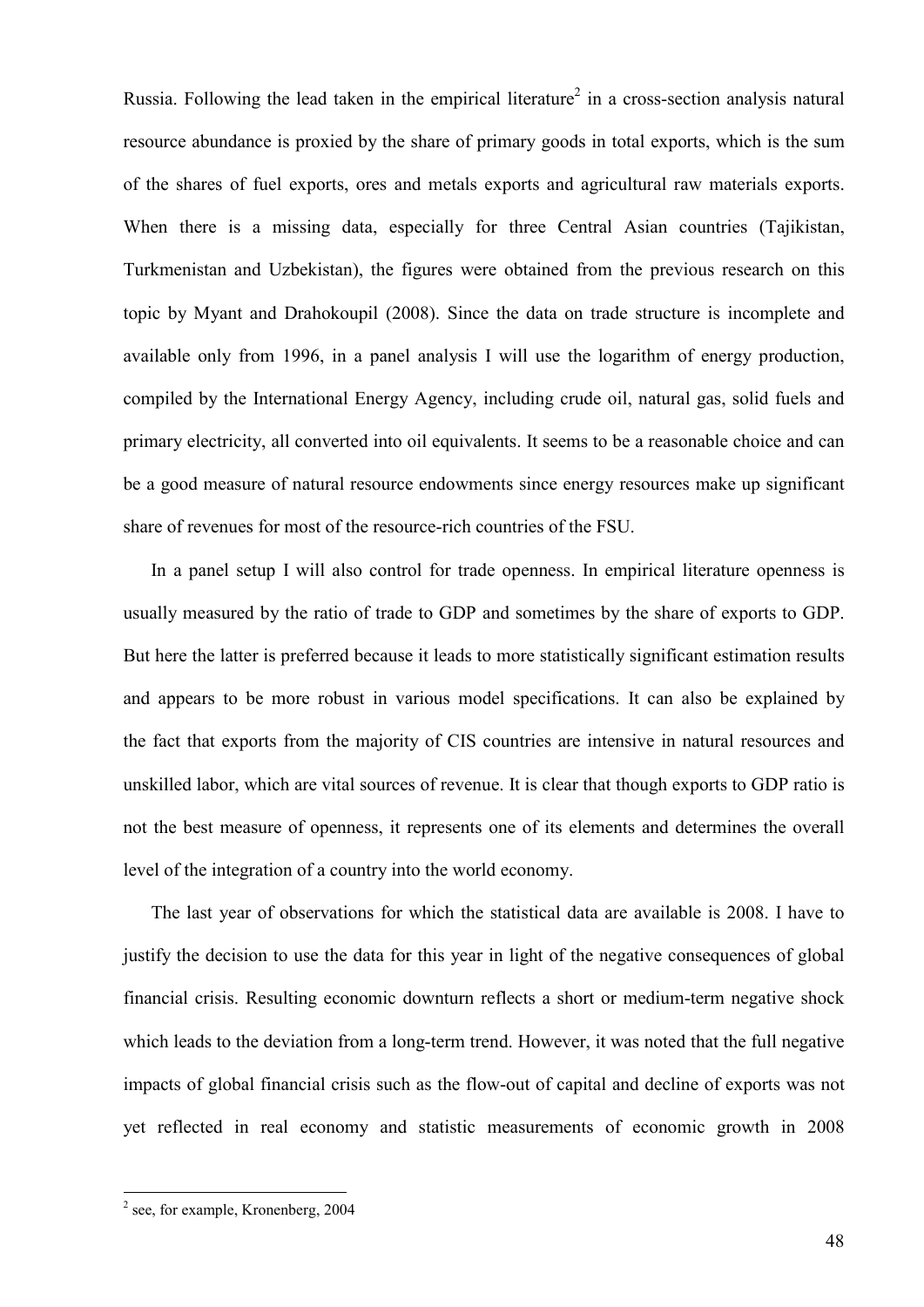*(EBRD 2008, vi)*. If we look at the figures for the real GDP per capita in 2008 compared to that in 2007, overall, its growth slowed down considerably, but remained in a positive range. In five countries it decreased almost twofold (Armenia, Azerbaijan, Georgia, Kazakhstan, and Ukraine) whereas in the rest it stayed nearly the same (Kyrgyzstan, Russia, Tajikistan, Turkmenistan, and Uzbekistan) or even increased (Belarus and Moldova).

In a cross-section analysis, following the approach taken by Polanec (2004) the whole transition period is divided into four sub-periods: the early period from 1991 to 1996, the intermediate stage from 1996 to 2000, the advanced stage from 2000 to 2004, and the latest period from 2004 to 2008. It was supported by the fact that various set of factors were responsible for output fall and recovery in different stages of transition.

To move from cross-section into a panel framework the whole time period is divided into several shorter time spans. When determining the appropriate length of such time spans, Islam (1995, 1139) opted to take five-year time intervals. This, as suggested, is better than constructing annual panel dataset, which is more likely to be serially correlated and influenced by business cycle fluctuations. However, since overall period from 1991 to 2008 is already short, to benefit from more observations, four-year time intervals will be taken. Thus, we have five data points for each country: 1993, 1996, 2000, 2004, and 2008. For example, if t=2008, t-1 is 2004, and investment and other control variables for technology are averages over 2005-2008. When t=1993, initial income level is the year 1991 and averages are calculated for the two-year period of 1991-1992. Despite potential problem of dynamic misspecification arising from arbitrarily determining the time span over which regression is estimated *(Pritchett 2000, 240)*, I will continue with this method, because there is no other objective way of choosing panel time spans. Further, time points for panel analysis are based on the time periods of cross-section analysis which are justified by the previous empirical literature.

When one of the explanatory variables is a lagged dependent variable, as in our panel model, autocorrelation is likely to cause OLS to yield estimates that are inconsistent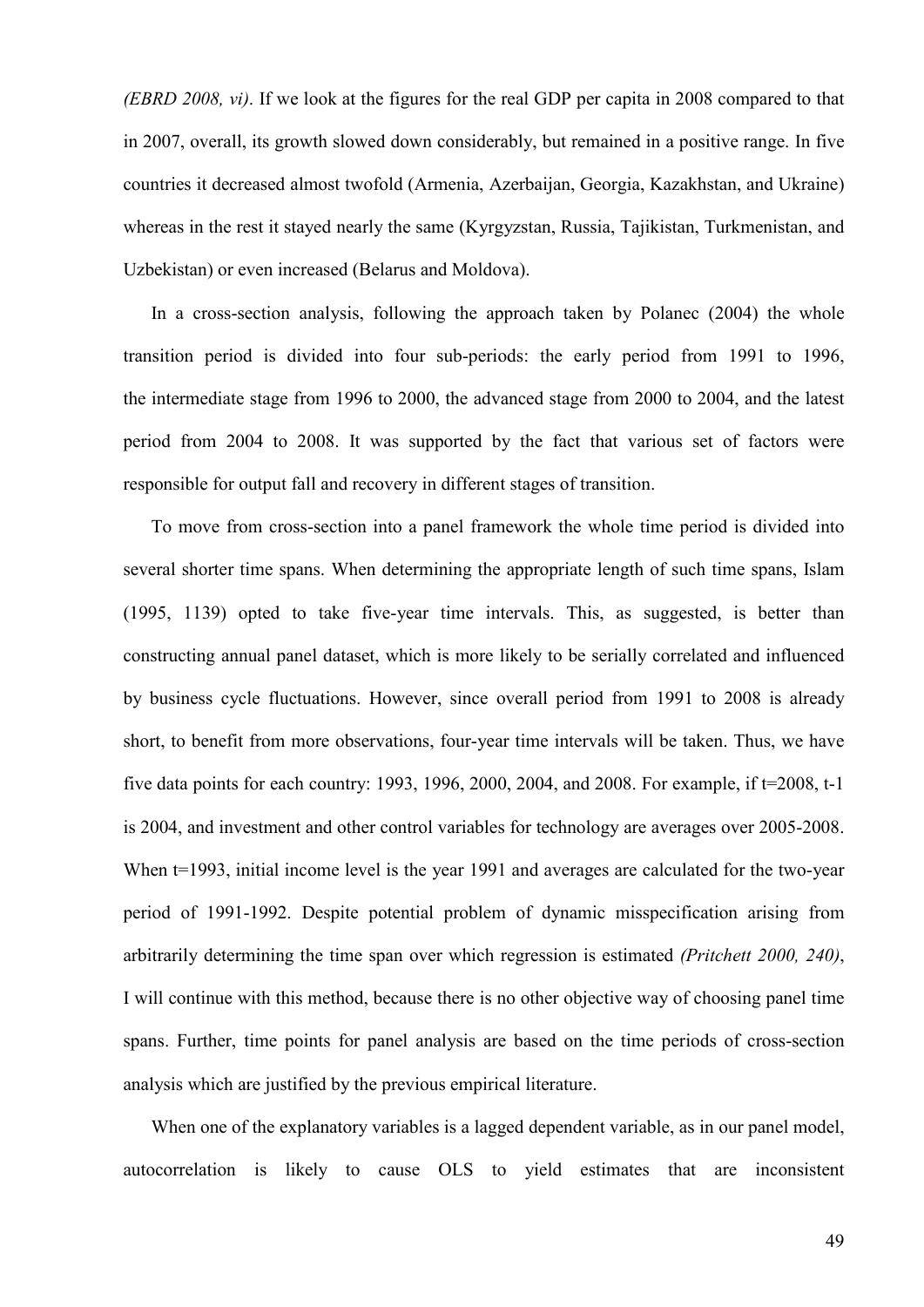*(Dougherty 1992, 226)*. Figure 8 shows graphical analysis of regression residuals on lagged residuals after estimating the panel equation (17) with annual data by OLS, which indicates to the presence of autocorrelation in error terms with a positive linear relationship.

There is a simple test for autocorrelation in panel-data models developed by Wooldridge (2002). Drukker (2003) provides simulation results showing that the test has good size and power properties in reasonably sized samples. There is a user-written program, called xtserial to perform this test in Stata. According to the results of this test presented in Appendix III we can reject with 10 per cent significance  $H_0$  assumption of no first-order autocorrelation in all variables including initial income level, investment rate, the sum of depreciation rate, population and technology growth as well as technology proxy variables. Moreover, even the use of four-year averages of the variables does not eliminate the systematic association of the disturbance term.



**Figure 8. Residuals versus lagged residuals in a panel setup**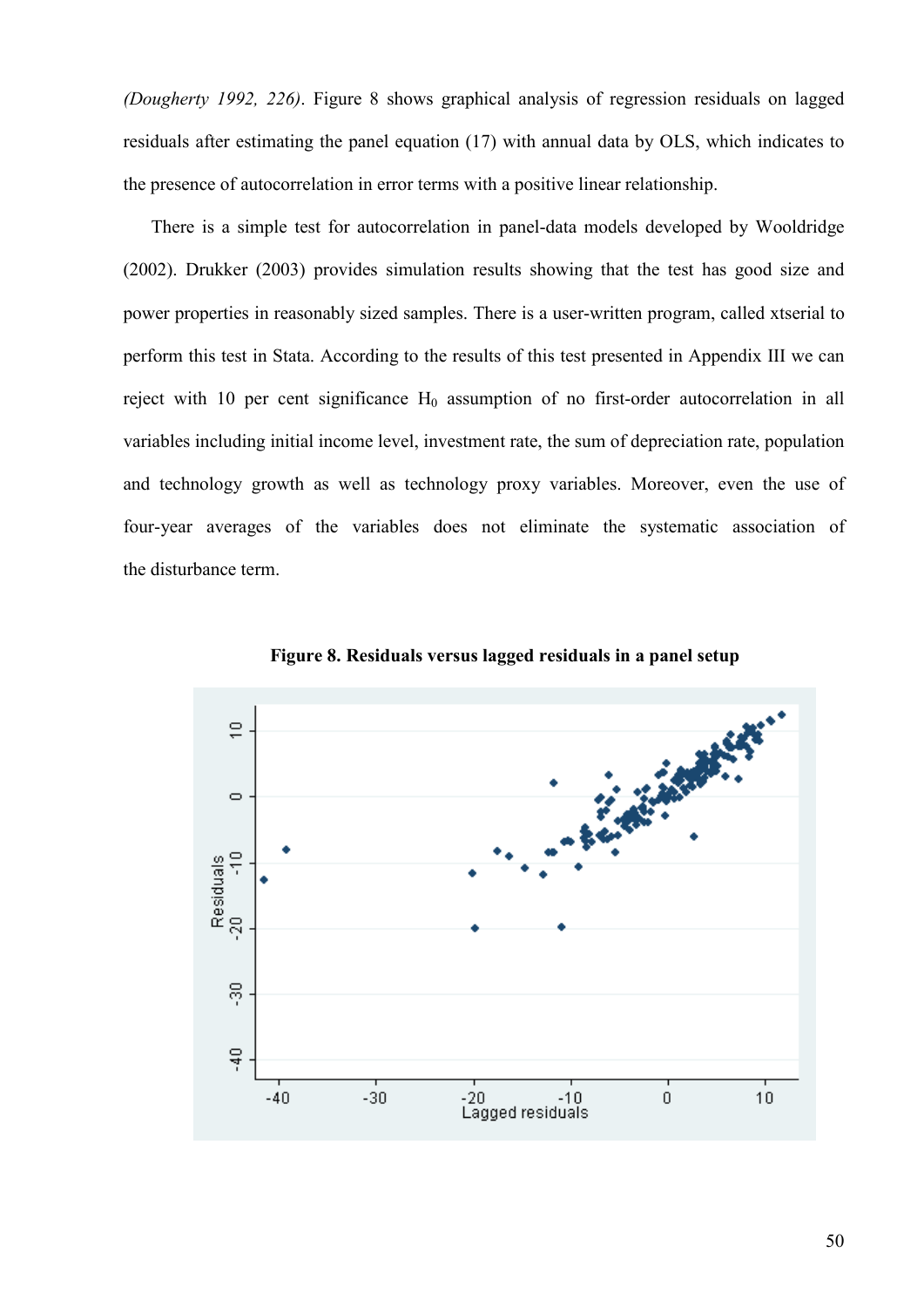Taking into account the heterogeneous nature of the cross-section it is natural to expect differences in size among observations in our sample. A heteroskedasticity test is performed to test the assumption of constant error variance by examining the relationship between squared standardized residuals to predicted values of the model. In a cross-section setup, we cannot reject the null hypothesis of constant variance, which can be expected due to our small sample. However, examining residuals plot graphically in a panel setup indicates to the presence of this problem, so the assumption of homoskedasticity is untenable. Much of the disturbance in variance seems to originate from Armenia, Azerbaijan and Georgia as depicted in Figure 9.



**Figure 9. Residuals versus fitted values in a panel setup** 

Further, the results of Breusch-Pagan / Cook-Weisberg tests indicate that there is a significant degree of heteroskedasticity in a panel model<sup>3</sup>. Results from the test when the model is estimated by OLS suggest that in this instance we should reject the null hypothesis

<sup>&</sup>lt;sup>3</sup> Results of the tests for autocorrelation and heteroskedasticity in panel-data are given in Appendix III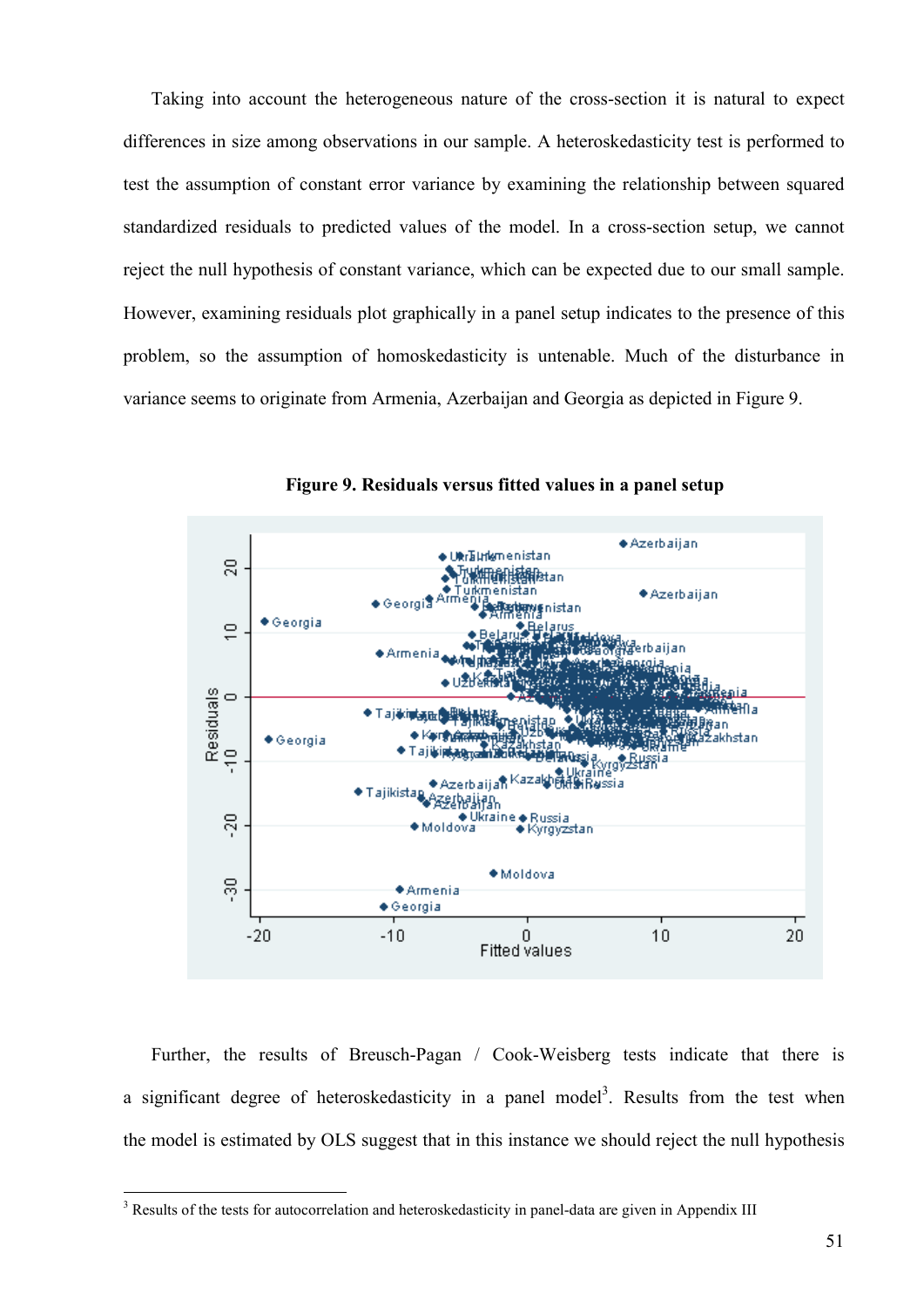of constant variance. Especially, results are more significant for the model with EBRD transition indices, which is understandable due to the particular time trend of this variable when for most of the time both GDP growth rates and transition progress indicators have been growing over time. Though heteroskedasticity leaves the coefficient estimates unbiased, it causes the OLS procedure to underestimate the standard errors of the coefficients. Based on the above analysis we have to reside to heteroskedasticity and autocorrelation consistent standard errors when estimating the regression models.

## **2.2.2 Measurement issues**

It is widely recognized that reliability and quality of statistical data in transition countries especially during the early years of transition is much questionable and rather low. For example, Aslund (2001) argues that both communist and post-communist statistics are imperfect for a number of reasons. In pre-transition much of the real output was left unregistered because of the focus on "gross material product" which was based on distorted prices and narrower measure of output. Moreover, socialist system stimulated interest in over-reporting production, which resulted in the upward bias of output measures. On the other hand growing private enterprises are inclined to avoid taxes and under-report their activities in post-transition, which increases the share of unofficial economy and leads to downward bias of GDP measures. Therefore, one has to take into account the direction of expected biases of the parameter estimates due to measurement errors.

Measurement errors in the dependent variable will not cause OLS regression estimates to be biased as soon as an explanatory variable is distributed independently of the disturbance term *(Dougherty 1992, 249).* However, in case of the presence of measurement error in the explanatory variable, the regression coefficients become inconsistent and biased. The direction of the bias positively depends on the magnitude of the measurement error in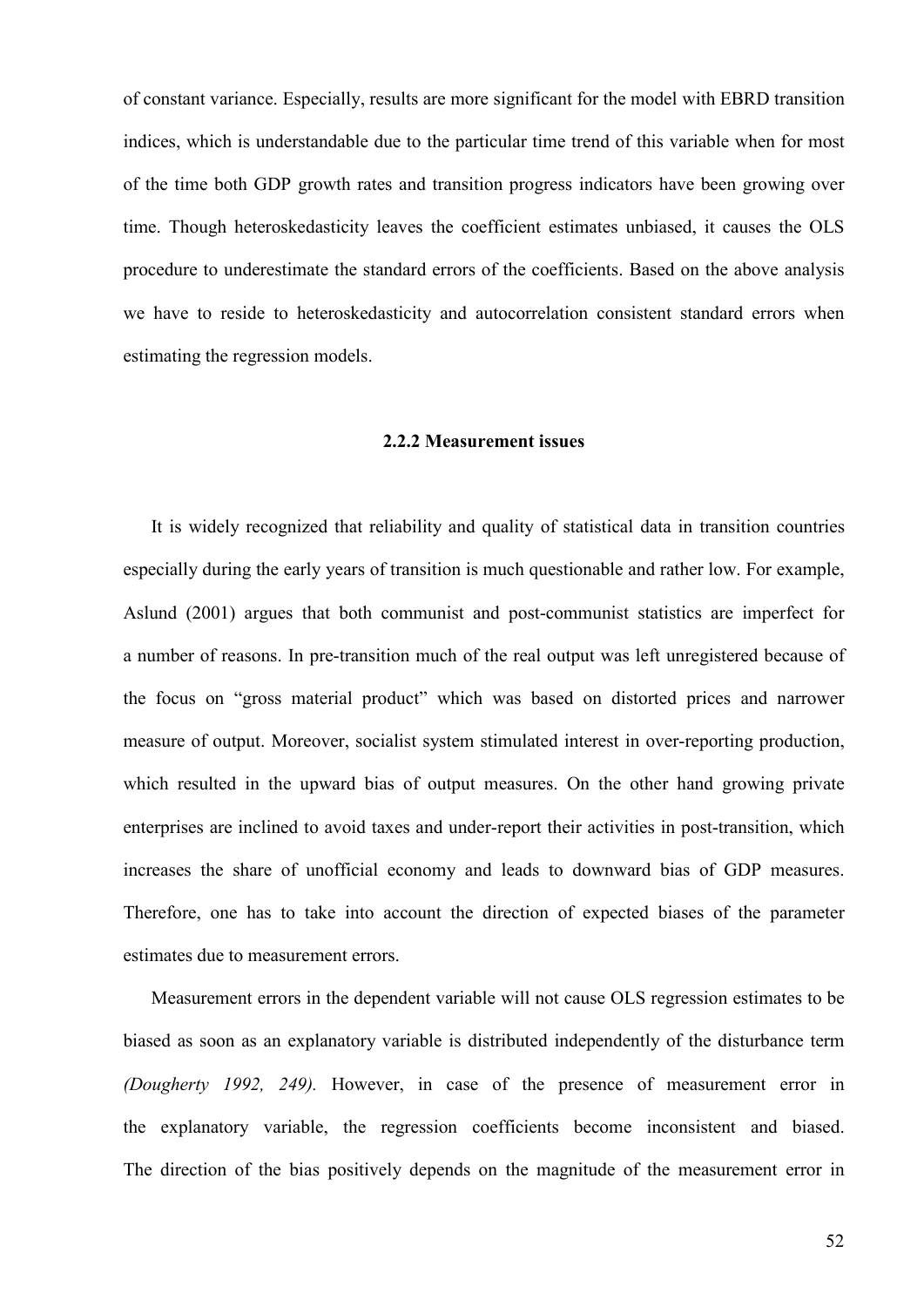an observation. Polanec (2001, 8) notes that in initially low income transition countries for which we can include most of the FSU countries there are two aspects in the statistic measurement of GDP that work against the validation of conditional convergence. First, growth of income is possibly underestimated due to the poor statistical data collection, more depressed prices in services sector, significant underreporting of the economic activity and the growing informal economy. Secondly, as was suggested above, initial income was also likely biased upwards as a result of overreporting of the economic activity in pre-transition. These forces together bias the coefficient of the initial income level upwards both in cross-section and panel estimations, which limits the support for conditional convergence in the early transition period.

As was noted in the preceding section, three set of variables will be used to capture the differences in technology. An important factor which has significantly influenced the development path and pace of reforms in the initial transition period is the level of distortions inherited from the socialist regime. To account for these differences, which represent shocks to organizational technology, I use the calculations of principal component analysis from Falcetti et al. (2002). The resulting country scores for the first and second principal components with the variables included in the construction of the index are reported in the Appendix IV. The first common factor, which explains almost 50 per cent of the total variance places large weights on trade dependence, black market exchange rate premium, repressed inflation, more time spent under socialism and lower values for prior independent state history and advantageous location identified as geographical proximity to thriving market economies. Countries with higher scores on this constructed factor are expected to have more negative pre-transition conditions during the early years of transition.

To control for the positive impact of market-enhancing institutional reforms, I follow the lead taken in the literature by constructing unweighted average of well-known measures of progress in structural reforms, the EBRD Transition Indicators. Every year, the EBRD Transition Report assigns numerical scores to transition economies in a range of reform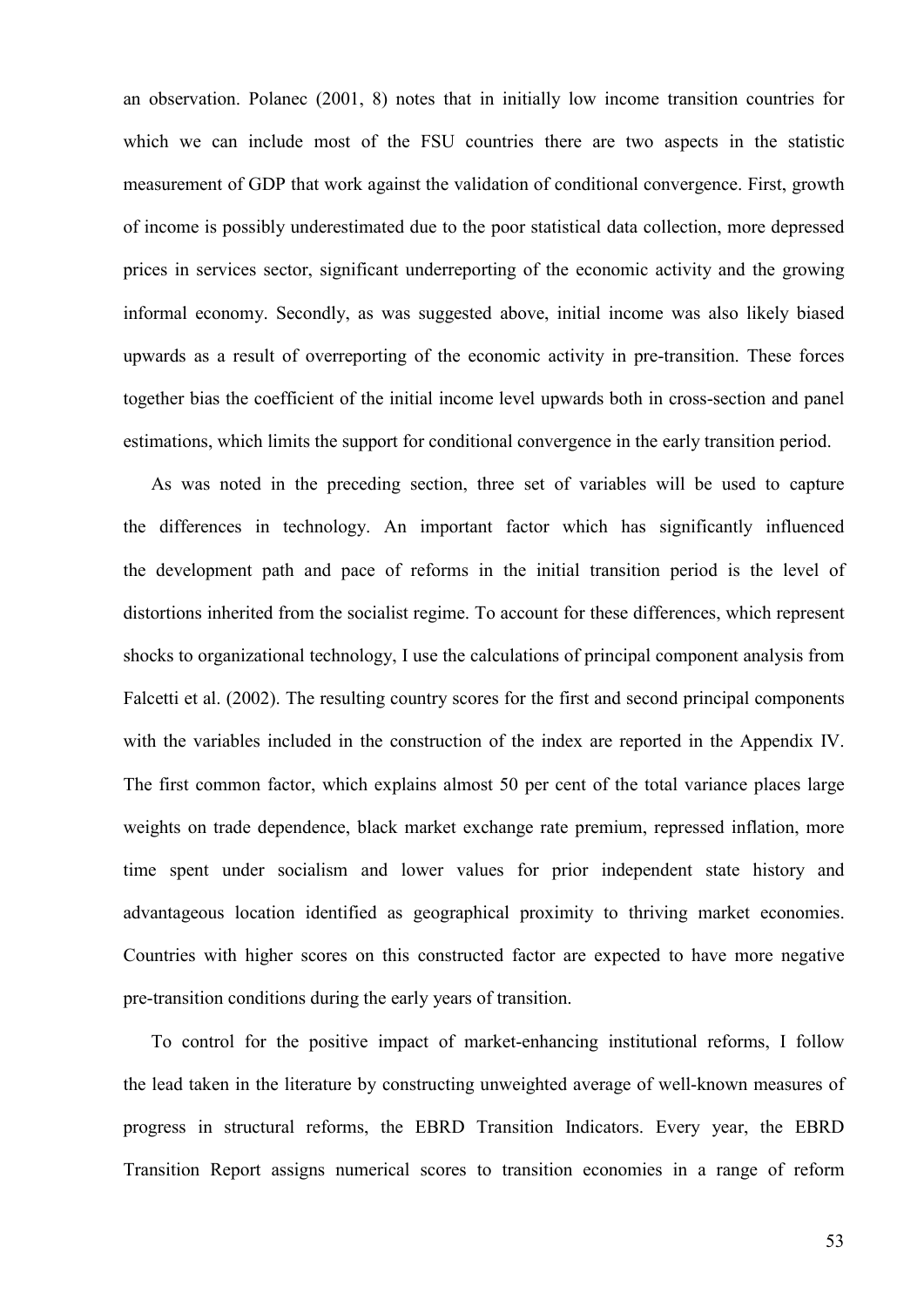indicators that vary from 1, which represents little or no change from a planned economy, to 4+, which represents the standard of a hypothetical advanced market economy. When the score is reported with a '+' sign,  $0.3$  is added to the score and when reported with a '-' sign,  $0.3$  is subtracted from the score. Many studies on the relationship between reforms and growth in transition countries use the EBRD transition indicators as the measure of the progress in marketoriented reforms. Eight indicators comprise first-stage market-enabling reforms (price liberalization, trade and foreign exchange liberalization, small-scale privatization); second-stage of market-deepening reforms (large-scale privatization and financial sector reform) and finally third-stage market-sustaining reforms (governance and enterprise restructuring, competition policy) *(EBRD 2004).* In regression estimations the simple average of eight transition indicators will be used.

At the same time using a simple average assumes implicitly that a score of two in one dimension is equivalent to a score of two in another dimension. Because some reforms are easier to implement than others, harder-to-implement reforms should arguably have more weight. *"However, any weighting scheme will be somewhat arbitrary and difficult to justify" (Falcetti et al. 2006)* so that use of an unweighted average in the analysis is preferred.

Finally, there are numerous indicators of institutional development that assess the rule of law and the state of governance efficiency. To account for these differences I use the average of six institutional development indicators computed by Kaufmann et al. (2009). They apply an unobserved components model based on several hundred individual variables from various sources measuring institutional quality to construct broad measures of institutional development. The governance dimensions, which include estimates along voice and accountability, government effectiveness, rule of law, regulatory quality, absence of corruption and political stability, are measured in units ranging from -2.5 to 2.5 (where mean is zero and standard deviation is one), with higher scores corresponding to better governance outcomes. These indicators have a number of advantages, as they comprise broad range of institutional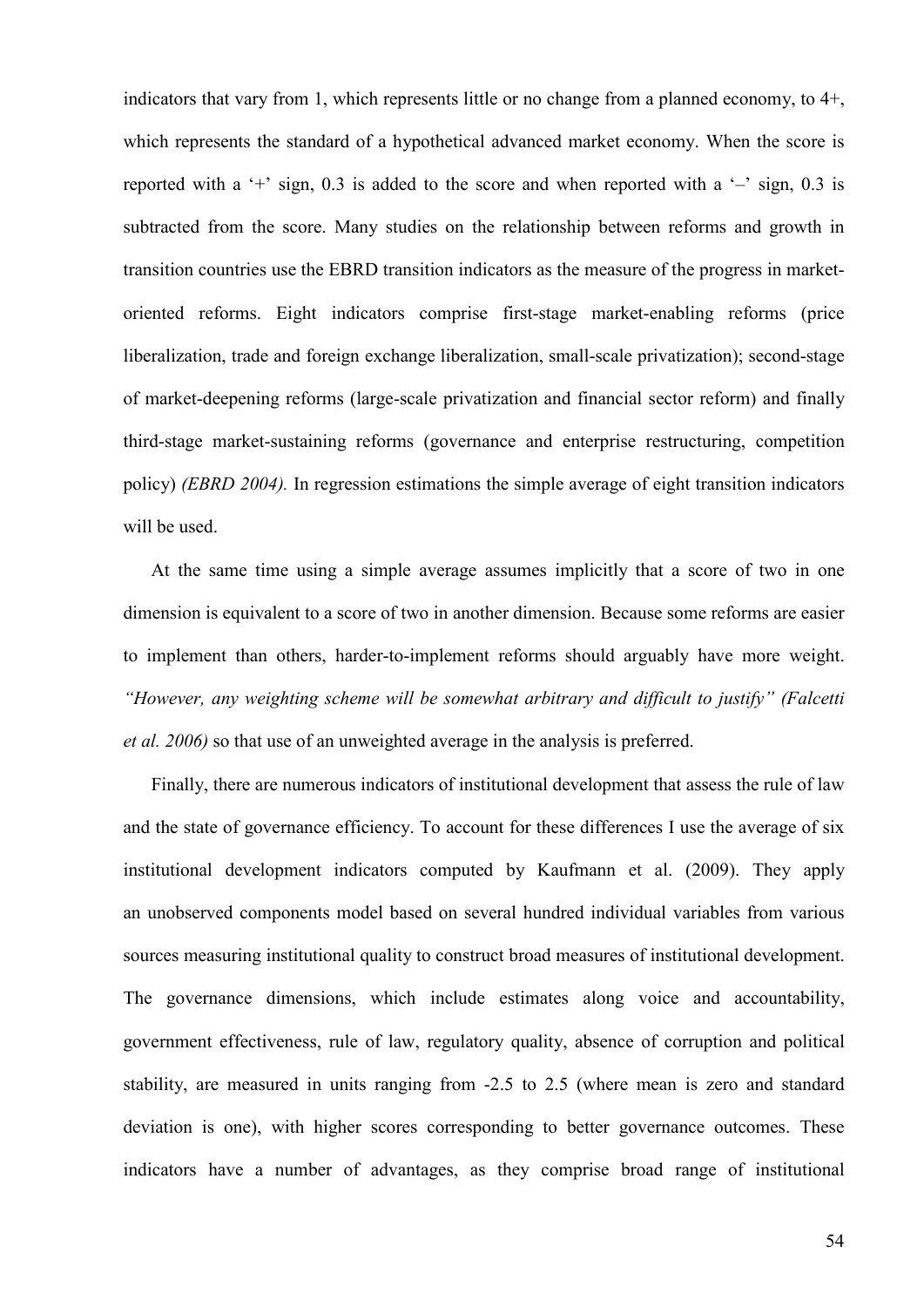characteristics and cover relatively long period starting from 1996 up to 2008. Besides by using an aggregate measure we avoid difficulty of choosing among alternative variables measuring institutional quality that are highly correlated. Interestingly, authors have found that governance can improve or deteriorate even over relatively short periods of time.

The simple average of six categories for the whole period of observations per country range from the lowest score -1.33 in Turkmenistan to the highest one -0.43 in Armenia. Appendix V presents average values by periods across the 12 countries of the sample. The overall mean of institutional development in 2008 (-0.70) slightly improved from that in 1996 (-0.84), but still is below the mean for a world-wide sample (which is zero). At the same time, the standard deviation has decreased over the period from 0.53 to 0.49 respectively, indicating that, at least, the institutional gap has not widened in the region. It is also below the standard deviation for the world-wide sample (0.95), suggesting that there is less variation in institutional development across transition economies than across a broader sample of economies. If we look at individual governance dimensions, on average all countries score poorly in terms of political freedoms and control of corruption. It should be noted that in addition to overall average, individual indicators of governance will also be used in particular specifications where they are found to have a significant effect on growth.

Since the World Governance Indicators (WGI) are available from 1996, in cross-section estimations for the preceding period from 1991 to 1996 I use the simple average of two indicators (political rights and civil liberties) of democracy index from the "Nations in Transit" annual reports, published by Freedom House. It rates countries on a one-to-seven scale, with a one representing the highest and a seven the lowest level of progress on democratic development, human rights and the rule of law. Moreover, since the WGI estimations do not cover the whole period in a panel setup, Freedom House index will be used instead as a proxy for a broad-based institutional development. Indeed, pairwise correlation coefficient between these two variables is relatively high  $(\rho=0.73)$ .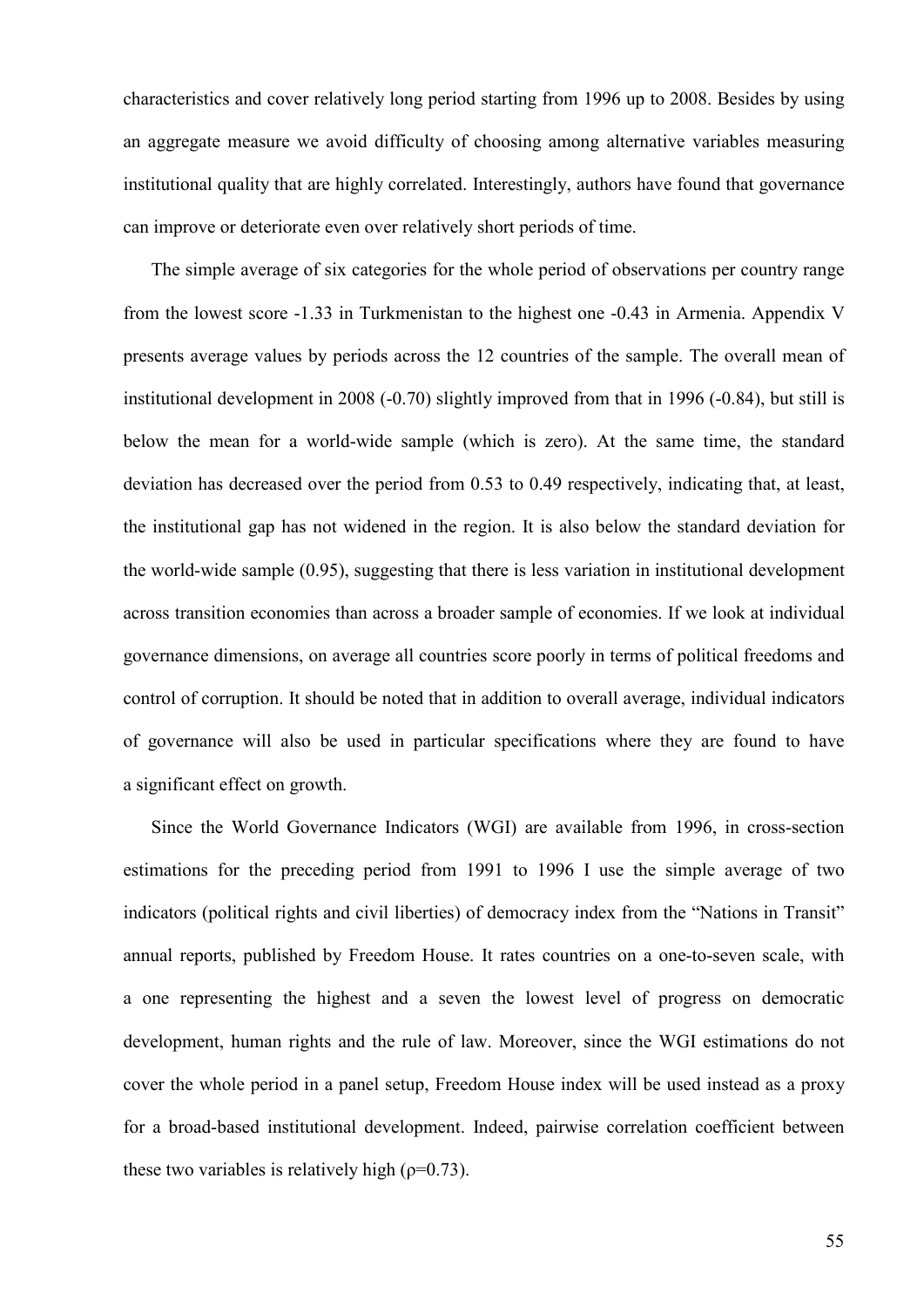Usual caution applies to the interpretation of above-mentioned constructed indices such as the EBRD Transition Indicators and the WGI. It is clear that they are subjective or perceptions-based by their construction and probably biased due to prior knowledge of experts. However, these are the best measures we have and there are few alternatives to them that can be measured objectively. Moreover, it was noted that actually de facto implementation of formal rules better reflects the reality which is not always captured by fact-based data *(Kaufmann et al. 2009, 4)*.

## **2.3 Estimation of growth equations and discussion of results**

# **2.3.1 Cross-section analysis**

As it was mentioned in chapter 2.1, the neoclassical growth model does not predict absolute convergence, when initially poorer countries grow faster than richer countries independent of other differences. Absolute convergence applies only if economies share the same steady states determined by similar preferences and technologies *(Barro and Sala-i-Martin 2004, 382)*. Nevertheless, it is a usual starting point for testing the predictions of the model in empirical analysis. Table 3 contains the tests of absolute convergence with cross-section data for four different periods of the transition process estimated by OLS: the early period from 1991 to 1996, the intermediate stage from 1996 to 2000, the advanced stage from 2000 to 2004 and the latest period from 2004 to 2008. The dependent variable is the average growth rate of real per capita GDP over each period. In all periods productivity growth is not only statistically different from zero, but also slightly positively related to initial GDP per capita. Although not reported in the table, nearly the same result is obtained with regression for the whole sample period. Thus, the hypothesis of absolute convergence does not hold for our sample during this period. At least, results indicate that these economies have significant heterogeneity in terms of other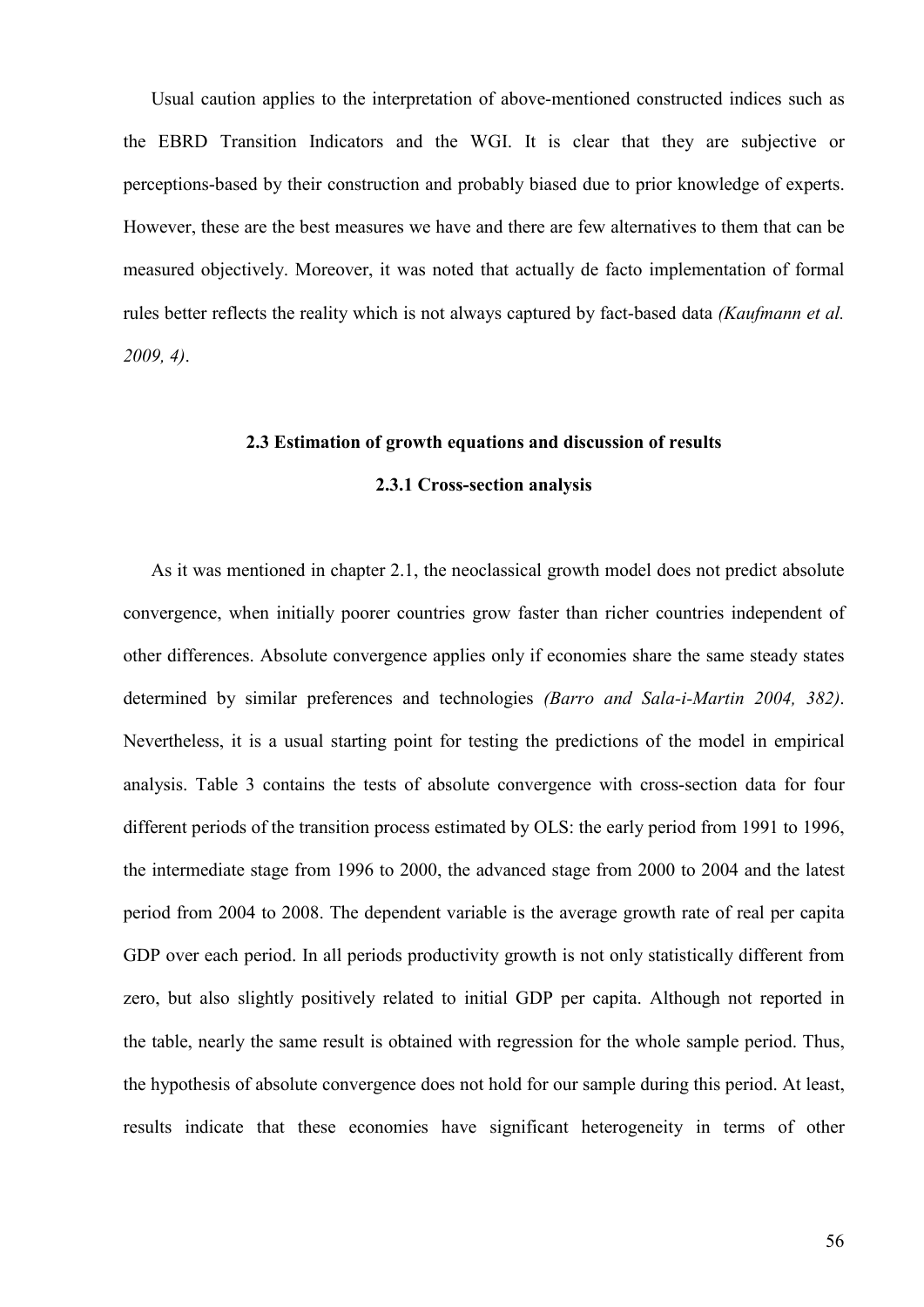explanatory variables such as investment ratios, population and technology growth rates as well as government policies.

| Dependent variable: $g_y=1/t[lny(t_2) - lny(t_1)]$ , average growth of real GDP per capita, PPP adjusted |                |             |             |                 |  |
|----------------------------------------------------------------------------------------------------------|----------------|-------------|-------------|-----------------|--|
| Regressor /Period                                                                                        | 1996           | 2000        | 2004        | 2008            |  |
| $lny(t_1)$                                                                                               | 0.007(0.31)    | 0.003(0.38) | 0.003(0.30) | 0.009(1.00)     |  |
| Constant                                                                                                 | $-0.16(-0.79)$ | 0.01(0.20)  | 0.04(0.60)  | $-0.006(-0.08)$ |  |
| N                                                                                                        | 12             | 12          | 12          | 12              |  |
| R-squared $(F(1,10))$                                                                                    | 0.008(0.09)    | 0.001(0.15) | 0.005(0.09) | 0.03(0.99)      |  |
| Notes: t-statistics are in parentheses                                                                   |                |             |             |                 |  |

**Table 3. Tests of absolute convergence (cross-section data)**

Besides, above mentioned results are reinforced by the summary statistics for the PPP-adjusted GDP per capita, in constant 2005 international dollars, presented in Table 4. Standard deviations reveal a gradual increase in dispersion of per capita income over the whole period. At the same time, one can see the steady rise of the average of the logarithm of productivity during this period. So, now we move to testing the relation between the growth rate and the initial income level after holding constant control variables or in other words, we will examine the concept of conditional convergence.

| Statistic/Year     | 1996      | 2000      | 2004      | 2008      |
|--------------------|-----------|-----------|-----------|-----------|
| Mean               | 7 7 1     | 7.88      | 8.21      | 8.55      |
| Standard deviation | 0.63      | 0.64      | 0.66      | 0.71      |
| Range (min-max)    | 6.78-8.93 | 6.91-9.06 | 7.25-9.31 | 7.47-9.61 |

**Table 4. Summary statistics of real GDP per capita, PPP-adjusted, σ–convergence** 

To test the conditional convergence hypothesis, I extend the above regression equations by the average of the logarithm of gross fixed investment rate over four-year periods, lns<sup>i</sup>, and the logarithm of the sum of growth rates of labour force, technology and depreciation rate,  $ln(n^{i} + g + \delta)$ . Estimation results are summarized in Table 5.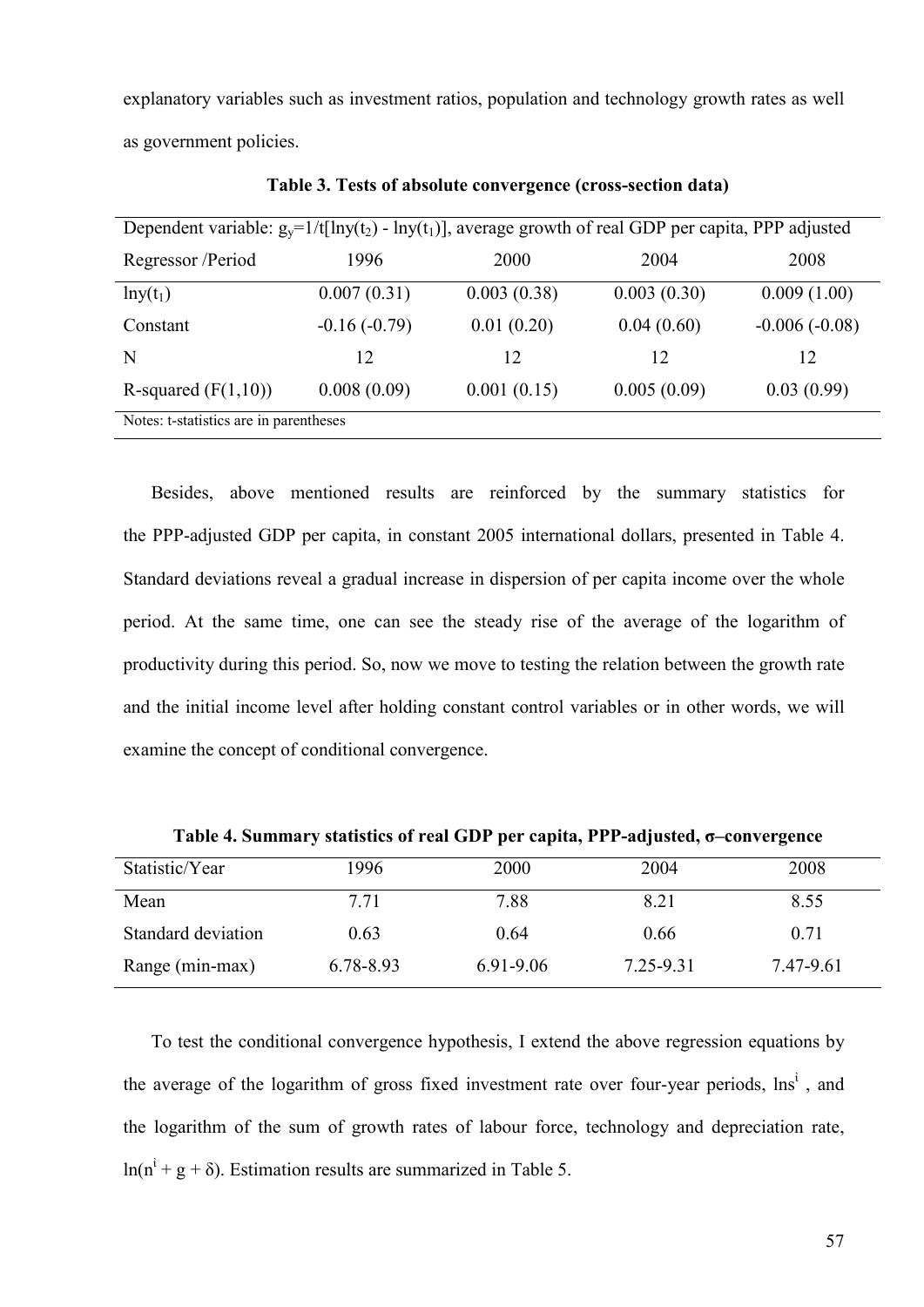| Dependent variable: $g_y=1/t[lny(t_2) - lny(t_1)]$ , average growth of real GDP per capita, PPP-adjusted |                 |                |                 |                 |  |
|----------------------------------------------------------------------------------------------------------|-----------------|----------------|-----------------|-----------------|--|
| Regressor/Period                                                                                         | 1996            | 2000           | 2004            | 2008            |  |
| $lny(t_1)$                                                                                               | $-0.005(-0.22)$ | 0.01(0.94)     | $-0.001(-0.11)$ | $-0.001(-0.05)$ |  |
| $\ln s^i$                                                                                                | $0.05(1.89)$ *  | 0.01(0.95)     | 0.02(0.89)      | $0.13(2.02)^*$  |  |
| $ln(n^1 + g + \delta)$                                                                                   | 0.02(0.45)      | 0.06(1.83)     | 0.000(0.00)     | 0.14(1.68)      |  |
| Constant                                                                                                 | $-0.26(-1.51)$  | $-0.23(-1.69)$ | 0.002(0.02)     | $-0.73(-1.84)$  |  |
| N                                                                                                        | 12              | 12             | 12              | 12              |  |
| R-squared $(F(k, N-k-1))$                                                                                | 0.26(1.38)      | 0.36(1.65)     | 0.08(0.34)      | 0.54(2.36)      |  |
| Notes: t-statistics are in parentheses: * denotes 10 per cent statistical significance                   |                 |                |                 |                 |  |

**Table 5. Tests of conditional convergence (cross-section data)** 

Notes: t-statistics are in parentheses; \* denotes 10 per cent statistical significance

The hypothesis of conditional convergence is not confirmed in any period. However, at least, here we can see the impact of the inclusion of explanatory variables. For given values of the control variables, the coefficient of initial income level has changed to a negative sign in three out of four periods. The coefficient for gross fixed investment rate is correctly signed in all periods and is significantly different from zero at the 10 per cent significance level in the early and the latest stages of transition. In contrast to the model expectations, the estimated coefficient on the labour force growth rate has slightly positive sign in all periods, but statistically insignificant.

As it was discussed in the preceding chapters the assumption of homogenous technology seems to be too strong for the transition economies. Short-term transitional shock and decline of output is better accounted for by the set of variables such as initial distance to market economy, restructuring and liberalization reforms, and macroeconomic stabilization policies. In the empirical literature it is considered to be the main reason for the poor explanation of the growth performance during this period by the standard growth factors. For example, Polanec (2004, 70) argues that the degree of output reduction was determined by the extent of initial distortions and the pace of market-oriented reform policies.

We also mentioned three set of proxy variables to control for heterogeneity in technology. The variable which measures initial conditions  $(IC^i)$  at the onset of transition will be taken from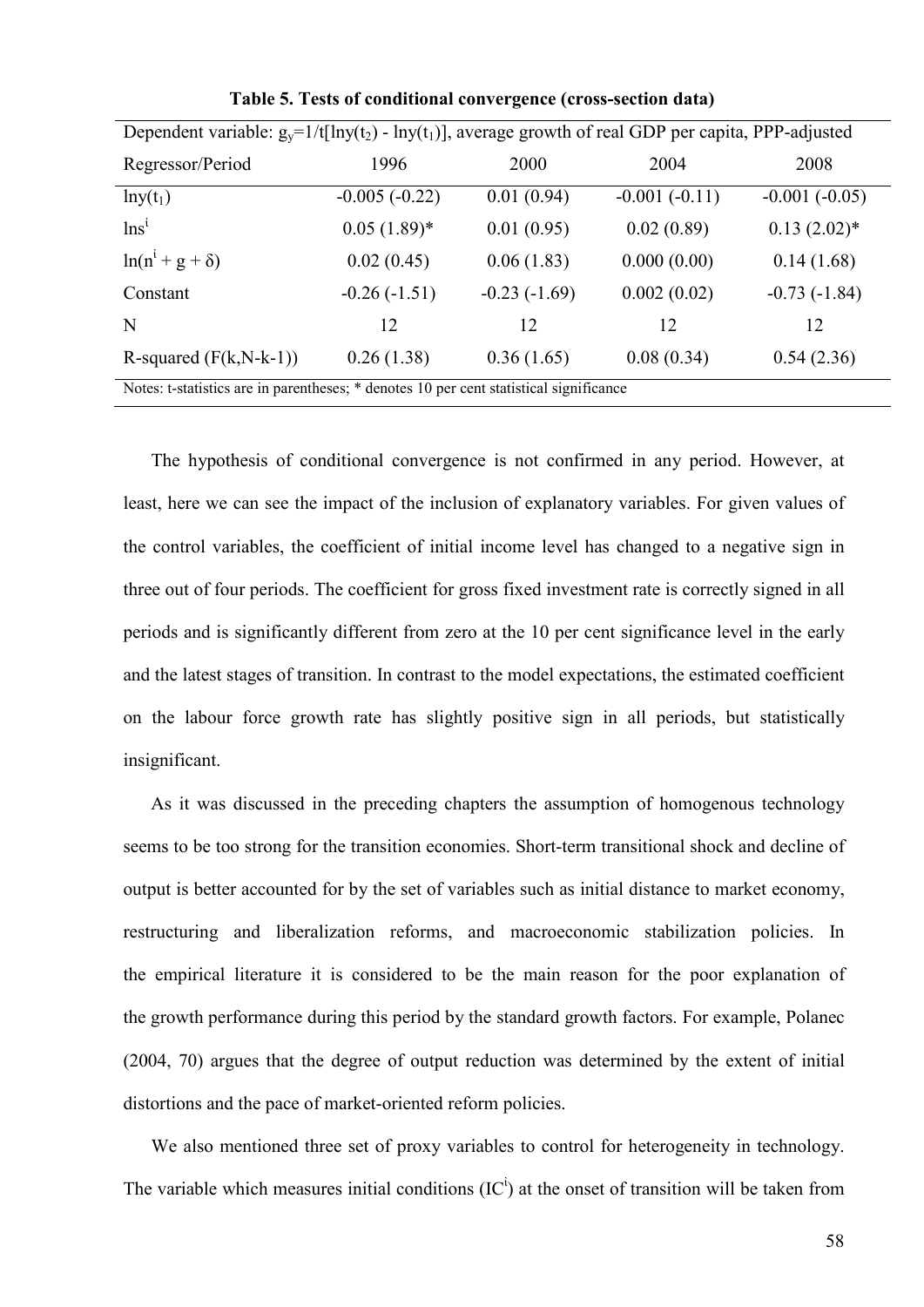Falcetti et al. (2002). We expect to find a negative influence of this constructed factor on growth during the early years of transition, because its higher values imply worse initial distortions. On the other hand, the variable measuring the pace of economic reforms, as measured by the change in average of EBRD Transition Indicators  $(TPI<sup>i</sup>)$  is expected to enhance growth. To control for the favourable impact of political stability we use the dummy variable, denoted War, which equals 1 for Armenia, Azerbaijan, Georgia and Tajikistan, and 0 for all other countries. I will also test the significance of democracy index, obtained from Freedom House, which proxies the political development. Since the higher score in this index implies the worse democratic institutions, the predicted sign of the coefficient is negative. Due to the high pairwise correlation between this variable and transition progress indicator  $(\rho = 0.70)$ , they are included into regressions separately. Note that since the employment growth variable is statistically insignificant and wrongly signed as before, it is excluded from the model specifications. Table 6 presents the results of augmented growth regressions.

| Dependent variable: $g_y=1/5$ [lny( $t_{96}$ ) - lny( $t_{91}$ )], average growth of real GDP per capita, PPP-adjusted     |                |                  |                |                |
|----------------------------------------------------------------------------------------------------------------------------|----------------|------------------|----------------|----------------|
| Regressor                                                                                                                  | Equation 1     | Equation 2       | Equation 3     | Equation 4     |
| $lny(t_{91})$                                                                                                              | $-0.01(-0.54)$ | $-0.006(-0.35)$  | $-0.01(-0.51)$ | $-0.02(-0.79)$ |
| $\ln s_{96/91}^i$                                                                                                          | 0.05(1.26)     | $0.07(2.14)^*$   | $0.07(1.96)$ * | $0.07(1.93)*$  |
| $IC_{91}^{i}$                                                                                                              | $-0.02(-1.09)$ |                  | $-0.01(-0.62)$ | $-0.01(-0.67)$ |
| $TPI^i_{96/91}$                                                                                                            |                | $0.07(2.44)$ **  | 0.06(1.69)     |                |
| War                                                                                                                        | $-0.02(-0.61)$ |                  |                |                |
| Democracy <sup>1</sup> 96/91                                                                                               |                |                  |                | $-0.01(-0.62)$ |
| Constant                                                                                                                   | $-0.08(-0.37)$ | $-0.39(-2.06)$ * | $-0.30(-1.16)$ | $-0.09(-0.51)$ |
| N                                                                                                                          | 12             | 12               | 12             | 12             |
| R-squared $(F(k, N-k-1))$                                                                                                  | 0.43(1.59)     | 0.47(2.16)       | 0.50(1.47)     | 0.42(1.50)     |
| Notes: t-statistics are in parentheses; * denotes 10 per cent statistical significance, ** denotes 5 per cent significance |                |                  |                |                |

**Table 6. Augmented growth regressions for 1991-1996 (cross-section data)** 

All variables are correctly signed in all model modifications. The main coefficient of interest, the coefficient on initial income level is negatively signed, although still statistically insignificant. Another key variable is the measure of initial distortions, which is negatively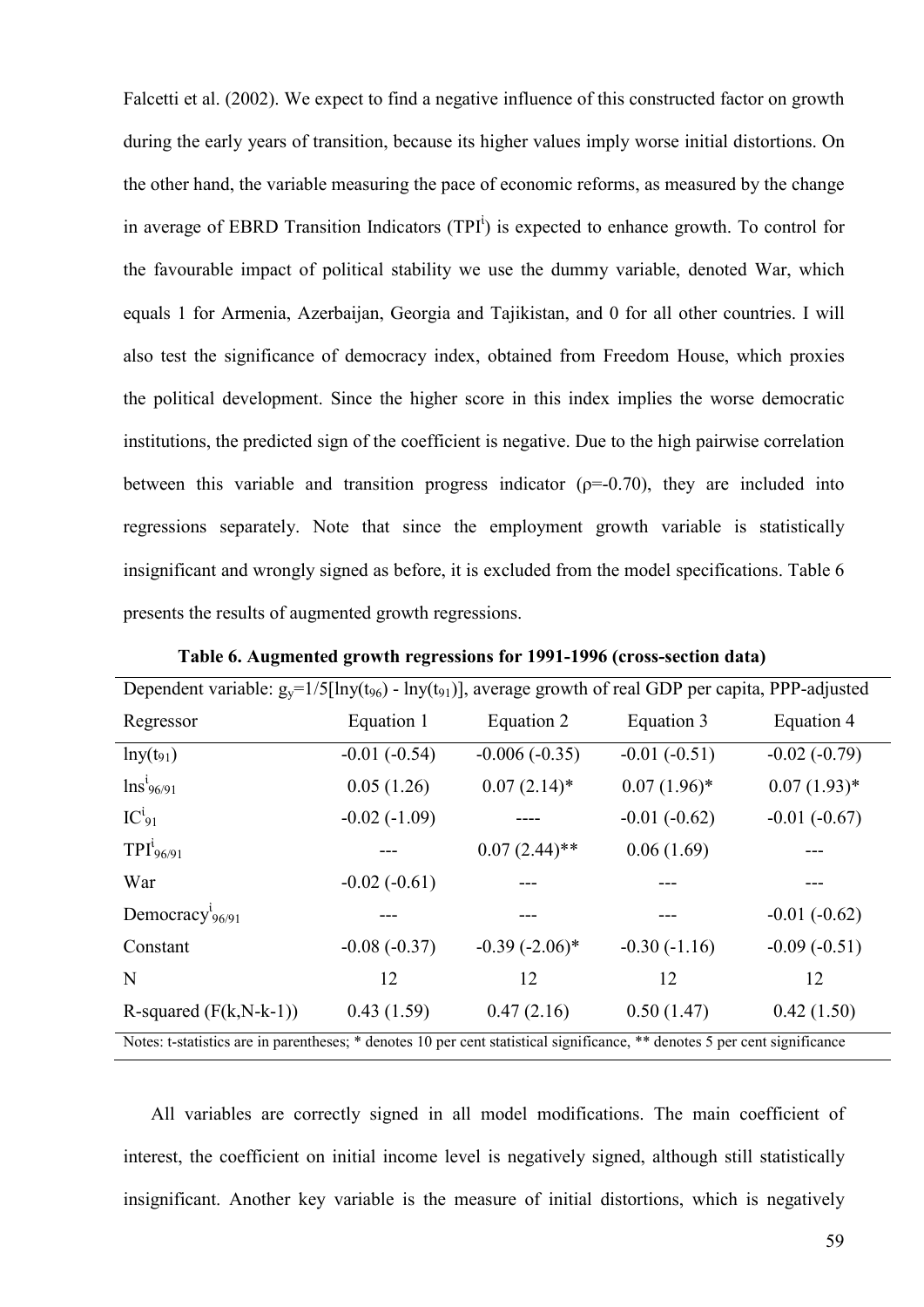signed in line with our expectations though statistically insignificant. This may suggest that the initial distortions had a negative impact on economic growth in the early years of transition. It is noteworthy that the estimated coefficient on gross fixed investment retains its statistical significance at the 10 per cent significance level. The variable measuring the progress with structural reforms over the period from 1991 to 1996 becomes significantly different from zero at the 5 per cent significance level. However, it might be the result of two-way relationship between reforms and growth, as Polanec warns (2001, 13). Since from the beginning more liberalized countries had less distorted market structure and were more ready for market allocation of resources, they had expected lower output decline and pursued faster liberalization reform policies. This argument is supported by the fact that the result is not robust to the introduction of variable measuring initial conditions as indicated by estimates in equation 3, where transition progress indicator becomes insignificant. This result is also in line with the previous empirical literature (Popov 2007, 6), which finds that the pre-transition distortions are at least as important as liberalisation reforms during transformational recession period. Negative coefficient on War dummy variable is statistically insignificant, but it highlights the harmful effects of military conflicts on productivity growth in war-torn countries. Negative sign of Democracy variable implies that more democratic countries had higher growth rates as expected, but the estimated coefficient is statistically insignificant.

Next we move into the discussion of the results of regressions analysis for the intermediate stage of transition. In this period all of the countries achieved macro economic stabilisation and started gradual recovery. However, we should keep in mind the adverse impacts of the Russian financial crisis in 1998, which is the influential economy in the region. As it is shown in Table 7, we can see the proof of the statement that the negative impact of starting conditions on economic growth fades away over time, since the coefficient changed its sign to positive, though being statistically insignificant.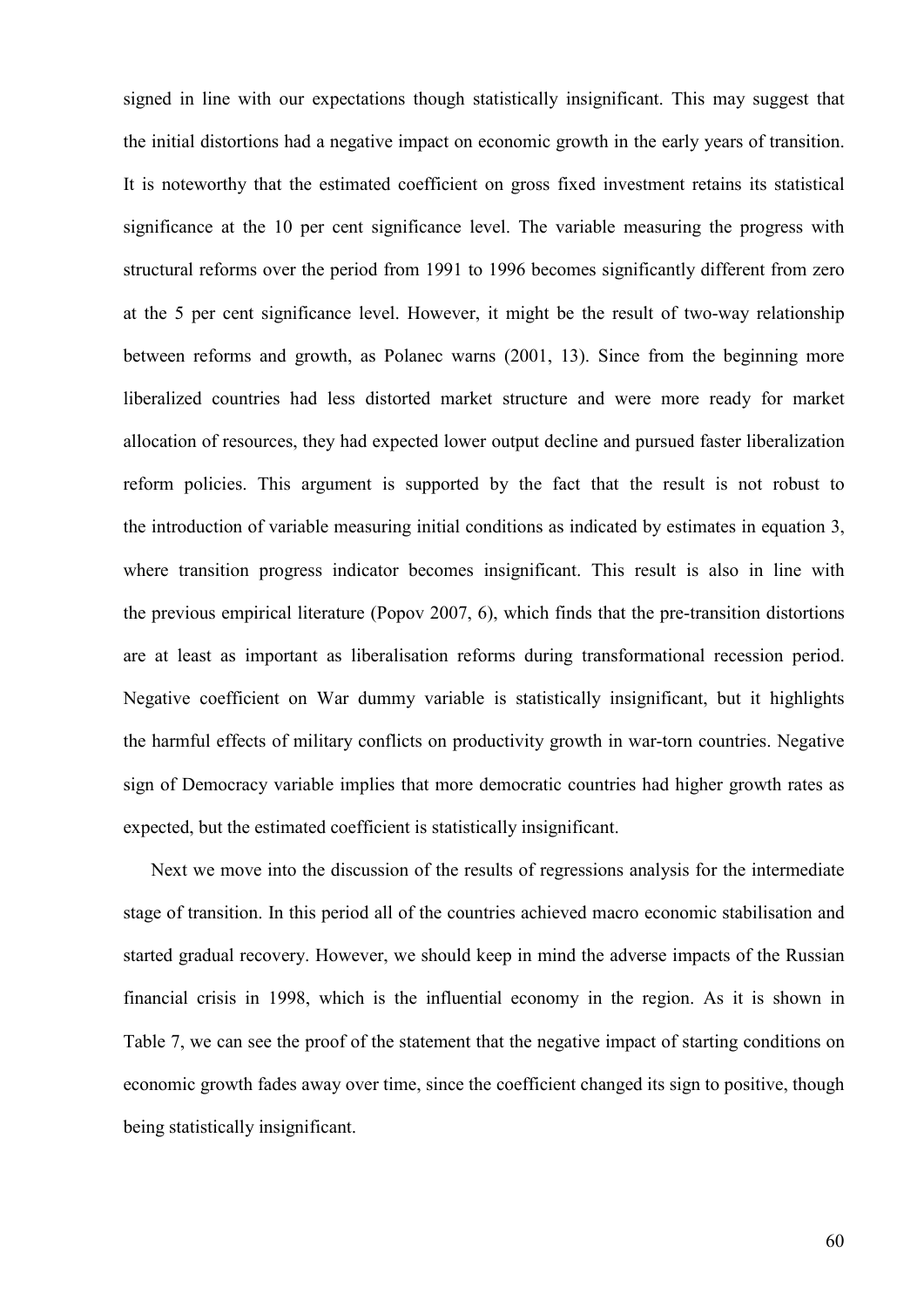| Dependent variable: $g_y=1/4$ [lny( $t_{00}$ ) - lny( $t_{96}$ )], average growth of real GDP per capita, PPP-adjusted     |                |                 |                     |  |  |
|----------------------------------------------------------------------------------------------------------------------------|----------------|-----------------|---------------------|--|--|
| Regressor                                                                                                                  | Equation 1     | Equation 2      | Equation 3          |  |  |
| $lny(t_{96})$                                                                                                              | 0.01(0.87)     | 0.01(1.20)      | 0.01(0.81)          |  |  |
| $\ln s_{00/96}^{i}$                                                                                                        | 0.005(0.29)    | $0.02(2.05)*$   | 0.01(0.37)          |  |  |
| $IC_{91}^{i}$                                                                                                              | 0.003(0.31)    |                 |                     |  |  |
| $TPI^{\iota}_{96/91}$ (lagged)                                                                                             | $-0.02(-0.92)$ | $-0.01(-0.29)$  |                     |  |  |
| War                                                                                                                        |                | $0.02(2.58)$ ** |                     |  |  |
| Corruption <sup><math>i_{96}</math></sup>                                                                                  |                |                 | $-0.03$ $(-2.01)$ * |  |  |
| Constant                                                                                                                   | $-0.01(-0.17)$ | $-0.14(-1.93)*$ | $-0.06(-0.79)$      |  |  |
| N                                                                                                                          | 12             | 12              | 12                  |  |  |
| R-squared $(F(k, N-k-1))$                                                                                                  | 0.28(1.05)     | 0.52(2.24)      | 0.37(1.82)          |  |  |
| Notes: t-statistics are in parentheses; * denotes 10 per cent statistical significance, ** denotes 5 per cent significance |                |                 |                     |  |  |

**Table 7. Augmented growth regressions for 1996-2000 (cross-section data)** 

Another interesting result is the positive sign of War dummy variable in equation 2, which is also significantly different from zero at the 5 per cent significance level. This is likely due to the higher growth rates and catch-up which took place in war-torn countries, though this partly reflected the extraordinarily low base. We can also see insignificant coefficient on lagged changes in the average EBRD Transition indicator. Although not reported similar result is obtained for the current indicator of market reforms either. This may be explained with the fact that cross-country regressions are not capturing the dynamic effects of liberalization reforms on economic growth, which will be better captured in a panel setup. It might be also the result of the negative consequences of transitional recession, when the institution building process was just under way and fast liberalisation could further increase organizational shock. This argument seems to be supported by the unexpected negative and statistically significant coefficient on the WGI corruption index in equation 3. Countries with more state regulation such as Belarus, Turkmenistan and Uzbekistan were the worst performers in terms of political freedoms, but they had also higher growth rates during this period. This result is also in line with the regression estimates obtained by Polanec (2004) for the advanced period of transition from 1998 to 2002, where he obtains positive coefficient on the variable measuring the level of prevalent corruption.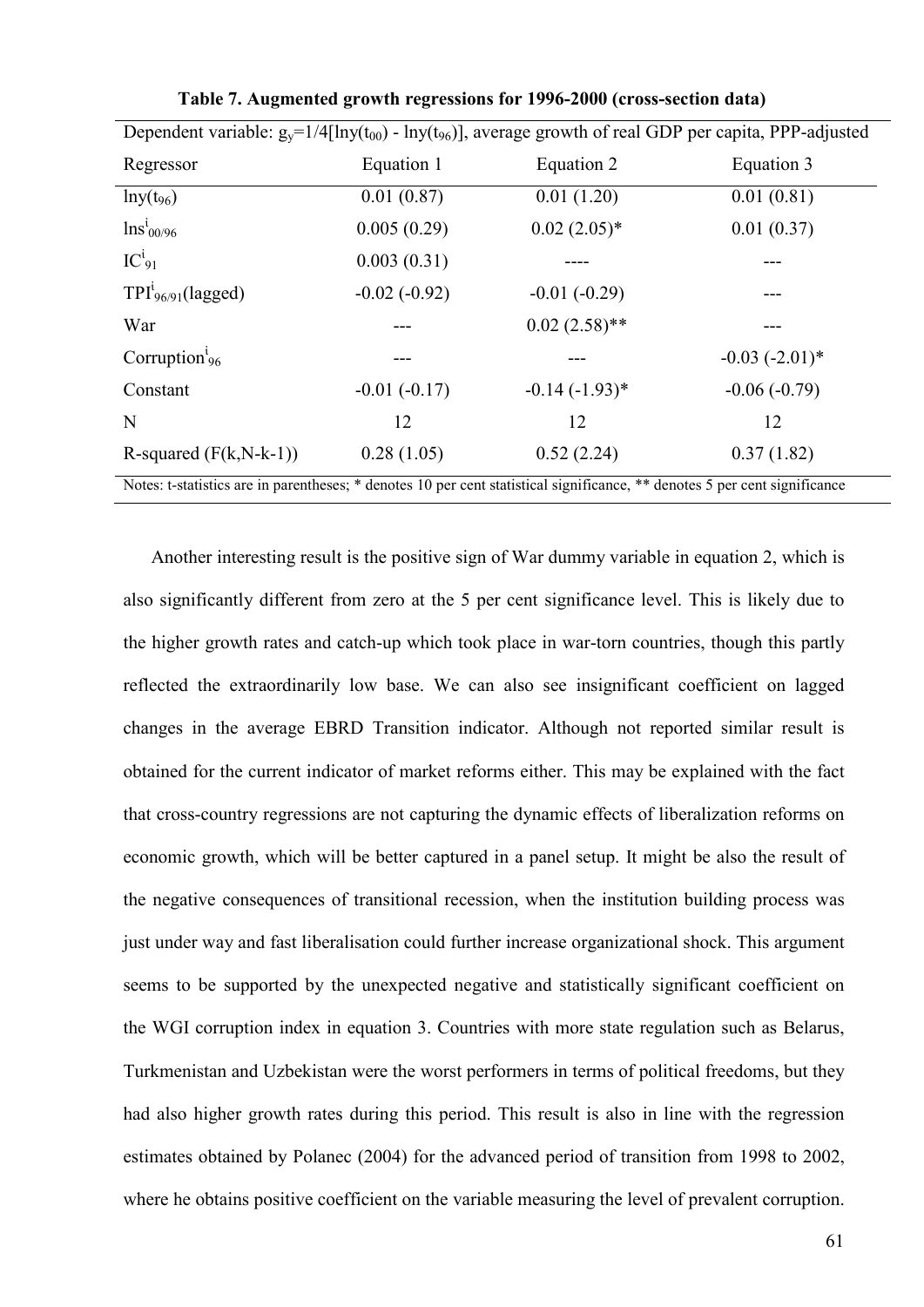He interprets his finding by the fact that by this time even the limited reformers intensified their efforts and made some progress with political freedoms. At the same time, it should also be noted that when we control for the level of corruption, the coefficient on investment variable becomes smaller and statistically insignificant. The result indicates that corruption may have negative impact on growth through investment channel.

Due to the lack of statistically significant regression estimations for the period from 2000 to 2004, results for the advanced and latest periods of transition up to 2008 will be summarized together in Table 8 on next page. First of all, there is a promising result in the advanced stage of transition (2000-2004). The variable measuring the quality of institutional development (WGI $_{t1}^{i}$ ) is statistically significant at the 10 per cent significance level and correctly signed. It suggests that as the economies progressed through transition period, institution building and the quality of governance has become increasingly important for productivity growth. One of the unpredicted results is a negative sign of the lagged average of the EBRD Transition Indicators (column 1). It keeps its negative sign in various model specifications. Only when both lagged and current indicators of transition progress are included into the model, the former appears with a positive sign, though statistically insignificant (column 2). Coefficient on gross fixed investment variable is correctly signed in all specifications. Whereas it is marginally significant at 10 per cent significance level in column 2, in the last two equations it becomes highly significant at 1 and 5 per cent significance levels (correspondingly columns 3 and 4).

However, like in the intermediate stage, here again we have a number of estimated parameters that have incorrect sign judged from economic principles (column 3). First, at last initial income level is statistically significant at the 5 per cent significance level, but with a positive sign. This implies that higher GDP per capita in 2004 caused higher subsequent growth rates, which goes against the convergence hypothesis. Secondly, lagged variable measuring progress with market reforms is statistically significant at the 10 per cent significance level, but negatively signed. And finally, coefficient on the WGI political stability variable has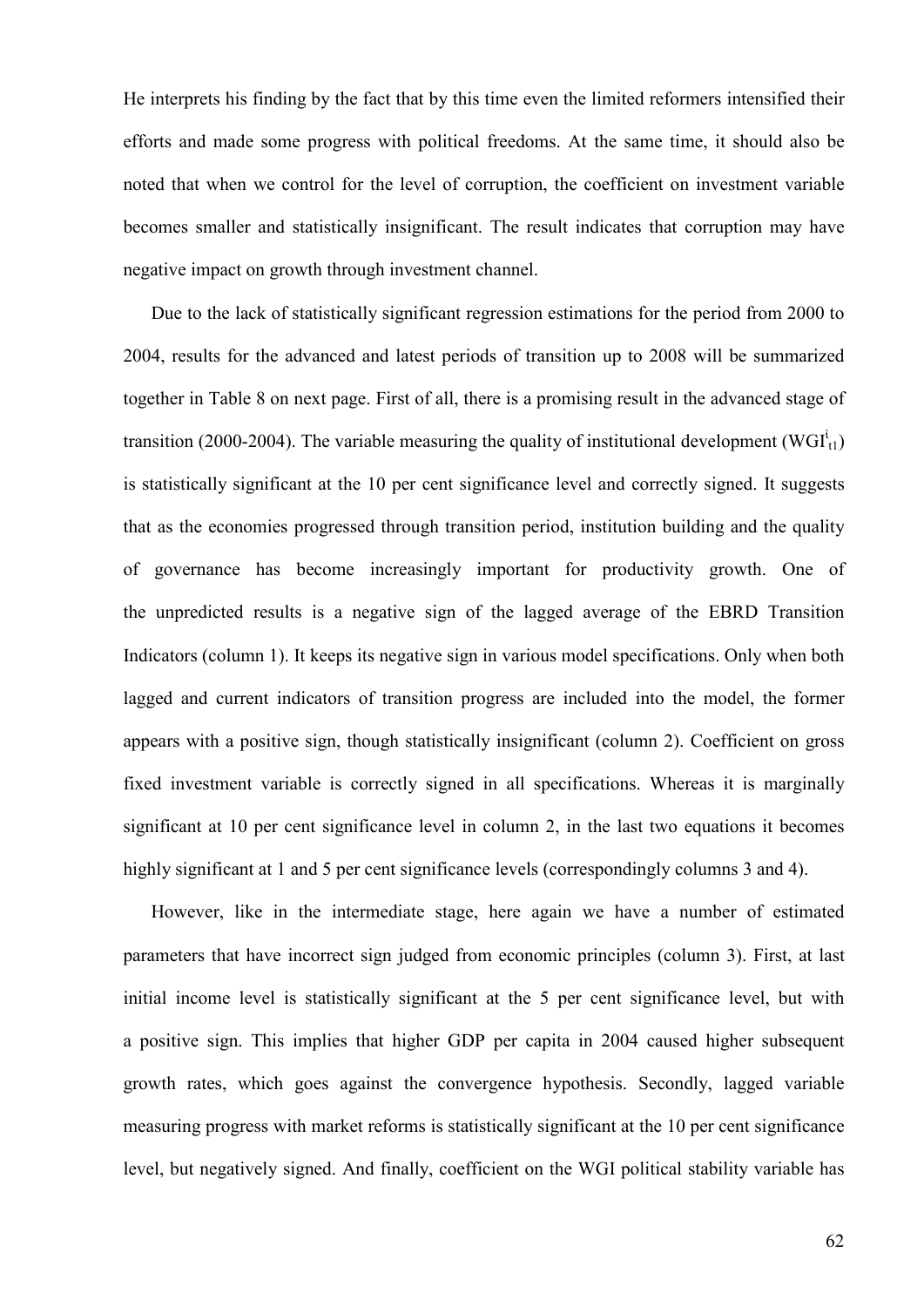a counterintuitive negative sign and also significant at the 5 per cent significance level, suggesting that during this period economies with more stable political situation had relatively slower growth of productivity. It should be noted that, overall, the goodness of fit of the last model specification is relatively high  $(R^2 \text{ adj.} = 69\%)$  and all variables are statistically significant. Besides F statistic shows that the model has a high explanatory power.

| Dependent variable: $g_y=1/t[lny(t_2)-lny(t_1)]$ , average growth of real GDP per capita, PPP-adjusted |                |                 |                     |                   |  |
|--------------------------------------------------------------------------------------------------------|----------------|-----------------|---------------------|-------------------|--|
| Regressor/Period                                                                                       | 2000-2004      | 2004-2008       | 2004-2008           | 2004-2008         |  |
| $lny(t_1)$                                                                                             | $-0.01(-0.78)$ | $-0.004(-0.25)$ | $0.01(3.08)$ **     | 0.02(1.18)        |  |
| $\ln s^i(t_2/t_1)$                                                                                     | 0.02(1.16)     | 0.10(1.69)      | $0.15(3.68)$ ***    | $0.11(3.34)$ **   |  |
| $TPI_{t1}^{i}$ (lagged)                                                                                | $-0.05(-1.74)$ | 0.001(0.01)     | $-0.01$ $(-2.20)$ * |                   |  |
| $TPI_{t2}^{i}$ (current)                                                                               |                | $-0.01(-0.10)$  |                     |                   |  |
| $WGIi(t2/t1)$                                                                                          | $0.07(2.13)*$  |                 |                     |                   |  |
| PolitStab $_{t1}^{t}$                                                                                  |                |                 | $-0.06(-2.69)$ **   |                   |  |
| PrimaryExports <sup>t</sup> (t <sub>2</sub> /t <sub>1</sub> )                                          |                |                 |                     | $0.001(2.59)$ **  |  |
| LogRemittances <sup>t</sup> $(t_2/t_1)$                                                                |                |                 |                     | 0.01(1.76)        |  |
| Constant                                                                                               | $0.27(1.95)$ * | $-0.18(-1.15)$  | $-0.56(-3.11)$ **   | $-0.49(-2.76)$ ** |  |
| N                                                                                                      | 12             | 12              | 12                  | 12                |  |
| R-squared $(F(k, N-k-1))$                                                                              | 0.45(1.65)     | 0.41(1.70)      | $0.80(7.02)$ **     | 0.74(3.38)        |  |
|                                                                                                        |                |                 |                     |                   |  |

**Table 8. Augmented growth regressions for 2000-2008 (cross-section data)** 

Notes: t-statistics are in parentheses; The individual coefficient is statistically significant at the \* 10 per cent, \*\* 5 per cent, \*\*\* 1 per cent significance level

Several explanations can be put forward for such unpredicted estimation results. Firstly, we need to bear in mind there are a couple of outlier countries. Particularly, resource-rich Azerbaijan sustained an extremely high growth rates during the last decade mainly thanks to the growing revenues from oil and natural gas sector, while it has remained almost on the same level of institutional development. This fact makes it a strong outlier both in terms of the quality of governance indicators and market reform variables. This conclusion can be applied to several other resource-rich countries of the region such as Kazakhstan and Russia as well.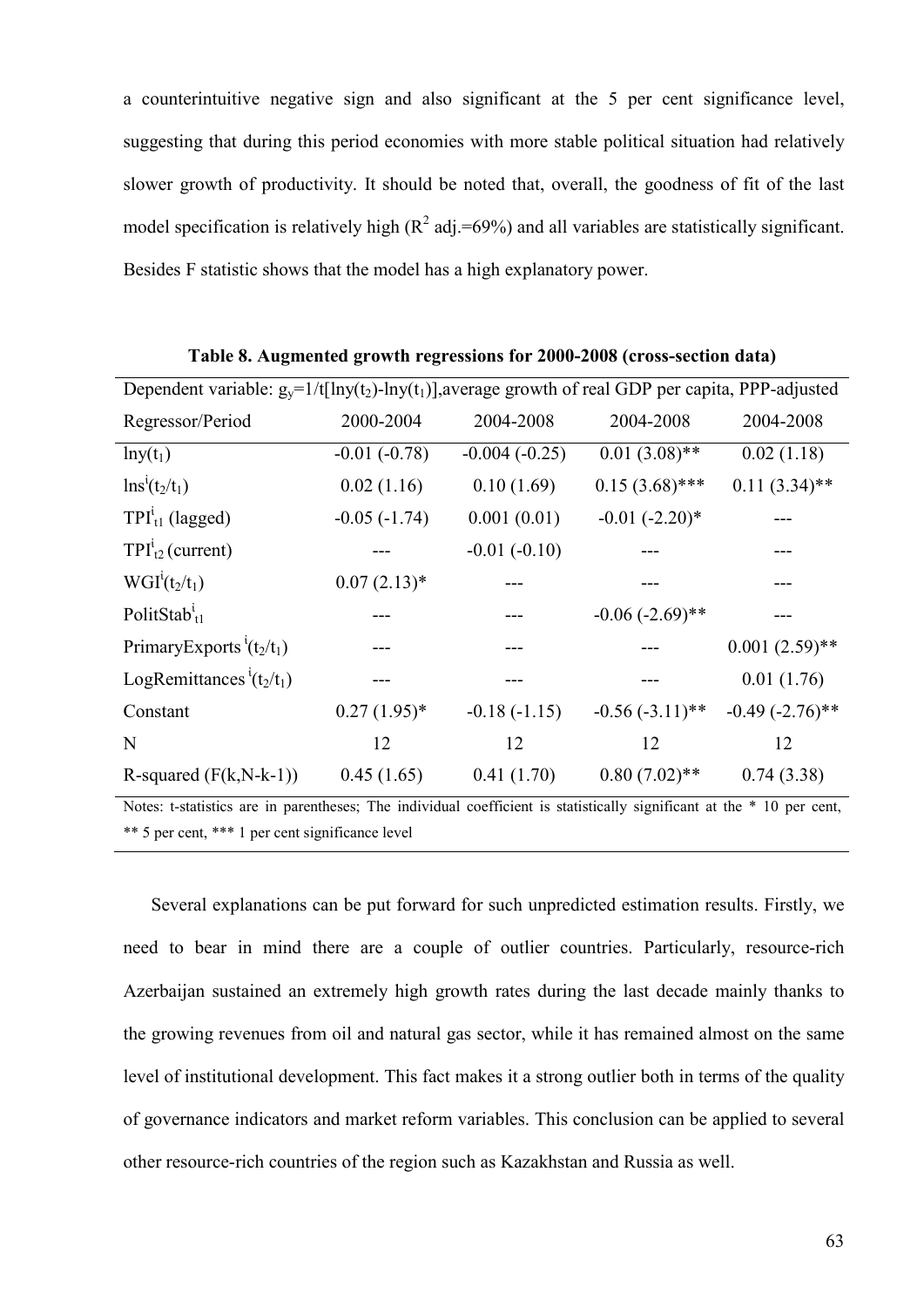Secondly, as it is emphasized by the authors of the WGI, there is an unavoidable uncertainty associated with measuring institutional quality across countries *(Kaufmann et al. 2009, 2)*. Country estimates are therefore given with margins of error, where there is roughly a 70 per cent chance that the level of governance lies within plus or minus one standard error of the point estimate of governance. Authors encourage users to take into account these margins of error, especially when making comparisons across countries. If confidence intervals for governance based on the reported margins of error overlap, the data do not reveal statistically significant differences in governance. In our case, the individual estimates of political stability in 2004 actually lie in close range from the lowest score of -1.47 in Uzbekistan to the highest score of -0.11 in Kazakhstan with an average standard error of 0.24, and there are many concurrencies of confidence intervals.

Thirdly, graphical analysis shows that the relationship between most of the variables has a nonlinear shape. For instance, it is suggested in the empirical literature that the market reforms have nonlinear diminishing positive impact on growth. Once countries achieve basic level of progress in transition, further reforms are not expected to accelerate growth significantly, but they have longer term benefits for productivity growth. To better illustrate this point, on next page Figure 10 plots the relationship between initial income per capita in 2004 and its subsequent average growth rates. Apart from Azerbaijan being an outlier observation as was mentioned above, we can see that there is a clear nonlinear curve fitting the estimate points. There also seems to be a threshold initial level of income, only above which we can see the illustration of convergence behaviour.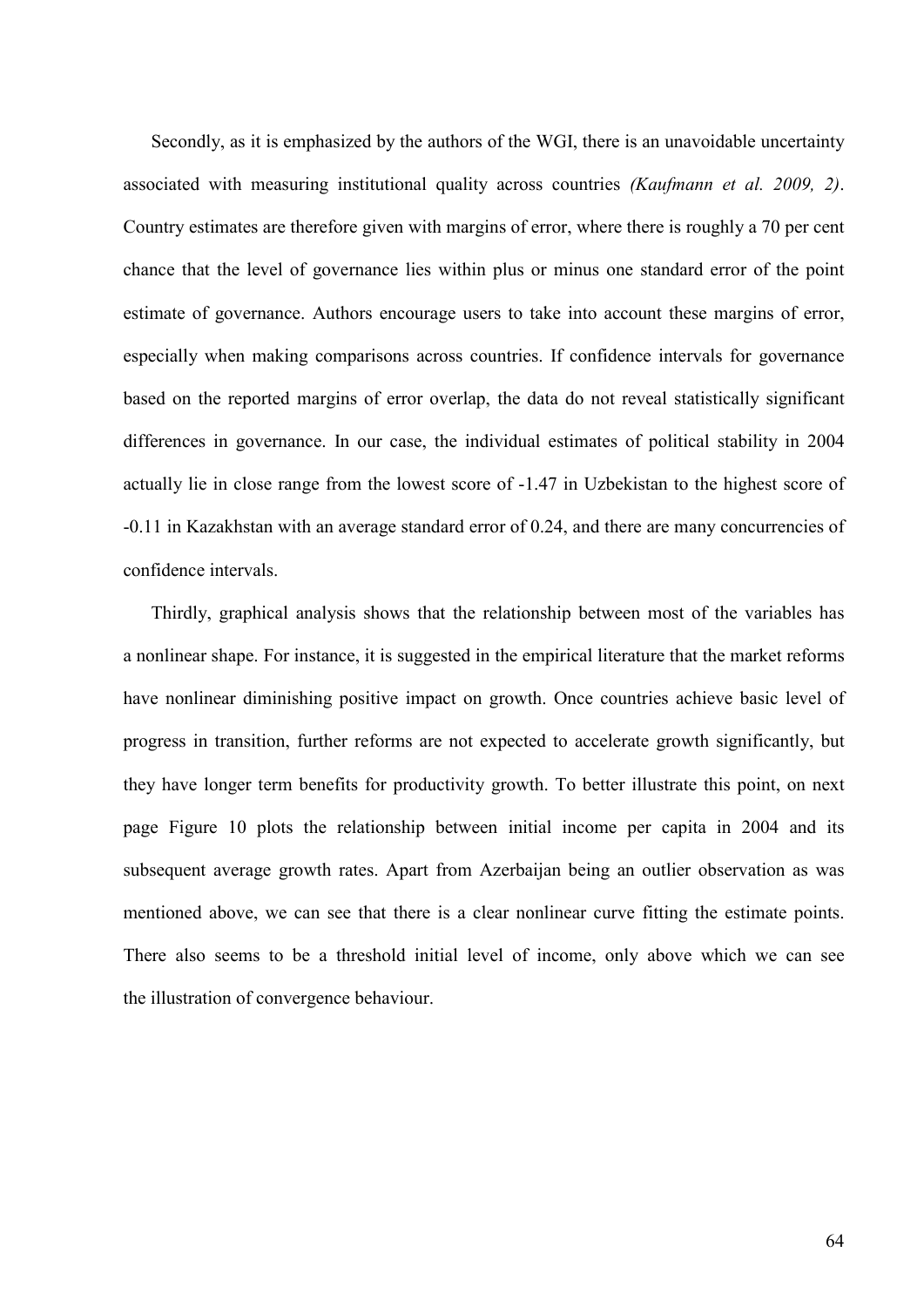

**Figure 10. Growth versus initial income: for the period from 2004 to 2008** 

Source: GDP per capita in constant 2005 US dollars and annual GDP per person employed growth rates from World Bank World Development Indicators database.

Finally, to account for cross-country heterogeneity two parameters will be controlled. Firstly, all four countries that lie below the seemingly "threshold level", Kyrgyzstan, Moldova, Tajikistan and Uzbekistan, plus Armenia were found to share similar parameters in terms of factor endowments, patterns of specialization, institutions or growth engines and were included to the same group by a formal cluster analysis *(Cornia, 2009).* It was argued that the economies of these countries depended initially on official development assistance and currently rely on significant inflow of remittances. Migrant labour' remittances constitute a significant portion of GDP by international standards and an important source of foreign exchange in the above mentioned four outlier countries. Since, mainly economic motivations drive migration, recent World Bank study suggests that increased migration in geographically adjacent groups of countries such as the CIS could be partly explained by the widening disparities in GDP per capita *(Mansoor and Quillin 2007, 9)*. Despite the poor nature of migration and workers'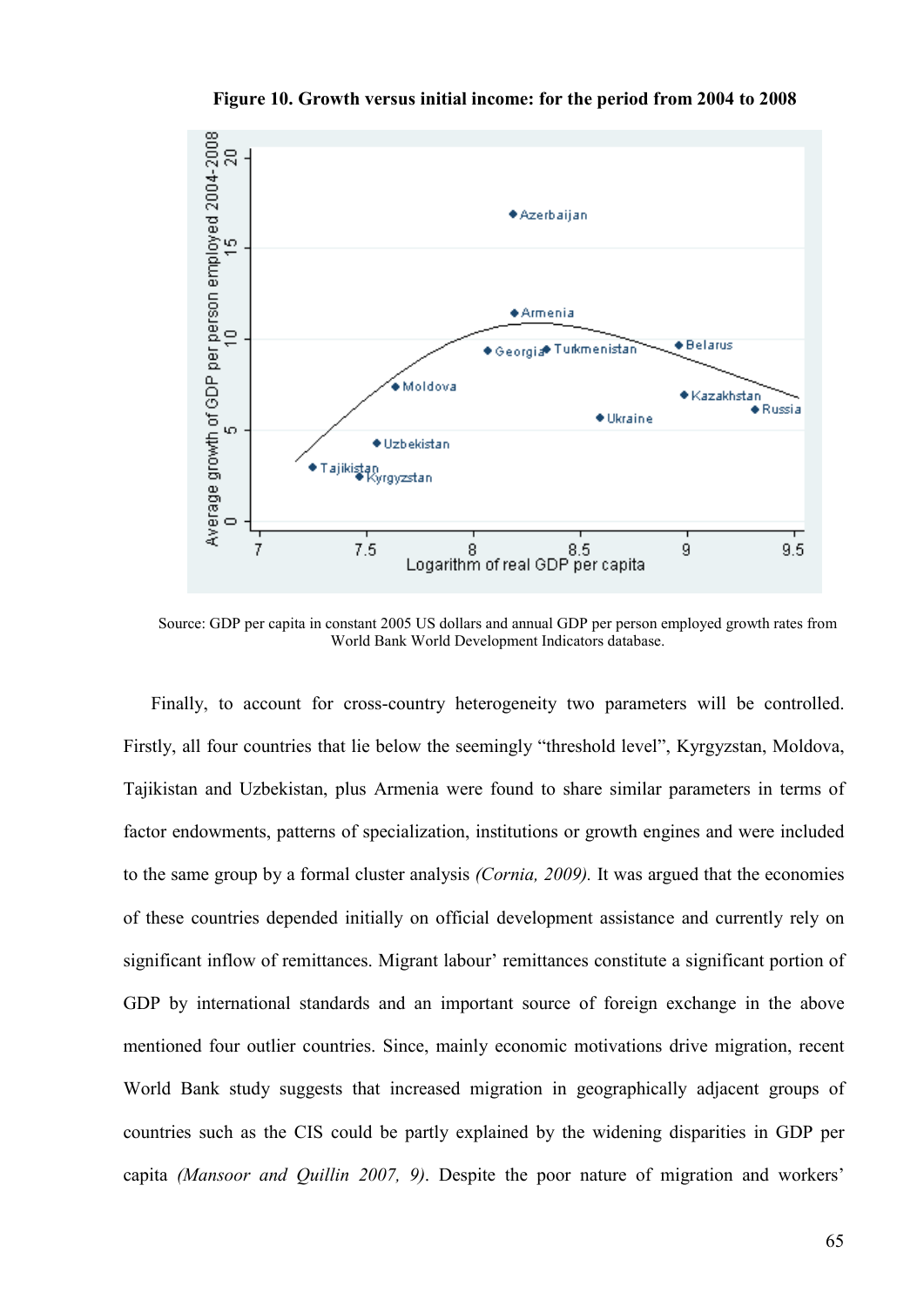remittances data due to the relatively undocumented migrants and their earnings, the parameter coefficient is correctly signed and marginally significant at 10 per cent significance level (Table 8, column 4). Thus, this result re-confirms the results of previous cross-country growth studies, which found that remittances have a positive, although, relatively mild impact on economic growth by enhancing domestic consumption and investment, and reducing poverty *(Mansoor and Quillin 2007).* 

Another important engine of growth in a number of countries starting from the late 1990s has been high commodity prices. Therefore we should separate the economic development in the energy-rich countries of the CIS, namely Azerbaijan, Kazakhstan, Russia, Turkmenistan and Uzbekistan, major oil and gas producers, and that in the resource-poor countries. The availability of energy resources, which have tended to generate larger resource rents, was found to be the key differentiating factor in explaining transition paths in the CIS *(Esanov et al. 2001).* It is clear that natural resources offer vast opportunities for development, and could give the economy the momentum it needs to finance a coordinated investment effort and break out of the poverty trap *(Guriev et al. 2009).* However, in the long-run the "resource curse" phenomenon may lead to low growth by reducing incentives to improve institutions, increasing rent-seeking environment and contributing to a higher macroeconomic volatility, particularly in countries with an initial low institutional development. In our model specification parameter coefficient on the variable measuring resource endowments (PrimaryExports( $t_2/t_1$ )) is positive and significantly different from zero at 5 per cent significance level, which implies that resource abundance has not turned yet into a curse for the region (Table 8, column 4).

So far, one of the most robust and significant variables is investment rate, but causality cannot be claimed without using a valid instrument. It is highly likely indeed that causality runs in an opposite direction or there is an omitted variable where high growing economy thanks to this factor can also accumulate high investments. For example, Barro (1997, 33) emphasizes that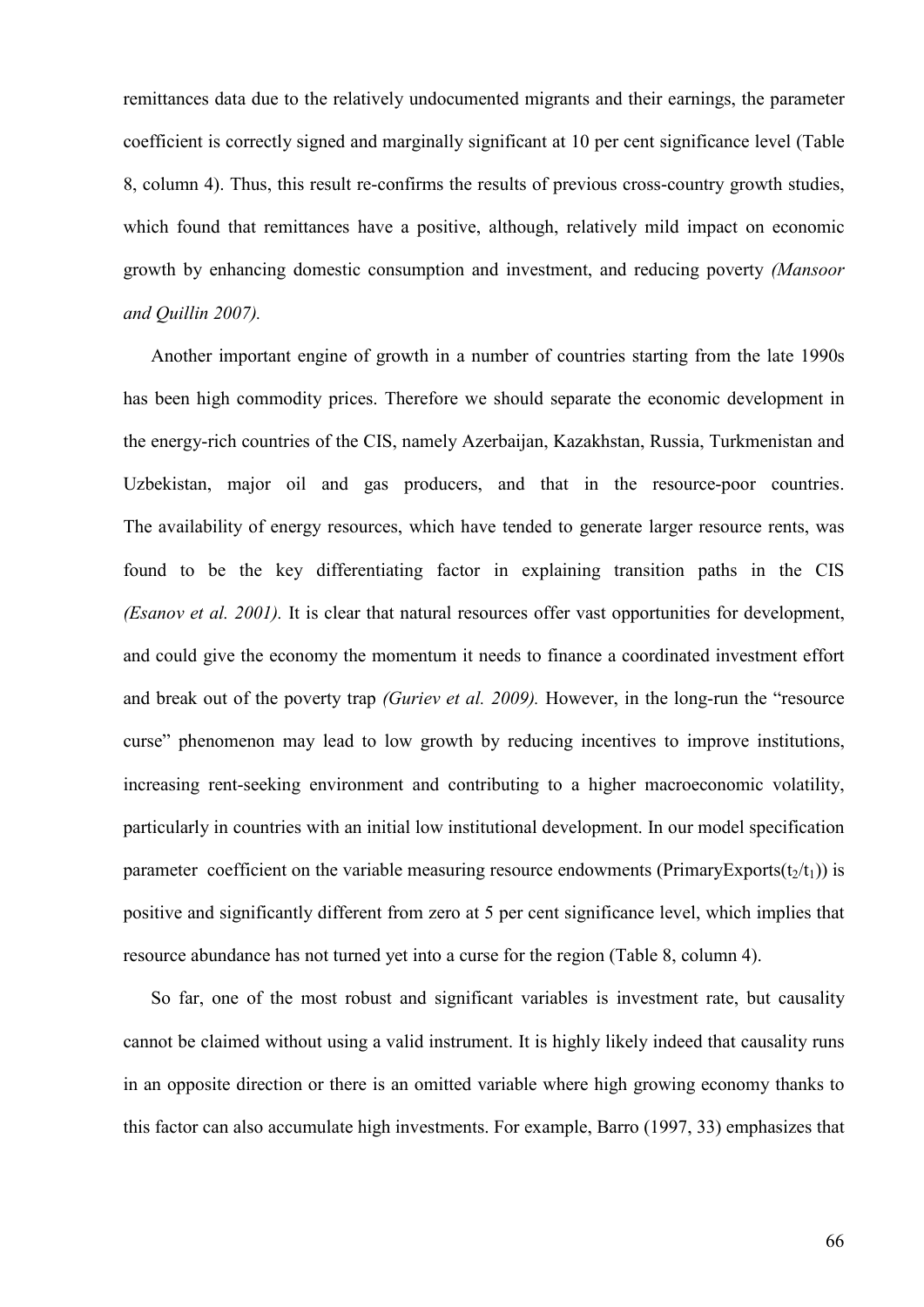*'[…] typical cross-country regressions reflects the reverse relation between growth prospects and investment.'*

At the same time the magnitude of the coefficient is much lower than those obtained for both developed and developing countries in MRW (1992). Another variable of the basic Solow equation, the sum of labor force growth, technology growth and depreciation rate is statistically insignificant and wrongly signed in all periods and model specifications. One of the reasons for statistical insignificance and unpredicted signs for the traditional factor inputs, capital and labour in econometric studies for transition economies, as Havrylyshyn (2008, 55) noted, is that transitional adjustment and dynamics reveal large efficiency gains without new inputs and are different from traditional growth process:

*'[…] it is not a matter of moving the economy to a higher production-possibility frontier rather it means first correcting the large inefficiencies of the communist period'.*

Besides, we are assuming depreciation and technology growth rates to be the same across countries and constant over time, which of course seems to be a strong assumption.

Interestingly enough, in the last two model specifications the key parameter of interest, the coefficient estimates of initial income per capita have positive signs and even statistically significant in equation 3. Furthermore, we can see high goodness of fit of these equations. The coefficient estimates on initial income are positively signed, particularly when we control for the country specific characteristics for the period from 2000 to 2008. To sum up, the evidence is mixed, and at least, results suggest little relevance of conditional convergence hypothesis for the CIS countries during the transition period. At the same time, it seems reasonable to infer that there are fundamental unobserved and unmeasured differences across these countries. Therefore, next I proceed to panel data analysis which can really be helpful, as it allows to control for the cross-section heterogeneity and to better understand the dynamics of economic relationships.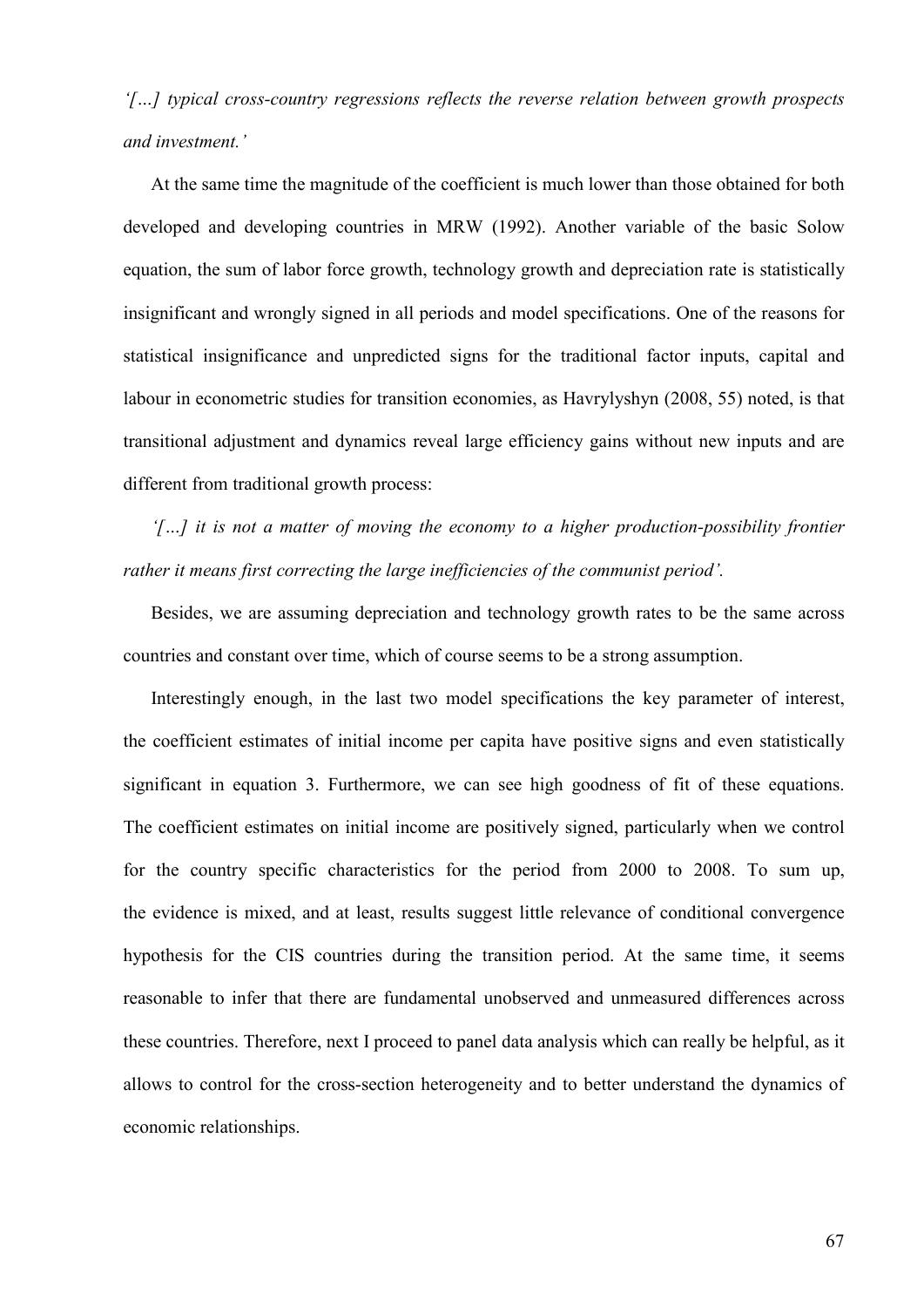# **2.3.2 Panel data estimation**

In table 9 the regression results of the equation (17) by OLS are reported. Although this estimation method is inconsistent and could produce misleading results when the right-hand side explanatory variables and unobserved country-specific growth effects are possibly correlated, it is a useful way to summarize the strong correlations in the data and also to provide comparative values for other more appropriate models. All estimated coefficients are based on the standard errors that are robust to heteroskedasticity. The estimation equation of the simple Solow model without any control variables is omitted from presentation<sup>4</sup>, because the variable measuring the sum of the depreciation rate, the growth of labor force and technology is highly significant, but with a positive sign in contrast to the theoretical expectations.

| Table 9. Dynamic panel data estimations by OLS                                                                         |             |               |               |               |               |
|------------------------------------------------------------------------------------------------------------------------|-------------|---------------|---------------|---------------|---------------|
| Dependent variable is $\Delta \ln y$ <sup>t</sup> (t <sub>2</sub> /t <sub>1</sub> )                                    |             |               |               |               |               |
| Regressor/Equation                                                                                                     |             | $\rm II$      | Ш             | IV            | V             |
| $lny(t_1)$                                                                                                             | $-0.04$     | $-0.004$      | $-0.03$       | $-0.04$       | $-0.07$       |
|                                                                                                                        | $(-1.56)$   | $(-0.23)$     | $(-1.66)$     | $(-2.47)$ **  | $(-2.86)$ *** |
| $\ln s^i(t_2/t_1)$                                                                                                     | 0.09        | 0.08          | 0.04          | 0.07          | 0.07          |
|                                                                                                                        | $(2.29)$ ** | $(2.34)$ **   | $(1.71)^*$    | $(2.89)$ ***  | $(2.93)$ ***  |
| $IC_{91}^{i}$                                                                                                          | $-0.01$     | 0.02          |               |               |               |
|                                                                                                                        | $(-0.57)$   | (1.29)        |               |               |               |
| $TPI^{i}(t_{2}/t_{1})$                                                                                                 |             | 0.11          | 0.11          | 0.11          | 0.10          |
|                                                                                                                        |             | $(6.26)$ ***  | $(6.42)$ ***  | $(6.60)$ ***  | $(6.75)$ ***  |
| ThresholdDummy <sup>i</sup>                                                                                            |             |               | $-0.06$       | $-0.05$       | $-0.05$       |
|                                                                                                                        |             |               | $(-2.32)$ **  | $(-1.87)$ *   | $(-2.20)$ **  |
| Integration <sup>t</sup> $(t_2/t_1)$                                                                                   |             |               |               | 0.08          |               |
|                                                                                                                        |             |               |               | $(2.87)$ ***  |               |
| Democracy <sup>t</sup> $(t_2/t_1)$                                                                                     |             |               | 0.03          |               |               |
|                                                                                                                        |             |               | $(2.69)$ **   |               |               |
| Energy <sup><i>i</i></sup> ( $t_2/t_1$ )                                                                               |             |               |               |               | 0.01          |
|                                                                                                                        |             |               |               |               | $(2.04)$ **   |
| Constant                                                                                                               | 0.02        | $-0.51$       | $-0.28$       | $-0.39$       | 0.04          |
|                                                                                                                        | (0.09)      | $(-2.88)$ *** | $(-1.44)$     | $(-1.80)$ *   | (0.21)        |
| N                                                                                                                      | 60          | 60            | 60            | 60            | 60            |
| R-squared (F stat.)                                                                                                    | 0.07        | 0.49          | 0.57          | 0.56          | 0.54          |
|                                                                                                                        | (1.96)      | $(11.77)$ *** | $(14.45)$ *** | $(18.53)$ *** | $(25.83)$ *** |
| Note: t etatistics are in percepthoses: The individual coefficient is etatistically significant at the $*$ 10 per cent |             |               |               |               |               |

Notes: t-statistics are in parentheses; The individual coefficient is statistically significant at the \* 10 per cent, \*\* 5 per cent, \*\*\* 1 per cent significance level

 4 see Appendix VI for all estimation results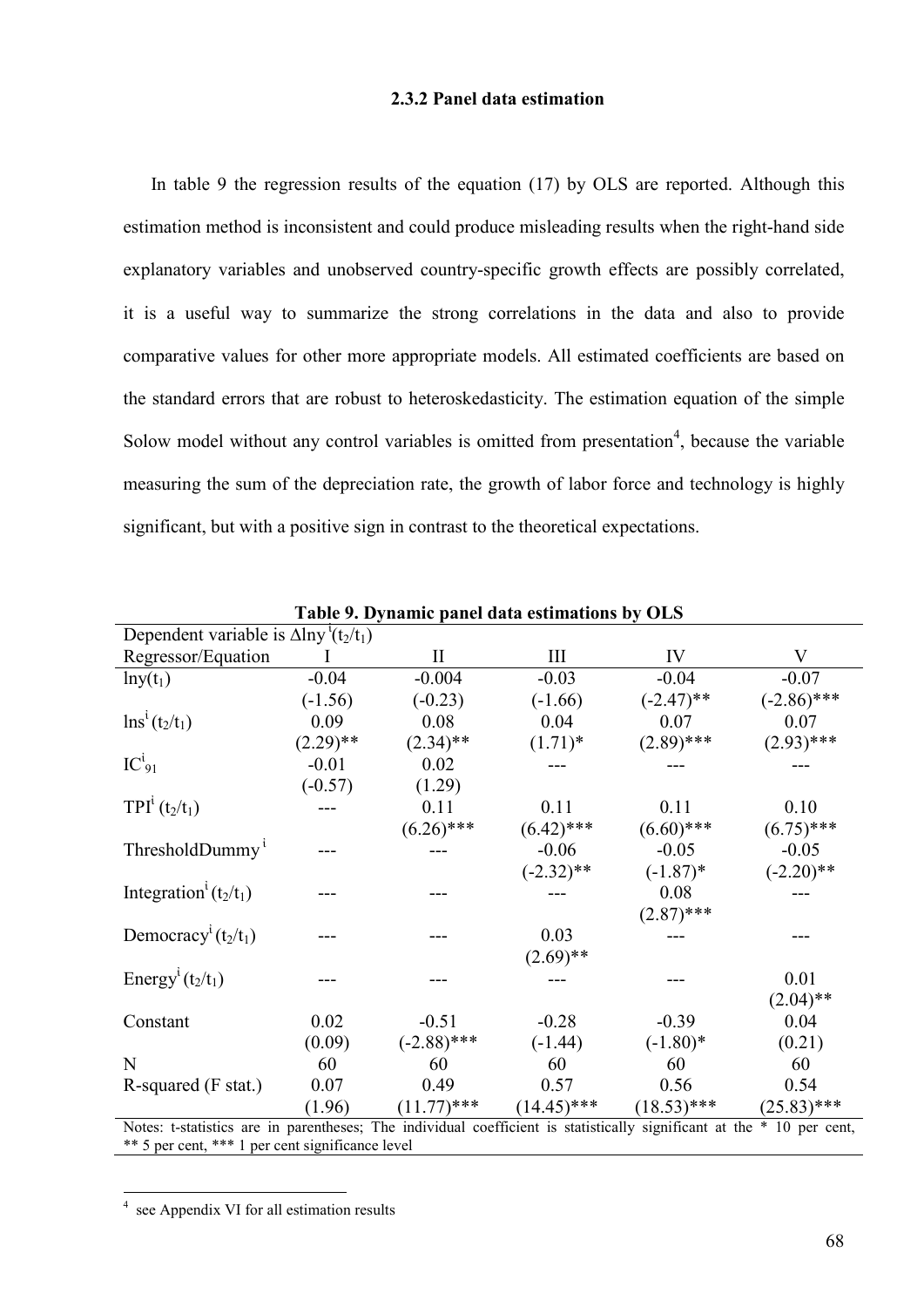As observed in cross-section estimations gross fixed investment variable is positively signed and significantly different from zero in all equations. Also as anticipated the variable measuring initial conditions becomes statistically insignificant meaning that in the longer term the legacy of a poor starting position fades away (equation I). In line with previous empirical literature transition progress indicator appears as one of the most statistically significant and robust variables, which increases productivity growth. Moreover, its inclusion greatly improves the goodness of fit of the model. Although initial income level is negatively signed as expected in all specifications, it becomes significantly different from zero only when we include the dummy variable for four outlier countries (Kyrgyzstan, Moldova, Tajikistan and Uzbekistan). As discussed above and graphically illustrated in Figure 10 these countries seem to lie below "threshold level" and did not grow as fast as predicted by the convergence hypothesis. In fact the estimated coefficient is negative and statistically different from zero, which implies that productivity growth in this group of countries might be lower independently of the effects of other variables included in the model. Estimated coefficient on initial income (-0.04) is remarkably similar to the corresponding estimate obtained from OLS estimation in a panel for twenty five transition countries by Polanec (2001).

Similar to cross-section estimations institutional development measured by political freedoms do not yet show up an expected positive influence on growth. In equation III Freedom House index (Democracy<sup>i</sup>( $t_2/t_1$ )) is statistically significant, but wrongly signed. However, it is understandable to obtain such an unexpected estimation taking into account a relatively short time dimension of the sample of qualitatively similar countries. It was also argued by Barro (1997, 51) that there is likely to be a two-way relationship between economic growth and democracy, and it is theoretically inconclusive and nonlinear relation.

One of the widely held beliefs in the economics profession is that international trade is one of the underlying sources of growth, which has an important role in fostering economic convergence between rich and poor regions of the world *(Rodrik et al. 2004, Dollar and Kraay*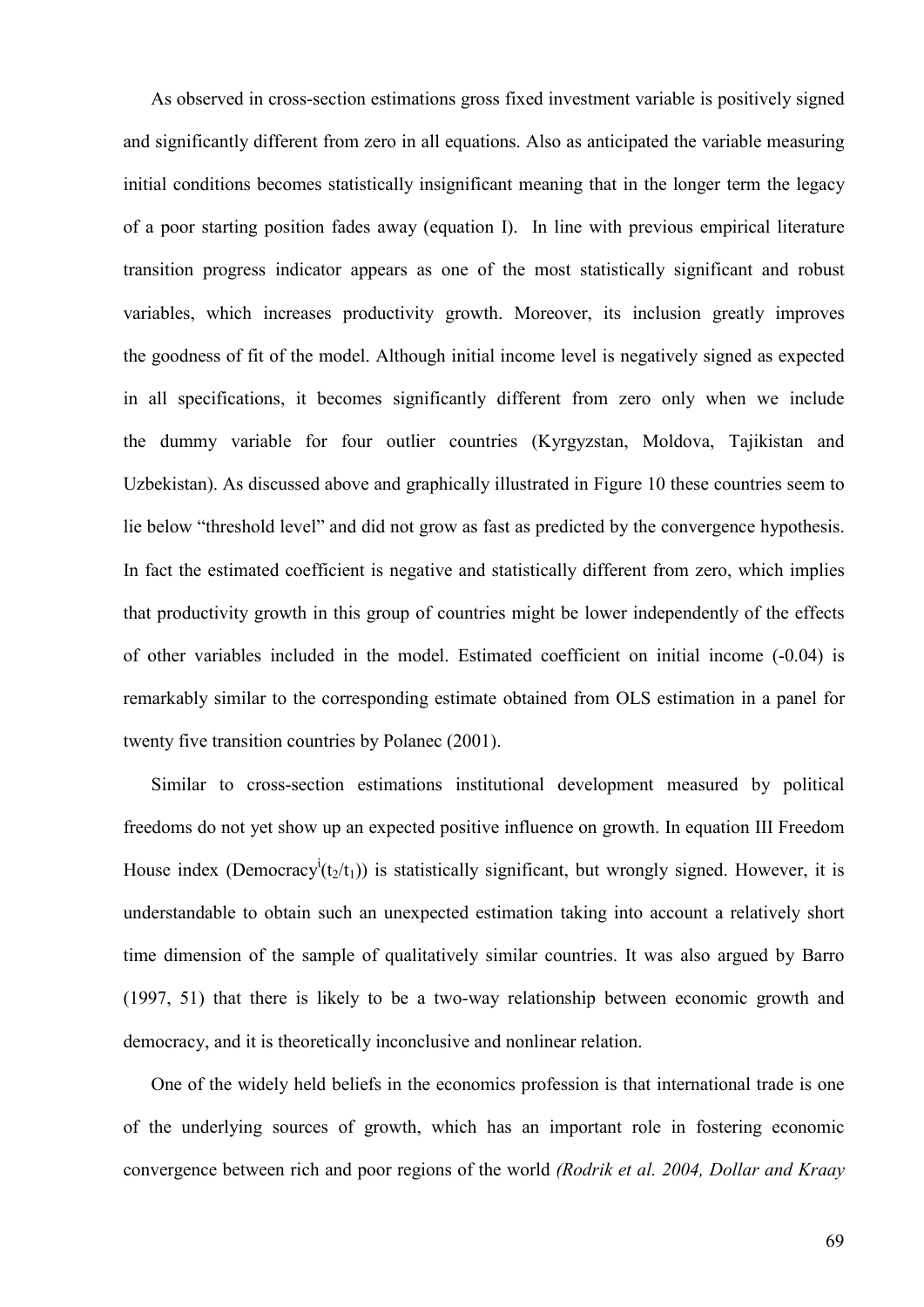*2004).* For example, Frankel and Romer (1999) show that trade has quantitatively large and robust, though only moderately statistically significant, positive effect on income. Trade openness facilitates convergence by allowing poorer countries to import capital and modern technologies from the wealthier countries *(Sachs et al. 1995).* In line with our expectations, in equation IV we can see a positive and statistically significant effect of exports (Integration  ${}^{i}(t_{2}/t_{1})$ ) on income growth. However, in a simple regression with OLS reverse causality cannot be ruled out, because countries whose income growth are high for reasons other than trade may also trade more.

Finally, in equation V I will control for natural resource endowment measured by primary energy production (Energy<sup>i</sup>( $t_2/t_1$ )). Estimated coefficient is statistically different from zero and indicates a small positive impact of hydrocarbon wealth on income growth. It is noteworthy that this final equation is the most robust specification, where the coefficient on initial income is negative and reaches the highest statistical significance at 1 per cent level.

Now to better control and reflect the omitted country specific differences that do not change over time, I will use the fixed effects regression model by entity-demeaned OLS regression. Here both the measure of initial distortions and threshold dummy variables are dropped from the model because they do not vary over time. Results for the most robust specification are reported in Table 10. The estimation equation is the basic Solow model without growth of labor force and two additional measures that could control for differences across countries. Control variables included in the estimations are EBRD's index of progress in market reforms (TPI<sup>i</sup> (t<sub>2</sub>/t<sub>1</sub>)) and primary energy production (Energy<sup>i</sup>(t<sub>2</sub>/t<sub>1</sub>)). Also there are time dummies in all specifications since they are found to be statistically significant.

All explanatory factors with the exception of gross fixed investment are highly significant and appear with expected signs, whereas the coefficient on initial income is significantly different from zero and confirm the hypothesis of conditional convergence. In fixed-effects model the estimate of rho (0.98) suggests that almost all of the variation in growth is related to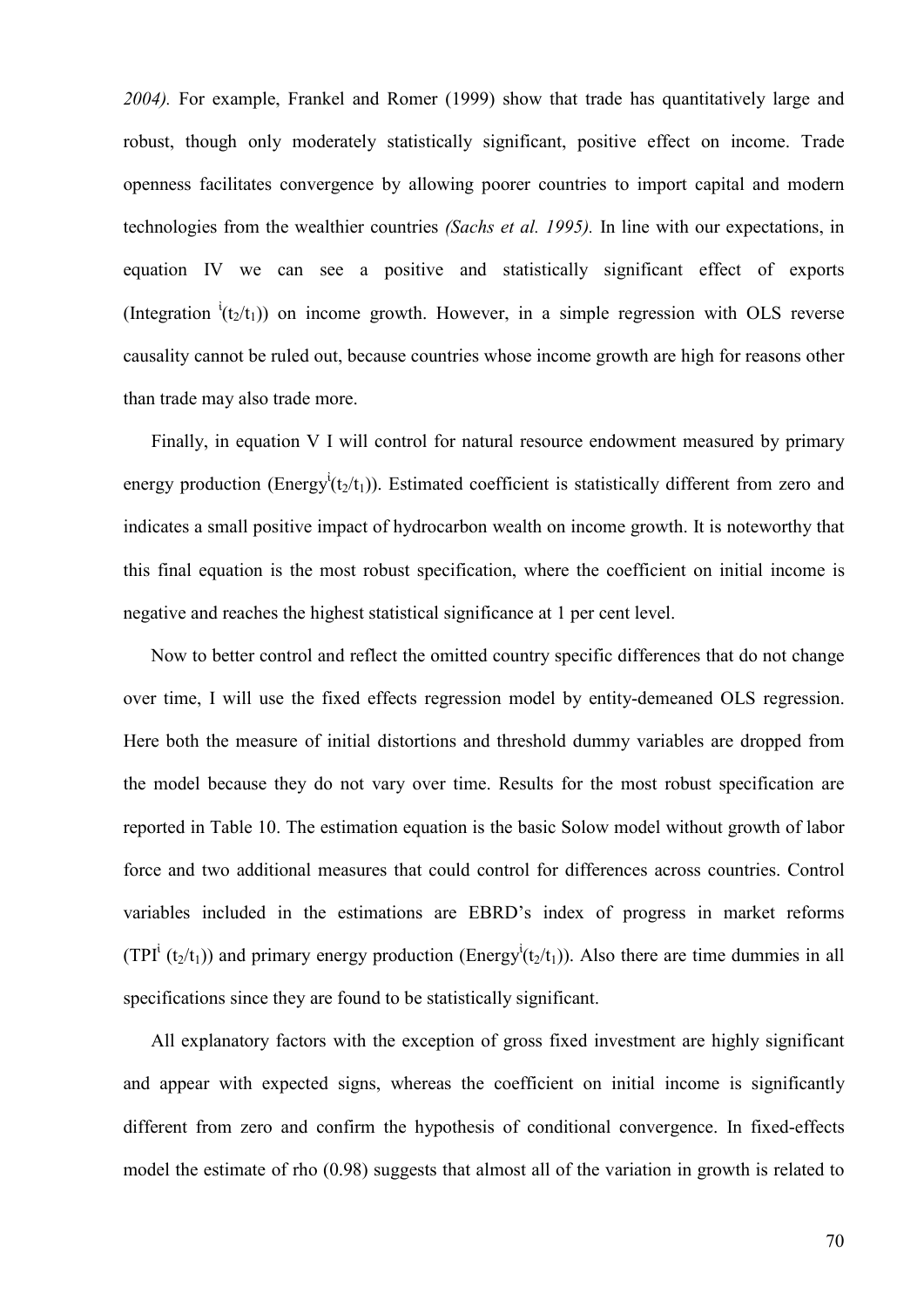interstate differences in growth rates. The F test following the regression of the null hypothesis that all cross-section specific disturbances are zero can safely be rejected. It indicates that there are significant individual (country level) effects, implying that pooled OLS would be inappropriate.

| Dependent variable is $\Delta \ln y'(t_2/t_1)$ |                       |                   |                     |  |  |
|------------------------------------------------|-----------------------|-------------------|---------------------|--|--|
| Regressor/Equation                             | FE                    | Dif-GMM           | Sys-GMM             |  |  |
| $lny(t_1)$                                     | $-0.24$ $(-5.02)$ *** | $-0.09(-1.69)$ *  | $-0.13 (-9.10)$ *** |  |  |
| $\ln s^i(t_2/t_1)$                             | $-0.005(-0.23)$       | $-0.06(-1.35)$    | 0.02(1.12)          |  |  |
| $TPI^{i}(t_{2}/t_{1})$                         | $0.06(1.75)^*$        | $0.20(2.95)$ ***  | $0.06(5.16)$ ***    |  |  |
| Energy <sup><i>i</i></sup> ( $t_2/t_1$ )       | $0.16(4.45)$ ***      | $0.12(2.09)$ **   | $0.13(5.67)$ ***    |  |  |
| Constant                                       | 0.41(1.01)            | 0.09(0.19)        | $0.46(4.20)$ ***    |  |  |
| N                                              | 60                    | 36                | 48                  |  |  |
| R-squared (F stat.)                            | $0.89(36.76)$ ***     |                   |                     |  |  |
| Time effects                                   | Yes (significant)     | Yes (significant) | Yes (significant)   |  |  |
| AR(1)                                          |                       | 0.04              | 0.25                |  |  |
| AR(2)                                          |                       | 0.21              | 0.54                |  |  |
| Sargan test                                    |                       | 0.98              | 0.12                |  |  |

**Table 10. Dynamic panel data estimations by LSDV with fixed effects and GMM estimators** 

Notes: t-statistics are in parentheses; The individual coefficient is statistically significant at the \* 10 per cent, \*\* 5 per cent, \*\*\* 1 per cent significance level. 'FE' is fixed-effects estimation.

Instruments used for Dif-GMM are  $lny_{it1-1}$ , lns  $i(t2/t1)-1$ , TPI  $i(t2/t1)-1$ .

Additional instruments used for levels equations in Sys-GMM are  $\Delta\ln y_{it1}$ ,  $\Delta\ln s$   $_{i(12/t1)}$ ,  $\Delta TPI$   $_{i(2/t1)}$ .

The figures reported for the Arrelano-Bond test are the p-values for the null hypothesis, no autocorrelation in firstdifferenced errors, and those reported for the Sargan test are the p-values for the null hypothesis, valid specification.

Striking feature in column (I) is that estimated parameter on investment with fixed-effects estimator is negative and highly statistically insignificant, which shows that the effect of the investment comes totally from cross sectional differences and it may be correlated with non-observed country specific factors. On the other hand, it is not surprising as *Pritchett (2000, 238)* cautions that high frequency panel regressions suffer from a lower statistical power. In particular, by sweeping out permanent cross-national differences fixed effects approach may increase the standard errors and even change the sign of important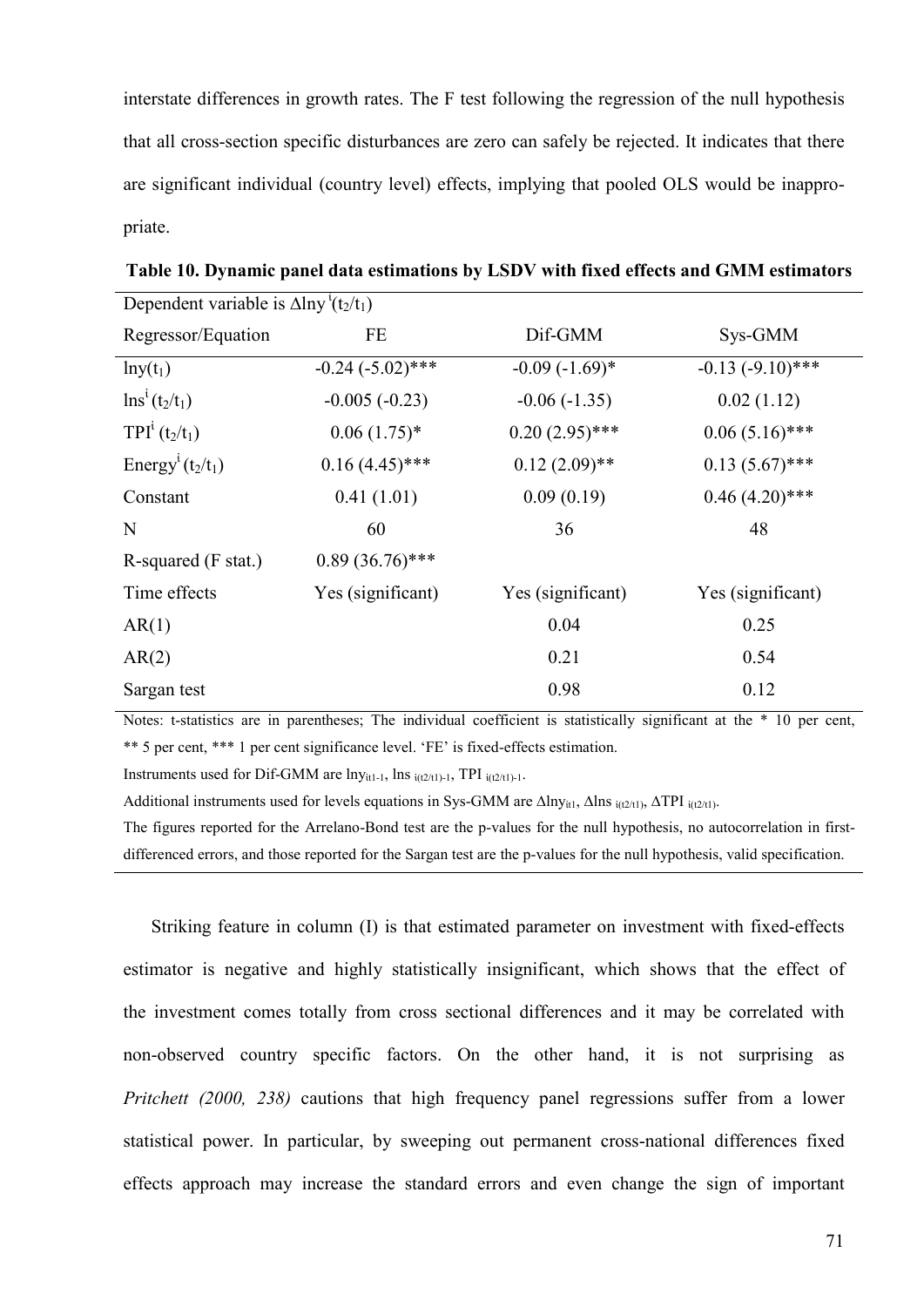estimates when there are differences in time-persistence between income growth and growth correlates, as well as in the presence of measurement-error, dynamic misspecification or endogeneity problems.

As was discussed in section 2.1, by construction, fixed-effects estimation in the presence of lagged dependent variable  $(lnv(t_1))$  among explanatory variables renders within estimator biased and inconsistent, particularly when time period is small relative to cross-section units. Therefore, the same model is regressed with two other linear dynamic panel-data estimations: Arrelano-Bond (1991) GMM estimator labelled as Dif-GMM and Blundell-Bond (1998) system GMM estimator labelled as Sys-GMM. Since it was shown that the estimated standard error of the two-step GMM estimator is seriously downward biased, I use one-step estimators *(Stata Corporation 2005, 26)*. Because Dif-GMM model has two lags, the first two years are lost and the estimator has less observations.

Both estimators' validity require that there be no autocorrelation in the idiosyncratic errors, which is why rejecting the null hypothesis of no serial correlation in the first-differenced errors at an order greater than one implies model misspecification. The output in Table 10 for both Dif-GMM and Sys-GMM estimations presents no significant evidence of serial correlation in the first-differenced errors at order 2, which means that moment conditions used by these models are valid. Furthermore, in both first-differenced and system GMM estimations the Sargan test of overidentifying restrictions does not detect any problem with instrument validity. It is marginally significant in the latter case, but Arrelano and Bond (1991) show that the one-step Sargan test overrejects in the presence of heteroskedasticity.

It should be noted that initial income level, investment and transition progress indicator variables are treated as potentially endogenous and their lagged values are included as instruments in both GMM estimators. Results show that the progress in market reforms has a significant positive effect on the steady state level of per capita GDP, even after controlling for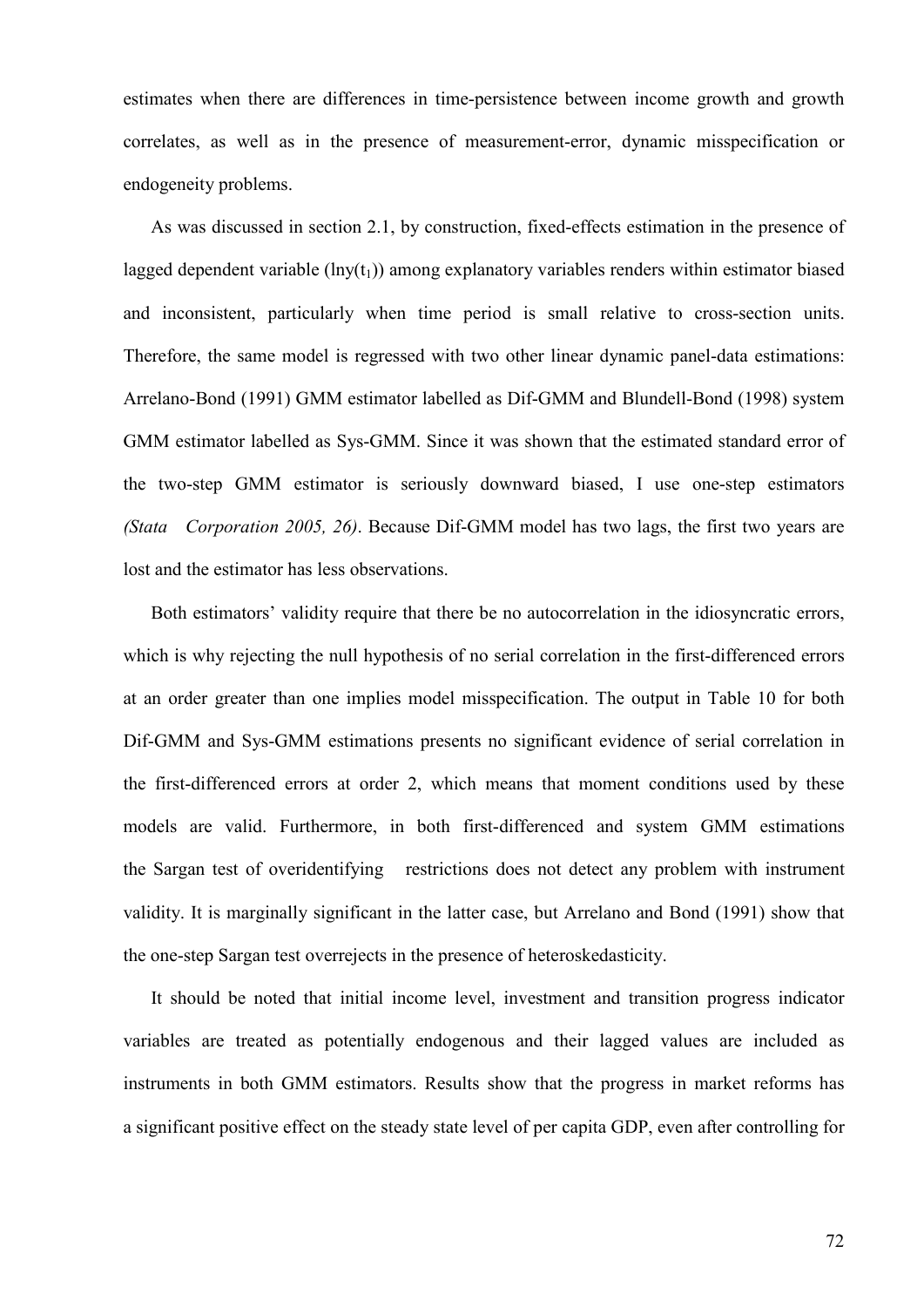unobserved country-specific effects and allowing for its likely endogeneity. Energy wealth as expected is also positive and statistically significant.

Comparing the coefficients on initial income in different models, in line with the results of previous empirical research, we can see that within estimator is likely to be seriously biased downwards while OLS is upward biased. That the estimate of the coefficient on initial income obtained by Sys-GMM produces a much higher estimate of the coefficient on initial income agrees with the results in Bond et al. (2001) and Polanec (2001). It lies acceptably above the corresponding fixed-effects estimate, and below the corresponding OLS levels estimate. When it comes to the small difference between Dif-GMM and Sys-GMM estimates the latter can perform better when the autoregressive parameters become too persistent or the ratio of the variance of the panel-level effect to the variance of idiosyncratic error is too large *(Stata Corporation 2005, 92).* I therefore assume that these forces are not too strong in the model to affect the estimation results and there is no problem of weak instruments in Dif-GMM model.

The rate of convergence  $(\lambda)$  can be uncovered from the estimated regression coefficient on initial income which equals to  $[1 - e^{-\lambda \tau}]$  (17). The Dif-GMM estimator indicates a rate of convergence of around 2 per cent a year, which is surprisingly similar to the standard cross-section findings in empirical literature. Implied convergence rate with the Sys-GMM model is slightly higher at 3 per cent a year. Anyway since the system GMM estimator not only improves the precision but also reduces the finite sample bias *(Baltagi 2005, 148)* it should be preferred estimation.

To sum up, there are important changes in parameter estimates between cross-section and panel data. Unlike significant positive effect of investment on growth in a cross-section, panel analysis shows its little or no role in fostering growth. This result is qualitatively similar to that obtained by Polanec (2001) in a larger sample of transition countries. On the other hand, in contrast to cross-section mixed evidence in favour of market sustaining reforms, controlling for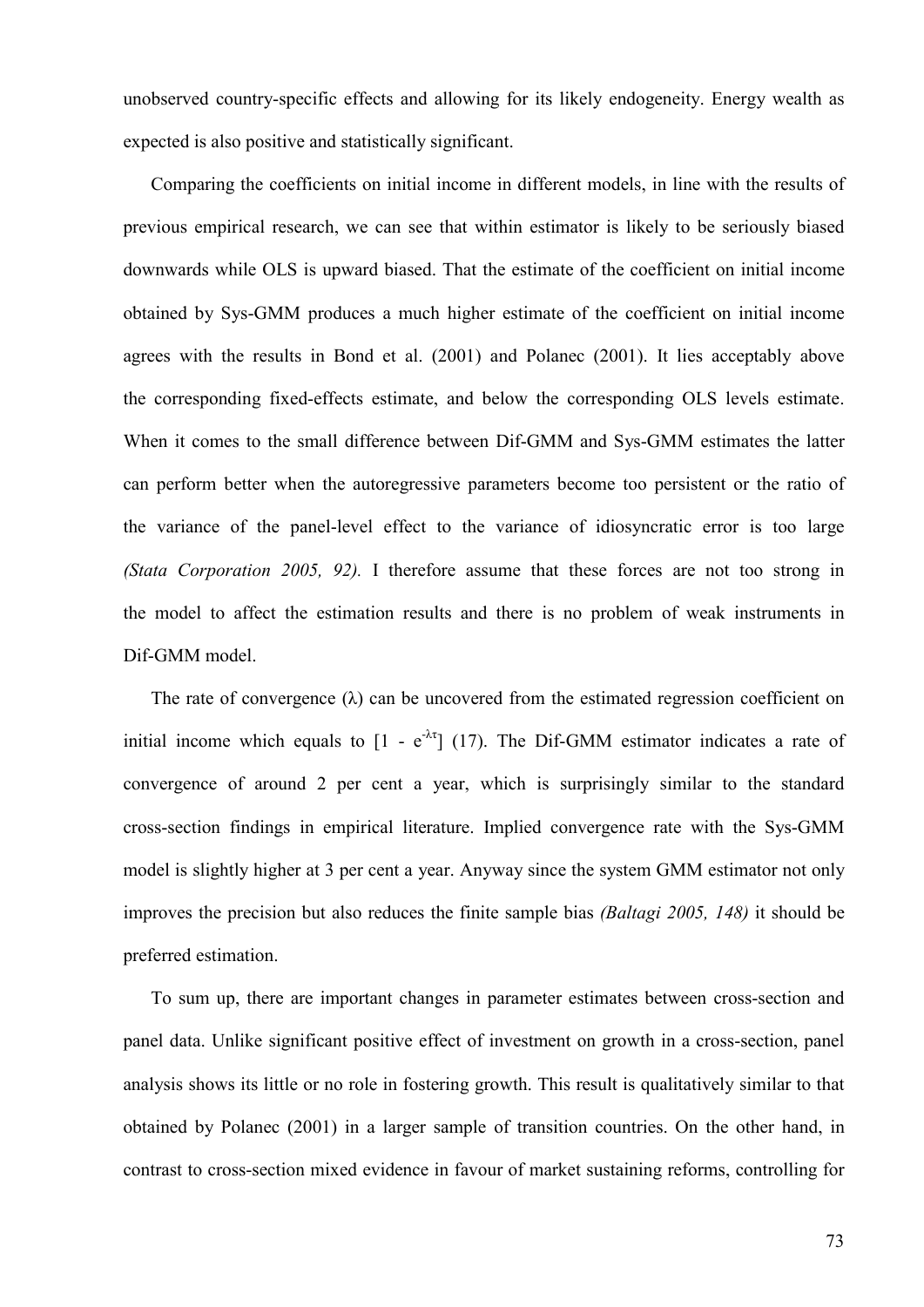country- and time-invariant characteristics reveals their significant positive effect in explaining growth. In addition to these variables, primary energy production is considered, which indicates that growth in hydrocarbon-rich economies might be higher independently of the effects of other variables included in the model.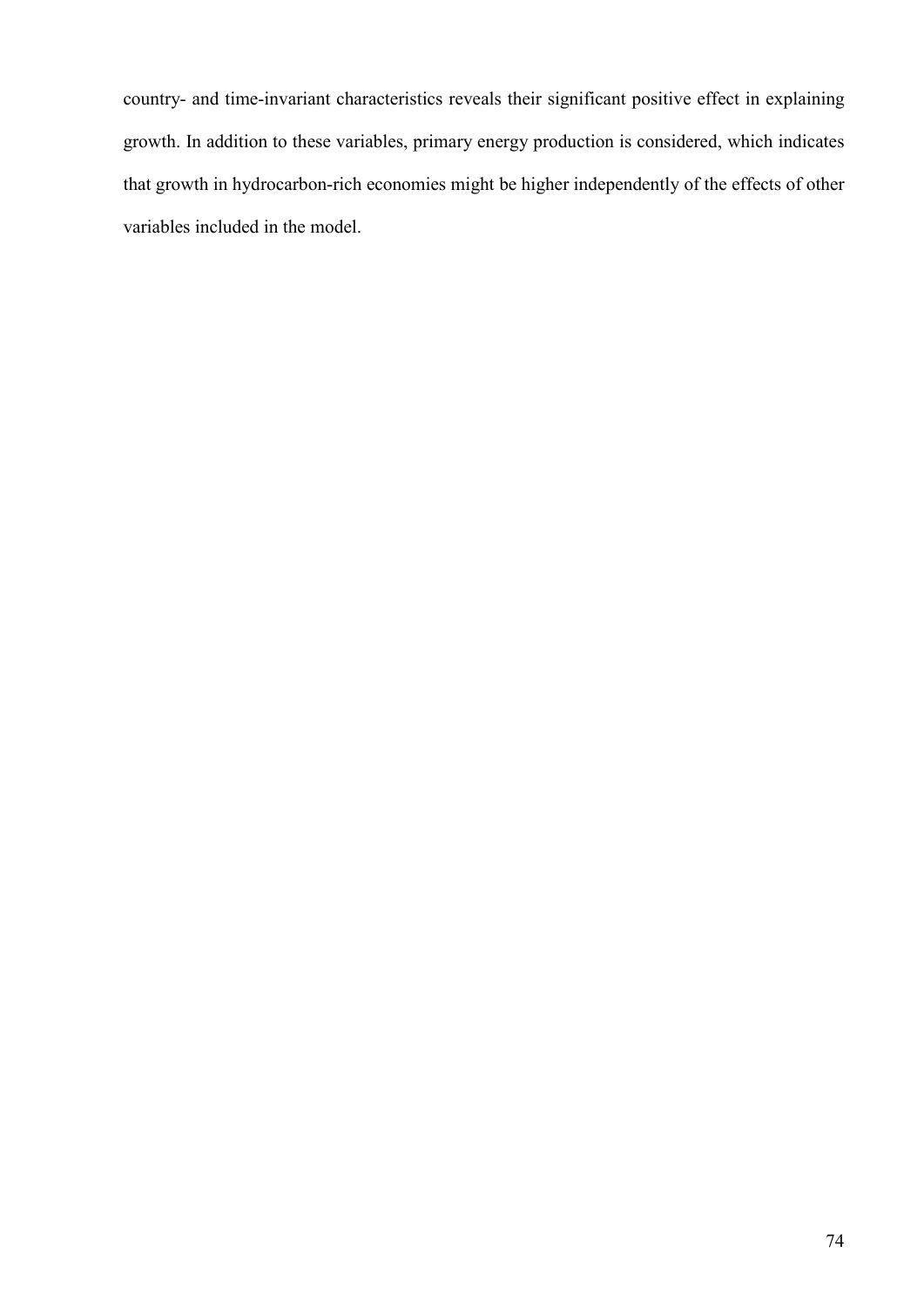In my dissertation I endeavoured to quantitatively analyse economic growth and dynamics of income distribution in twelve countries of the FSU from 1991 to 2008. Two methods of econometric analysis were applied: cross-section regressions and dynamic panel data estimation techniques. The main focus of the study has been to empirically establish whether countries in the region are converging or diverging and to find important sources of cross-country differences which determine the nature of this process.

As was discussed in detail in Chapter 2, it is useful to remember that data deficiencies and measurement issues remain a serious problem. In addition, not all data were available for all transition countries and for all years. Hence, all conclusions should be interpreted with caution and the limitations of statistical techniques ought to be recognised. It is also important to remember that statistical significance does not necessarily mean causality in econometric studies of growth, because

*'it is difficult to isolate changes in endogenous variables that are not driven by equilibrium dynamics or by omitted factors.' (Acemoglu 2009, 18)*

But for the purposes of this dissertation it would be sufficient to interpret the relationships as correlations and to determine potential sources of differences in cross-country growth.

Departing from the neoclassical growth theory I started the analysis of economic growth based on the triple formula of technology, physical capital, and labor force. But these correlates are only proximate causes of economic growth, whereas its deeper roots lie in a wide range of factors such as education, geography, natural resources, government policies and other institutional differences, which potentially affect technology and accumulation choices in a society *(Acemoglu 2009, 20).* Therefore, a range of technology proxy variables were included into regression estimations to control for subtle differences among these countries.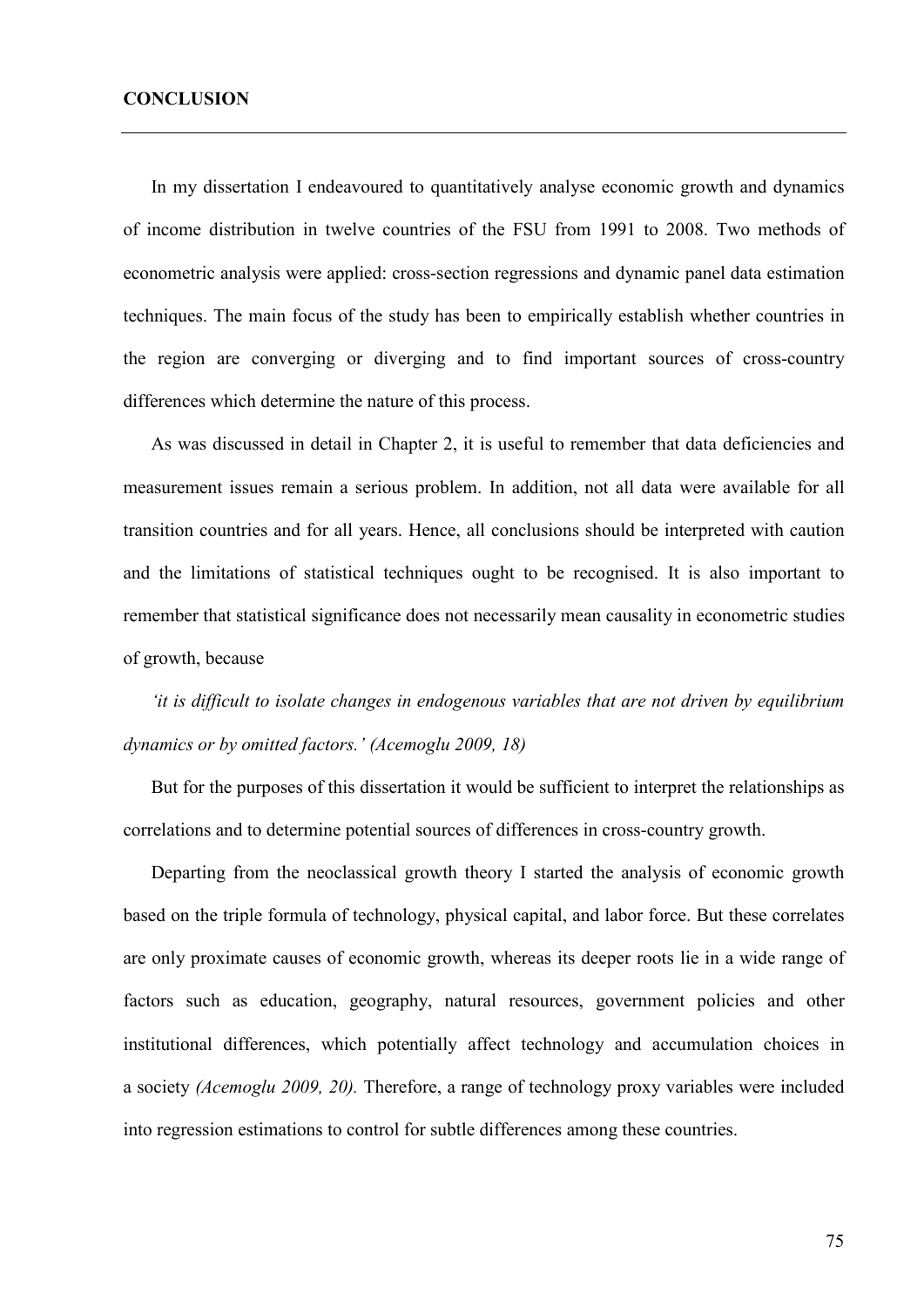As it is emphasised in a recent report by the Commission on Growth and Development, commissioned by the World Bank, also known as the Spence Report (2008), economic growth is rather context-specific phenomenon depending on unique circumstances and timing of various elements. But the study also highlights five shared characteristics of successful growth stories and potential sources of catch-up for poor countries: 1. Openness, which allows countries to import modern knowledge and to imitate advanced technologies as well as to exploit global demand and thus, increases innovation potential of the country; 2. Macroeconomic stability which implies modest inflation and sustainable public finances; 3. Future orientation indicated by the high rates of physical and human capital accumulation; 4. Market-based allocation which is based on the principle that prices guide resources and resources follow prices; 5. Committed, credible and capable governments which pursue inclusive policies *(Spence Report 2008, 32).* 

In fact, all of these variables are important for transition countries as well and found to be significant in explaining their growth performance in several empirical studies *(Campos 2002).* Regression estimations in this dissertation also show that the countries with higher growth of income per capita have been those which are more integrated into the world economy, have macroeconomic and political stability, and higher investment rates, consistently pursue market-oriented reforms and improve on institutional development.

Regarding growth drivers, there are several potentially important factors for observed differences in cross-country performance. Cross-section regression results presented mixed evidence in favour of market reforms. But when individual heterogeneity is controlled in panel data, progress in market reforms turns out to be one of the most robust and statistically significant variables confirming the overall positive impact of liberalisation and market-supporting institutions on technological growth. Although strong statements about causation cannot be made on the basis of these correlations, the results suggest the possibility of a virtuous circle of reforms and growth going in tandem. In general, results show that market-oriented reforms are one of the influential factors of catch-up and convergence.

76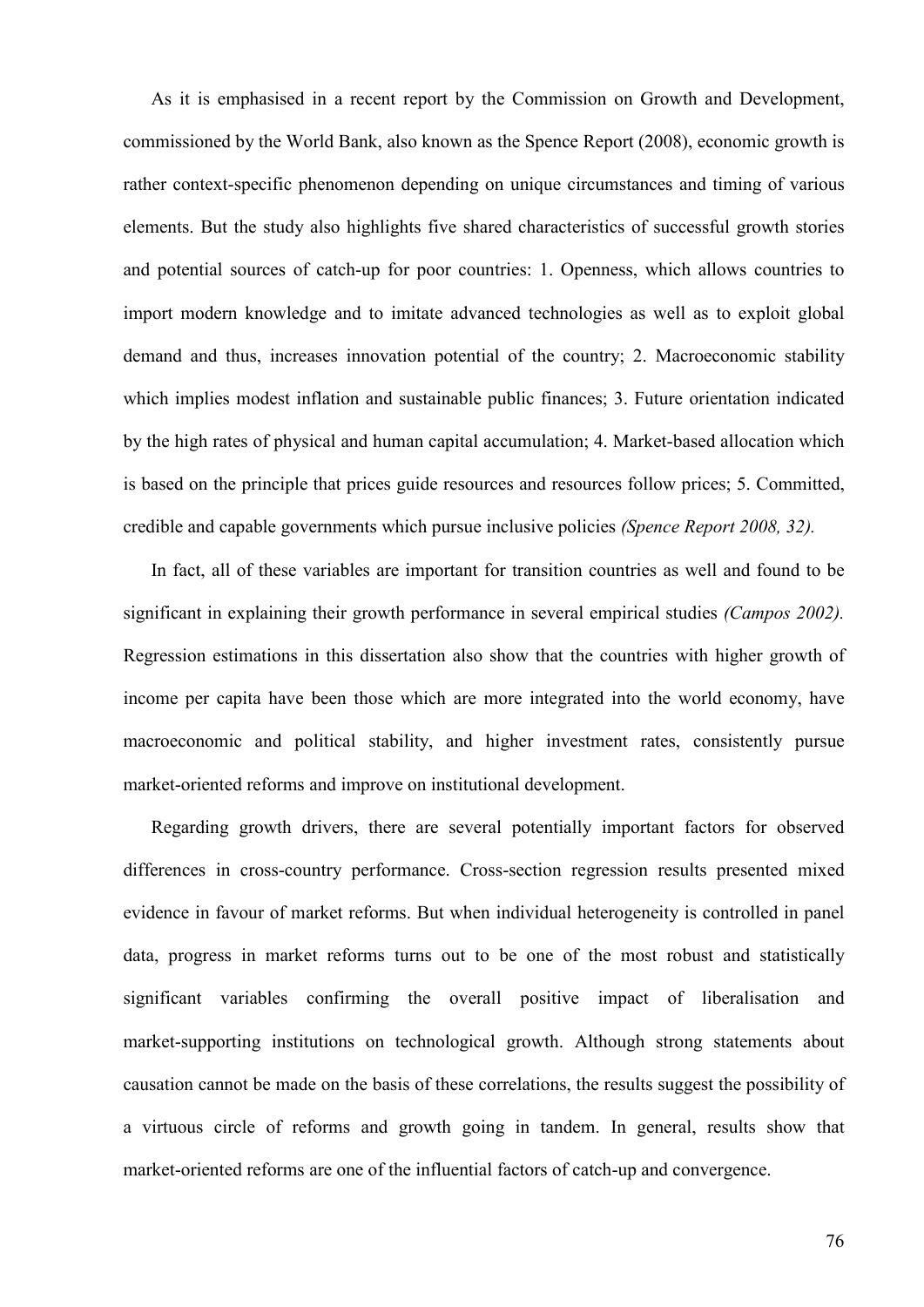Although initial conditions variable is found to be correctly signed in the early transition period from 1991 to 1996, it is not statistically significant. Further, in later cross-section periods and panel setup it is wrongly signed suggesting that worse starting positions might have negative impact in the early years, but it disappears in advanced stages of transition. One of the most statistically significant variables in cross-country regressions is investment, though its implied importance is much lower than that estimated for larger sample of countries. This is possibly due to endogeneity problem and causality cannot be claimed as it becomes insignificant when individual heterogeneity is allowed in a panel data.

One of the most controversial results is obtained for the constructed indices of institutional development. In regression estimations the variable measuring progress with a particular dimension of governance quality is not robust and sometimes appears with unpredicted signs. Thus, evidence seems to be ambiguous. It is probably due to the relatively similar state of institutional development within the region and the relatively short time span of analysis.

The results for natural resource abundance proxied by the share of primary exports in crosssection and the logarithm of primary energy production in panel data indicate moderate positive impact of natural resources on income growth indicating that resource abundance has not yet turned into a curse for the region. But taking into account that most countries already score poorly when compared to the WGI worldwide average and the region is lagging behind CEE countries in terms of institutional development, it becomes obvious that possible threats to institution building are there and remain to be seen in the coming decades.

When it comes to the key coefficient of interest on initial income level, the results of crosssection estimations are dynamic and complex. To begin with, the hypothesis of absolute convergence does not hold for our sample during this period. However, it is not surprising considering the results of cross-country analysis which indicates that these economies significantly differed in terms of their initial conditions and subsequent reform policies. It is partly supported by the increased dispersion of per capita income levels during the sample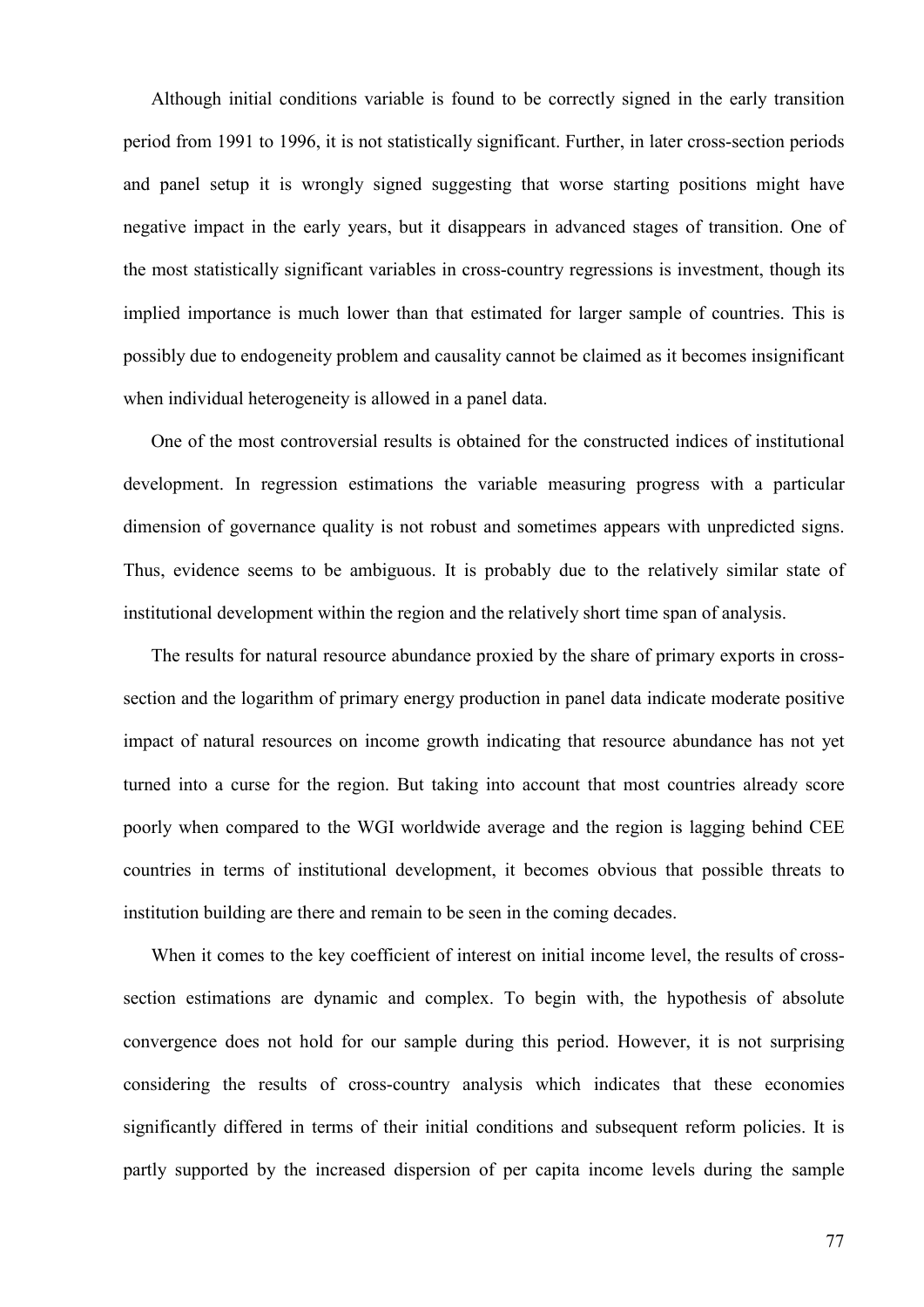period. When additional control variables are included, initial income coefficient is correctly negatively signed in most of the cross-section periods, but it is still statistically insignificant. Furthermore, the coefficient estimates on initial income become positive and significantly different from zero implying cross-country divergence, when we control for the distinct countryspecific characteristics such as natural resource abundance and migrant labours' remittances in the latest stages of transition from 2000 to 2008.

In contrast to the results obtained by Polanec (2004) I did not find statistically significant support for conditional convergence in any cross-section period. Thus, his results could be driven by the larger sample of transition countries and in particular, interaction between CEE and FSU countries, where the latter group had lower productivity per capita and at the same time has been growing faster than the former during the last decade.

Meanwhile, panel data fixed-effects and GMM methods provide strong support for conditional convergence hypothesis. The first-differenced GMM estimator indicates a rate of convergence of around 2 per cent a year, which is surprisingly similar to the standard cross-section findings in empirical literature. Implied convergence rate with the system GMM estimator is slightly higher at 3 per cent a year. Nevertheless, panel results maybe driven by the cyclical features of transition economies, when initially income growth declined at a decreasing rate and then accelerated at an increasing rate. As Pritchett (2000, 28) warns:

*'[…] the enormous volatility of growth around its trend (however defined) means that even over periods as long as a decade, growth can be dominated by shocks and recovery.'* 

To sum up, the answer to the main question of the dissertation seems to be unclear. However, certain observations can be made which seem to determine the convergence relationship in general and overall growth performance in the FSU countries.

Firstly, the relationship between most of the variables has a nonlinear shape. Economic growth is a complex and evolving process and it is therefore would perhaps be inappropriate to interpret results with linear relationships and in a straight-forward manner.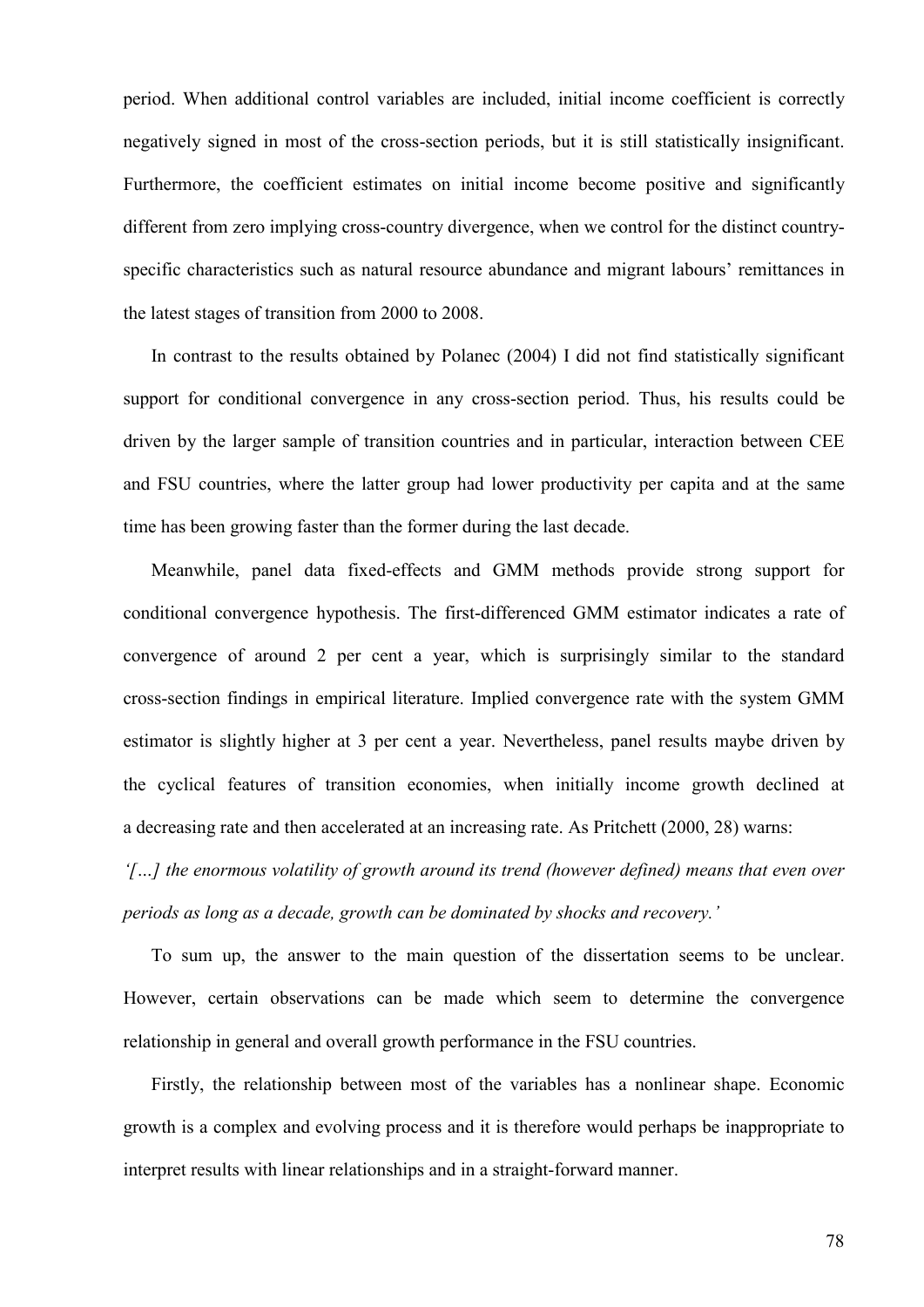Secondly, groups of outlier countries can be recognized. For example, hydrocarbon-rich economies had higher growth of per capita income independently of the effects of other countryspecific factors such as progress in market-oriented reforms. There also seems to be a group of initially poorer countries which lie below threshold level of income, only above which we can see the illustration of convergence behaviour. Being in this group they possibly have lower steady-state positions and consequently slower growth rates.

Thirdly, one of the reasons for poor performance of standard growth factors could also be the fact that structural transformation is not over yet in most of the countries. Both growth accounting exercise and cross-section regression estimations indicate that technological growth has been more important than capital deepening during the analysed period. In other words, economies are still moving from the interior of their aggregate production possibilities set toward its frontier which is different from balanced growth path of developed countries.

Last but not least, the analysis was based on a range of simplifying assumptions of Solow growth model where we neglected interdependencies across economies. As was noted by Polanec (2001) without knowing initial stock of physical capital and especially its later depreciation rate across countries and over time, estimates are likely to be biased. Therefore, convergence implications of the neoclassical growth model should not be yet dismissed.

Taking into account significant differences among countries one way of further research, as it seems to me, would be to analyse individual countries' growth experience based on their distinct development path, conditions and circumstances. It may allow to determine unique structural breaks and specific reasons for the particular patterns of their economic growth.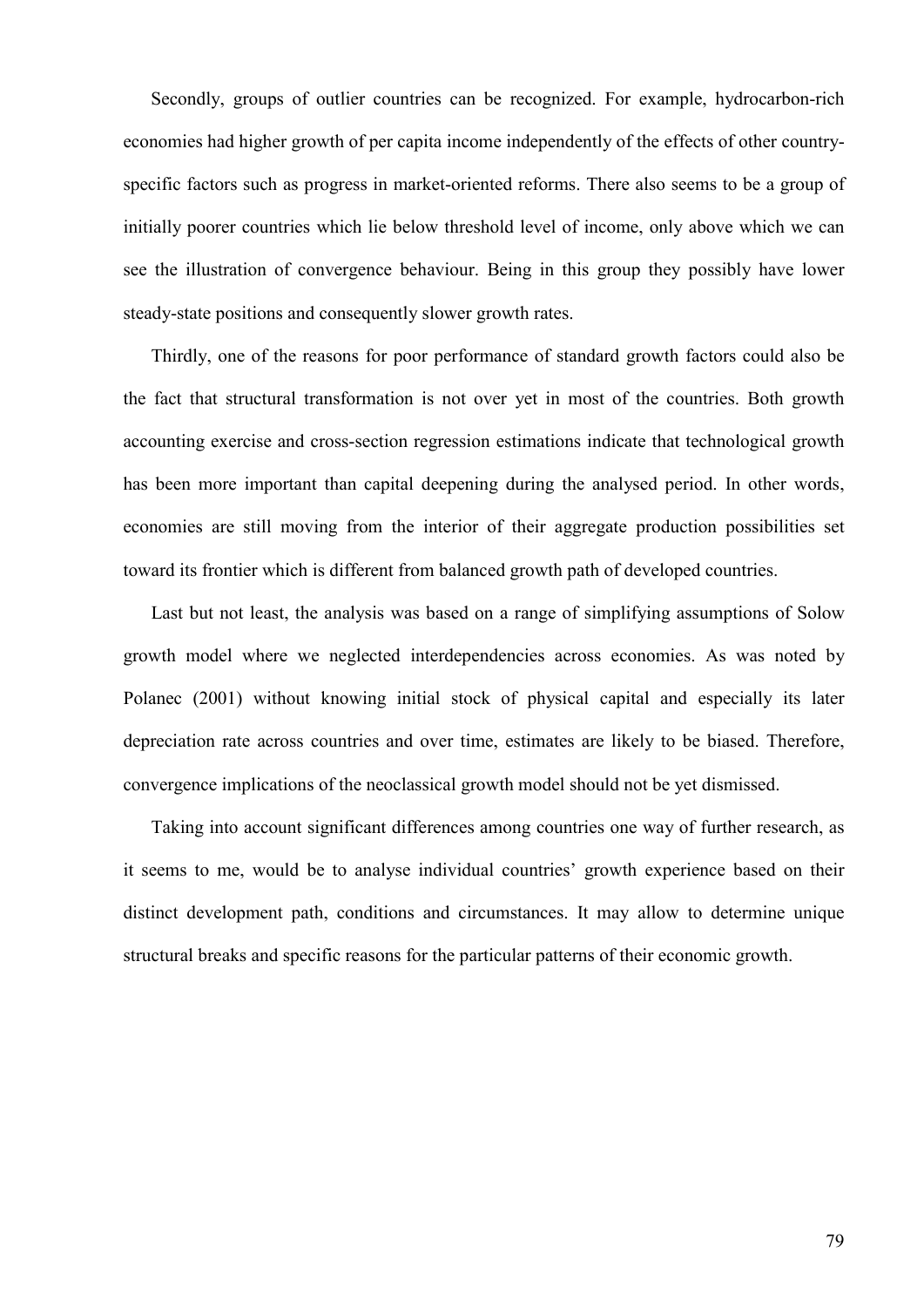#### **Books and editions:**

Acemoglu, Daron. *Introduction to modern economic growth.* Princeton: Princeton University Press, 2009.

Baltagi, H. Badi. *Econometric analysis of panel data, 3rd edition.* Chichester: John Wiley & Sons, Ltd. 2005.

Barro, R.J. *Determinants of economic growth: a cross-country empirical study*. Cambridge, Massachusetts, London, England: The MIT Press, 1997.

Barro, R.J. and Xavier Sala-i-Martin. *Economic growth, 2nd ed.* Cambridge, Massachusetts: The MIT Press, 2004.

Blanchard, Olivier. *The economics of post-communist transition.* Oxford: Clarendon Press, 1997.

Coricelli, F. *Macroeconomic policies and the development of markets in transition economies*. Budapest: Central European University Press, 1998.

De Broeck, M., V. Koen. *The great contractions in Russia, the Baltics and the other countries of the former Soviet Union: A view from the supply side.* IMF working paper No-00/32, Washington, DC: International Monetary Fund, 2000.

Dougherty, Christopher. *Introduction to econometrics*. New York, Oxford: Oxford University Press, 1992.

European Bank for Reconstruction and Development. *Transition report 2008: growth in transition*. London: EBRD, 2008.

European Bank for Reconstruction and Development. *Transition report 2004: infrastructure.* London: EBRD, 2005.

European Bank for Reconstruction and Development. *Transition report 1999: ten years of transition*. London: EBRD, 2000.

Havrylyshyn, Oleh. *Divergent paths in post-communist transformation: capitalism for all or capitalism for the few?* International Monetary Fund, GB: Palgrave Macmillan, 2006.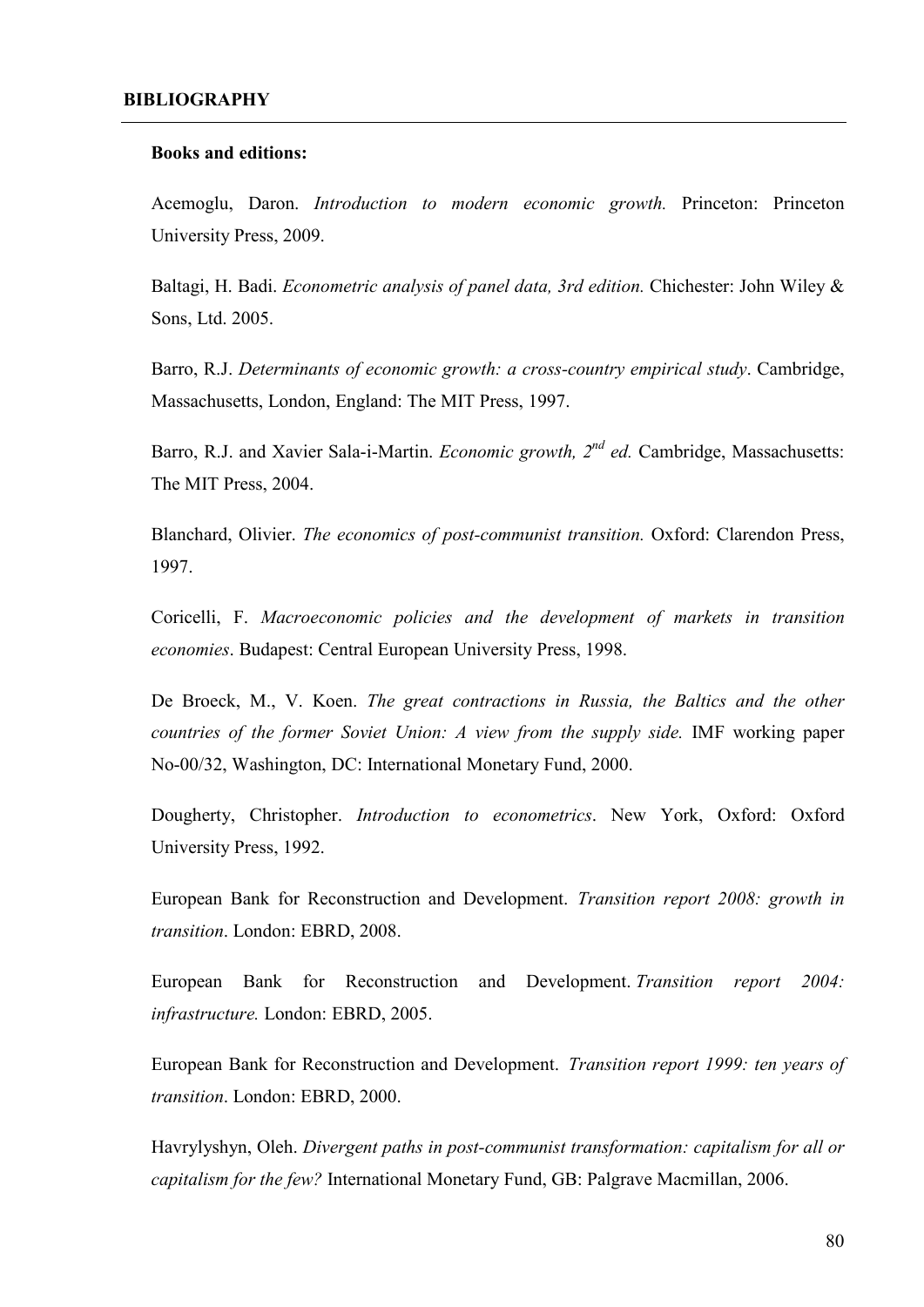Jones, Charles. *Introduction to economic growth, 2nd edition*. New York, London: W.W Norton & Company, 2002.

Mansoor, A. and B.Quillin (ed.). *Migration and remittances: Eastern Europe and the former Soviet Union*. Washington, DC: The World Bank, 2007.

Mitra, Pradeep. *Innovation, inclusion and integration: from transition to convergence in Eastern Europe and the Former Soviet Union*. Washington, DC: The World Bank, 2008.

North, C. Douglass. *Institutions, institutional change and economic performance.* Cambridge: Cambridge University Press, 1991.

Stata Corporation. *Stata longitudinal/panel data: reference manual, release 9.* College Station, TX(US): Stata Press, 2005.

Wooldridge, M. Jeffrey. *Econometric Analysis of Cross Section and Panel Data*. Cambridge, MA: MIT Press, 2002.

World Bank. *Transition: the first ten years: analysis and lessons for Eastern Europe and the former Soviet Union*. Washington: International Bank for Reconstruction and Development/ The World Bank, 2002.

#### **Chapters in books:**

Durlauf S.N. et al. "Growth Econometrics" in Aghion P., Durlauf S.(ed.), *"Handbook of economic growth/Volume 1A"* Amsterdam: Elsevier North-Holland, 2005, pp.555-663.

Durlauf, N. Steven. "Econometric analysis and the study of economic growth: sceptical perspective" in R.Backhouse and A.Salanti (ed.), *"Macroeconomics and the Real World / Volume 1"* Oxford, New York: Oxford University Press, 2000, p.249-63.

Durlauf S., D.Quah. "The new empirics of economic growth" in Taylor J., Woodford M.(ed.),*"Handbook of Macroeconomics"* Amsterdam: Elsevier, 1999: pp.236-97.

Varblane U., P. Vahter. "An analysis of the convergence process in the transition countries" in Hannula H., Radosevic S., Von Tunzelmann N. (ed.), *"Estonia, the new EU economy: building a Baltic miracle?"* Aldershot, GB: Ashgate, 2006, pp. 19-47.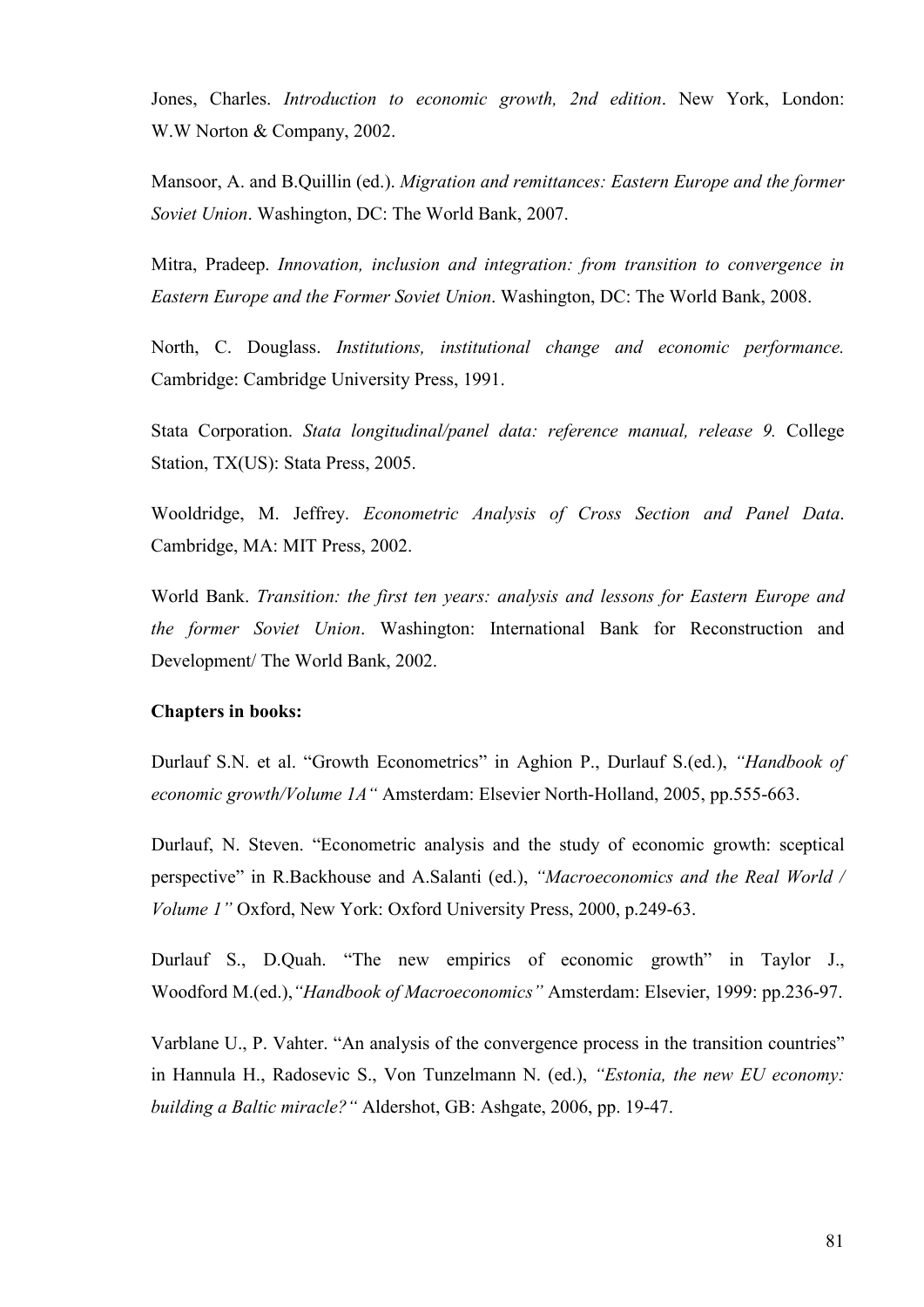#### **Articles in journals:**

Abramowitz, M. 'Catching up, forging ahead, and falling behind', Journal of Economic History, Volume 46/2 (1986): pp. 385-406.

Arellano M., S. Bond. 'Some Tests of Specification for Panel Data: Monte Carlo Evidence and an Application to Employment Equations', The Review of Economic Studies, Vol.58/2 (1991): pp. 277-97.

Barro, R.J. 'Economic Growth in a Cross Section of Countries', Quarterly Journal of Economics, Vol.106/2 (1991): pp. 407-43.

Barro, R.J., Xavier Sala-i-Martin. 'Convergence', The Journal of Political Economy, Volume 100, No 2 (April, 1992): pp. 223-51.

Beck, T., L. Laeven. 'Institution building and growth in transition economies', Journal of Economic growth, Volume 11 (2006): pp. 157-86.

Blanchard O., M. Kremer. 'Disorganization', The Quarterly Journal of Economics, Vol. 112, No. 4 (1997): pp. 1091-1126.

Blundell R., S. Bond. 'Initial conditions and moment restrictions in dynamic panel data models', Journal of Econometrics, Volume 87 (1998): pp. 115-43.

Bond S., A.Hoeffler and J.Temple. 'GMM estimation of empirical growth models', CEPR discussion paper series No.3048 (November, 2001): pp. 1-33.

Campos N., F.Coricelli. 'Growth in Transition: What We Know, What We Don't, and What We Should', Journal of Economic Literature, Vol. 40, No. 3 (2002): pp. 793-836.

Campos, N.F. 'Will the Future Be Better Tomorrow? The Growth Prospects of Transition Economies Revisited', Journal of Comparative Economics, Vol. 29/4 (2001): pp. 663-76.

De Melo M., C.Denizer, A.Gelb, S.Tenev. 'Circumstance and choice: the role of initial conditions and policies in transition economies', The World Bank Economic review, Volume 15/1(2001): pp.1-31.

Dollar D. and A.Kraay. 'Trade, growth and poverty', The Economic Journal, Volume 114 (2004): pp.F22-49.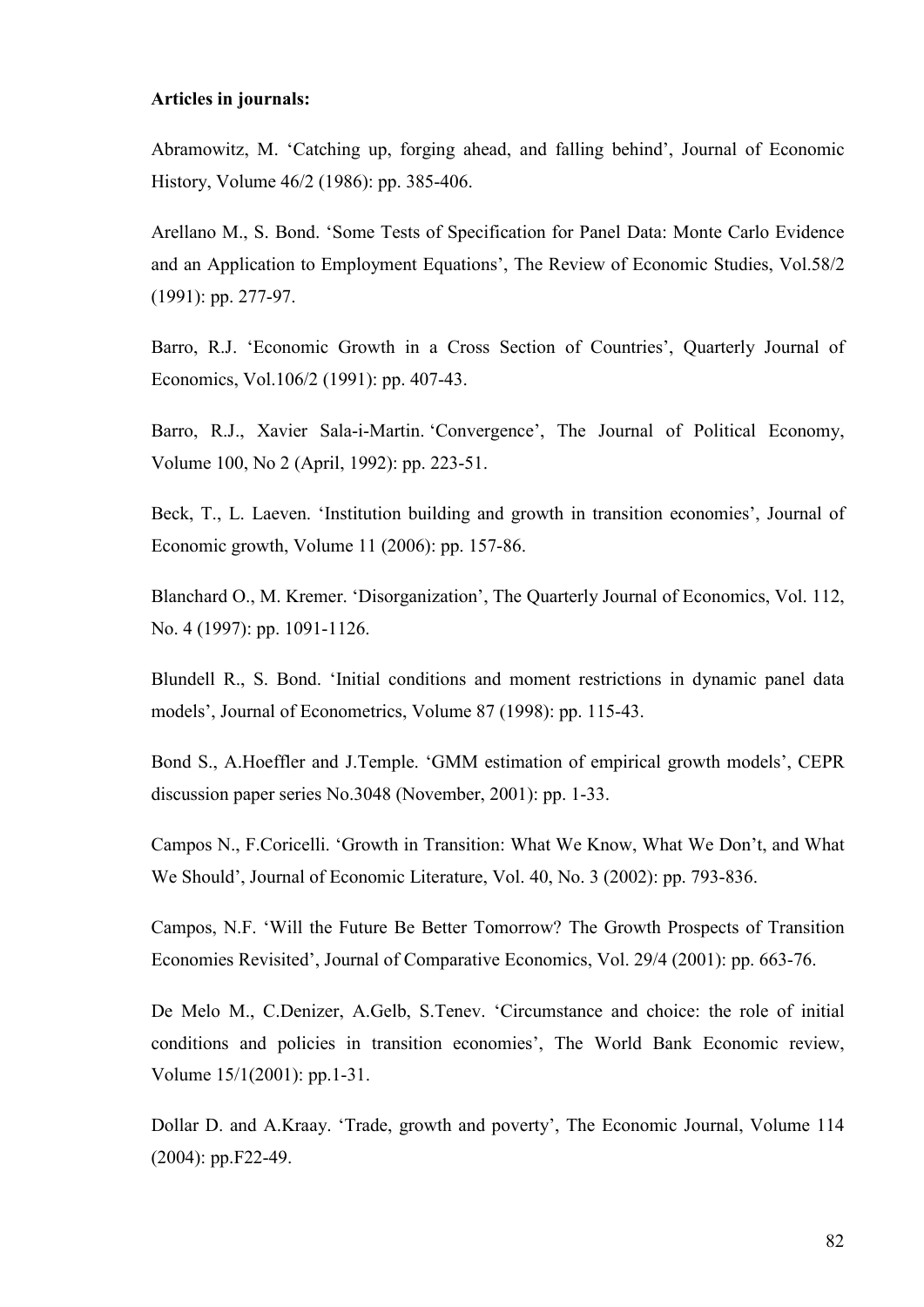Estrin S. and G.Urga. 'Convergence in output in transition economies: Central and Eastern Europe, 1970-1995', CEPR Discussion Paper No.1616 (April, 1997).

Falcetti E., T.Lysenko, P.Sanfey. 'Reforms and growth in transition: Re-examining the evidence', Journal of Comparative Economics, Volume 34 (2006): pp.421-45.

Falcetti E, M.Raiser, P.Sanfey. 'Defying the odds: initial conditions, reforms and growth in the first decade of transition', Journal of Comparative Economics, Vol. 30/2(2002):p.229-50

Fischer S., R.Sahay and C.Vegh. 'Economies in transition: the beginnings of growth', The American Economic Review, Vol. 86, No.2 (1996): pp. 229-33.

Frankel J. and D.Romer. 'Does trade cause growth?', The American Economic Review, Volume 89/3 (1999): pp.379-99.

Havrylyshyn, Oleh. 'Growth recovery in CIS countries: The sufficient minimum threshold of reforms', Comparative Economic Studies, Vol.50 (2008): pp. 53-78.

Havrylyshyn O., R. Rooden. 'Institutions matter in transition, but so do policies', Comparative Economic Studies, Volume 45 (2003): pp.2-24.

Havrylyshyn, Oleh. 'Recovery and growth in transition: a decade of evidence', IMF Staff Papers, Vol. 48, Special Issue (2001): pp. 53-87.

Islam, Nazrul. 'What have we learnt from the convergence debate?', Journal of Economic Surveys, Volume 17, No.3 (2003): pp. 309-62.

Islam, Nazrul. 'Growth empirics: a panel data approach', The Quarterly Journal of Economics, Volume 110, No.4 (1995): pp. 1127-70.

Kronenberg, Tobias. 'The curse of natural resources in the transition economies', Economics of Transition, Volume 12, No.3 (2004): pp. 399-426.

Levine, R. and D. Renelt. 'A sensitivity analysis of cross-country growth regressions', American Economic Review, Volume 82 (September, 1992): pp. 942-63.

Lucas, E.Robert, 'On the mechanics of economic development', Journal of Monetary Economics, Volume 22, No.1 (1988): pp. 3-42.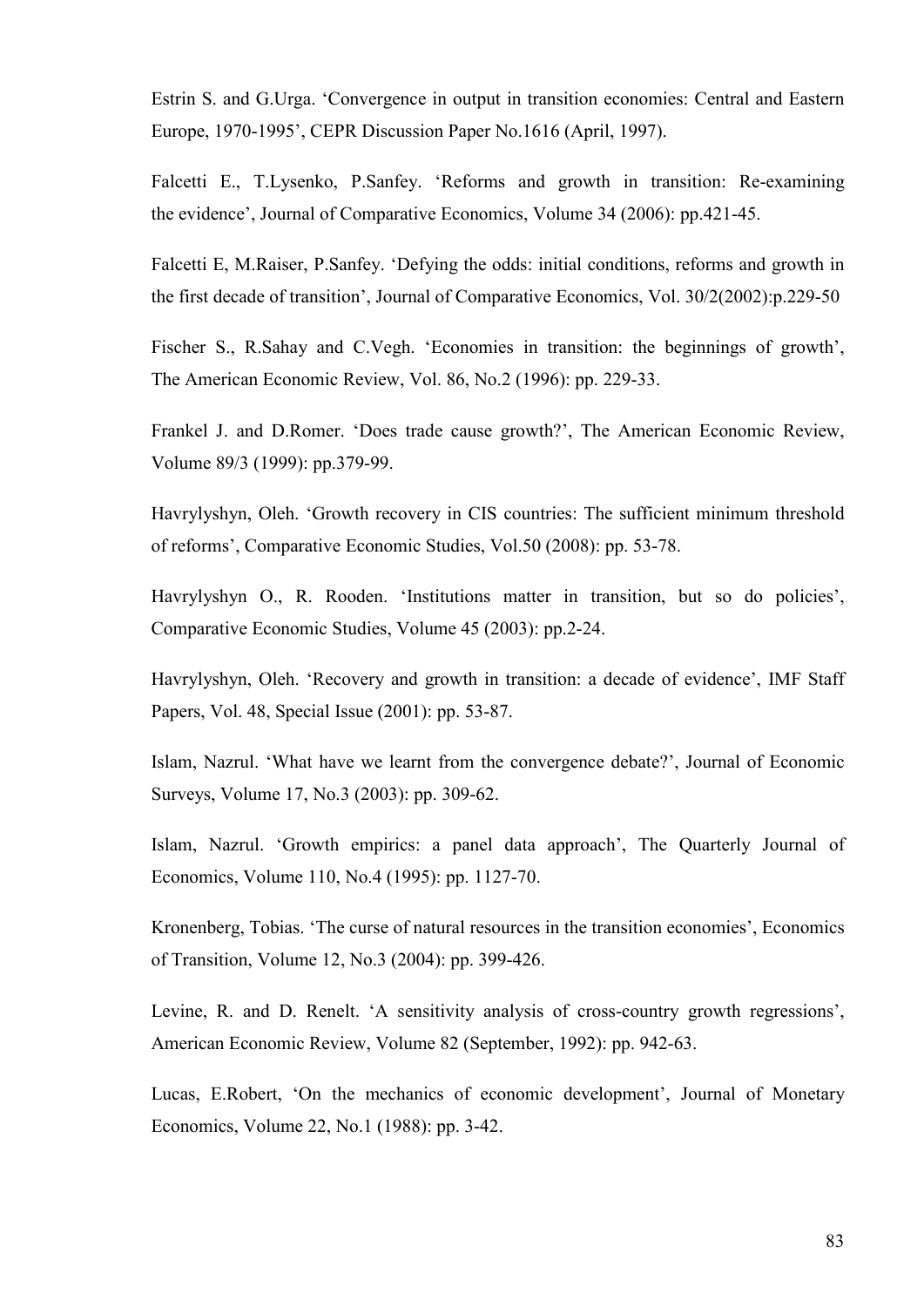Mankiw G., E.Phelps, P.Romer, 'The growth of nations', Brookings Papers on Economic Activity, 1995/1, 25th Anniversary Issue (1995): pp. 275-326.

Mankiw G., D.Romer, D.Weil, 'A contribution to the empirics of economic growth', The Quarterly Journal of Economics, Vol. 107, No. 2 (May, 1992): pp. 407-37.

Myant, M., J.Drahokoupil. 'International integration and the structure of exports in Central Asian Republics', Eurasian Geography & Economics, Vol.49/5 (2008): pp.604-22.

Polanec, Sašo. 'Convergence at last? Evidence from transition countries', Eastern European Economics, Volume 42, No. 4, July-August 2004, pp. 55-80.

Polanec, Sašo. 'Is neoclassical growth theory relevant to the transition experience?', Economic & Business Review for Central and South-Eastern Europe 3/2(2001): pp.89-112.

Popov, Vladimir. 'Shock therapy versus gradualism reconsidered: Lessons from transition economies after 15 years of reforms', Comparative Economic Studies,Vol.49 (2007):pp.1-31

Pritchett, Lant. 'Understanding patterns of economic growth: searching for hills among plateaus, mountains and plains', The World Bank Economic Review 14/2(2000): pp.221-50.

Rodrik, D., Subramanian A. and F. Trebbi. 'Institutions rule: the primacy of institutions over geography and integration in economic development', Journal of Economic growth, Vol.9 (2004): pp.131-65.

Roland, G., and T. Verdier. 'Transition and the output fall', Economics of Transition, Volume 7, No.1 (1999): pp.1-28.

Romer, M. Paul. 'Endogenous technological change', Journal of Political Economy, Volume 98 (1990): pp. 5-21.

Romer, M. Paul. 'Increasing returns and long run growth', Journal of Political Economy, Volume 94 (1986): pp.1002-37.

Sachs J., C. Zinnes and Y.Eilat. 'The gains from privatization in transition economies: Is "change of ownership" enough?', IMF Staff Papers, Vol. 48, Special Issue(2001):pp.146-70.

Sachs J., Warner A., A.Aslund and S.Fischer. 'Economic reform and the process of global integration', Brookings Papers on Economic Activity, Vol.1995/1 (1995): pp.1-118.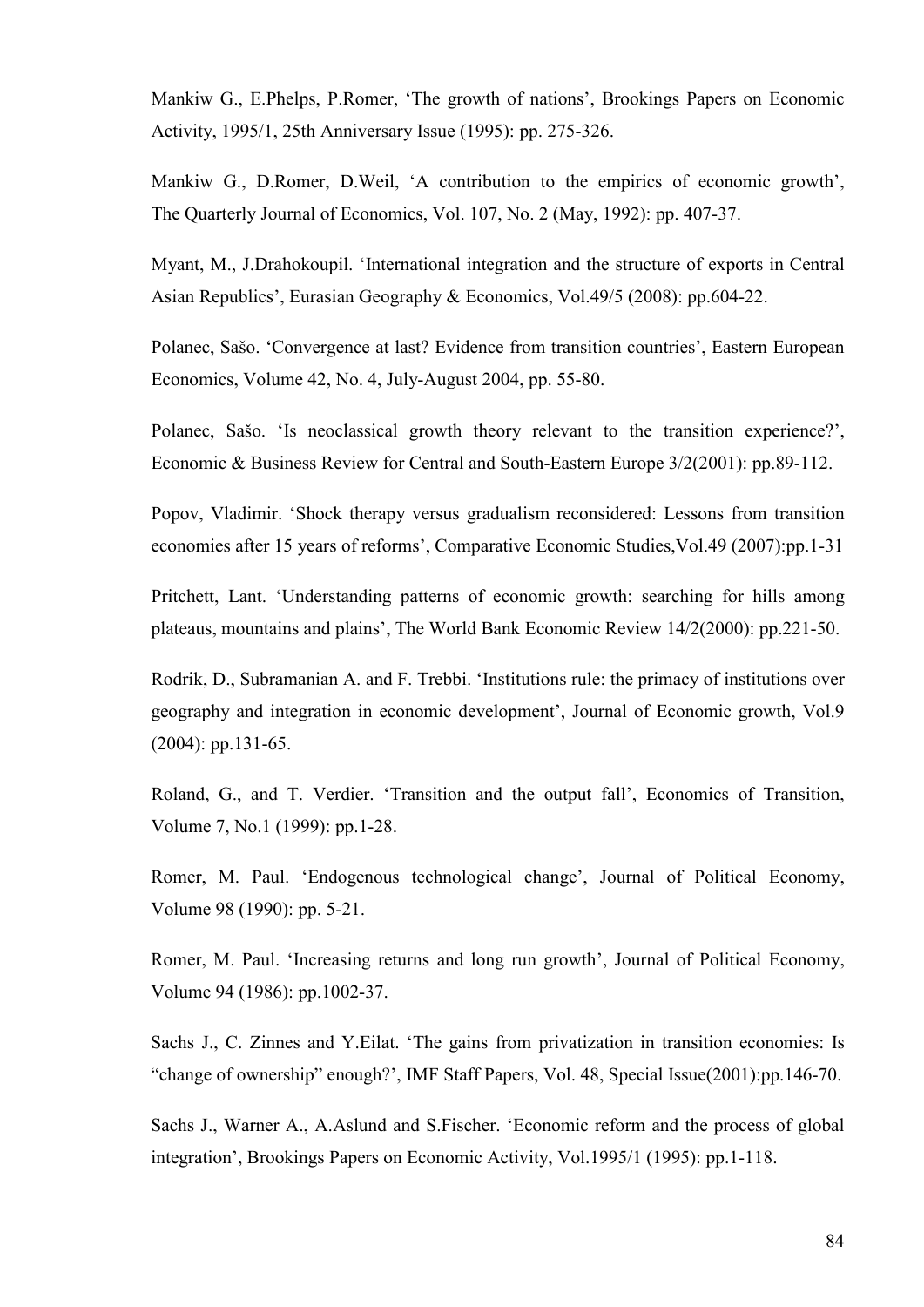Sala-i-Martin, Xavier. 'I just ran two million regressions', American Economic Review, Volume 87, No. 2 (1997): pp. 178-83.

Sala-i-Martin, Xavier. 'The classical approach to convergence analysis', The Economic Journal, Volume 106, No. 437 (Jul., 1996): pp. 1019-36.

Solow, M. Robert, 'A contribution to the theory of economic growth', Quarterly Journal of Economics, 70 (1956): pp. 65-94.

### **Online sources and databases:**

Åslund, Anders. 'The myth of output collapse after communism', Carnegie Endowment for International Peace Working Papers No<sup>18</sup> (2001) <http://www.carnegieendowment.org/publications/index.cfm?fa=view&id=611> [accessed 17 February 2010]

Commission on Growth and Development. 'The growth report: Strategies for sustained growth and inclusive development (the Spence Report)', World Bank on behalf of the Commission (2008) <www.growthcommission.org> [accessed 1 March 2010].

Cornia, A.G. 'Structural divergence in economies in transition', Development & Transition, Vol.14 (2009) <www.developmentandtransition.net> [accessed 4 March 2010].

Darvas, Zsolt. 'Beyond the crisis: Prospects for transition economies from cross country growth regressions', CICM Conference "20 Years of Transition in Central and Eastern Europe: Money, Banking and Financial Markets" (2009): <http://www.londonmet.ac.uk/lmbs/research/cicm/cicm-conference/cicm-conference-2009-- -conference-papers.cfm> [accessed 4 March 2010].

Debraj Ray. 'Development economics' in L.Blume, S.Durlauf (ed.), The New Palgrave Dictionary of Economics (2007) <http://citeseerx.ist.psu.edu/viewdoc/download?doi =10.1.1.143.5799&rep=rep1&type=pdf> [accessed 3 October 2009].

Drukker, D.M. 'Testing for serial correlation in linear panel-data models' (2003), <http://www.stata.com/support/faqs/stat/panel.html>. [accessed 02.03.2010].

Esanov A., M.Raiser and W.Buiter. 'Nature's blessing or nature's curse: the political economy of transition in resource-based economies', EBRD Working Paper No.66 (2001): <www.ebrd.com/pubs> [accessed 13 March 2010].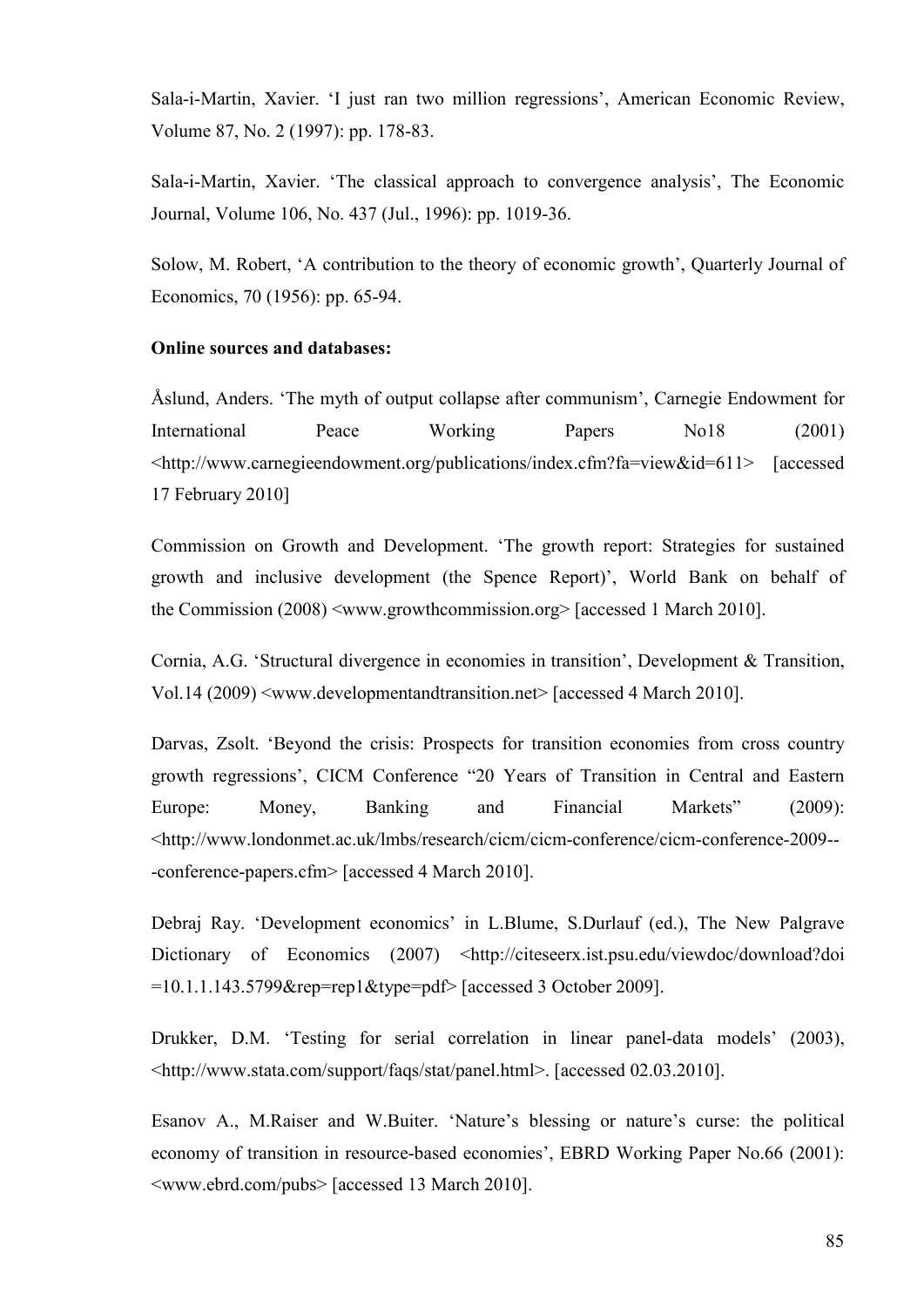Guriev S., A.Plekhanov and K.Sonin. 'Development based on commodity revenues', EBRD Working Paper No.108 (2009): <www.ebrd.com/pubs> [accessed 13 March 2010].

Kaufmann D., A.Kraay, M.Mastruzzi. 'Governance matters VIII: aggregate and individual governance indicators 1996-2008', Policy Research Working paper 4978 (2009): <http://www.economieinternationale.eu/institutions/09-07\_GOV%20MATTERS%20VIII.pdf> [accessed 13 November 2009]

Raiser M., C.Haerpfer, T.Nowotny, C.Wallace. 'Social capital in transition: a first look at the evidence', EBRD working paper 61(2001),

<http://www.ebrd.com/pubs/econo/wp0061.pdf>. [accessed 22.12.09].

World Development Indicators. World Bank Group. 2010. <http://www.esds.ac.uk> [last access: 21.04.2010]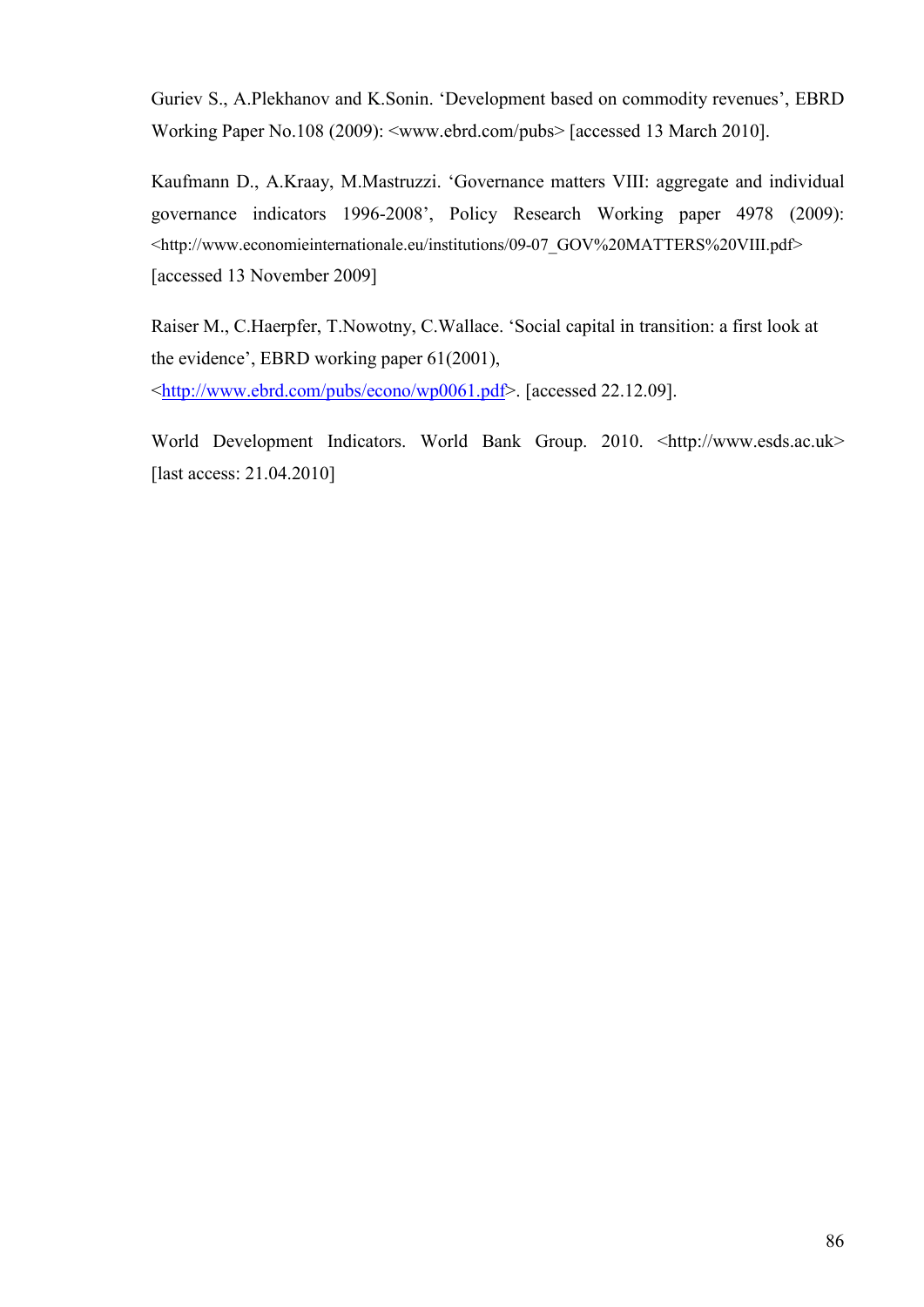| $N_2$          | Country        | Year | Output            | Capital  | Labour  | <b>Factor Con-</b> | <b>TFP</b> |
|----------------|----------------|------|-------------------|----------|---------|--------------------|------------|
|                |                |      | growth            | growth   | growth  | tribution          | growth     |
| $\mathbf{1}$   | Armenia        | 1998 | 7.30              | 2.02     | 0.57    | 1.00               | 6.30       |
|                |                | 1999 | $\overline{3}.30$ | $-6.02$  | 0.36    | $-1.55$            | 4.85       |
|                |                | 2000 | 5.90              | 6.27     | 0.67    | 2.35               | 3.55       |
|                |                | 2001 | 9.60              | 7.05     | 0.98    | 2.80               | 6.80       |
|                |                | 2002 | 13.19             | 23.28    | 1.14    | 7.78               | 5.40       |
|                |                | 2003 | 14.00             | 25.24    | 1.22    | 8.43               | 5.57       |
|                |                | 2004 | 10.50             | 14.17    | 0.87    | 4.86               | 5.64       |
|                |                | 2005 | 13.90             | 23.97    | 0.79    | 7.74               | 6.16       |
|                |                | 2006 | 13.20             | 28.85    | 0.68    | 9.13               | 4.07       |
|                |                | 2007 | 13.70             | 14.30    | 2.24    | 5.86               | 7.84       |
|                |                | 2008 | 6.80              | 4.00     |         | 1.20               | 5.60       |
| $\overline{2}$ | Azerbaijan     | 1998 | 10.00             | 19.00    | 2.63    | 7.54               | 2.46       |
|                |                | 1999 | 7.40              | 20.69    | 2.38    | 7.87               | $-0.47$    |
|                |                | 2000 | 11.10             | $-15.74$ | 2.92    | $-2.67$            | 13.77      |
|                |                | 2001 | 9.90              | 7.97     | 2.37    | 4.05               | 5.85       |
|                |                | 2002 | 10.60             | 84.68    | 2.27    | 26.99              | $-16.39$   |
|                |                | 2003 | 11.20             | 68.13    | 2.14    | 21.94              | $-10.74$   |
|                |                | 2004 | 10.20             | 20.91    | 2.03    | 7.70               | 2.50       |
|                |                | 2005 | 26.40             | $-4.97$  | 1.74    | $-0.27$            | 26.67      |
|                |                | 2006 | 34.50             | $-1.46$  | 0.87    | 0.17               | 34.33      |
|                |                | 2007 | 25.05             | $-10.07$ | 4.44    | 0.08               | 24.96      |
|                |                | 2008 | 10.80             | 23.65    |         | 7.09               | 3.71       |
| $\overline{3}$ | <b>Belarus</b> | 1998 | 8.40              | 2.90     | $-1.20$ | 0.03               | 8.37       |
|                |                | 1999 | 3.40              | $-20.00$ | $-1.05$ | $-6.73$            | 10.13      |
|                |                | 2000 | 5.80              | 10.70    | 0.52    | 3.57               | 2.23       |
|                |                | 2001 | 4.73              | $-2.11$  | 0.65    | $-0.18$            | 4.90       |
|                |                | 2002 | 5.05              | $-1.56$  | 0.37    | $-0.21$            | 5.25       |
|                |                | 2003 | 7.04              | 21.85    | 0.44    | 6.86               | 0.18       |
|                |                | 2004 | 11.45             | 25.31    | 0.20    | 7.73               | 3.72       |
|                |                | 2005 | 9.44              | 9.16     | 0.08    | 2.81               | 6.63       |
|                |                | 2006 | 10.00             | 5.94     | 0.18    | 1.91               | 8.09       |
|                |                | 2007 | 8.60              | 10.04    | $-0.16$ | 2.90               | 5.70       |
|                |                | 2008 | 10.00             | 20.36    |         | 6.11               | 3.89       |
| $\overline{4}$ | Georgia        | 1998 | 3.10              | 64.04    | $-0.61$ | 18.78              | $-15.68$   |
|                |                | 1999 | 2.87              | $-48.74$ | $-0.15$ | $-14.73$           | 17.60      |
|                |                | 2000 | 1.84              | $-4.03$  | $-3.70$ | $-3.80$            | 5.64       |
|                |                | 2001 | 4.81              | 6.25     | 3.30    | 4.19               | 0.62       |
|                |                | 2002 | 5.47              | 10.62    | $-3.37$ | 0.83               | 4.65       |
|                |                | 2003 | 11.06             | 24.00    | 1.90    | 8.53               | 2.53       |
|                |                | 2004 | 5.86              | 18.41    | $-2.12$ | 4.03               | 1.82       |
|                |                | 2005 | 9.60              | 9.00     | $-0.49$ | 2.36               | 7.24       |
|                |                | 2006 | 9.38              | 13.66    | $-0.09$ | 4.04               | 5.34       |
|                |                | 2007 | 12.43             | 13.87    | 0.23    | 4.32               | 8.11       |
|                |                | 2008 | 2.00              | $-44.21$ |         | $-13.26$           | 15.26      |

**Growth accounting year-by-year results from 1998 to 2008** 

**\_\_\_\_\_\_\_\_\_\_\_\_\_\_\_\_\_\_\_\_\_\_\_\_\_\_\_\_\_\_\_\_\_\_\_\_\_\_\_\_\_\_\_\_\_\_\_\_\_\_\_\_\_\_\_\_\_\_\_\_\_\_\_\_\_\_\_\_\_\_\_\_\_\_\_\_\_**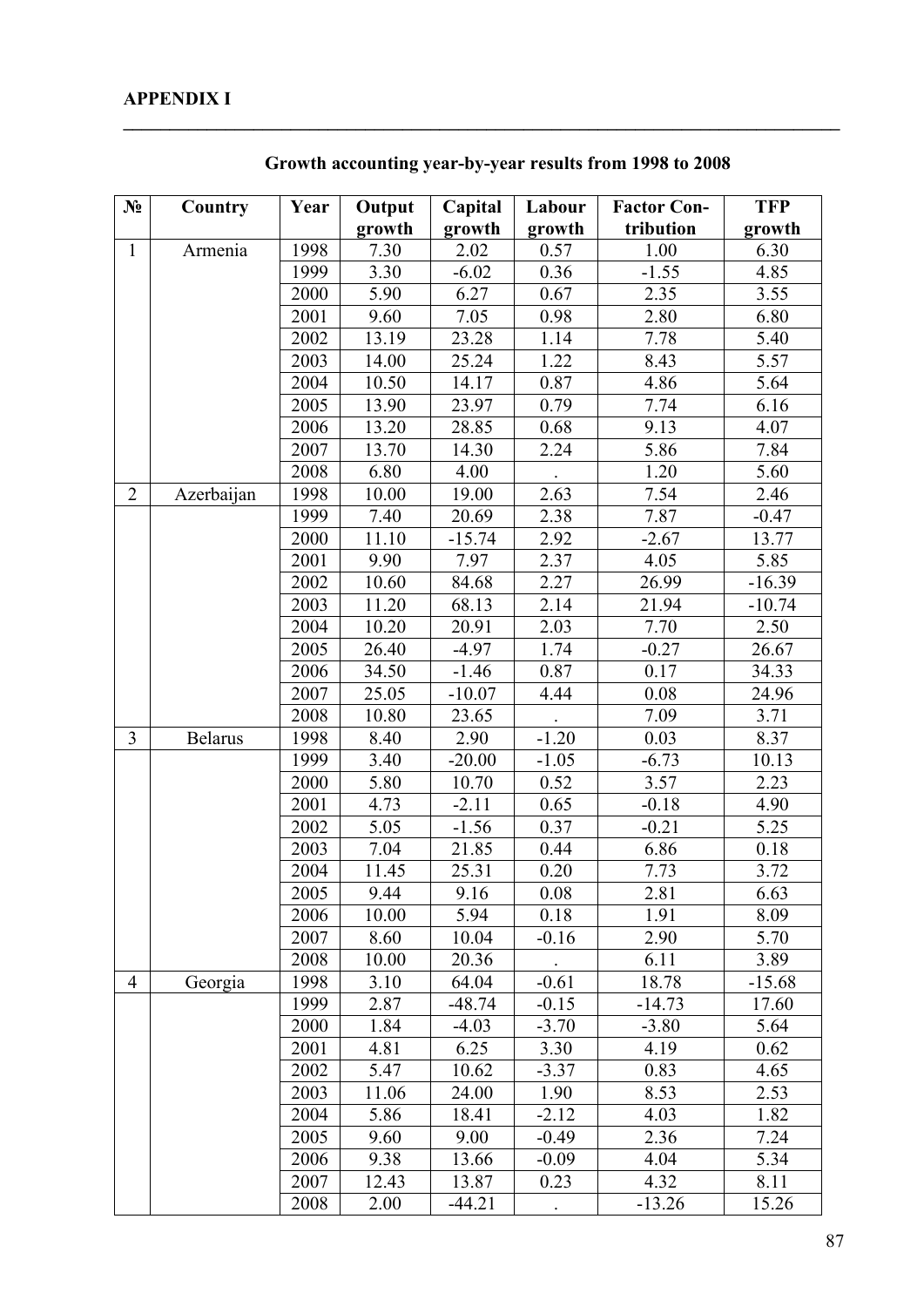| $N_2$          | Country    | Year | Output            | Capital  | Labour    | <b>Factor Con-</b> | <b>TFP</b> |
|----------------|------------|------|-------------------|----------|-----------|--------------------|------------|
|                |            |      | growth            | growth   | growth    | tribution          | growth     |
| 5              | Kazakhstan | 1998 | $-1.90$           | $-6.80$  | $-1.05$   | $-2.78$            | 0.88       |
|                |            | 1999 | 2.70              | 5.70     | $-0.03$   | 1.69               | 1.01       |
|                |            | 2000 | 9.80              | 6.70     | 0.62      | 2.44               | 7.36       |
|                |            | 2001 | 13.50             | 36.50    | 0.91      | 11.59              | 1.91       |
|                |            | 2002 | 9.80              | 7.30     | 1.04      | 2.92               | 6.88       |
|                |            | 2003 | 9.30              | 3.00     | 0.79      | 1.45               | 7.85       |
|                |            | 2004 | 9.60              | 11.10    | 0.58      | 3.74               | 5.86       |
|                |            | 2005 | 9.70              | 31.00    | 0.85      | 9.89               | $-0.19$    |
|                |            | 2006 | 10.70             | 27.70    | 1.08      | 9.07               | 1.63       |
|                |            | 2007 | 8.90              | 19.90    | 3.04      | 8.10               | 0.80       |
|                |            | 2008 | 3.20              | 4.70     |           | 1.41               | 1.79       |
| 6              | Kyrgyzstan | 1998 | 2.12              | $-35.51$ | 2.07      | $-9.20$            | 11.32      |
|                |            | 1999 | 3.66              | 19.28    | 2.07      | 7.23               | $-3.57$    |
|                |            | 2000 | 5.44              | 18.14    | 1.78      | 6.69               | $-1.24$    |
|                |            | 2001 | 5.33              | $-9.60$  | 1.46      | $-1.86$            | 7.19       |
|                |            | 2002 | $-0.02$           | $-10.45$ | 1.49      | $-2.09$            | 2.07       |
|                |            | 2003 | 7.03              | $-30.12$ | 1.31      | $-8.12$            | 15.15      |
|                |            | 2004 | 7.03              | 19.60    | 1.72      | 7.08               | $-0.06$    |
|                |            | 2005 | $-0.18$           | $-5.11$  | 1.84      | $-0.24$            | 0.07       |
|                |            | 2006 | 3.10              | 25.20    | 2.29      | 9.16               | $-6.06$    |
|                |            | 2007 | 8.21              | $-35.29$ | 1.72      | $-9.39$            | 17.60      |
|                |            | 2008 | 7.67              |          |           |                    |            |
| $\overline{7}$ | Moldova    | 1998 | $-6.50$           | 3.27     | $-2.75$   | $-0.94$            | $-5.56$    |
|                |            | 1999 | $-3.40$           | $-23.48$ | $-3.04$   | $-9.17$            | 5.77       |
|                |            | 2000 | 2.10              | 9.27     | $-3.13$   | 0.59               | 1.51       |
|                |            | 2001 | 6.10              | $-12.90$ | $-3.40$   | $-6.25$            | 12.35      |
|                |            | 2002 | 7.80              | 14.95    | $-3.51$   | 2.03               | 5.77       |
|                |            | 2003 | 6.60              | 6.50     | $-3.60$   | $-0.57$            | 7.17       |
|                |            | 2004 | $\overline{7}.41$ | 3.94     | $-4.07$   | $-1.67$            | 9.08       |
|                |            | 2005 | 7.50              | 9.25     | $-0.90$   | 2.15               | 5.35       |
|                |            | 2006 | 4.78              | 15.50    | $-0.02$   | 4.64               | 0.15       |
|                |            | 2007 | 2.99              | 16.53    | $-4.68$   | 1.69               | 1.30       |
|                |            | 2008 | 7.20              | 2.01     |           | 0.60               | 6.60       |
| 8              | Russian    | 1998 | $-5.30$           | $-49.20$ | $-0.12$   | $-14.85$           | 9.55       |
|                | Federation | 1999 | 6.40              | $-10.60$ | $-0.22$   | $-3.34$            | 9.74       |
|                |            | 2000 | 10.00             | 71.20    | 1.53      | 22.43              | $-12.43$   |
|                |            | 2001 | 5.09              | 12.74    | 1.13      | 4.61               | 0.48       |
|                |            | 2002 | 4.74              | $-6.63$  | 0.58      | $-1.58$            | 6.32       |
|                |            | 2003 | 7.35              | 9.20     | 0.49      | 3.10               | 4.25       |
|                |            | 2004 | 7.14              | 8.20     | 0.00      | 2.46               | 4.69       |
|                |            | 2005 | 6.40              | 5.50     | 0.84      | 2.24               | 4.16       |
|                |            | 2006 | 7.40              | 14.30    | $-0.30$   | 4.08               | 3.32       |
|                |            | 2007 | 8.10              | 18.60    | 2.14      | 7.08               | 1.02       |
|                |            | 2008 | 7.30              | 5.24     |           | 1.57               | 5.73       |
|                |            |      |                   |          | $\bullet$ |                    |            |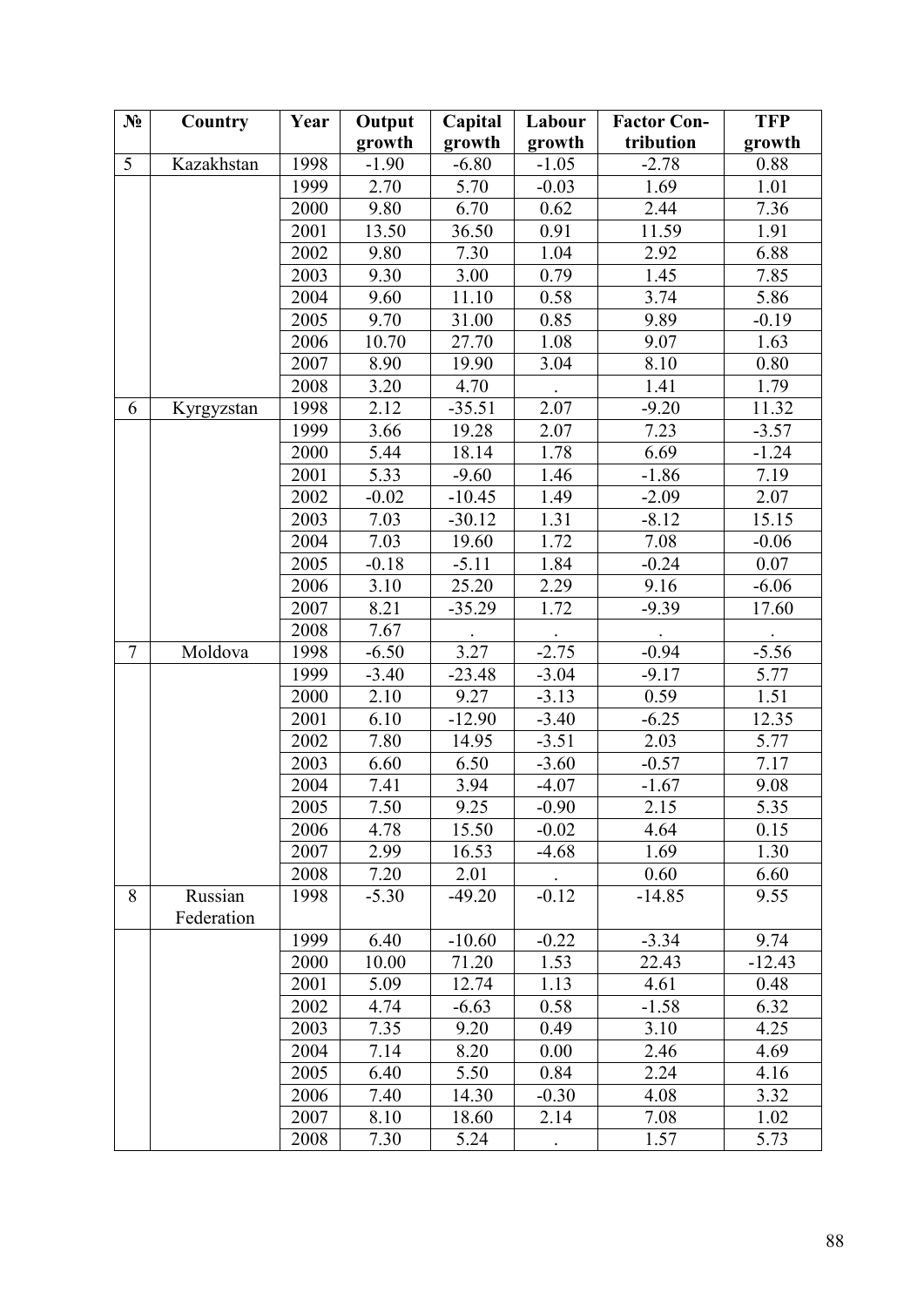| $N_2$ | Country       | Year | Output  | Capital  | Labour   | <b>Factor Con-</b> | <b>TFP</b> |
|-------|---------------|------|---------|----------|----------|--------------------|------------|
|       |               |      | growth  | growth   | growth   | tribution          | growth     |
| 9     | Tajikistan    | 1998 | 5.30    | $-21.48$ | 3.52     | $-3.98$            | 9.28       |
|       |               | 1999 | 3.70    | 12.54    | 3.14     | 5.96               | $-2.26$    |
|       |               | 2000 | 8.30    | $-32.36$ | 4.10     | $-6.84$            | 15.14      |
|       |               | 2001 | 10.20   | 35.20    | 6.32     | 14.98              | $-4.78$    |
|       |               | 2002 | 9.10    | 1.70     | 3.69     | 3.09               | 6.01       |
|       |               | 2003 | 10.20   | 19.00    | 4.89     | 9.13               | 1.07       |
|       |               | 2004 | 10.60   | $-7.20$  | 4.01     | 0.64               | 9.96       |
|       |               | 2005 | 6.70    | $-1.40$  | 3.92     | 2.33               | 4.37       |
|       |               | 2006 | 7.00    | 5.39     | 3.84     | 4.31               | 2.69       |
|       |               | 2007 | 7.80    | 2.64     | 9.63     | 7.53               | 0.27       |
|       |               | 2008 | 7.90    | 0.35     | 4.32     | 3.13               | 4.77       |
| 10    | Turkmenistan* | 1998 | 6.70    | 13.00    | 3.02     | 6.01               | 0.69       |
|       |               | 1999 | 16.46   | $-1.00$  | 3.36     | 2.05               | 14.40      |
|       |               | 2000 | 18.59   | 9.80     | 2.83     | 4.92               | 13.67      |
| 11    | Ukraine       | 1998 | $-1.90$ | $-1.38$  | 1.22     | 0.44               | $-2.34$    |
|       |               | 1999 | $-0.20$ | $-3.90$  | $-13.31$ | $-10.49$           | 10.29      |
|       |               | 2000 | 5.90    | 8.10     | 0.46     | 2.75               | 3.15       |
|       |               | 2001 | 9.20    | 19.46    | 0.64     | 6.28               | 2.92       |
|       |               | 2002 | 5.20    | $-5.50$  | $-0.07$  | $-1.70$            | 6.90       |
|       |               | 2003 | 9.40    | 7.90     | $-0.45$  | 2.06               | 7.34       |
|       |               | 2004 | 12.10   | 0.96     | 0.05     | 0.32               | 11.78      |
|       |               | 2005 | 2.70    | $-6.37$  | 1.01     | $-1.20$            | 3.90       |
|       |               | 2006 | 7.30    | 15.48    | $-0.45$  | 4.33               | 2.97       |
|       |               | 2007 | 7.90    | 22.48    | 0.72     | 7.25               | 0.65       |
|       |               | 2008 | 2.10    | 3.14     |          | 0.94               | 1.16       |
| 12    | Uzbekistan    | 1998 | 4.30    | 0.60     | 3.16     | 2.39               | 1.91       |
|       |               | 1999 | 4.30    | $-2.90$  | 3.29     | 1.43               | 2.87       |
|       |               | 2000 | 3.80    | $-3.10$  | 2.96     | 1.14               | 2.66       |
|       |               | 2001 | 4.20    | 0.00     | 3.14     | 2.20               | 2.00       |
|       |               | 2002 | 4.00    | $-0.40$  | 3.15     | 2.08               | 1.92       |
|       |               | 2003 | 4.20    | 0.50     | 2.97     | 2.23               | 1.97       |
|       |               | 2004 | 7.70    | 0.95     | 3.46     | 2.71               | 4.99       |
|       |               | 2005 | 7.00    | 3.00     | 3.44     | 3.31               | 3.69       |
|       |               | 2006 | 7.30    | 5.10     | 3.45     | 3.94               | 3.36       |
|       |               | 2007 | 9.50    | 18.90    | 4.27     | 8.66               | 0.84       |
|       |               | 2008 | 9.00    | 4.49     |          | 1.35               | 7.65       |

Source: Author's calculations using GDP, gross capital formation and labor force data from the World Bank World Development Indicators. Annual capital depreciation rate is assumed to equal 0.4.

\* No data for gross capital formation in Turkmenistan from 2001.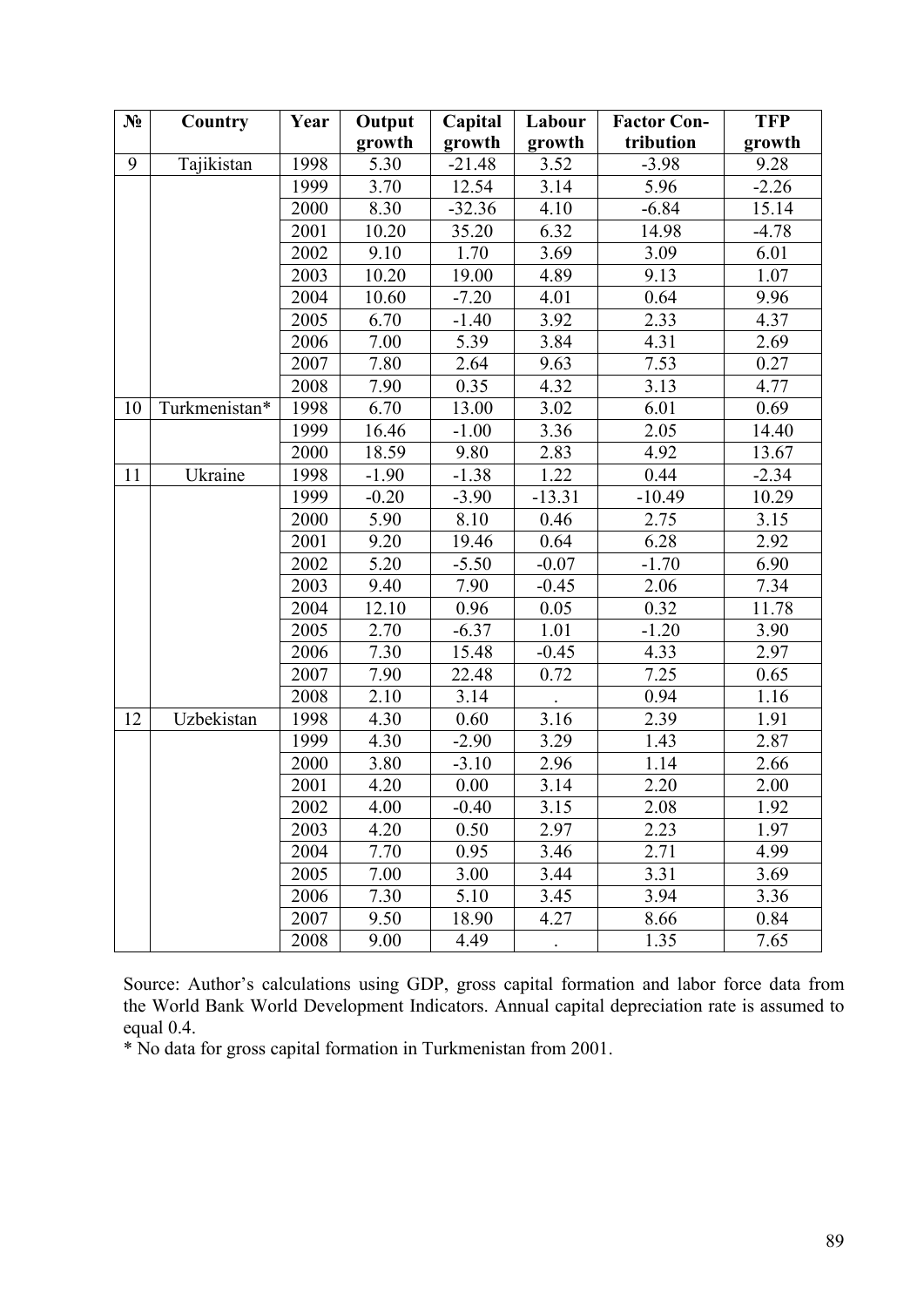## **Average growth rates of real GDP until and from the minimum point**

**\_\_\_\_\_\_\_\_\_\_\_\_\_\_\_\_\_\_\_\_\_\_\_\_\_\_\_\_\_\_\_\_\_\_\_\_\_\_\_\_\_\_\_\_\_\_\_\_\_\_\_\_\_\_\_\_\_\_\_\_\_\_\_\_\_\_\_\_\_\_\_\_\_\_\_\_\_** 

| $N_2$          | Country        | The year of    | The year of  | Average growth     | Average growth |
|----------------|----------------|----------------|--------------|--------------------|----------------|
|                |                | sharp output   | minimum real | rate till the min. | rate from the  |
|                |                | fall, start of | GDP, bottom  | point              | min. point     |
|                |                | the transition |              |                    |                |
| $\mathbf{1}$   | Armenia        | 1992           | 1993         | $-19.43$           | 8.49           |
| $\overline{2}$ | Azerbaijan     | 1993           | 1995         | $-20.40$           | 10.55          |
| $\overline{3}$ | <b>Belarus</b> | 1992           | 1995         | $-8.11$            | 6.68           |
| $\overline{4}$ | Georgia        | 1992           | 1994         | $-25.25$           | 6.76           |
| 5              | Kazakhstan     | 1993           | 1995         | $-7.93$            | 5.82           |
| 6              | Kyrgyzstan     | 1992           | 1995         | $-13.21$           | 3.24           |
| $\overline{7}$ | Moldova        | 1992           | 1999         | $-9.72$            | 6.49           |
| 8              | Russia         | 1992           | 1998         | $-6.44$            | 6.24           |
| 9              | Tajikistan     | 1992           | 1996         | $-18.52$           | 4.17           |
| 10             | Turkmenistan   | 1992           | 1997         | $-11.08$           | 10.71          |
| 11             | Ukraine        | 1991           | 1999         | $-8.72$            | 7.02           |
| 12             | Uzbekistan     | 1992           | 1995         | $-6.01$            | 3.61           |

Source: GDP per capita in constant 2005 US dollars and annual GDP growth based on constant 2000 US dollars from World Bank World Development Indicators database.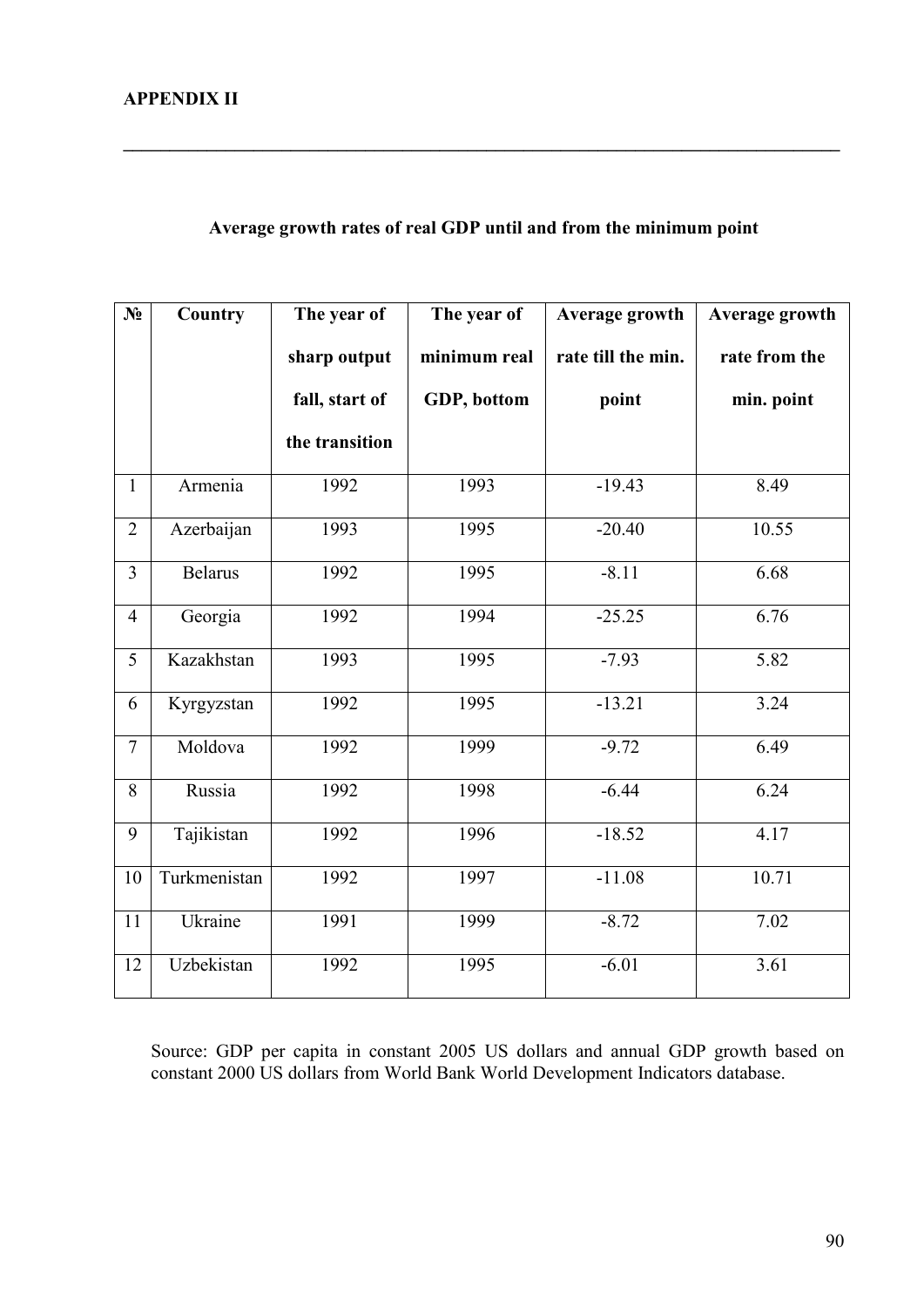#### **Stata output of the tests for autocorrelation and heteroskedasticity in panel-data**

**\_\_\_\_\_\_\_\_\_\_\_\_\_\_\_\_\_\_\_\_\_\_\_\_\_\_\_\_\_\_\_\_\_\_\_\_\_\_\_\_\_\_\_\_\_\_\_\_\_\_\_\_\_\_\_\_\_\_\_\_\_\_\_\_\_\_\_\_\_\_\_\_\_\_\_\_\_** 

 $F(1, 11) = 3.749$ <br>Prob > F = 0.0789  $\begin{bmatrix} 11 \end{bmatrix} = 3.749$ H0: no first-order autocorrelation Wooldridge test for autocorrelation in panel data . xtserial gdpppgrowth IC Prob > F =  $0.0935$ F(  $1,$   $11) =$   $3.372$ H0: no first-order autocorrelation Wooldridge test for autocorrelation in panel data . xtserial gdpppgrowth logconstant Prob > F =  $0.0745$ F(  $1,$   $11) =$   $3.881$ H0: no first-order autocorrelation Wooldridge test for autocorrelation in panel data . xtserial gdpppgrowth loginv Prob >  $F = 0.0958$  $F( 1, 11) = 3.317$ H0: no first-order autocorrelation Wooldridge test for autocorrelation in panel data . xtserial gdpppgrowth EBRD  $11$  = 4.573<br>Prob > F = 0.0558 F(  $1,$   $11) =$   $4.573$ H0: no first-order autocorrelation Wooldridge test for autocorrelation in panel data . xtserial gdpppgrowth loggdp  $Prob > chi2 = 0.0034$  $chi2(4) = 15.70$  Variables: loggdp\_t1 meaninv meanTPI logenergyproduce Ho: Constant variance Breusch-Pagan / Cook-Weisberg test for heteroskedasticity . estat hettest, rhs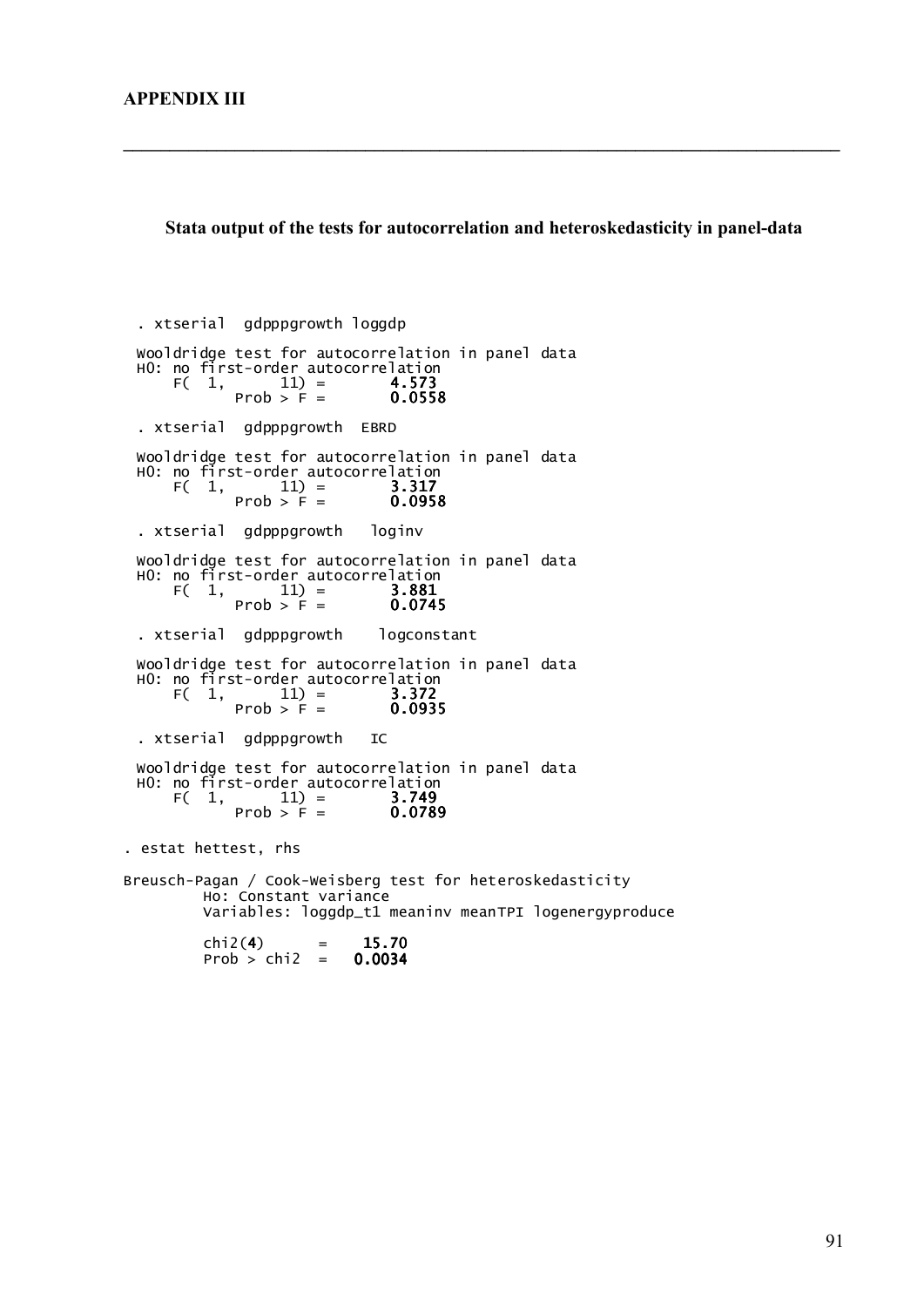| Country                   | <b>First principal</b> | <b>Second principal</b> |
|---------------------------|------------------------|-------------------------|
|                           | component (IC1)        | component (IC2)         |
| Armenia                   | 1.11                   | 1.44                    |
| Azerbaijan                | 3.24                   | 0.07                    |
| <b>Belarus</b>            | 1.07                   | 1.94                    |
| Georgia                   | 2.20                   | 0.56                    |
| Kazakhstan                | 2.54                   | $-0.04$                 |
| Kyrgyzstan                | 2.27                   | $-1.94$                 |
| Moldova                   | 1.09                   | $-0.31$                 |
| <b>Russian Federation</b> | 1.09                   | 1.91                    |
| Tajikistan                | 2.87                   | $-2.22$                 |
| Turkmenistan              | 3.43                   | $-1.07$                 |
| Ukraine                   | 1.40                   | 1.54                    |
| Uzbekistan                | 2.78                   | $-1.94$                 |
| Proportion of total       |                        |                         |
| variance explained        | 0.497                  | 0.177                   |

#### **Initial Conditions: individual country scores**

**\_\_\_\_\_\_\_\_\_\_\_\_\_\_\_\_\_\_\_\_\_\_\_\_\_\_\_\_\_\_\_\_\_\_\_\_\_\_\_\_\_\_\_\_\_\_\_\_\_\_\_\_\_\_\_\_\_\_\_\_\_\_\_\_\_\_\_\_\_\_\_\_\_\_\_\_\_** 

Country score calculated from the first principal component of a factor analysis over 11 indicators (GDP per capita in 1989; pre-transition growth rate; trade dependence on CMEA; degree of over industrialization; urbanization rate; natural resources dummy; years spent under central planning; distance to EU; dummy for pre-transition existence as a sovereign state; repressed inflation; black market premium). The country score is calculated by multiplying each variable with a factor loading.

*Source*: Falcetti et al. 2002.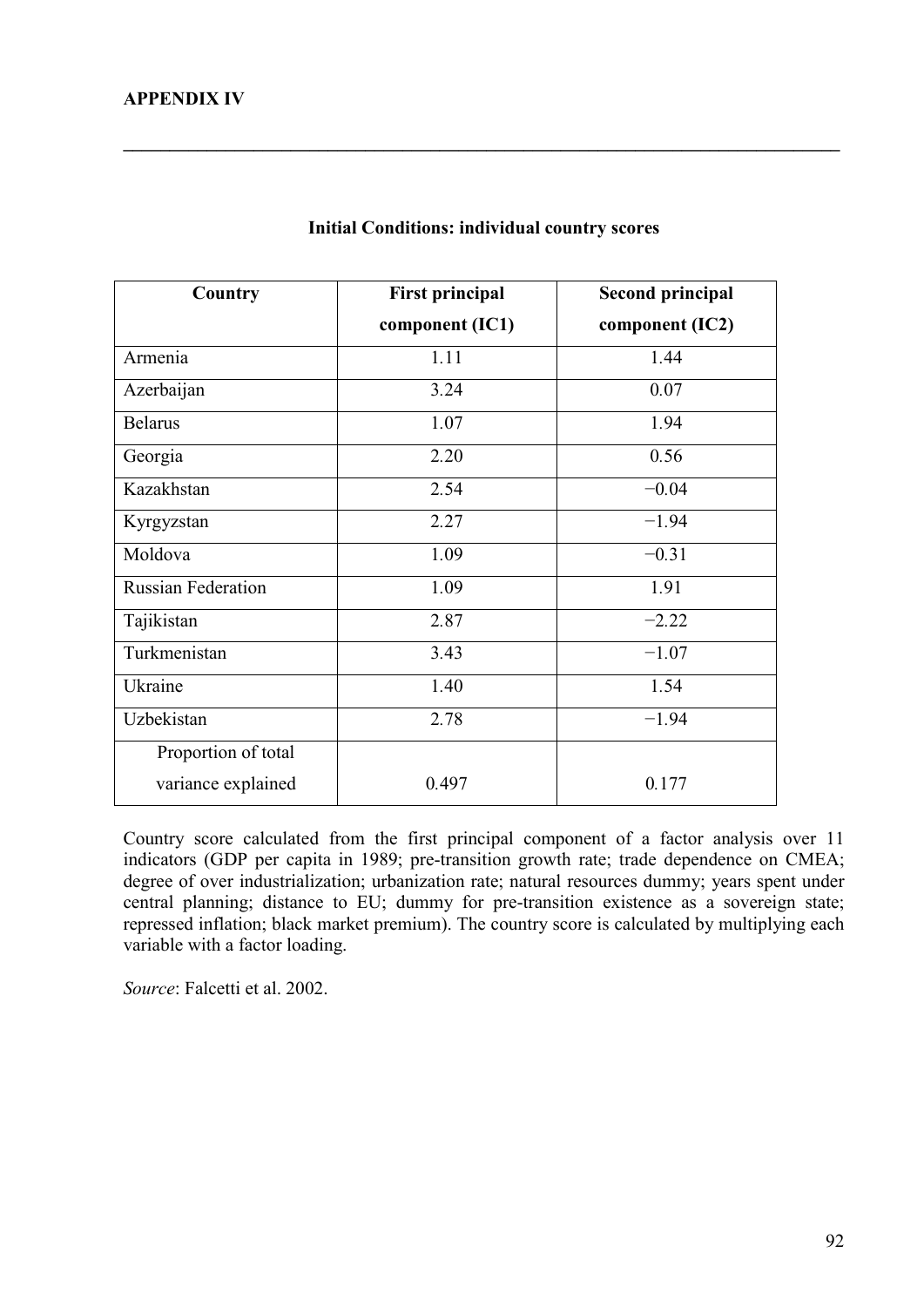| Country                   | 1996    | 1998    | 2000    | 2002    | 2003    | 2004    | 2005    | 2006    | 2007    | 2008    |
|---------------------------|---------|---------|---------|---------|---------|---------|---------|---------|---------|---------|
| Armenia                   | $-0.61$ | $-0.58$ | $-0.64$ | $-0.48$ | $-0.37$ | $-0.41$ | $-0.31$ | $-0.35$ | $-0.33$ | $-0.22$ |
| Azerbaijan                | $-0.95$ | $-0.92$ | $-0.93$ | $-0.91$ | $-0.88$ | $-0.93$ | $-0.85$ | $-0.82$ | $-0.81$ | $-0.74$ |
| <b>Belarus</b>            | $-1.08$ | $-0.82$ | $-0.97$ | $-1.06$ | $-1.03$ | $-1.08$ | $-1.04$ | $-1.08$ | $-1.04$ | $-0.88$ |
| Georgia                   | $-0.83$ | $-0.92$ | $-0.81$ | $-1$    | $-0.94$ | $-0.6$  | $-0.5$  | $-0.39$ | $-0.25$ | $-0.18$ |
| Kazakhstan                | $-0.73$ | $-0.61$ | $-0.67$ | $-0.8$  | $-0.72$ | $-0.77$ | $-0.6$  | $-0.59$ | $-0.57$ | $-0.51$ |
| Kyrgyzstan                | $-0.45$ | $-0.47$ | $-0.66$ | $-0.74$ | $-0.78$ | $-0.81$ | $-0.93$ | $-0.93$ | $-0.85$ | $-0.79$ |
| Moldova                   | $-0.15$ | $-0.16$ | $-0.43$ | $-0.57$ | $-0.63$ | $-0.69$ | $-0.63$ | $-0.58$ | $-0.5$  | $-0.45$ |
| <b>Russian Federation</b> | $-0.64$ | $-0.67$ | $-0.77$ | $-0.58$ | $-0.6$  | $-0.61$ | $-0.65$ | $-0.74$ | $-0.74$ | $-0.73$ |
| Tajikistan                | $-1.7$  | $-1.65$ | $-1.36$ | $-1.23$ | $-1.13$ | $-1.17$ | $-1.09$ | $-1.09$ | $-1.02$ | $-1$    |
| Turkmenistan              | $-1.41$ | $-1.19$ | $-1.17$ | $-1.34$ | $-1.31$ | $-1.46$ | $-1.41$ | $-1.4$  | $-1.32$ | $-1.28$ |
| Ukraine                   | $-0.5$  | $-0.69$ | $-0.7$  | $-0.66$ | $-0.66$ | $-0.62$ | $-0.43$ | $-0.41$ | $-0.4$  | $-0.39$ |
| Uzbekistan                | $-1.06$ | $-1.15$ | $-1.27$ | $-1.32$ | $-1.33$ | $-1.4$  | $-1.5$  | $-1.41$ | $-1.24$ | $-1.19$ |
| Average                   | $-0.84$ | $-0.82$ | $-0.86$ | $-0.89$ | $-0.86$ | $-0.88$ | $-0.83$ | $-0.82$ | $-0.76$ | $-0.70$ |
|                           |         |         |         |         |         |         |         |         |         |         |

# **Aggregate Governance Indicators 1996-2008**

**\_\_\_\_\_\_\_\_\_\_\_\_\_\_\_\_\_\_\_\_\_\_\_\_\_\_\_\_\_\_\_\_\_\_\_\_\_\_\_\_\_\_\_\_\_\_\_\_\_\_\_\_\_\_\_\_\_\_\_\_\_\_\_\_\_\_\_\_\_\_\_\_\_\_\_\_\_** 

*Source*: Kaufmann et al. 2009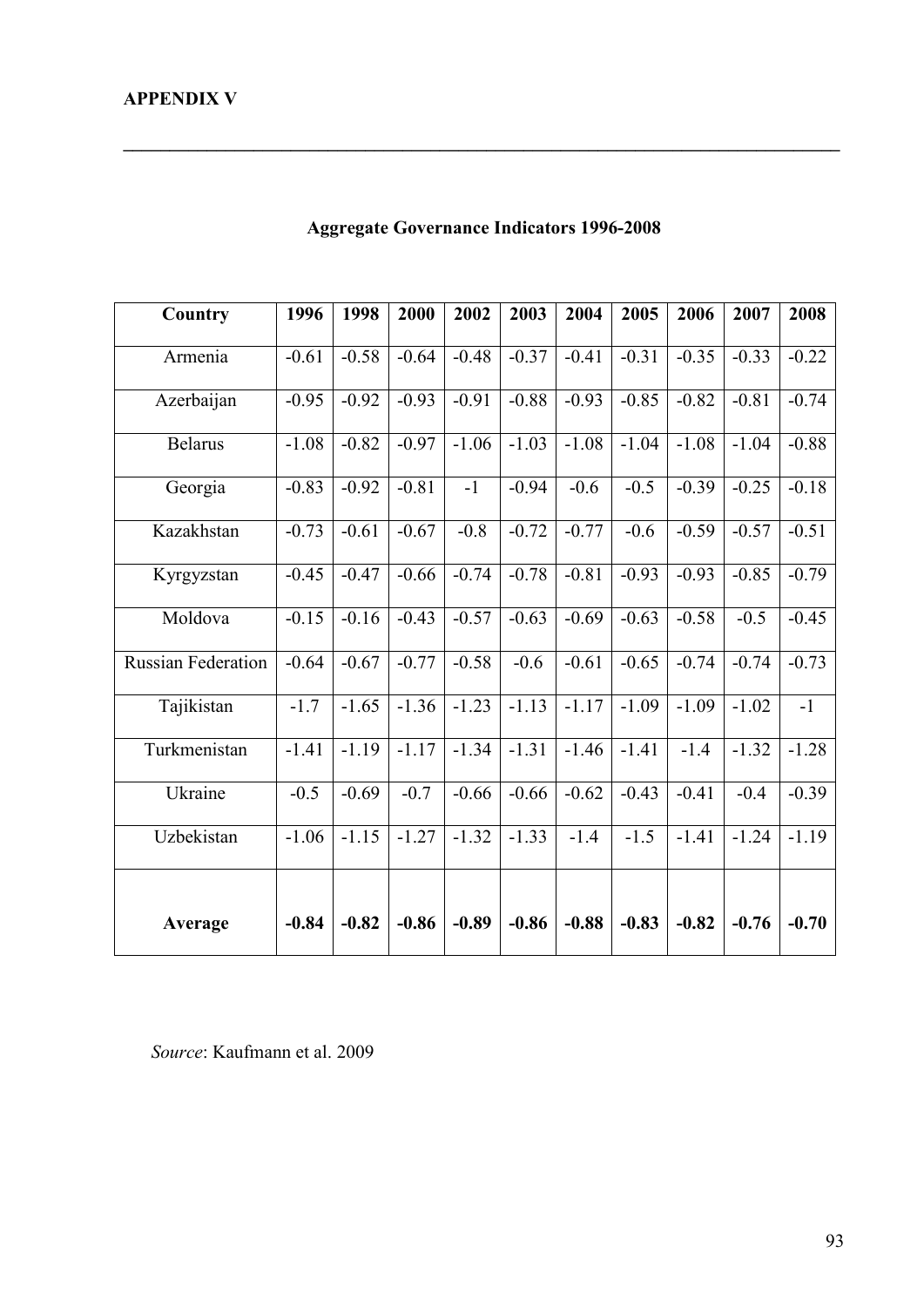# **Stata Output of Regression Estimations**

**\_\_\_\_\_\_\_\_\_\_\_\_\_\_\_\_\_\_\_\_\_\_\_\_\_\_\_\_\_\_\_\_\_\_\_\_\_\_\_\_\_\_\_\_\_\_\_\_\_\_\_\_\_\_\_\_\_\_\_\_\_\_\_\_\_\_\_\_\_\_\_\_\_\_\_\_\_** 

# **Results of cross-section absolute convergence**

. reg meanloggdp\_9196 loggdp1991, r

| Linear regression                                        |                       |                      |                 |                | Number of $obs =$<br>F(1,<br>$10) =$<br>Prob > F<br>$=$<br>R-squared<br>$=$<br>Root MSE<br>$=$ | 12<br>0.09<br>0.7644<br>0.0079<br>.04741                             |
|----------------------------------------------------------|-----------------------|----------------------|-----------------|----------------|------------------------------------------------------------------------------------------------|----------------------------------------------------------------------|
| meanloggdp $\sim$ 6                                      | Coef.                 | Robust<br>Std. Err.  | t               | P> t           | [95% Conf. Interval]                                                                           |                                                                      |
| log qdp1991<br>$\_cons$                                  | .0074453<br>-.1646655 | .0241756<br>.2074213 | 0.31<br>$-0.79$ | 0.764<br>0.446 | - 0464212<br>-.626829                                                                          | .0613118<br>.2974979                                                 |
| reg meanloggdp_9600 loggdp1996, r                        |                       |                      |                 |                |                                                                                                |                                                                      |
| Linear regression                                        |                       |                      |                 |                | Number of $obs =$<br>F(1,<br>$10) =$<br>Prob > F<br>R-squared<br>Root MSE                      | 12<br>0.15<br><b>0.7111</b><br>$=$<br>0.0088<br>$=$<br>.01945<br>$=$ |
| $meanlogqdp \sim 0$                                      | Coef.                 | Robust<br>Std. Err.  | t               | P> t           | [95% Conf. Interval]                                                                           |                                                                      |
| loggdp1996<br>_cons                                      | .0027865<br>.0112174  | .0073114<br>.0564171 | 0.38<br>0.20    | 0.711<br>0.846 | -.0135043<br>$-.1144876$                                                                       | .0190773<br>.1369225                                                 |
| Linear regression                                        |                       |                      |                 |                | Number of $obs =$<br>$10) =$<br>F( 1,<br>Prob > F<br>R-squared<br>Root MSE                     | 12<br>0.09<br>0.7672<br>$=$<br>0.0053<br>$=$<br>.02554<br>$=$        |
| meanloggdp~4                                             | Coef.                 | Robust<br>Std. Err.  | t               | P> t           | [95% Conf. Interval]                                                                           |                                                                      |
| loggdp2000<br>$\_cons$                                   | .0027639<br>.0450202  | .009086<br>.0745825  | 0.30<br>0.60    | 0.767<br>0.560 | -.0174809<br>-.1211599                                                                         | .0230087<br>.2112004                                                 |
|                                                          |                       |                      |                 |                |                                                                                                |                                                                      |
| . reg meanloggdp_0408 loggdp2004, r<br>Linear regression |                       |                      |                 |                | Number of $obs =$<br>F(1,<br>$10) =$<br>Prob > F<br>R-squared<br>Root MSE                      | 12<br>0.99<br>0.3431<br>$=$<br>0.0302<br>$=$<br>.0353<br>$=$         |
| $mean$ loqqdp~8                                          | Coef.                 | Robust<br>Std. Err.  | t               | P> t           | [95% Conf. Interval]                                                                           |                                                                      |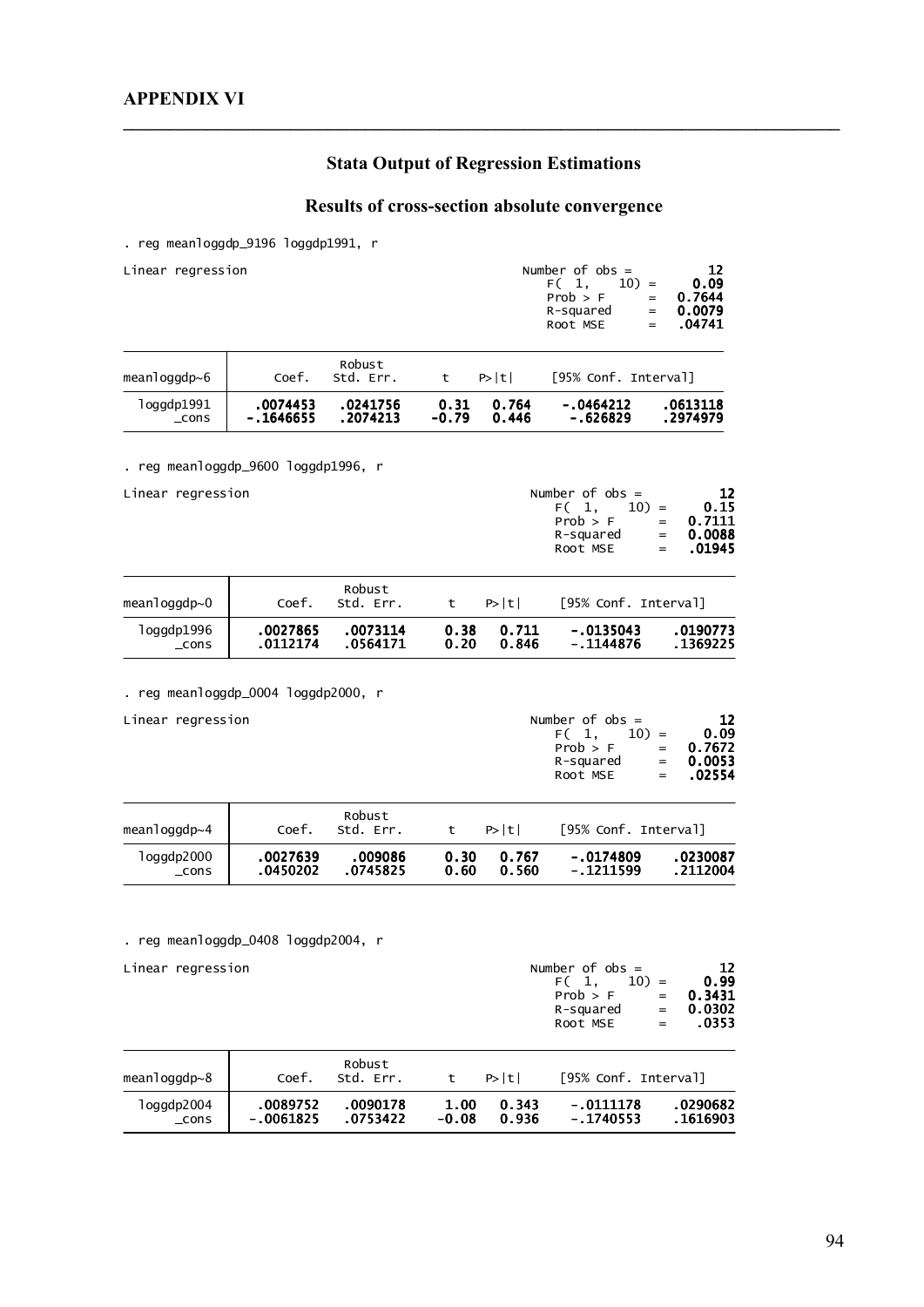### **Results of cross-section conditional convergence**

. reg meanloggdp\_9196 loggdp1991 meanloginv\_9196 meanlogconstant\_9196, r

| Linear regression                                            |                                               |                                              |                                  | Number of $obs =$<br>F <sub>(3</sub> .<br>Prob > F<br>R-squared<br>Root MSE | $8) =$<br>$=$<br>$=$<br>$=$                          | 12<br>1.38<br>0.3165<br>0.2590<br>.04581 |                                             |
|--------------------------------------------------------------|-----------------------------------------------|----------------------------------------------|----------------------------------|-----------------------------------------------------------------------------|------------------------------------------------------|------------------------------------------|---------------------------------------------|
| meanloggdp $\sim$ 6                                          | Coef.                                         | Robust<br>Std. Err.                          | t                                | P>  t                                                                       | [95% Conf. Interval]                                 |                                          |                                             |
| loggdp1991<br>meanloginv~6<br>$mean$ loqcon $\sim$ 6<br>cons | -.004872<br>.0516836<br>.0180735<br>-.2605373 | .0223638<br>.0273647<br>.0397847<br>.1720121 | $-0.22$<br>1.89<br>0.45<br>-1.51 | 0.833<br>0.096<br>0.662<br>0.168                                            | $-.0564431$<br>$-.0114194$<br>-.0736701<br>-.6571979 |                                          | .046699<br>.1147866<br>.1098171<br>.1361233 |

. reg meanloggdp\_9600 loggdp1996 meanloginv\_9600 meanlogconstant\_9600, r

| Linear regression | Number of $obs =$ | <b>12</b>  |
|-------------------|-------------------|------------|
|                   | $F(3, 8) =$       | 1.65       |
|                   | Prob > F          | $= 0.2546$ |
|                   | R-squared         | $= 0.3584$ |
|                   | Root MSE          | $= 0.0175$ |
|                   |                   |            |

| $meanlogqdp \sim 0$ | Coef.       | Robust<br>Std. Err. |         | P>  t | [95% Conf. Interval] |          |
|---------------------|-------------|---------------------|---------|-------|----------------------|----------|
| loggdp1996          | .0086317    | .009176             | 0.94    | 0.374 | $-.0125281$          | .0297915 |
| meanloginv~0        | .0120204    | .0127169            | 0.95    | 0.372 | $-.0173048$          | .0413455 |
| meanlogcon~0        | .0587145    | .0321103            | 1.83    | 0.105 | $-.0153319$          | .132761  |
| cons                | $-.2292759$ | .1357383            | $-1.69$ | 0.130 | $-.542289$           | .0837372 |

. reg meanloggdp\_0004 loggdp2000 meanloginv\_0004 meanlogconstant\_0004, r

| Linear regression                                             |                                                 |                                              |                                 | Number of $obs =$<br>F(3)<br>Prob > F<br>R-squared<br>Root MSE | $8) =$<br>$=$<br>$=$<br>$=$                          | 12<br>0.34<br>0.7970<br>0.0828<br>.02742 |                                              |
|---------------------------------------------------------------|-------------------------------------------------|----------------------------------------------|---------------------------------|----------------------------------------------------------------|------------------------------------------------------|------------------------------------------|----------------------------------------------|
| meanloggdp $\sim$ 4                                           | Coef.                                           | Robust<br>Std. Err.                          | t                               | P> t                                                           | [95% Conf. Interval]                                 |                                          |                                              |
| loggdp2000<br>meanlogin $v$ ~4<br>meanlogcon $\sim$ 4<br>cons | $-.0010714$<br>.0238703<br>.0000912<br>.0023509 | .0100991<br>.0268443<br>.0436955<br>.1333918 | $-0.11$<br>0.89<br>0.00<br>0.02 | 0.918<br>0.400<br>0.998<br>0.986                               | $-.02436$<br>$-.0380329$<br>$-.1006709$<br>-.3052511 |                                          | .0222172<br>.0857735<br>.1008533<br>.3099528 |

. reg meanloggdp\_0408 loggdp2004 meanloginv\_0408 meanlogconstant\_0408, r

| Linear regression                                         |                                                  |                                              |                                    |                                  | Number of $obs =$<br>F(3)<br>Prob > F<br>R-squared<br>Root MSE | $8) =$<br>$=$<br>$=$<br>$=$ | 12<br>2.36<br>0.1475<br>0.5401<br>.02718      |
|-----------------------------------------------------------|--------------------------------------------------|----------------------------------------------|------------------------------------|----------------------------------|----------------------------------------------------------------|-----------------------------|-----------------------------------------------|
| meanloggdp $\sim$ 8                                       | Coef.                                            | Robust<br>Std. Err.                          | t                                  | P>  t                            | [95% Conf. Interval]                                           |                             |                                               |
| loggdp2004<br>meanloginv~8<br>meanlogcon $\sim$ 8<br>cons | -.0007162<br>.1313015<br>.1367584<br>$-.7263005$ | .0133605<br>.0649586<br>.0813881<br>.3940448 | $-0.05$<br>2.02<br>1.68<br>$-1.84$ | 0.959<br>0.078<br>0.131<br>0.103 | $-.0315256$<br>$-.0184933$<br>$-.050923$<br>$-1.634969$        |                             | .0300933<br>. 2810963<br>.3244398<br>.1823683 |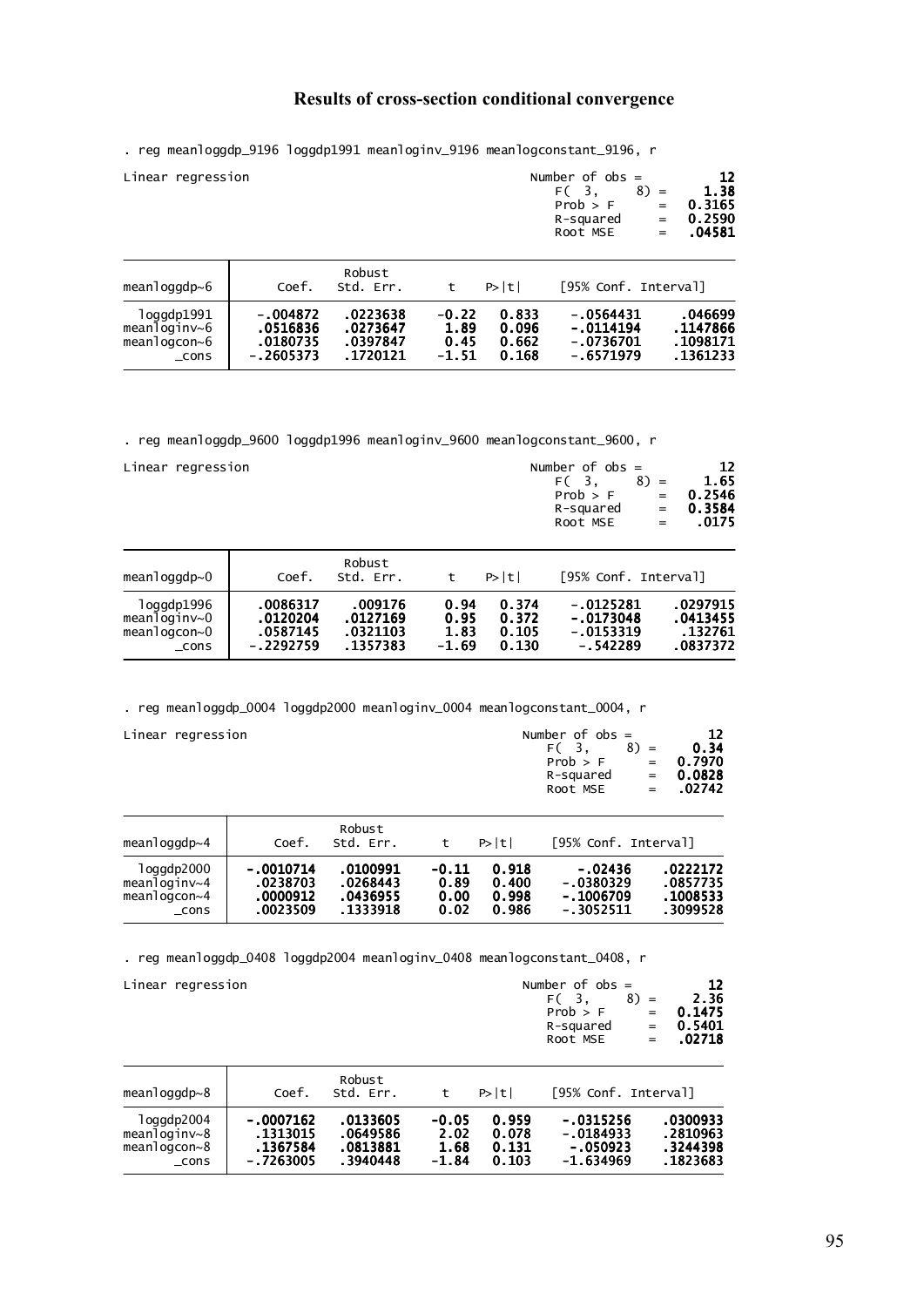### **Results of cross-section augmented conditional convergence (1991-1996)**

. reg meanloggdp\_9196 loggdp1991 meanloginv\_9196 IC War, r

|              | Linear regression |                     |      | Number of $obs =$<br>F (4.<br>Prob > F<br>R-squared<br>Root MSE | $7) =$<br>$=$<br>$=$<br>$=$ $-$ | 12<br>1.59<br>0.2765<br>0.4300<br>.04295 |
|--------------|-------------------|---------------------|------|-----------------------------------------------------------------|---------------------------------|------------------------------------------|
| meanloggdp~6 | Coef.             | Robust<br>Std. Err. | P> t | [95% Conf. Interval]                                            |                                 |                                          |

| loggdp1991   | $-0134855$  | .0248595 | $-0.54$ | 0.604 | $-.0722688$ | .0452979 |
|--------------|-------------|----------|---------|-------|-------------|----------|
| meanloqinv~6 | .0464358    | .0368862 | 1.26    | 0.248 | $-0407863$  | .1336579 |
| IC           | $-.019294$  | .0176573 | $-1.09$ | 0.311 | - 0610469   | .022459  |
| War          | $-.0223554$ | .0366301 | -0.61   | 0.561 | - 1089717   | .064261  |
| $\_cons$     | - 0817134   | .2227282 | $-0.37$ | 0.725 | -.608382    | .4449552 |

. reg meanloggdp\_9196 loggdp1991 meanloginv\_9196 meanTPI\_9196, r

| Linear regression |  |
|-------------------|--|
|-------------------|--|

| Number of $obs =$ | 12           |
|-------------------|--------------|
|                   | 2.16         |
| Prob > F          | $= 0.1701$   |
| R-squared         | $= 0.4739$   |
| Root MSE          | .0386<br>$=$ |
|                   | $F(3, 8) =$  |

| mean1oggdp~6 | Coef.       | Robust<br>Std. Err. |         | P> t  | [95% Conf. Interval] |          |
|--------------|-------------|---------------------|---------|-------|----------------------|----------|
| loggdp1991   | -.0060486   | .0174691            | $-0.35$ | 0.738 | $-.0463324$          | .0342351 |
| meanloginv~6 | .070256     | .032825             | 2.14    | 0.065 | $-.0054385$          | .1459505 |
| meanTPI 9196 | .0759572    | .0311734            | 2.44    | 0.041 | .0040712             | .1478432 |
| cons         | $-.3932457$ | .1908667            | $-2.06$ | 0.073 | $-8333851$           | .0468937 |

. reg meanloggdp\_9196 loggdp1991 meanloginv\_9196 meanTPI\_9196 IC, r

| Linear regression | Number of $obs =$ |             |  |  |  |
|-------------------|-------------------|-------------|--|--|--|
|                   | $7) =$<br>F (4.   | 1.47        |  |  |  |
|                   | Prob > F          | $= 0.3083$  |  |  |  |
|                   | R-squared         | $= 0.5005$  |  |  |  |
|                   | Root MSE          | $= 0.04021$ |  |  |  |
|                   |                   |             |  |  |  |

| meanloggdp~6 | Coef.       | Robust<br>std. Err. | t       | P>  t | [95% Conf. Interval] |          |
|--------------|-------------|---------------------|---------|-------|----------------------|----------|
| log qdp1991  | $-0114282$  | .0223228            | $-0.51$ | 0.624 | $-.0642133$          | .0413569 |
| meanloginv~6 | .0717117    | .0365402            | 1.96    | 0.090 | $-0146921$           | .1581156 |
| meanTPI 9196 | .0589985    | .0348533            | 1.69    | 0.134 | $-.0234165$          | .1414135 |
| IC           | $-.0109991$ | .0176033            | $-0.62$ | 0.552 | $-.0526243$          | .0306261 |
| cons         | $-.3006892$ | .2596521            | $-1.16$ | 0.285 | $-.914669$           | .3132905 |

. reg meanloggdp\_9196 loggdp1991 meanloginv\_9196 IC meanfreedom\_9196, r

Linear regression Number of observation of  $N$ 

| Linear regression | Number of $obs =$ | 12          |
|-------------------|-------------------|-------------|
|                   | $F(4, 7) =$       | 1.50        |
|                   | Prob > F          | $= 0.3004$  |
|                   | R-sauared         | $= 0.4227$  |
|                   | Root MSE          | $= 0.04322$ |
|                   |                   |             |

| meanloggdp $\sim$ 6 | Coef.       | Robust<br>Std. Err. | t       | P>  t | [95% Conf. Interval] |          |
|---------------------|-------------|---------------------|---------|-------|----------------------|----------|
| loggdp1991          | $-.0173037$ | .0218407            | $-0.79$ | 0.454 | $-.0689488$          | .0343414 |
| meanloginv $\sim$ 6 | .0703986    | .0363928            | 1.93    | 0.094 | $-.0156568$          | . 156454 |
| IC                  | $-.0128346$ | .0191853            | $-0.67$ | 0.525 | $-.0582007$          | .0325315 |
| meanfre~9196        | $-.0106303$ | .0171068            | $-0.62$ | 0.554 | $-.0510815$          | .0298209 |
| $\_cons$            | - 0907924   | .1763335            | $-0.51$ | 0.622 | $-15077548$          | .3261701 |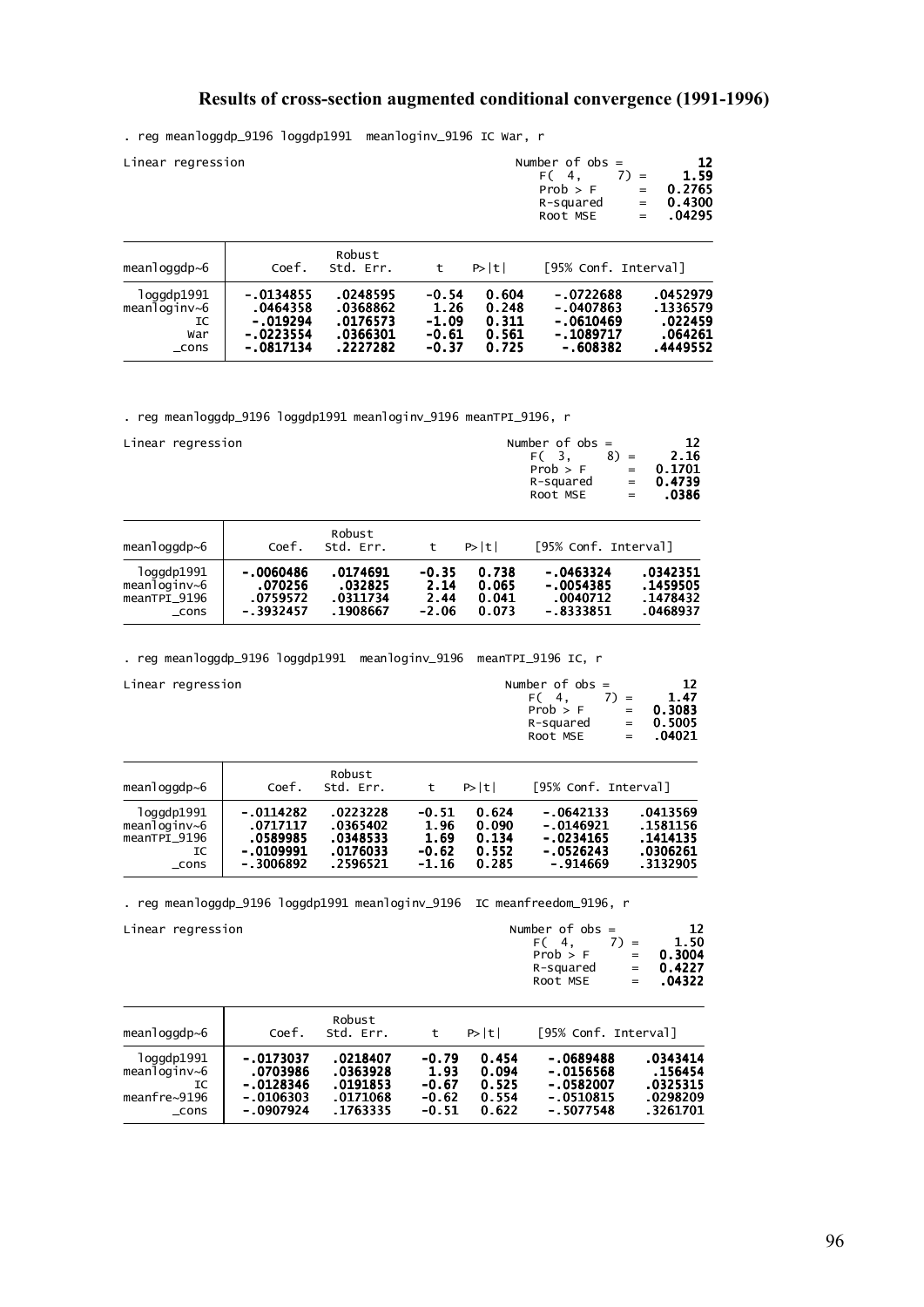### **Results of cross-section augmented conditional convergence (1996-2000)**

. reg meanloggdp\_9600 loggdp1996 meanloginv\_9600 IC meanTPI\_9196, r

| Linear regression | Number of $obs =$<br>F <sub>(4</sub> .<br>$7) =$<br>Prob > F<br>$=$<br>R-squared<br>$=$<br>Root MSE<br>$=$ | 12<br>1.05<br>0.4475<br>0.2773<br>.01985 |
|-------------------|------------------------------------------------------------------------------------------------------------|------------------------------------------|
| Robust            |                                                                                                            |                                          |

| meanloggdp $\sim 0$ | Coef.       | 11 UU UJ L<br>Std. Err. |         | P>  t | [95% Conf. Interval] |          |
|---------------------|-------------|-------------------------|---------|-------|----------------------|----------|
| 1oqqdp1996          | .0086209    | .0098781                | 0.87    | 0.412 | $-.0147371$          | .0319789 |
| meanloginv~0        | .0046416    | .0158774                | 0.29    | 0.779 | $-.0329025$          | .0421856 |
| IC                  | .0031724    | .0102618                | 0.31    | 0.766 | $-.0210929$          | .0274378 |
| meanTPI 9196        | $-.0235873$ | .025585                 | $-0.92$ | 0.387 | $-0840863$           | .0369118 |
| cons                | $-.0140916$ | .0850421                | $-0.17$ | 0.873 | - 2151842            | . 187001 |

. reg meanloggdp\_9600 loggdp1996 meanloginv\_9600 War meanTPI\_9196, r

| Linear regression                                                |                                                              |                                                        |                                            |                                           | Number of $obs =$<br>F(4.<br>Prob > F<br>R-squared<br>Root MSE     | 7)<br>$=$<br>$=$<br>$=$<br>$=$ | 12<br>2.24<br>0.1651<br>0.5227<br>.01613                 |
|------------------------------------------------------------------|--------------------------------------------------------------|--------------------------------------------------------|--------------------------------------------|-------------------------------------------|--------------------------------------------------------------------|--------------------------------|----------------------------------------------------------|
| meanloggdp $\sim 0$                                              | Coef.                                                        | Robust<br>Std. Err.                                    | t                                          | P>  t                                     | [95% Conf. Interval]                                               |                                |                                                          |
| 1oggdp1996<br>meanloginv $\sim 0$<br>War<br>meanTPI 9196<br>cons | .0126322<br>.0243311<br>.0242682<br>$-.0063834$<br>-.1361268 | .0105656<br>.011848<br>.0093976<br>.0216711<br>.070446 | 1.20<br>2.05<br>2.58<br>$-0.29$<br>$-1.93$ | 0.271<br>0.079<br>0.036<br>0.777<br>0.095 | $-.0123515$<br>$-.0036851$<br>.0020465<br>$-.0576275$<br>-.3027052 |                                | .0376159<br>.0523473<br>.0464899<br>.0448607<br>.0304516 |

. reg meanloggdp\_9600 loggdp1996 meanloginv\_9600 corruption, r

|  | Linear regression |  |
|--|-------------------|--|
|--|-------------------|--|

| Linear regression | Number of $obs =$ | 12          |
|-------------------|-------------------|-------------|
|                   | $F(3, 8) =$       | 1.82        |
|                   | Prob > F          | $= 0.2210$  |
|                   | R-squared         | $= 0.3691$  |
|                   | Root MSE          | $= 0.01735$ |
|                   |                   |             |

| meanloggdp $\sim$ 0 | Coef.       | Robust<br>Std. Err. |         | P >  t | [95% Conf. Interval] |          |
|---------------------|-------------|---------------------|---------|--------|----------------------|----------|
| 1oggdp1996          | .0054801    | .0067753            | 0.81    | 0.442  | $-0101439$           | .021104  |
| meanloginv~0        | .006138     | .0167487            | 0.37    | 0.724  | $-0324845$           | .0447605 |
| corruption          | $-.0285263$ | .0142253            | $-2.01$ | 0.080  | $-0613299$           | .0042773 |
| cons                | $-0559183$  | .0711823            | $-0.79$ | 0.455  | $-.220065$           | .1082284 |

#### **Results of cross-section augmented conditional convergence (2000-2008)**

| . reg meanloggdp_0004 loggdp2000                                   |                                                                |                                                         | meanloginv_0004                            |                                           | meanTPI 9600                                                          |                             | meanwGI 0004. r                                          |
|--------------------------------------------------------------------|----------------------------------------------------------------|---------------------------------------------------------|--------------------------------------------|-------------------------------------------|-----------------------------------------------------------------------|-----------------------------|----------------------------------------------------------|
| Linear regression                                                  |                                                                |                                                         |                                            |                                           | Number of $obs =$<br>F(4,<br>Prob > F<br>R-squared<br>Root MSE        | $7) =$<br>$=$<br>$=$<br>$=$ | 12<br>1.65<br>0.2633<br>0.4520<br>.02266                 |
| meanloggdp $\sim$ 4                                                | Coef.                                                          | Robust<br>Std. Err.                                     | t                                          | $P>$  t                                   | [95% Conf. Interval]                                                  |                             |                                                          |
| loggdp2000<br>meanloginv~4<br>meanTPI 9600<br>meanwGI 0004<br>cons | $-.0087547$<br>.0196003<br>$-.0514313$<br>.0757325<br>.2674021 | .0112624<br>.0168305<br>.029576<br>.0355896<br>.1372286 | $-0.78$<br>1.16<br>$-1.74$<br>2.13<br>1.95 | 0.462<br>0.282<br>0.126<br>0.071<br>0.092 | $-0353861$<br>$-.0201976$<br>$-1213675$<br>$-.0084237$<br>$-.0570921$ |                             | .0178767<br>.0593982<br>.0185049<br>.1598886<br>.5918963 |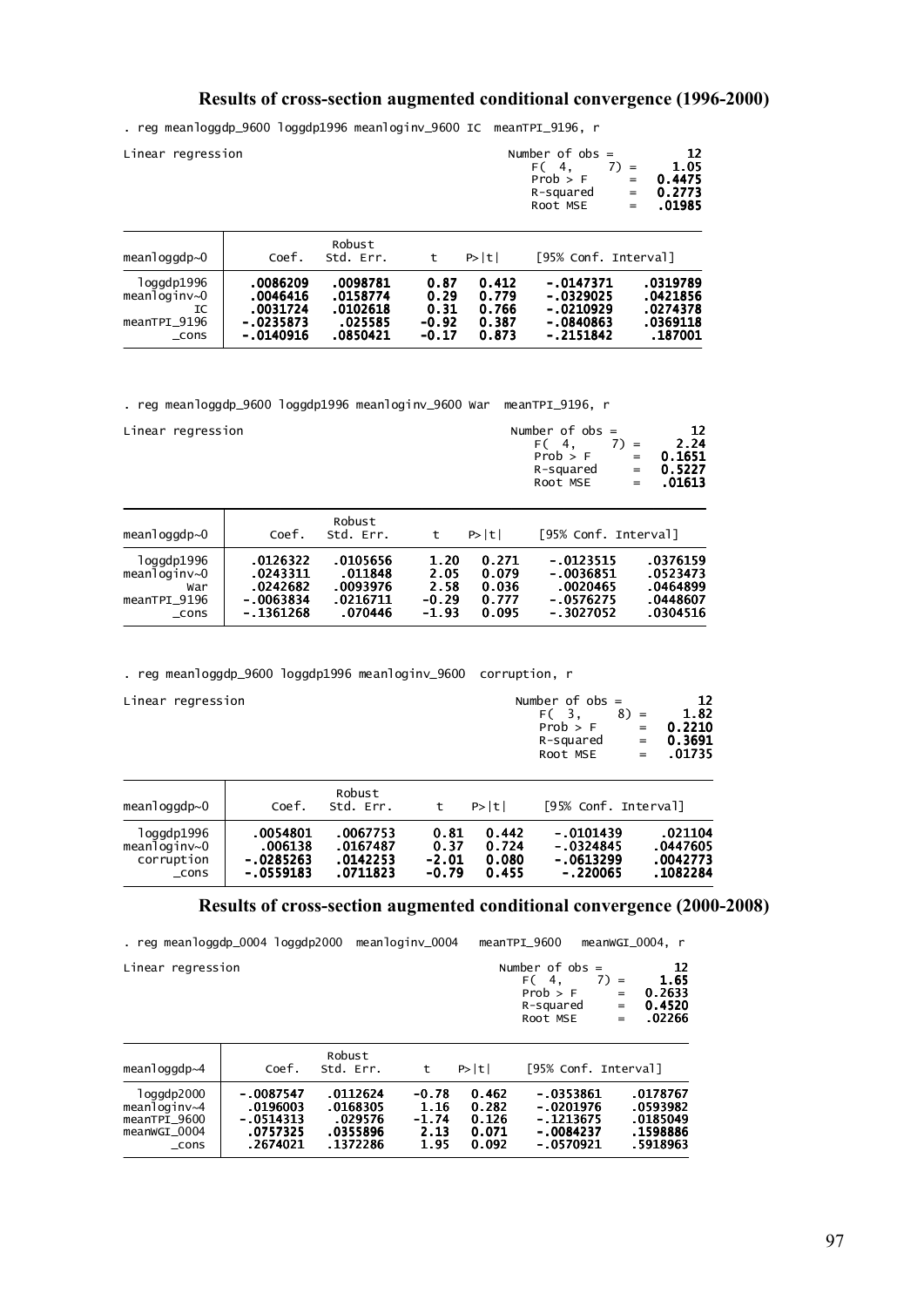. reg meanloggdp\_0408 loggdp2004 meanloginv\_0408 meanTPI\_0004 meanTPI\_0408, r

| Linear regression                                                         |                                                                 |                                                         |                                               |                                           | Number of $obs =$<br>F(4.<br>Prob > F<br>R-squared<br>Root MSE    | 12<br>1.70<br>$7) =$<br>0.2523<br>$=$<br>0.4111<br>$=$<br>.03288<br>$=$ |
|---------------------------------------------------------------------------|-----------------------------------------------------------------|---------------------------------------------------------|-----------------------------------------------|-------------------------------------------|-------------------------------------------------------------------|-------------------------------------------------------------------------|
| meanlogg $\sim$ 408                                                       | Coef.                                                           | Robust<br>Std. Err.                                     | t                                             | P> t                                      | [95% Conf. Interval]                                              |                                                                         |
| 1oggdp2004<br>meanlogi $\sim$ 408<br>meanTPI 0004<br>meanTPI 0408<br>cons | $-.0037721$<br>.1000402<br>.0009621<br>$-.0140588$<br>-.1855058 | .0149563<br>.0592711<br>.149225<br>.1380679<br>.1617474 | $-0.25$<br>1.69<br>0.01<br>$-0.10$<br>$-1.15$ | 0.808<br>0.135<br>0.995<br>0.922<br>0.289 | $-.039138$<br>$-.0401136$<br>$-.351899$<br>-.3405376<br>- 5679775 | .0315939<br>.240194<br>.3538232<br>.31242<br>.196966                    |

. reg meanloggdp\_0408 loggdp2004 meanloginv\_0408 meanTPI\_0004 politstab, r

| Linear regression | 12<br>Number of $obs =$                                                                    |
|-------------------|--------------------------------------------------------------------------------------------|
|                   | 7.02<br>$7) =$<br>F(4)<br>0.0135<br>Prob > F<br>$=$<br>R-squared<br>0.8004<br>$=$ $\qquad$ |
|                   | $= 0.01914$<br>Root MSE                                                                    |
| _ _ _             |                                                                                            |

| $mean$ logg $\sim$ 408 | Coef.       | Robust<br>Std. Err. |         | P>  t | [95% Conf. Interval] |             |
|------------------------|-------------|---------------------|---------|-------|----------------------|-------------|
| log qdp2004            | .0158863    | .005152             | 3.08    | 0.018 | .0037037             | .0280688    |
| meanlogi~408           | .1533431    | .0416279            | 3.68    | 0.008 | .0549088             | .2517775    |
| meanTPI_0004           | $-.0159562$ | .0072448            | $-2.20$ | 0.064 | $-.0330875$          | .0011751    |
| politstab              | $-.0638541$ | .0237795            | $-2.69$ | 0.031 | $-.1200836$          | - 0076246   |
| cons                   | $-.5626283$ | .1808779            | $-3.11$ | 0.017 | $-.9903365$          | $-.1349202$ |

. reg meanloggdp\_0408 loggdp2004 meanloginv\_0408 meanprimaryexp\_0408 logmeanremit\_0408, r

| Linear regression | Number of $obs =$                     | 12         |
|-------------------|---------------------------------------|------------|
|                   | $F(4, 7) =$                           | 3.38       |
|                   | Prob > F                              | $= 0.0769$ |
|                   | R-sauared                             | $= 0.7412$ |
|                   | Root MSE<br>$\mathbf{r} = \mathbf{r}$ | .0218      |

| meanlogg~408           | Coef.       | Robust<br>Std. Err. |         | P >  t | [95% Conf. Interval] |             |
|------------------------|-------------|---------------------|---------|--------|----------------------|-------------|
| log qdp2004            | .0170713    | .0144659            | 1.18    | 0.277  | $-.017135$           | .0512776    |
| $mean$ loqi $\sim$ 408 | .1112276    | .0332637            | 3.34    | 0.012  | .0325715             | .1898837    |
| meanpri~0408           | .0009744    | .0003761            | 2.59    | 0.036  | .0000852             | .0018636    |
| logmean~0408           | .0149686    | .0085264            | 1.76    | 0.123  | $-.0051932$          | .0351303    |
| cons                   | $-.4917779$ | .1783178            | $-2.76$ | 0.028  | $-.9134324$          | $-.0701234$ |

**Results of panel data regressions by OLS (1991-2008)** 

. reg meangrowth loggdp\_t1 meaninv meanconstant, r

| Linear regression                            |                                                  |                                              |                                    |                                  | Number of $obs =$<br>F(3,<br>Prob > F<br>R-squared<br>Root MSE | $56) =$<br>$=$<br>$=$<br>$=$ | 60<br>5.99<br>0.0013<br>0.2033<br>. 1093        |
|----------------------------------------------|--------------------------------------------------|----------------------------------------------|------------------------------------|----------------------------------|----------------------------------------------------------------|------------------------------|-------------------------------------------------|
| meangrowth                                   | Coef.                                            | Robust<br>Std. Err.                          | t                                  | P> t                             | [95% Conf. Interval]                                           |                              |                                                 |
| loggdp_t1<br>meaniny<br>meanconstant<br>cons | $-.0293117$<br>.0711137<br>.0632027<br>-.1556967 | .0184092<br>.0356921<br>.0198817<br>.1501546 | $-1.59$<br>1.99<br>3.18<br>$-1.04$ | 0.117<br>0.051<br>0.002<br>0.304 | $-.0661897$<br>$-0003862$<br>.0233748<br>$-.4564925$           |                              | .0075663<br>. 1426136<br>. 1030306<br>. 1450991 |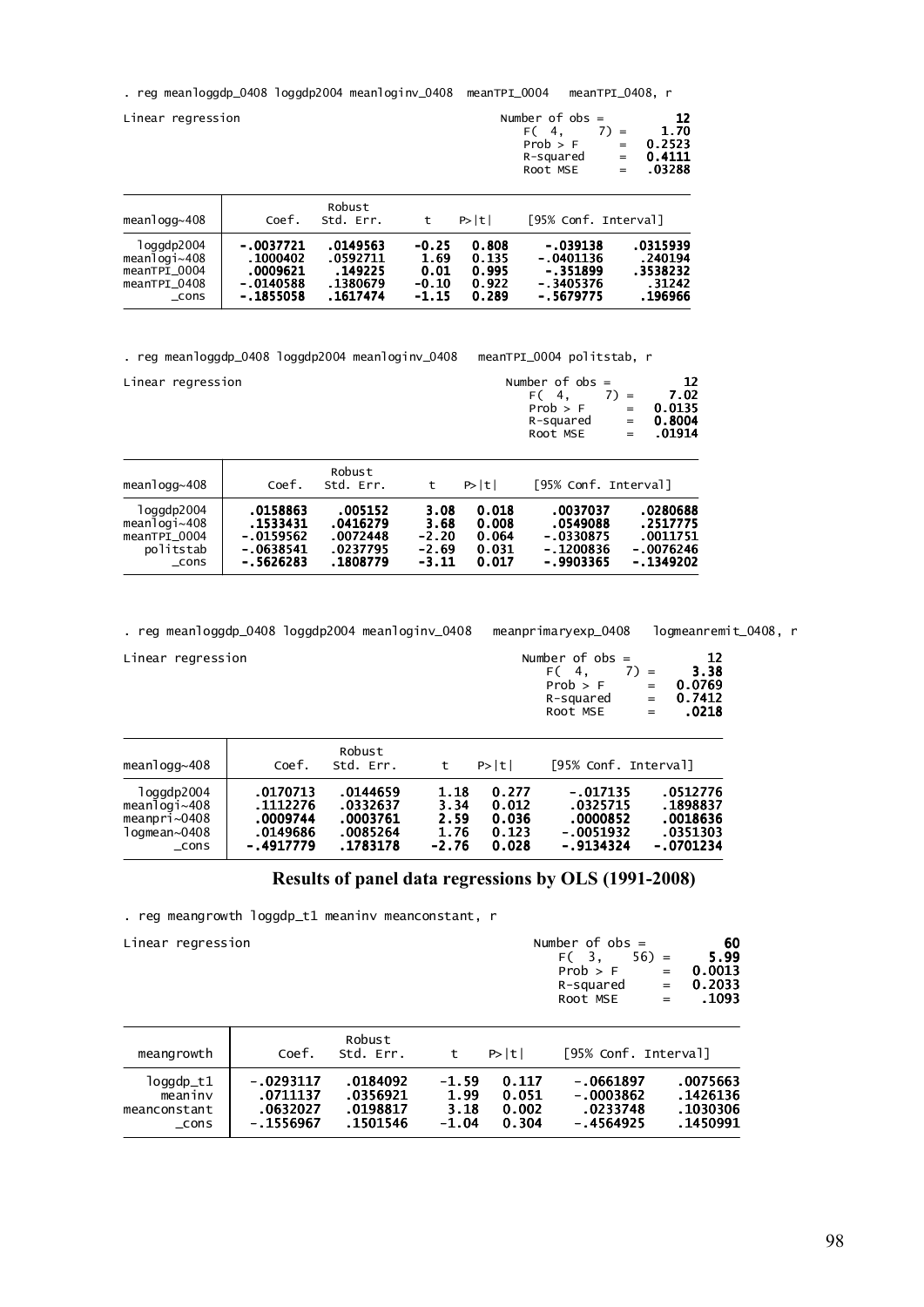. reg meangrowth loggdp\_t1 meaninv IC, r

| Linear regression                      |                                                  |                                              |                                    |                                  | Number of $obs =$<br>F <sub>(3</sub> .<br>Prob > F<br>R-squared<br>Root MSE | $56$ ) =<br>$=$<br>$=$<br>$=$ | 60<br>1.96<br>0.1300<br>0.0734<br>.11788      |
|----------------------------------------|--------------------------------------------------|----------------------------------------------|------------------------------------|----------------------------------|-----------------------------------------------------------------------------|-------------------------------|-----------------------------------------------|
| meangrowth                             | Coef.                                            | Robust<br>Std. Err.                          | t                                  | P>  t                            | [95% Conf. Interval]                                                        |                               |                                               |
| loggdp_t1<br>meaniny<br>IC<br>$\_cons$ | $-.0369886$<br>.0960071<br>-.0120164<br>.0169132 | .0237029<br>.0418817<br>.0209079<br>.1958287 | $-1.56$<br>2.29<br>$-0.57$<br>0.09 | 0.124<br>0.026<br>0.568<br>0.931 | $-.0844712$<br>.012108<br>$-.0538999$<br>$-.3753788$                        |                               | .0104939<br>. 1799063<br>.0298671<br>.4092052 |

. reg meangrowth loggdp\_t1 meaninv IC meanTPI, r

| Linear regression                                 |                                                           |                                                          |                                            |                                           | Number of $obs =$<br>F(4)<br>Prob > F<br>R-squared<br>Root MSE    | 60<br>11.77<br>$55$ ) =<br>0.0000<br>$=$<br>0.4916<br>$=$<br>.0881<br>$=$ |
|---------------------------------------------------|-----------------------------------------------------------|----------------------------------------------------------|--------------------------------------------|-------------------------------------------|-------------------------------------------------------------------|---------------------------------------------------------------------------|
| meangrowth                                        | Coef.                                                     | Robust<br>Std. Err.                                      | t                                          | P> t                                      | [95% Conf. Interval]                                              |                                                                           |
| loggdp_t1<br>meaninv<br>IC<br>meanTPI<br>$\_cons$ | -.0039817<br>.076821<br>.0230931<br>.1154444<br>-.5136408 | .0172826<br>.0328011<br>.0179146<br>.0184424<br>.1782897 | $-0.23$<br>2.34<br>1.29<br>6.26<br>$-2.88$ | 0.819<br>0.023<br>0.203<br>0.000<br>0.006 | $-.0386168$<br>.0110862<br>$-.0128085$<br>.0784849<br>$-.8709412$ | .0306534<br>. 1425558<br>.0589947<br>.1524039<br>-.1563403                |

. reg meangrowth loggdp\_t1 meaninv meanTPI ThresholdDummy, r

| Linear regression |  |
|-------------------|--|
|                   |  |
|                   |  |
|                   |  |

| Linear regression | Number of obs =     | -60         |
|-------------------|---------------------|-------------|
|                   | $F(4, 55) = 21.22$  |             |
|                   | $Prob > F$ = 0.0000 |             |
|                   | R-squared           | $= 0.5013$  |
|                   | Root MSE            | $= 0.08726$ |

| meangrowth     | Coef.       | Robust<br>Std. Err. |         | P>  t | [95% Conf. Interval] |           |
|----------------|-------------|---------------------|---------|-------|----------------------|-----------|
| loggdp_t1      | $-.0451371$ | .019845             | $-2.27$ | 0.027 | $-.0849074$          | -.0053668 |
| meaniny        | .0792969    | .0253494            | 3.13    | 0.003 | .0284956             | .1300981  |
| meanTPI        | .1064002    | .0172874            | 6.15    | 0.000 | .0717554             | . 1410449 |
| $Thresholdb-v$ | $-.0583864$ | .02886              | $-2.02$ | 0.048 | -.1162231            | -.0005496 |
| cons           | $-.1038757$ | .2045668            | $-0.51$ | 0.614 | $-.5138368$          | .3060854  |

. reg meangrowth loggdp\_t1 meaninv meanTPI ThresholdDummy logmeanexports, r

| Linear regression |  |
|-------------------|--|
|                   |  |
|                   |  |
|                   |  |

| Linear regression | Number of $obs =$ | 60          |
|-------------------|-------------------|-------------|
|                   | $F(5, 54) =$      | 18.53       |
|                   | Prob > F          | $= 0.0000$  |
|                   | R-sauared         | $= 0.5618$  |
|                   | Root MSE          | $= 0.08255$ |
|                   |                   |             |

| meangrowth          | Coef.        | Robust<br>Std. Err. | t       | P>  t | [95% Conf. Interval] |           |
|---------------------|--------------|---------------------|---------|-------|----------------------|-----------|
| loggdp_t1           | $-.0458681$  | .0185929            | $-2.47$ | 0.017 | $-.0831446$          | -.0085916 |
| meaninv             | .0682294     | .0236285            | 2.89    | 0.006 | .0208571             | .1156017  |
| meanTPI             | .1172681     | .0177711            | 6.60    | 0.000 | .0816391             | .1528971  |
| $Thresholdb \sim y$ | $-.0530654$  | .0283845            | $-1.87$ | 0.067 | $-.1099729$          | .0038422  |
| logmeanexp~s        | .0831745     | .0289318            | 2.87    | 0.006 | .0251697             | . 1411793 |
| cons                | $-0.3984154$ | .2214823            | $-1.80$ | 0.078 | $-.8424607$          | .0456298  |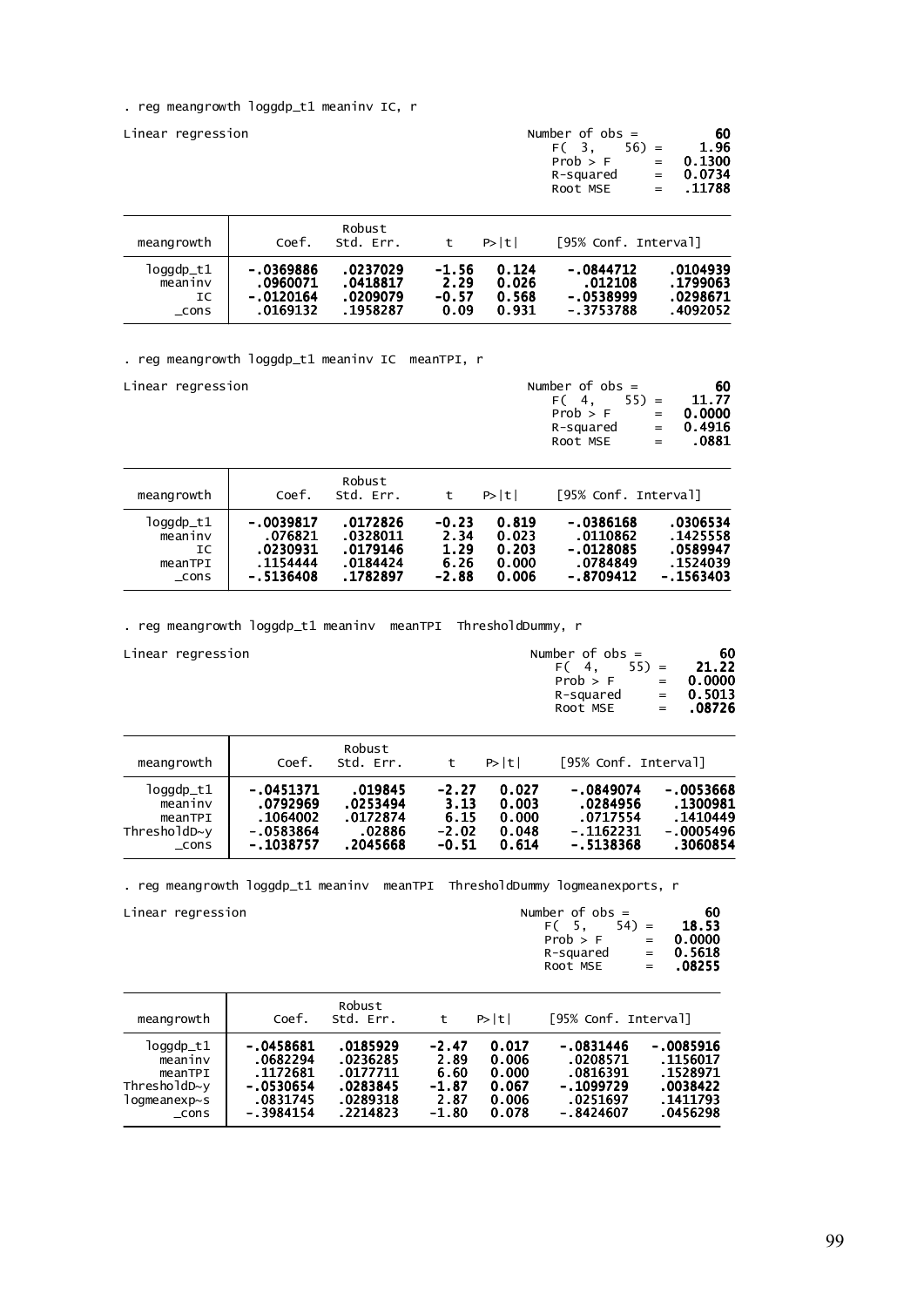. reg meangrowth loggdp\_t1 meaninv meanTPI ThresholdDummy logenergyproduce, r

| Linear regression                                                                  |                                                                      |                                                                      |                                                    |                                                    | Number of $obs =$<br>$FC5$ .<br>$54$ =<br>Prob > F<br>R-squared<br>Root MSE | 60<br>25.83<br>0.0000<br>$=$<br>0.5439<br>$=$<br>.08422<br>$=$             |
|------------------------------------------------------------------------------------|----------------------------------------------------------------------|----------------------------------------------------------------------|----------------------------------------------------|----------------------------------------------------|-----------------------------------------------------------------------------|----------------------------------------------------------------------------|
| meangrowth                                                                         | Coef.                                                                | Robust<br>Std. Err.                                                  | t                                                  | P>  t                                              | [95% Conf. Interval]                                                        |                                                                            |
| loggdp_t1<br>meaniny<br>meanTPI<br>$Thresholdb \sim y$<br>logenergyp∼e<br>$\_cons$ | -.0725189<br>.0679956<br>.10618<br>-.0561825<br>.0119149<br>.0421859 | .0253501<br>.0231772<br>.0157293<br>.0254864<br>.0058286<br>.2051584 | $-2.86$<br>2.93<br>6.75<br>$-2.20$<br>2.04<br>0.21 | 0.006<br>0.005<br>0.000<br>0.032<br>0.046<br>0.838 | $-.1233428$<br>.021528<br>.0746446<br>$-.1072797$<br>.0002293<br>-.369132   | $-.0216951$<br>.1144632<br>.1377154<br>$-.0050853$<br>.0236005<br>.4535038 |

. reg meangrowth loggdp\_t1 meaninv meanTPI ThresholdDummy meanfreedom, r

| Linear regression | Number of $obs =$<br>$54$ =<br>F (5.<br>Prob > F<br>$=$ $-$<br>R-squared<br>Root MSE | 60<br>14.45<br>0.0000<br>$= 0.5731$<br>$= 0.08148$ |
|-------------------|--------------------------------------------------------------------------------------|----------------------------------------------------|
| Robust            |                                                                                      |                                                    |

| $log qdp_t1$<br>$-.0308748$<br>.0186259<br>$-.0682176$<br>0.103<br>$-1.66$<br>.0244519<br>$-.0073063$<br>.0417169<br>0.094<br>1.71<br>meaniny<br>.0174931<br>.1122346<br>6.42<br>.0771632<br>0.000<br>meanTPI<br>ThresholdD~y<br>$-.1185401$<br>$-.0636045$<br>$-2.32$<br>.0274009<br>0.024<br>meanfreedom<br>.0121578<br>.0083018<br>2.69<br>.0326767<br>0.010<br>$-.6782419$<br>.1966262<br>0.154<br>$-.28403$<br>$-1.44$<br>cons | meangrowth | Coef. | Std. Err. | P>  t | [95% Conf. Interval] |                                                                      |
|-------------------------------------------------------------------------------------------------------------------------------------------------------------------------------------------------------------------------------------------------------------------------------------------------------------------------------------------------------------------------------------------------------------------------------------|------------|-------|-----------|-------|----------------------|----------------------------------------------------------------------|
|                                                                                                                                                                                                                                                                                                                                                                                                                                     |            |       |           |       |                      | .006468<br>.0907401<br>. 1473061<br>-.008669<br>.0570517<br>.1101819 |

### **Results of panel data regressions by FE, Dif-GMM, Sys-GMM (1991-2008)**

. xtreg meangrowth loggdp\_t1 meaninv meanTPI logenergyproduce y93 y96 y00 y04, i(cc) fe

| Fixed-effects (within) regression<br>Group variable: <b>cc</b>                                   |                                                                                                                                   | Number of obs                                                                                            | $=$<br>Number of groups<br>$=$                                                         | 60<br>12                                                                      |                                                                                                                      |                                                                                                                    |
|--------------------------------------------------------------------------------------------------|-----------------------------------------------------------------------------------------------------------------------------------|----------------------------------------------------------------------------------------------------------|----------------------------------------------------------------------------------------|-------------------------------------------------------------------------------|----------------------------------------------------------------------------------------------------------------------|--------------------------------------------------------------------------------------------------------------------|
| within $=$<br>$R-Sq$ :<br>$between =$<br>$overall =$                                             | 0.8987<br>0.1808<br>0.1390                                                                                                        |                                                                                                          |                                                                                        |                                                                               | Obs per group: $min =$<br>$avq =$<br>$max =$                                                                         | 5<br>5.0<br>5                                                                                                      |
| corr(u_i, Xb)                                                                                    | $-0.9486$<br>$=$                                                                                                                  |                                                                                                          |                                                                                        | F(8, 40)<br>Prob > F                                                          | $=$<br>$=$                                                                                                           | 44.35<br>0.0000                                                                                                    |
| meangrowth                                                                                       | Coef.                                                                                                                             | Std. Err.                                                                                                | t                                                                                      | P> t                                                                          | [95% Conf. Interval]                                                                                                 |                                                                                                                    |
| $loggdp_t1$<br>meaniny<br>meanTPI<br>logenergyp∼e<br>y93<br>y96<br>y00<br>y04<br>cons<br>sigma_u | $-.2355871$<br>- 0046666<br>.0586471<br>.1587835<br>- 1078317<br>-.1547263<br>$-.1030026$<br>$-.0537144$<br>.4115928<br>.34117792 | .0433571<br>.0262284<br>.0288056<br>.0321114<br>.0455606<br>.0285745<br>.0277156<br>.0228974<br>.3682282 | $-5.43$<br>$-0.18$<br>2.04<br>4.94<br>$-2.37$<br>$-5.41$<br>$-3.72$<br>$-2.35$<br>1.12 | 0.000<br>0.860<br>0.048<br>0.000<br>0.023<br>0.000<br>0.001<br>0.024<br>0.270 | $-.3232151$<br>- 0576762<br>.0004288<br>.0938839<br>- 1999131<br>$-.2124775$<br>$-.159018$<br>- 0999916<br>-.3326242 | $-.147959$<br>.0483429<br>.1168653<br>.223683<br>$-.0157504$<br>-.0969751<br>$-.0469872$<br>$-.0074371$<br>1.15581 |
| sigma_e<br>rho                                                                                   | .04506528<br>.98285212                                                                                                            | (fraction of variance due to $u_i$ )                                                                     |                                                                                        |                                                                               |                                                                                                                      |                                                                                                                    |
| F test that all $u_i=0$ :                                                                        |                                                                                                                                   | $F(11, 40) =$                                                                                            | 5.22                                                                                   |                                                                               |                                                                                                                      | Prob > F = $0.0000$                                                                                                |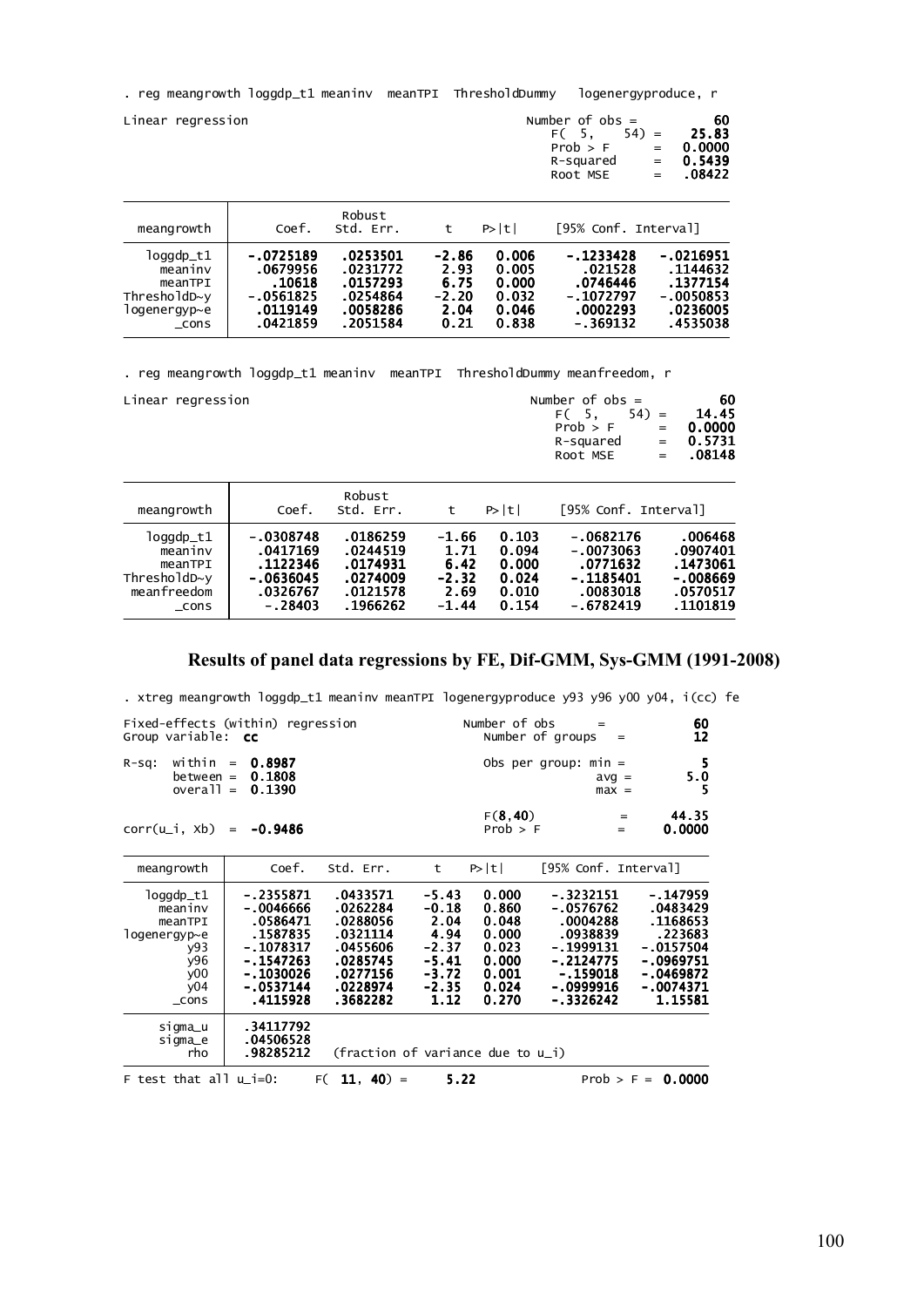|  | . xtreg meangrowth loggdp_t1 meaninv meanTPI logenergyproduce y93 y96 y00 y04, i(cc) robust fe |  |  |  |  |  |  |
|--|------------------------------------------------------------------------------------------------|--|--|--|--|--|--|
|--|------------------------------------------------------------------------------------------------|--|--|--|--|--|--|

|          | Group variable: <b>CC</b>                                     | Fixed-effects (within) regression |        |  | Number of $obs =$<br>Number of groups $=$ |                           | 60<br>12         |
|----------|---------------------------------------------------------------|-----------------------------------|--------|--|-------------------------------------------|---------------------------|------------------|
| $R-SQ$ : | within = $0.8987$<br>between = $0.1808$<br>overall = $0.1390$ |                                   |        |  | Obs per group: $min =$                    | $\text{avg}$ =<br>$max =$ | $5.\overline{0}$ |
|          | $corr(u_i, xb) = -0.9486$                                     |                                   |        |  | F(8, 40)<br>Prob > F                      | $=$                       | 36.76<br>0.0000  |
|          |                                                               |                                   |        |  | (Std. Err. adjusted for clustering on cc) |                           |                  |
|          |                                                               |                                   | Robust |  |                                           |                           |                  |

| meangrowth                                                                                  | Coef.                                                                                                                  | Std. Err.                                                                                               | t                                                                                      | P> t                                                                          | [95% Conf. Interval]                                                                                                      |                                                                                                                   |
|---------------------------------------------------------------------------------------------|------------------------------------------------------------------------------------------------------------------------|---------------------------------------------------------------------------------------------------------|----------------------------------------------------------------------------------------|-------------------------------------------------------------------------------|---------------------------------------------------------------------------------------------------------------------------|-------------------------------------------------------------------------------------------------------------------|
| loggdp_t1<br>meaniny<br>meanTPI<br>logenergyp~e<br>y93<br>y96<br>$\sqrt{00}$<br>y04<br>cons | $-.2355871$<br>-.0046666<br>.0586471<br>.1587835<br>$-.1078317$<br>-.1547263<br>$-.1030026$<br>$-.0537144$<br>.4115928 | .0469129<br>.0199552<br>.0335948<br>.0356679<br>.047023<br>.0265157<br>.0250694<br>.0202476<br>.4066984 | $-5.02$<br>$-0.23$<br>1.75<br>4.45<br>$-2.29$<br>$-5.84$<br>$-4.11$<br>$-2.65$<br>1.01 | 0.000<br>0.816<br>0.089<br>0.000<br>0.027<br>0.000<br>0.000<br>0.011<br>0.318 | $-.3304015$<br>$-.0449977$<br>$-.0092505$<br>.0866959<br>$-2028688$<br>- 2083166<br>$-1536698$<br>$-0946363$<br>-.4103754 | $-.1407726$<br>.0356644<br>. 1265446<br>.2308711<br>-.0127946<br>-.101136<br>-.0523354<br>$-.0127924$<br>1.233561 |
| sigma_u<br>sigma_e<br>rho                                                                   | .34117792<br>.04506528<br>.98285212                                                                                    | (fraction of variance due to $u_i$ )                                                                    |                                                                                        |                                                                               |                                                                                                                           |                                                                                                                   |

i.cc \_Icc\_1-12 (naturally coded; \_Icc\_1 omitted) . xi: xtreg meangrowth loggdp\_t1 meaninv meanTPI logenergyproduce y93 y96 y00 y04 i.cc

| Random-effects GLS regression                                      | Number of obs                                                      | 60               |
|--------------------------------------------------------------------|--------------------------------------------------------------------|------------------|
| Group variable: <b>cc</b>                                          | Number of groups $=$                                               | 12               |
| $R-Sq$ : within = 0.8987                                           | Obs per group: $min =$                                             | - 5              |
| between = $1.0000$                                                 | $avq =$                                                            | 5.0              |
| overall = $0.9033$                                                 | $max =$                                                            | - 5              |
| Random effects $u_i \sim$ Gaussian<br>$corr(u_i, x) = 0$ (assumed) | wald $chi2(19)$<br>$\mathbf{r} = \mathbf{r}$<br>Prob > chi2<br>$=$ | 373.49<br>0.0000 |

| meangrowth                                                                                                                                                                                                                                                                                                          | Coef.                                                                                                                                                                                                                                                                  | Std. Err.                                                                                                                                                                                                                                   | z                                                                                                                                                                                                        | P> z                                                                                                                                                                             | [95% Conf. Interval]                                                                                                                                                                                                                                                       |                                                                                                                                                                                                                                                               |
|---------------------------------------------------------------------------------------------------------------------------------------------------------------------------------------------------------------------------------------------------------------------------------------------------------------------|------------------------------------------------------------------------------------------------------------------------------------------------------------------------------------------------------------------------------------------------------------------------|---------------------------------------------------------------------------------------------------------------------------------------------------------------------------------------------------------------------------------------------|----------------------------------------------------------------------------------------------------------------------------------------------------------------------------------------------------------|----------------------------------------------------------------------------------------------------------------------------------------------------------------------------------|----------------------------------------------------------------------------------------------------------------------------------------------------------------------------------------------------------------------------------------------------------------------------|---------------------------------------------------------------------------------------------------------------------------------------------------------------------------------------------------------------------------------------------------------------|
| $log qdp_t1$<br>meaninv<br>meanTPI<br>$1$ ogenergyp $\sim$ e<br>v93<br>y96<br>y00<br>y04<br>$\_$ ICC $\_$ 2<br>$\_$ ICC $\_$ 3<br>$\_$ ICC $\_$ 4<br>$\_$ ICC $\_$ 5<br>$\_$ ICC $\_$ 6<br>$\_$ ICC $\_$ 7<br>$\_$ ICC $\_8$<br>$\_$ ICC $\_$ 9<br>$\_$ ICC $\_$ 10<br>$\_$ ICC $\_$ 11<br>$\_$ ICC $\_$ 12<br>cons | -.2355871<br>-.0046666<br>.0586471<br>.1587835<br>$-.1078317$<br>$-.1547263$<br>-.1030026<br>-.0537144<br>$-.494658$<br>-.0212316<br>- 183204<br>$-.5881431$<br>-.2819518<br>.2316622<br>$-.8892193$<br>$-.3089716$<br>-.5836699<br>-.6459982<br>-.7696597<br>.7895133 | .0433571<br>.0262284<br>.0288056<br>.0321114<br>.0455606<br>.0285745<br>.0277156<br>.0228974<br>.1211187<br>.0725179<br>.0420023<br>.1583912<br>.0505289<br>.0664383<br>.2309468<br>.0566284<br>.1560293<br>.159022<br>.1598874<br>.3303325 | $-5.43$<br>$-0.18$<br>2.04<br>4.94<br>$-2.37$<br>$-5.41$<br>$-3.72$<br>$-2.35$<br>$-4.08$<br>$-0.29$<br>$-4.36$<br>$-3.71$<br>$-5.58$<br>3.49<br>$-3.85$<br>$-5.46$<br>-3.74<br>-4.06<br>$-4.81$<br>2.39 | 0.000<br>0.859<br>0.042<br>0.000<br>0.018<br>0.000<br>0.000<br>0.019<br>0.000<br>0.770<br>0.000<br>0.000<br>0.000<br>0.000<br>0.000<br>0.000<br>0.000<br>0.000<br>0.000<br>0.017 | -.3205655<br>$-.0560733$<br>.0021892<br>.0958463<br>$-.1971288$<br>-.2107313<br>$-.1573243$<br>-.0985924<br>$-.7320463$<br>-.1633641<br>- 2655269<br>$-.8985842$<br>-.3809866<br>.1014455<br>$-1.341867$<br>-.4199612<br>-.8894818<br>-.9576756<br>$-1.083033$<br>.1420735 | -.1506086<br>.04674<br>.115105<br>.2217207<br>-.0185346<br>-.0987214<br>-.048681<br>$-.0088364$<br>-.2572697<br>.1209008<br>- 1008811<br>-.2777021<br>$-.1829169$<br>.3618788<br>$-.436572$<br>$-.197982$<br>$-.277858$<br>-.3343208<br>-.4562861<br>1.436953 |
| sigma_u<br>sigma_e<br>rho                                                                                                                                                                                                                                                                                           | Ω<br>.04506528<br>0                                                                                                                                                                                                                                                    | (fraction of variance due to u_i)                                                                                                                                                                                                           |                                                                                                                                                                                                          |                                                                                                                                                                                  |                                                                                                                                                                                                                                                                            |                                                                                                                                                                                                                                                               |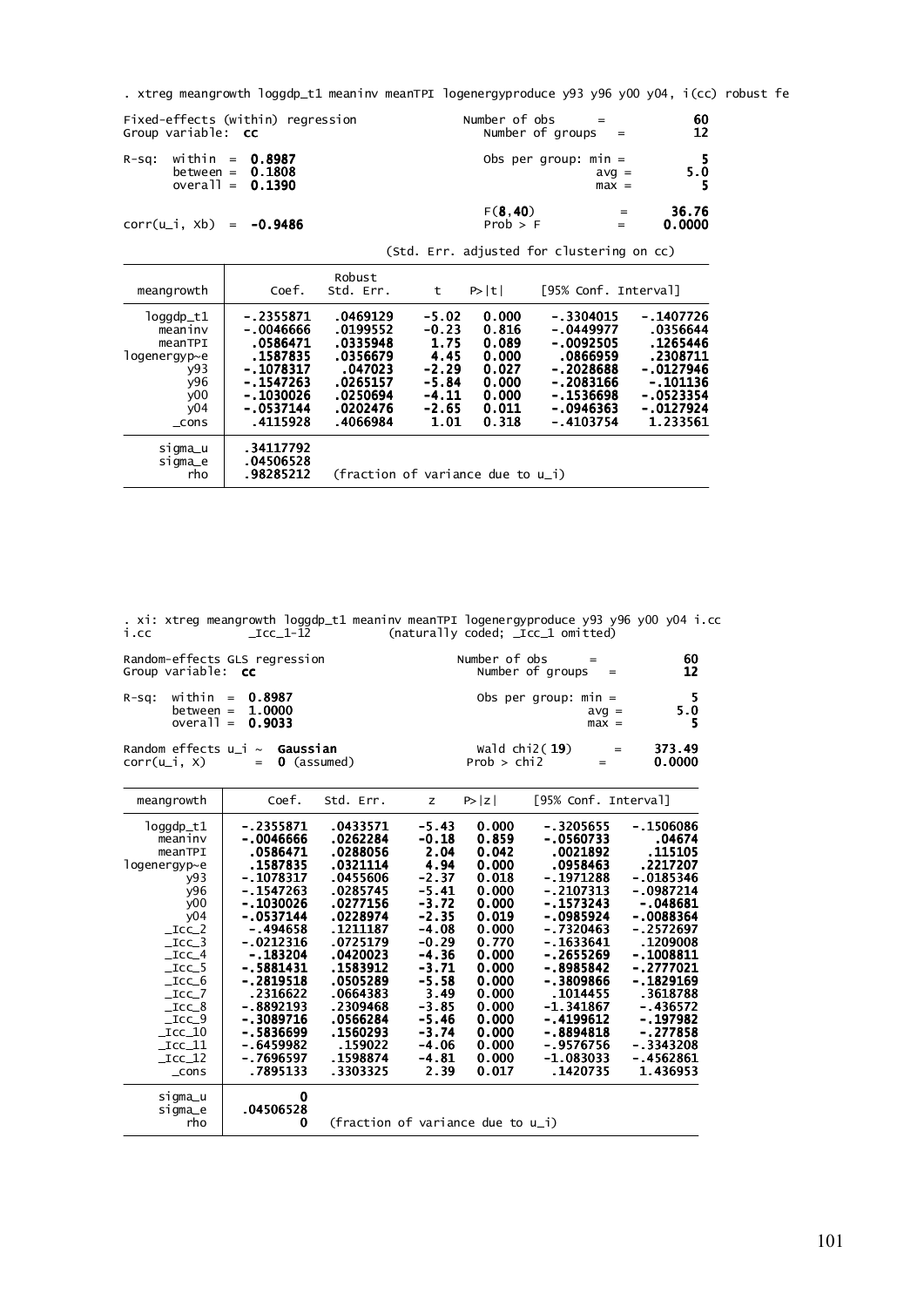> (gmm) artests(2) . xtabond meangrowth L(0/1).logenergyproduce year, endogenous(loggdp\_t1 meaninv meanTPI, lagstruct(0,2)) vce

| Arellano-Bond dynamic panel-data estimation<br>Group variable: cc<br>Time variable: year |                                                 |                                              | Number of obs<br>Number of groups |                                  | $=$<br>$=$                                         | 36<br>12                      |                                               |
|------------------------------------------------------------------------------------------|-------------------------------------------------|----------------------------------------------|-----------------------------------|----------------------------------|----------------------------------------------------|-------------------------------|-----------------------------------------------|
|                                                                                          |                                                 |                                              |                                   | Obs per group:                   |                                                    | $min =$<br>$avg =$<br>$max =$ | 3<br>3                                        |
| Number of instruments $=$<br>One-step results                                            |                                                 | 25                                           |                                   | wald $chi2(7)$<br>Prob > chi2    |                                                    | $=$<br>$=$                    | 243.72<br>0.0000                              |
| meangrowth                                                                               | Coef.                                           | Std. Err.                                    | z                                 | P >  Z                           |                                                    |                               | [95% Conf. Interval]                          |
| meangrowth<br>L1.<br>$logqdp_t1$<br>meaniny<br>meanTPI<br>logenergyp~e                   | -.1327094<br>$-0975892$<br>-.0621081<br>.204028 | .1116068<br>.0578059<br>.0459714<br>.069144  | $-1.19$<br>-1.69<br>-1.35<br>2.95 | 0.234<br>0.091<br>0.177<br>0.003 | -.3514548<br>$-.2108868$<br>-.1522104<br>.0685082  |                               | .086036<br>.0157083<br>.0279942<br>.3395478   |
| $--.$<br>L1.<br>year<br>$\_cons$                                                         | .1213162<br>$-.0872115$<br>.0263834<br>.0899852 | .0579835<br>.0366306<br>.0153028<br>.4749435 | 2.09<br>$-2.38$<br>1.72<br>0.19   | 0.036<br>0.017<br>0.085<br>0.850 | .0076707<br>-.1590061<br>- .0036095<br>- . 8408869 |                               | .2349617<br>-.0154169<br>.0563763<br>1.020857 |

Instruments for differenced equation

GMM-type: **L(2/.).meangrowth L(2/3).loggdp\_t1 L(2/3).meaninv L(2/3).meanTPI**<br>Standard: **D.logenergyproduce LD.logenergyproduce D.year**<br>Instruments for level equation<br>Standard: \_**cons** 

. estat abond

artests not computed for one-step system estimator with vce(gmm)

Arellano-Bond test for zero autocorrelation in first-differenced errors

| order |        | Prob > z         |        |
|-------|--------|------------------|--------|
|       | 1.2421 | $-2.0906$ 0.0366 | 0.2142 |

H0: no autocorrelation

 H0: overidentifying restrictions are valid Sargan test of overidentifying restrictions . estat sargan

 $chi2(17) = 6.597329$ 

Prob >  $chi2 = 0.9882$ 

. xtdpdsys meangrowth L(O/1).logenergyproduce year, endogenous(loggdp\_t1 meaninv meanTPI, lagstruct(0,2)) vc<br>> e(gmm) artests(2)

| System dynamic panel-data estimation<br>Group variable: cc<br>Time variable: year                          |                                                                                                      |                                                                                             | Number of obs<br>$=$<br>Number of groups<br>$=$                   |                                                                      |                                                                                                        |                               |                                                                                                 |
|------------------------------------------------------------------------------------------------------------|------------------------------------------------------------------------------------------------------|---------------------------------------------------------------------------------------------|-------------------------------------------------------------------|----------------------------------------------------------------------|--------------------------------------------------------------------------------------------------------|-------------------------------|-------------------------------------------------------------------------------------------------|
|                                                                                                            |                                                                                                      |                                                                                             |                                                                   | Obs per group:                                                       |                                                                                                        | $min =$<br>$avg =$<br>$max =$ | 4<br>4<br>4                                                                                     |
| Number of instruments $=$<br>One-step results                                                              |                                                                                                      | 37                                                                                          |                                                                   | Wald $chi2(7)$<br>Prob > chi2                                        |                                                                                                        | $=$<br>$=$                    | 636.86<br>0.0000                                                                                |
| meangrowth                                                                                                 | Coef.                                                                                                | Std. Err.                                                                                   | z                                                                 | P >  Z                                                               |                                                                                                        |                               | [95% Conf. Interval]                                                                            |
| meangrowth<br>L1.<br>$log qdp_t1$<br>meaniny<br>meanTPI<br>logenergyp~e<br>-- .<br>L1.<br>year<br>$\_cons$ | $-.0268531$<br>$-.1378903$<br>.0214971<br>.0573388<br>.1356004<br>$-.104854$<br>.0497378<br>.4603964 | .0636055<br>.0151453<br>.0192225<br>.0111127<br>.0239304<br>.0237522<br>.0062999<br>.109642 | -0.42<br>$-9.10$<br>1.12<br>5.16<br>5.67<br>-4.41<br>7.89<br>4.20 | 0.673<br>0.000<br>0.263<br>0.000<br>0.000<br>0.000<br>0.000<br>0.000 | $-.1515175$<br>$-.1675746$<br>$-0161784$<br>.0355583<br>.0886977<br>$-.1514075$<br>.0373902<br>.245502 |                               | .0978113<br>- .1082061<br>.0591726<br>.0791194<br>.1825031<br>-.0583005<br>.0620854<br>.6752908 |

Instruments for differenced equation

GMM-type: L(2/.).meangrowth L(2/3).loggdp\_t1 L(2/3).meaninv L(2/3).meanTPI<br>Standard: D.logenergyproduce LD.logenergyproduce D.year<br>Instruments for level equation<br>GMM-type: LD.meangrowth LD.loggdp\_t1 LD.meaninv LD.meanTPI<br>S